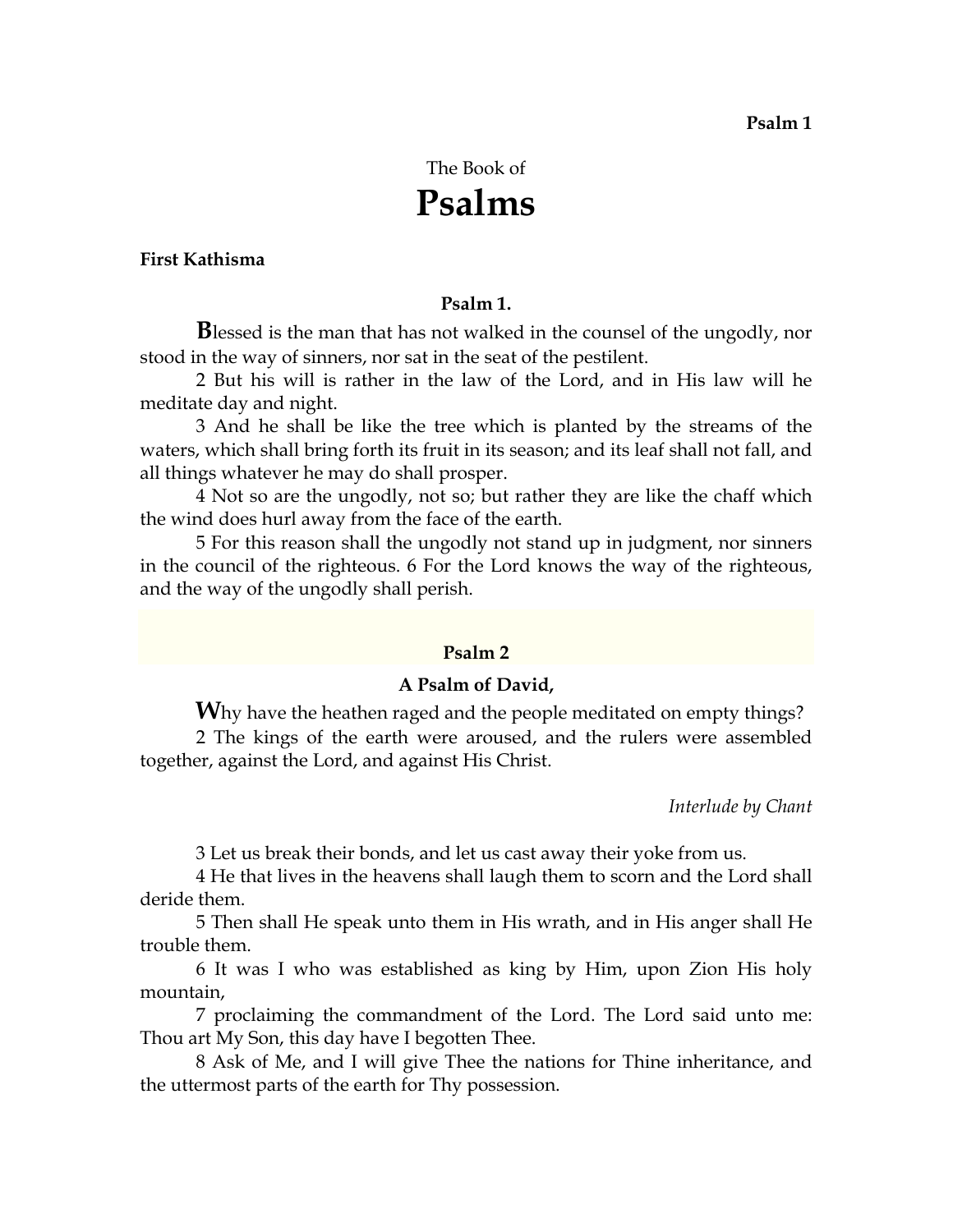9 Thou shall herd them with a rod of iron; Thou shall shatter them like a potter's vessels.

10 And now, O ye kings, understand; be instructed, all ye that judge the earth.

11 Serve ye the Lord with fear, and rejoice in Him with trembling.

12 Lay hold of instruction, lest at any time the Lord is angry, and ye perish from the righteous way.

13 When quickly His wrath is kindled, blessed are all that have put their trust in Him.

## **Psalm 3**

# **A Psalm of David. When He Fled from the Face of Abessalom His Son, in the Wilderness,**

**O** Lord, why are they multiplied that afflict me? Many rise up against me. 3 Many say unto my soul: There is no salvation for him in his God.

*Interlude by Chant* 

4 But Thou, O Lord, art my helper, my glory, and the one who lifts up of my head.

5 I cried unto the Lord with my voice, and He heard me out of His holy mountain.

*Interlude by Chant* 

6 I laid me down and slept; then I awoke, for the Lord will help me.

7 I will not be afraid of ten thousands of people that set themselves against me all around.

8 Arise, O Lord, save me, O my God, for Thou has struck all who without cause are mine enemies; the teeth of sinners has Thou broken.

9 The salvation of the Lord and Thy blessing is upon Thy people.

## *Glory.*

## **Psalm 4**

#### **For the End: An Ode of David among the Psalms.**

**When I called upon Thee, O God of my righteousness, Thou did hearken** unto me; in mine affliction Thou have enlarged me. Have compassion on me and hear my prayer.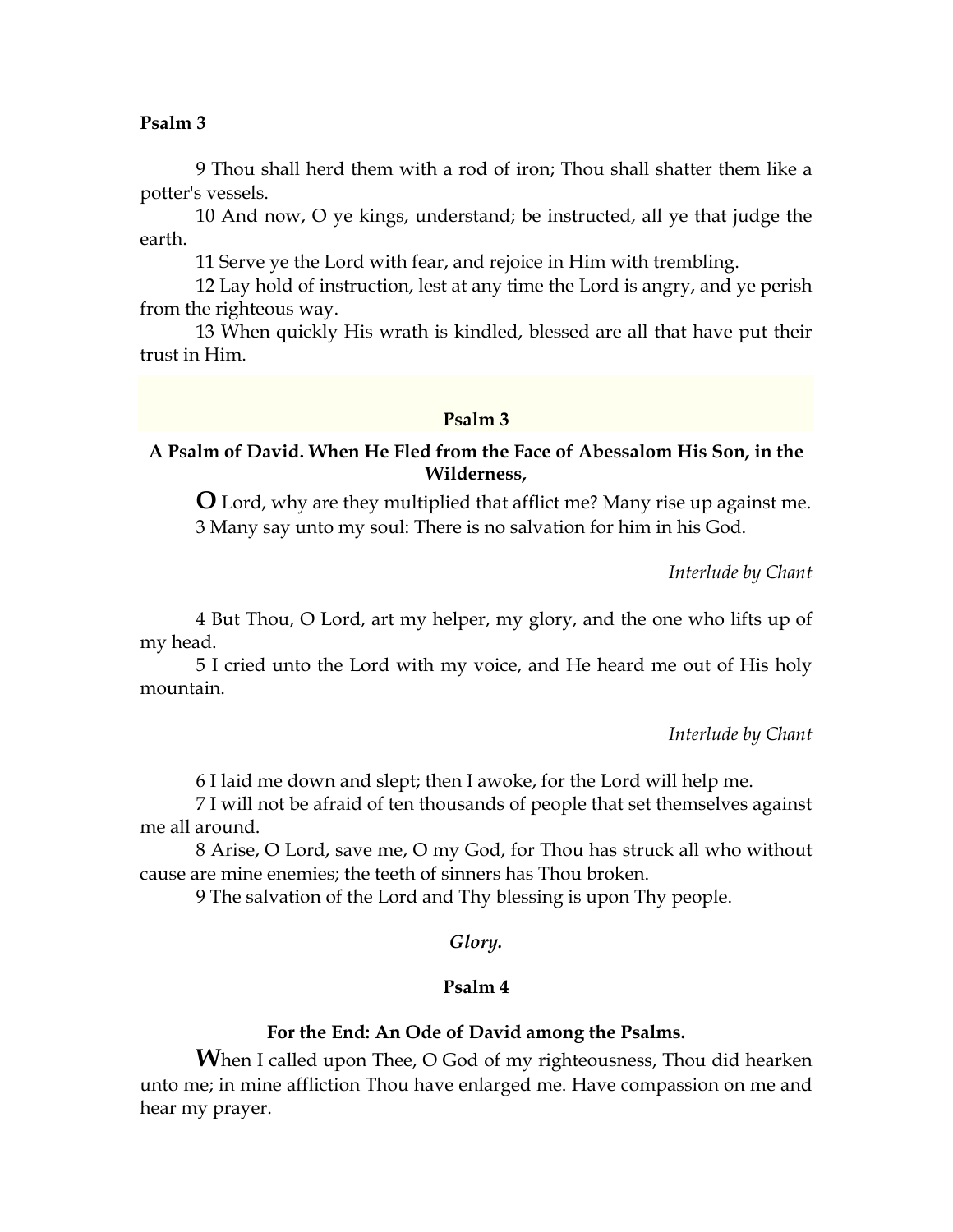3 O ye sons of men, how long will ye be heavy of heart? Why do ye love vanity, and seek after falsehood?

*Interlude by Chant* 

4 Know also that the Lord has made wondrous His holy one; the Lord will hearken unto me when I cry unto Him.

5 Be angry, and sin not; feel compunction upon your beds for what ye say in your hearts.

*Interlude by Chant* 

6 Sacrifice a sacrifice of righteousness, and hope in the Lord.

7 Many say: Who will show unto us good things? The light of Thy face, O Lord,

8 has been shined upon us; Thou have given gladness to my heart. From the fruit of their wheat, wine, and oil are they multiplied.

9 In peace in the same place I shall lay me down and sleep. For Thou, O Lord, alone has made me to live in hope.

#### **Psalm 5**

# **For the End: A Psalm of David for Her That Obtained the Inheritance**

**U**nto my words, give ear, O Lord; hear my cry.

3 Attend unto the voice of my supplication, O my King and my God; for unto Thee will I pray, O Lord.

4 In the morning Thou shall hear my voice. In the morning shall I stand before Thee, and Thou shall look upon me;

5 for not a God that allows iniquity art Thou.

6 He that works evil shall not live near Thee, nor shall transgressors abide before Thine eyes. Thou has hated all them that work iniquity;

7 Thou shall destroy all them that speak a lie. A man that is bloody and deceitful shall the Lord abhor.

8 But as for me, in the multitude of Thy mercy shall I go into Thy house; I shall worship toward Thy holy temple in fear of Thee.

9 O Lord, guide me in the way of Thy righteousness; because of mine enemies, make straight my way before Thee.

10 For in their mouth there is no truth; their heart is vain. Their throat is an open sepulcher, with their tongues have they spoken deceitfully;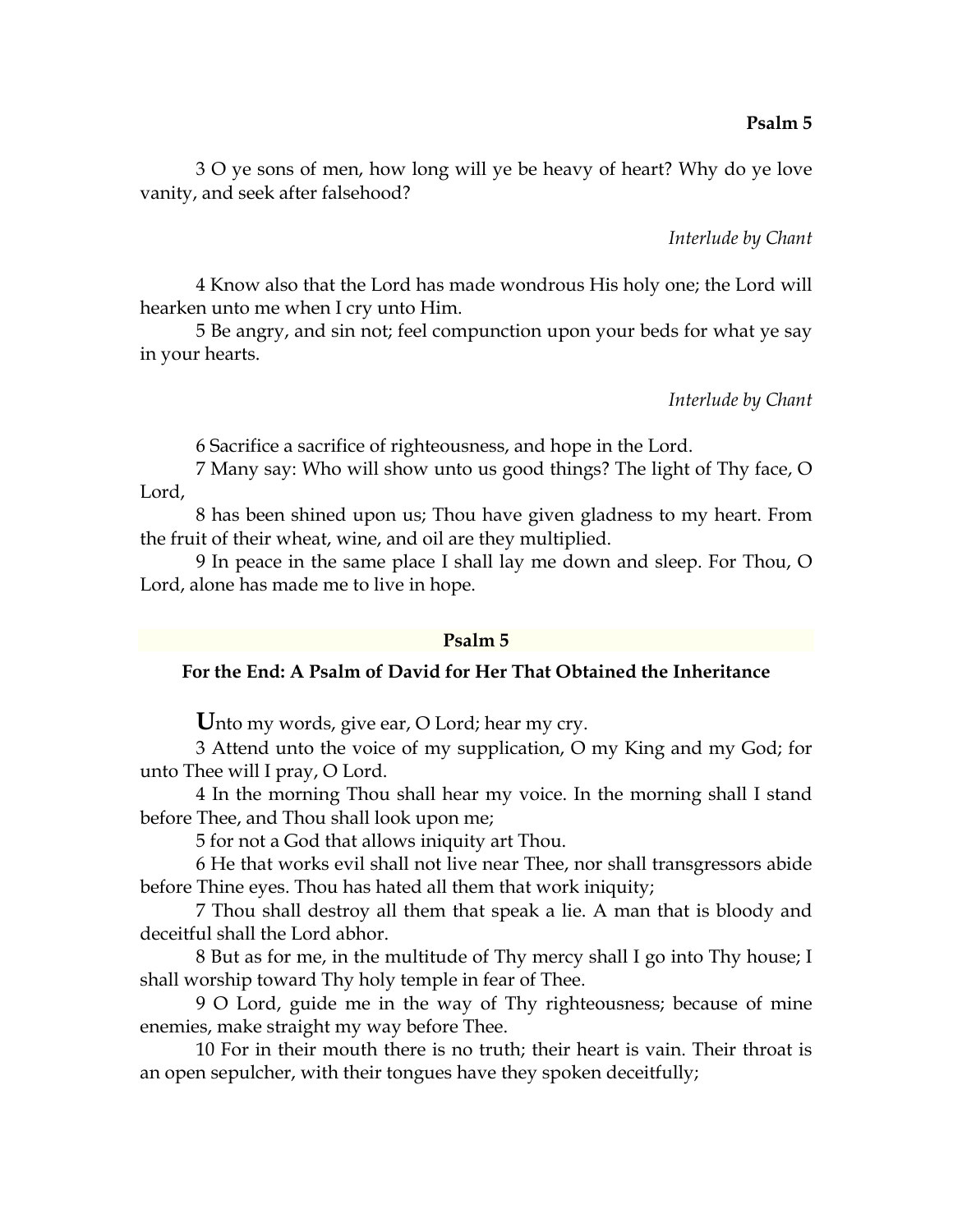11 judge them, O God. Let them fall down on account of their own devising; according to the multitude of their ungodliness, cast them out, for they have embittered Thee, O Lord.

12 And let all them be glad that hope in Thee; they shall ever rejoice, and Thou shall live among them. And all shall glory in Thee that love Thy name.

13 For Thou shall bless the righteous. O Lord, as with a shield of Thy good pleasure has Thou crowned us.

#### **Psalm 6**

## **For the End: A Psalm of David among the Hymns for the Eighth.**

**O** Lord, do not rebuke me in Thine anger, nor chasten me in Thy wrath.

3 Have mercy on me, O Lord, for I am weak. Heal me, O Lord, for my bones are troubled,

4 and my soul is troubled greatly; and Thou, O Lord, how long?

5 Turn to me again, O Lord, deliver my soul; save me for Thy mercy's sake.

6 For in death there is none that is mindful of Thee, and in Hades who will confess Thee?

7 I toiled in my groaning; every night I will wash my bed, with tears will I water my couch.

8 Through wrath is mine eye become troubled, I have grown old among all mine enemies.

9 Depart from me all ye that work vanity, for the Lord has heard the voice of my weeping.

10 The Lord has heard my supplication; the Lord has received my prayer.

11 Let all mine enemies be greatly put to shame and be troubled, let them be turned back, and speedily be greatly put to shame.

#### *Glory.*

#### **Psalm 7**

## **A Psalm of David. Which He Sang unto the Lord Concerning the Words of Chusi, the Son of Jemeni.**

**O** Lord my God, in Thee have I put my hope; save me from them that persecute me, and do Thou deliver me.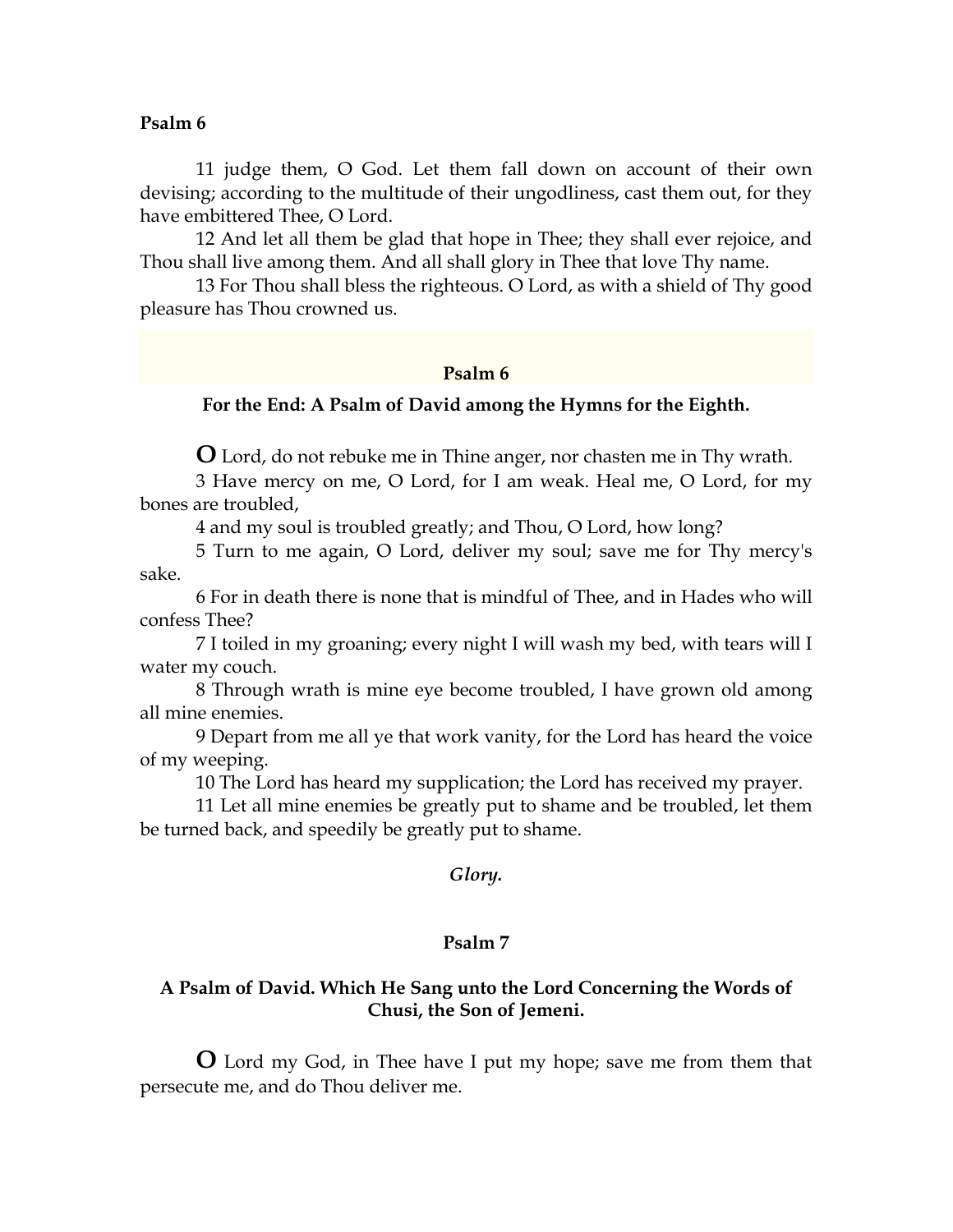3 Lest at any time like a lion he seize my soul, when there is none to redeem me, or to save.

4 O Lord, my God, if I have done this, if there be injustice in my hands,

5 If I have paid back evil to them that rendered evil unto me, then let me fall back empty from mine enemies.

6 Then let the enemy pursue my soul, and take it, and let him tread down my life into the earth, and my glory let him bring down into the dust.

## *Interlude by Chant*

7 Arise, O Lord, in Thine anger, exalt Thyself to the furthest boundaries of Thine enemies. And arouse Thyself, O Lord my God, in the commandment which Thou have enjoined,

8 and a congregation of peoples shall surround Thee. And for their sakes return Thou on high.

9 The Lord shall judge the peoples. Judge me, O Lord, according to my righteousness, and according to mine innocence within me.

10 Let the wickedness of sinners be ended, and do Thou guide the righteous man, O God, that searches out the hearts and reins.

11 Righteous is my help from God, Who saves them who are upright of heart.

12 God is a judge that is righteous, strong and forbearing, and do not inflict wrath every day.

13 Unless ye be converted, His glittering broadsword shall He furbish; He has bent His bow, and has made it ready.

14 And on it He has made ready the instruments of death, His arrows for them that rage hotly has He perfected.

15 Behold, he was in travail with unrighteousness, he has conceived toil and brought forth iniquity.

16 He opened a pit and dug it, and he shall fall into the hole which he hath made.

17 His toil shall turn upon his own head, and upon his own pate shall his unrighteousness come down.

18 I will give praise unto the Lord according to His righteousness, and I will chant unto the name of the Lord Most High.

## **Psalm 8**

**For the End: A Psalm of David Concerning the Winepresses.**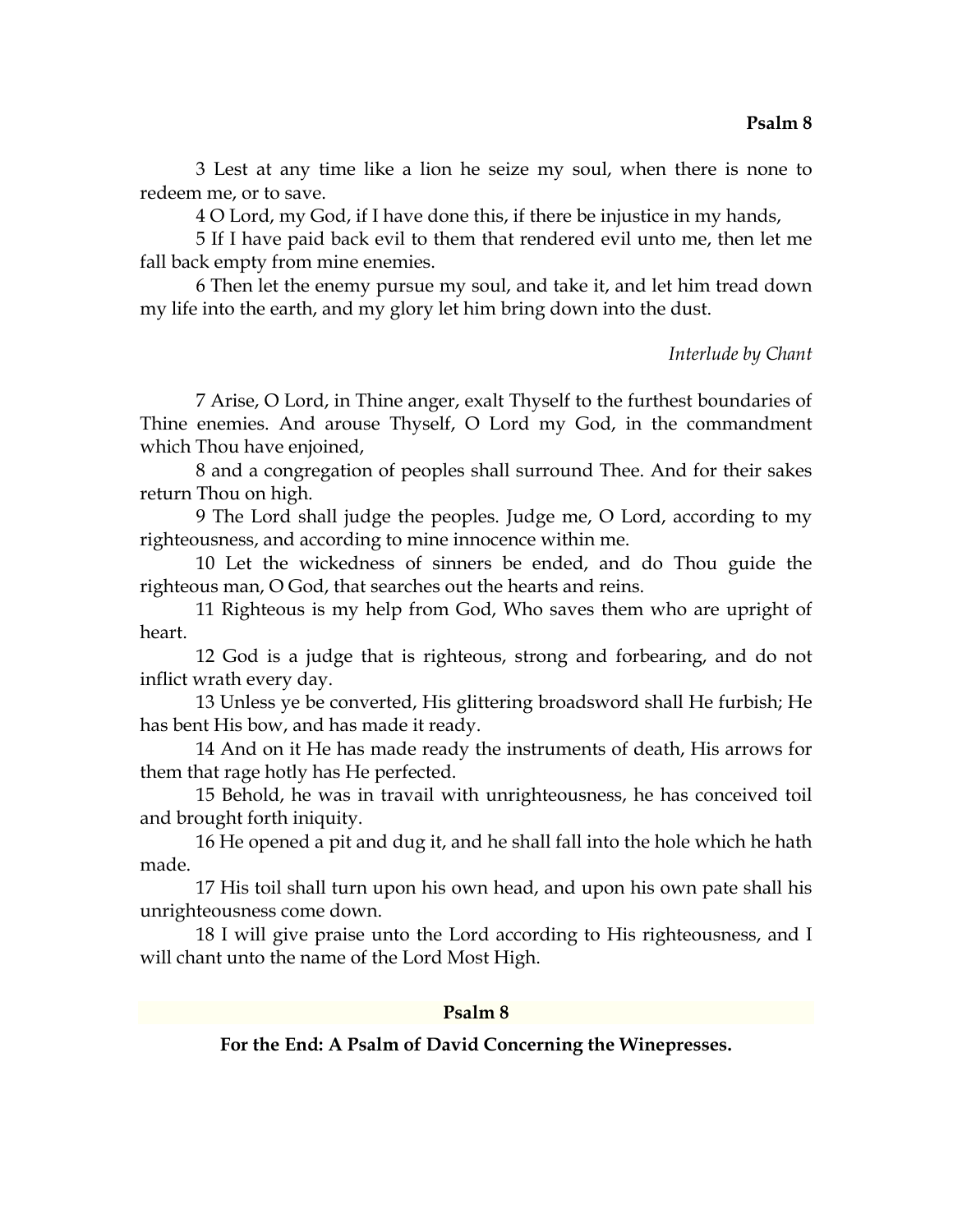**O** Lord, our Lord, how wonderful is Thy name in all the earth! For Thy magnificence is lifted high above the heavens.

3 Out of the mouths of babes and sucklings have Thou perfected praise, because of Thine enemies, to destroy the enemy and avenger.

4 For I will behold the heavens, the works of Thy fingers, the moon and the stars, which Thou has founded.

5 What is man, that Thou art mindful of him? Or the Son of Man, that Thou visited him?

6 Thou have made Him a little lower than the angels; with glory and honor have Thou crowned Him,

7 and Thou has set Him over the works of Thy hands. All things has Thou subjected under His feet,

8 sheep, and all oxen, yea, and the beasts of the field,

9 The birds of the sky, and the fish of the sea, the things that pass through the paths of the sea.

10 O Lord, our Lord, how wonderful is Thy name in all the earth!

#### *Glory.*

# **Second Kathisma**

## **Psalm 9**

## **For the End: A Psalm of David Concerning the Hidden Things of the Son.**

**I** will confess Thee, O Lord, with my whole heart, I will tell of all Thy wonders.

3 I will be glad and rejoice in Thee, I will chant unto Thy name, O Most High.

4 When mine enemy be turned back, they shall grow weak and shall perish before Thy face,

5 For Thou has maintained my judgment and my cause; Thou has sat upon a throne, O Thou that judges righteousness.

6 Thou have rebuked the heathen, and the ungodly man hath perished; his name Thou have blotted out forever, and unto ages of ages.

7 The broadswords of the enemy have utterly failed, and his cities Thou have destroyed. The remembrance of him has perished with a resounding noise,

8 but the Lord always abides. In judgment has He prepared His throne,

9 and He himself will judge the world in righteousness; He will judge the peoples in uprightness.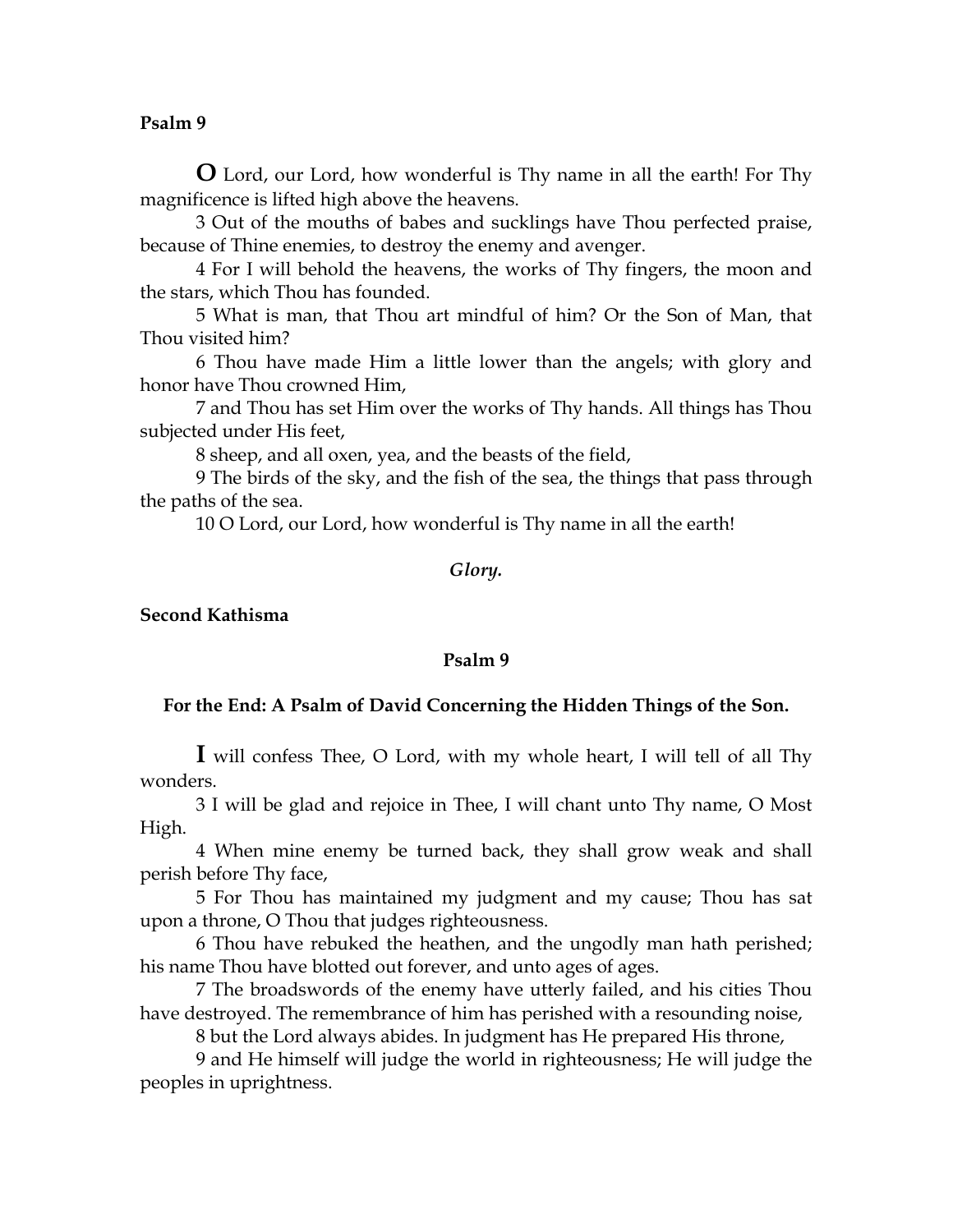10 And the Lord is become a refuge for the poor man, a helper in times of well-being and in afflictions.

11 And let them that know Thy name hope in Thee, for Thou hast not forsaken them that seek Thee, O Lord.

12 Chant unto the Lord Who lives in Zion, proclaim ye His ways among the nations.

13 For He that makes enquiry for blood hath remembered them, He hath not forgotten the cry of the paupers.

14 Have mercy on me, O Lord; see my humiliation which I have suffered from mine enemies, O Thou that does rise me up from the gates of death,

15 that I may declare all Thy praises in the gates of the daughter of Zion. We will rejoice in Thy salvation.

16 The heathen are ensnared in the destruction which they have wrought; in this snare which they hid has their foot been caught.

17 The Lord is known by the judgments which He executes; in the works of his own hands hath the sinner been caught.

# *An Ode of an Interlude by Chant*

18 Let sinners be turned away unto Hades, yea, all the nations that are forgetful of God.

19 For the poor man shall not be forgotten to the end; the patience of the paupers shall not perish forever.

20 Arise, O Lord, let not man prevail; let the nations be judged before Thee.

21 O Lord, set a lawgiver over them; let the heathen know that they are but men.

#### *Interlude by Chant*

22 Why, O Lord, have Thou gone to stand afar off? Why do Thou overlook us in times of well being and in afflictions?

23 When the ungodly man is arrogant, the poor man burns within; they are caught in the counsels which they devise.

24 For the sinner praises himself in the lusts of his soul, and the unrighteous man likewise blesses himself therein.

25 The sinner hath provoked the Lord; according to the magnitude of his wrath, he does not care; God is not before him.

26 Profane are his ways in every season, Thy judgments are removed from his sight, *and* over all his enemies shall he gain dominion.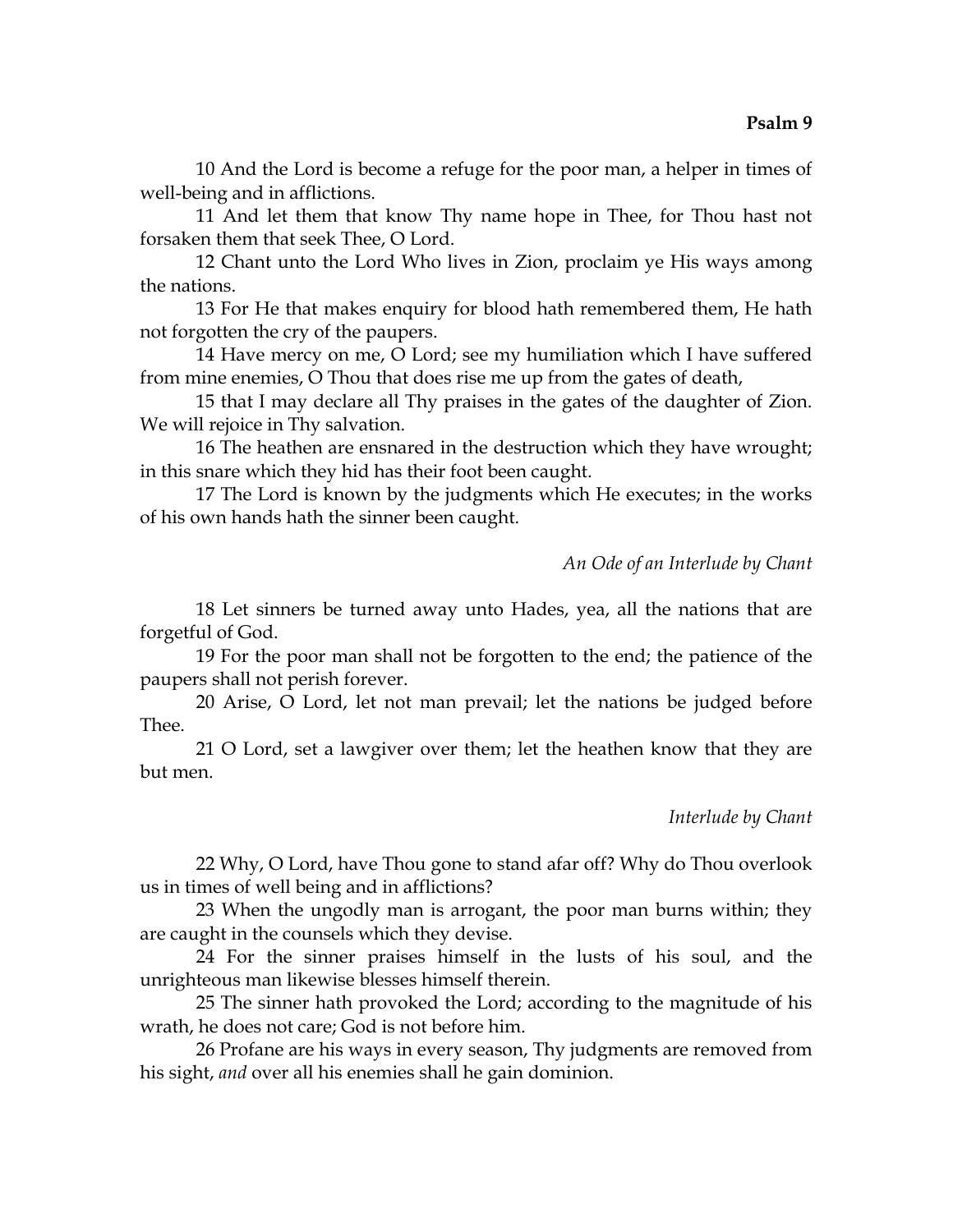27 For he said in his heart: I shall not be shaken; from generation to generation shall I be without harm.

28 With cursing is his mouth filled, and with bitterness and deceit; under his tongue are toil and travail.

29 He sits in ambush with the rich in secret places, that he may kill the innocent; his eyes are set upon the poor man.

30 He lies in wait in a secret place like a lion in his den; he lies in wait to seize upon the poor man, to seize upon the poor man when he draws him in.

31 In his snare will he humble himself; he will bow down and fall while gaining dominion over the poor.

32 For he said in his heart: God hath forgotten; He hath turned away His face that He might not see unto the end.

33 Arise, O Lord my God, let Thy hand be lifted high; forget not Thy paupers to the end.

34 Why has the ungodly one provoked God? For he has said in his heart: He will not make enquiry.

35 Thou sees, for Thou understands travail and anger that Thou might deliver him into Thy hands. To Thee hath the beggar been abandoned; for the orphan art Thou a helper. 36 Break Thou the arm of the sinner and of the evil man; his sin shall be sought out and be found no more.

37 The Lord shall be king forever, and unto the ages of ages. Ye heathen shall perish out of His land.

38 The desire of the poor have Thou heard, O Lord; to the preparation of their heart hath Thine ear been attentive.

39 To judge for the orphan and the humble, that man may no more presume to be haughty upon the earth.

#### **Psalm 10**

#### **For the End: A Psalm of David.**

**I**n the Lord have I hoped; how will ye say to my soul: Flee unto the mountains like a sparrow?

2 For behold, the sinners have bent their bow, they have prepared arrows for the quiver, to shoot down in a moonless night the upright of heart.

3 For what Thou has formed they have destroyed; and the righteous man, what has he done?

4 The Lord is in His holy *temple*; the Lord, in heaven is His throne; His eyes are set upon the poor man, His eyelids examine the sons of men.

5 The Lord examines the righteous man and the ungodly; but he that loves unrighteousness hates his own soul.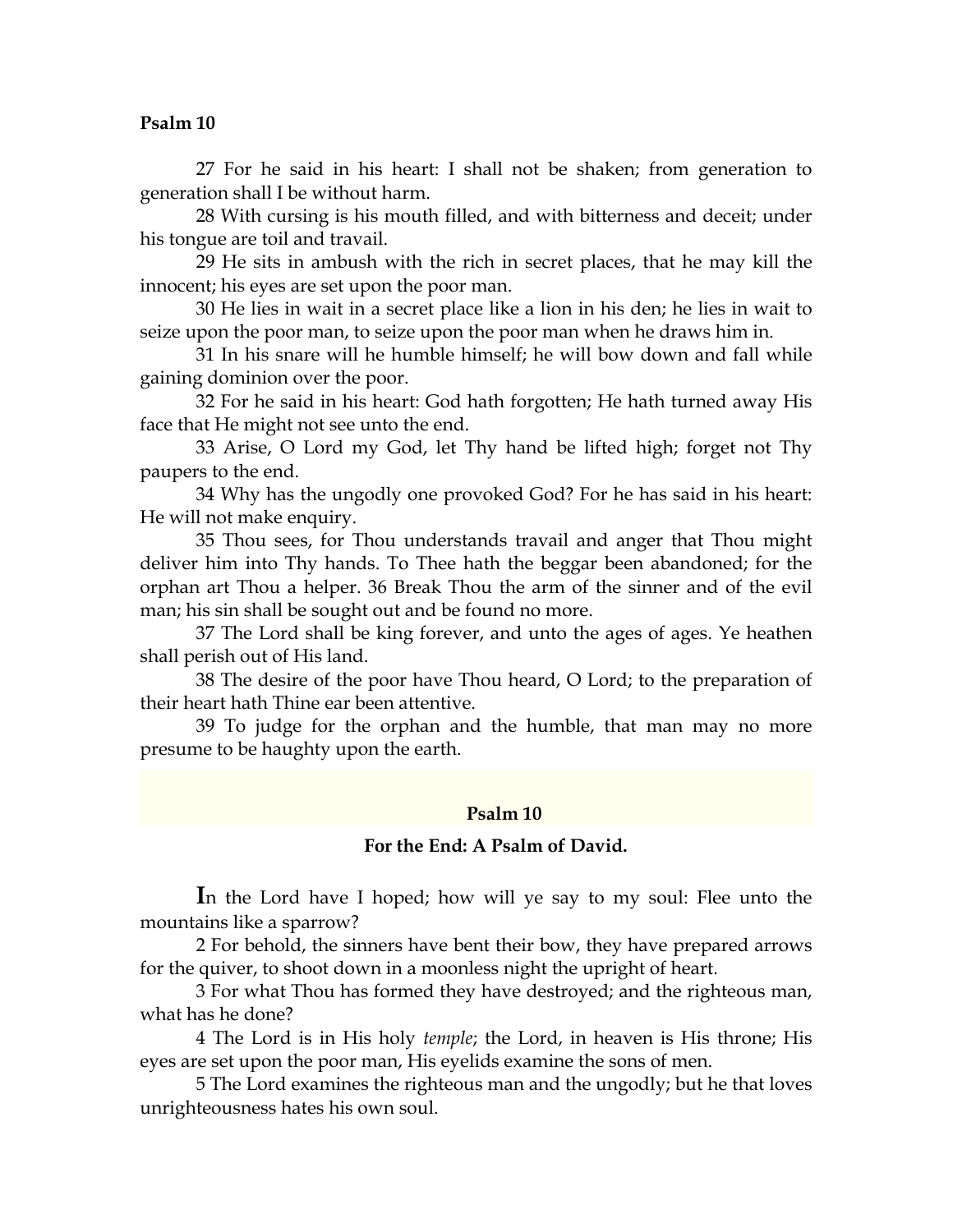6 He will rain down snares upon sinners; fire and brimstone and wind of tempest shall be the portion of their cup.

7 For the Lord is righteous and has loved righteousness; upon uprightness hath His countenance looked.

*Glory.* 

## **Psalm 11**

#### **For the End: A Psalm of David for the Eighth.**

**S**ave me, O Lord, for a righteous man there is no more; for truths have diminished from the sons of men.

3 Vain things have each man spoken to his neighbor; deceitful lips are in his heart, and in his heart has he spoken evils.

4 Let the Lord destroy all deceitful lips and the tongue that speaks boastful words,

5 which have said: Our tongues will we magnify, our lips are our own. Who is lord over us?

6 Because of the distress of the beggars and the groaning of the poor, now will I arise, says the Lord; I will establish them in salvation, I will be manifest therein.

7 The words of the Lord are pure words, silver that are fired, tried in the earth, brought to purity sevenfold.

8 Thou, O Lord, shall keep us and shall preserve us from this generation, and forevermore.

9 The ungodly walk *all* around; to the measure of Thy loftiness have Thou esteemed the sons of men.

#### **Psalm 12**

## **For the End: A Psalm of David.**

2 How long, O Lord, will Thou utterly forget me? How long will Thou turn Thy face away from me?

3 How long shall I take counsel in my soul with grieving in my heart by day and by night? How long shall mine enemy be exalted over me?

4 Look upon me, hear me, O Lord my God; enlighten mine eyes, lest at any time I sleep unto death.

5 Lest at any time mine enemy say: I have prevailed against him. They that afflict me will rejoice if I am shaken; but as for me,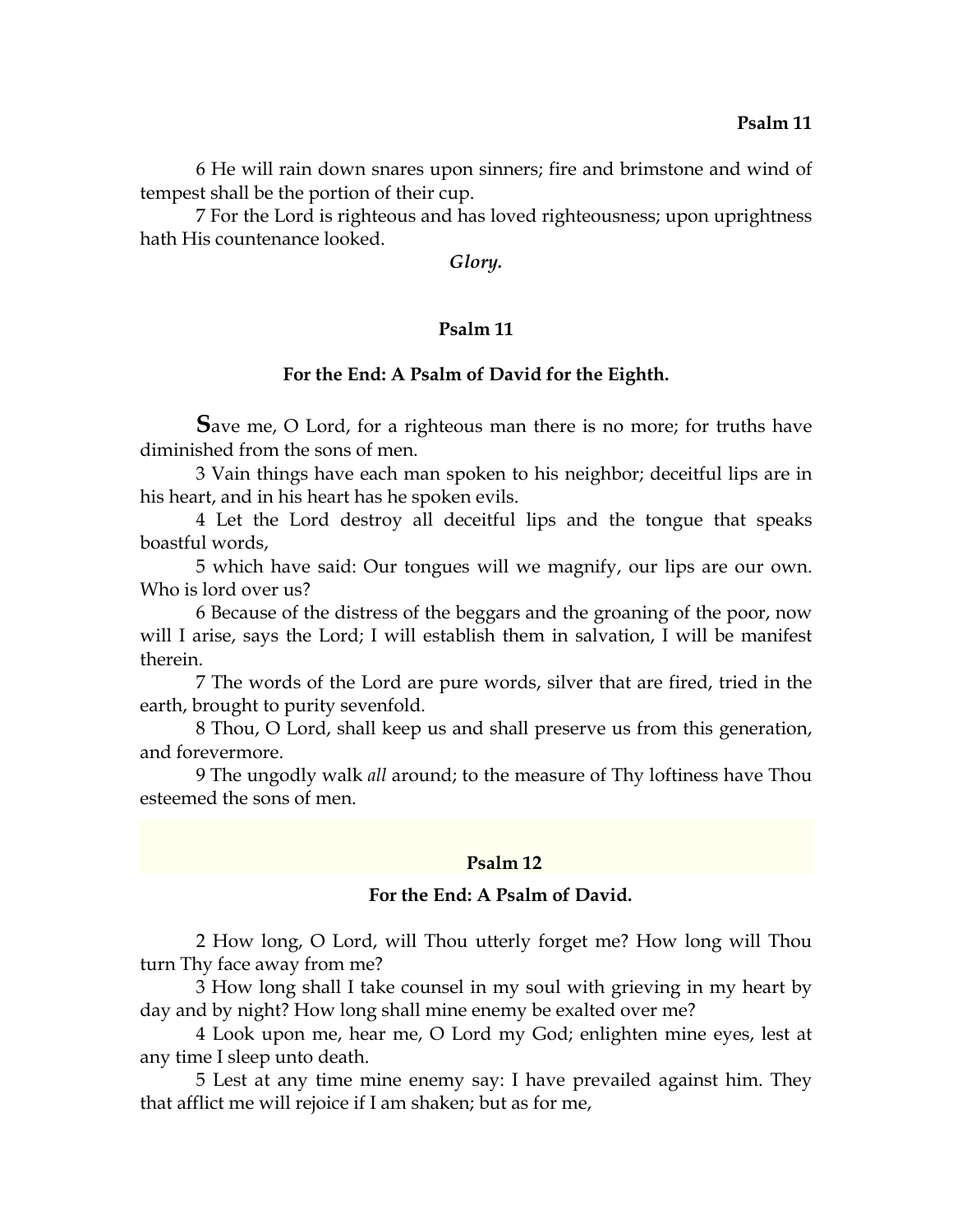6 I have hoped in Thy mercy. My heart will rejoice in Thy salvation. I will sing unto the Lord, Who is my benefactor, and I will chant unto the name of the Lord Most High.

#### **Psalm 13**

#### **For the End: A Psalm of David.**

**T**he fool has said in his heart: There is no God. They are become corrupt and loathsome in their ways; there is none that doeth good, no not one.

2 The Lord looked down from heaven upon the sons of men, to see if there is any that understand or seek after God.

\* 3 They are all gone astray, they are altogether useless, there is none that does good, no not one.

4 Shall not all they that work iniquity come to understanding? They that eat up my people as they eat bread have not called upon the Lord.

5 There have they feared with fear where there is no fear; for the Lord is in the generation of the righteous.

6 The counsel of the poor man have ye shamed, but the Lord is his hope.

7 Who shall give out of Zion the salvation of Israel? When the Lord hath turned back the captivity of His people, Jacob shall rejoice and Israel shall be glad.

\* *Codex Vaticanus* reads verse three as follows:

 "They are all gone astray, they are altogether useless, there is none that does good, no not one. Their throat is an open tomb; with their tongues they have used deceit; the poison of asps is beneath their lips; whose mouth is full of cursing and bitterness; anxious are their feet to spill blood; destruction and misery are in their paths; and the path of peace they do not know; there is no fear of God before their eyes."

#### *Glory.*

#### **Psalm 14**

## **A Psalm of David.**

**O** Lord, who shall abide in Thy tabernacle? And who shall dwell in Thy holy mountain?

2 He that walks blameless and works righteousness, speaking truth in his heart,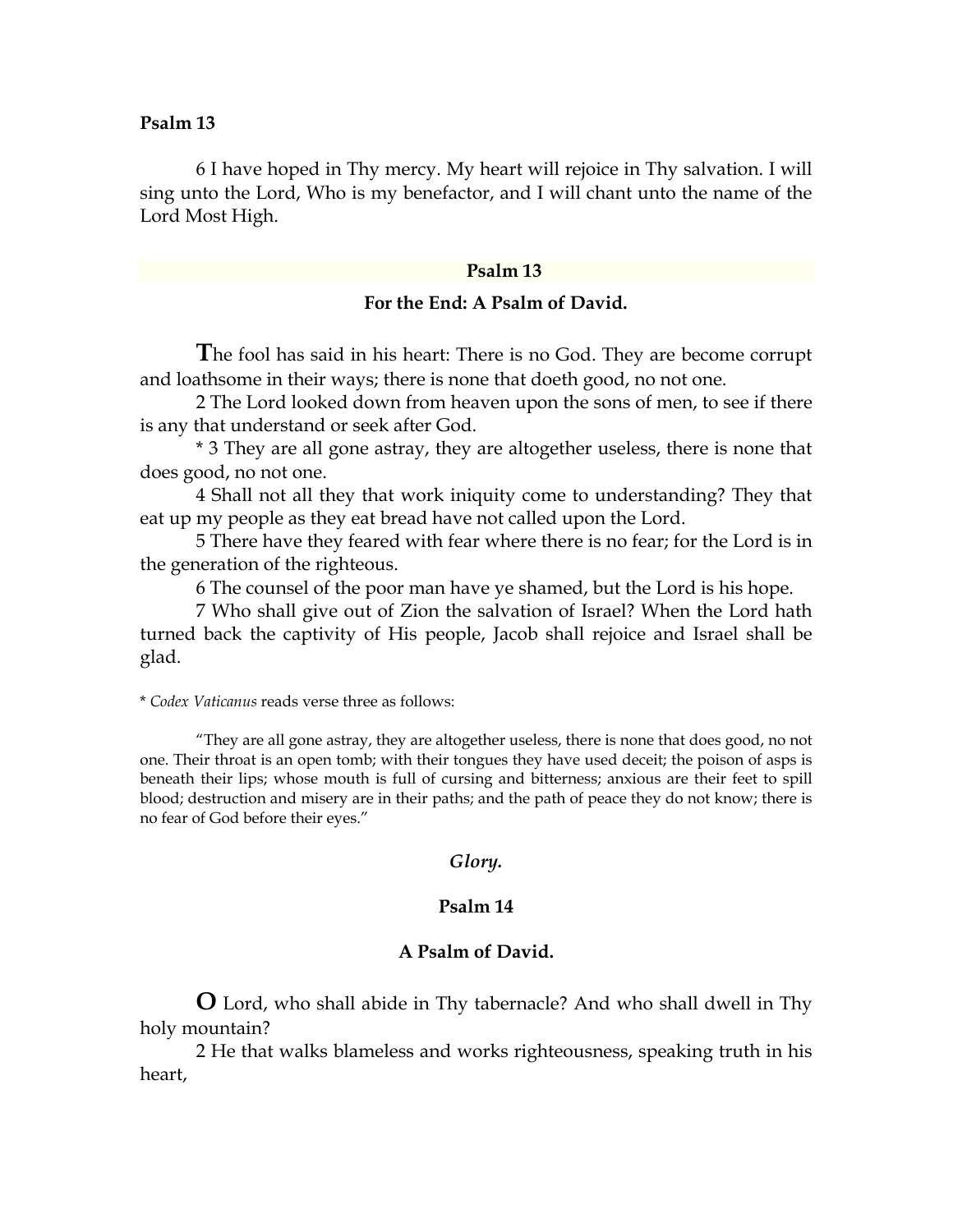3 who has not spoken deceitfully with his tongue, neither has done evil to his neighbor, nor taken up a reproach against those near him.

4 In his sight he that works evil is set at naught, be he glorified them that fear the Lord. He gives oath to his neighbor, and forswears not.

5 He has not lent his money on usury, and has not received bribes against the innocent. He that does these things shall never be shaken.

## **Psalms 15**

#### **A Pillar of Inscription of David.**

**K**eep me, O Lord, for in Thee have I hoped.

2 I said unto the Lord: Thou art my Lord; for of my goods, no need have Thou.

3 In the saints that are in His earth has the Lord been wondrous; He has wrought all His desires in them.

4 Their infirmities increased; thereupon they hastened. I will not assemble their assemblies of blood, nor will I make remembrance of their name through my lips.

5 The Lord is the portion of mine inheritance and of my cup. Thou art He that restores mine inheritance unto me.

6 Portions have fallen to me that are among the best, for mine inheritance is most excellent to me.

7 I will bless the Lord Who has given me understanding; moreover, even till night have my reins instructed me.

8 I beheld the Lord ever before me, for He is at my right *hand*, that I might not be shaken.

9 Therefore did my heart rejoice and my tongue was glad; moreover, my flesh shall tabernacle in hope.

10 For Thou will not abandon my soul in Hades, nor will Thou suffer Thy Holy One to see corruption.

11 Thou has made known to me the ways of life, Thou will fill me with gladness with Thy countenance; delights are in Thy right *hand* forever.

#### **Psalm 16**

#### **A Prayer of David.**

**H**earken, O Lord, unto my righteousness, attend unto my supplication. Give ear unto my prayer, which comes not from deceitful lips.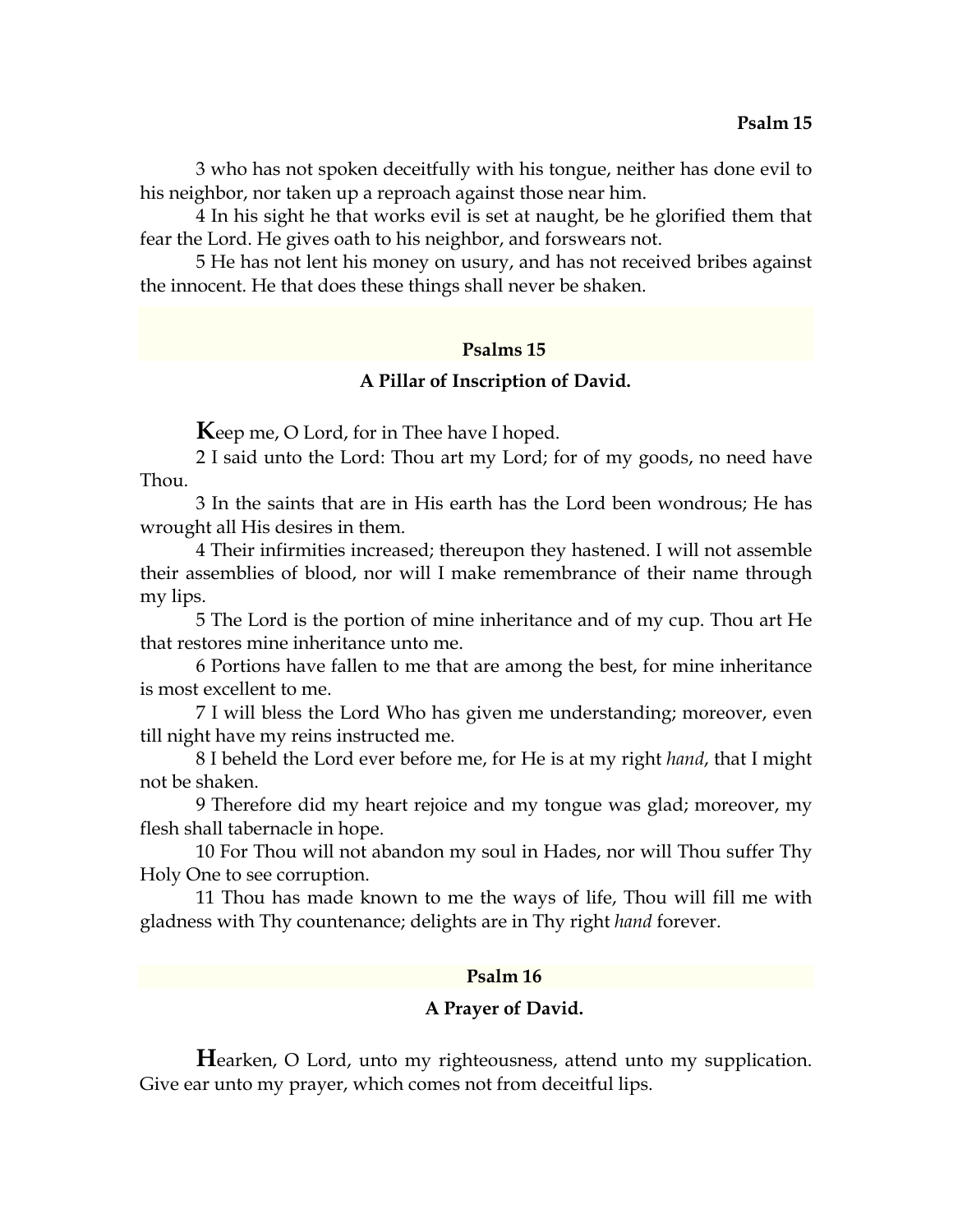2 From before Thy face let my judgment come forth, let mine eyes behold uprightness.

3 Thou have proved my heart, Thou have visited it in the night, Thou have tried me by fire, and unrighteousness was not found in me.

4 That my mouth might not speak of the works of men, for the sake of the words of Thy lips have I kept the ways that are hard.

5 Set my footsteps in Thy paths, that my steps may not be shaken.

6 I have cried for Thou have hearkened unto me, O God. Incline Thine ear unto me, and hearken unto my words.

7 Let Thy mercies be made wonderful, O Thou that saves them that hope in Thee. From them that have resisted Thy right *hand*,

8 keep me, \* O Lord, as the apple of Thine eye. In the shelter of Thy wings will Thou shelter me,

9 from the face of the ungodly which have oppressed me. Mine enemies have surrounded my soul,

10 they have enclosed themselves with their own fat, and their mouth has spoken pride.

11 They that cast me out have now encircled me, they have set their eyes to look askance on the earth.

12 They have taken me as might a lion ready for his prey and as might a lion's whelp that lives in hiding.

13 Arise, O Lord, overtake them and trip their heels; deliver my soul from ungodly men, Thy sword from the enemies of Thy hand.

14 O Lord, from Thy few do Thou separate them from the earth in their life; yea, with Thy hidden treasures hath their belly been filled. They have satisfied themselves like \* swine and have left the remnants to their babes.

15 But as for me, in righteousness shall I appear before Thy face; I shall be filled when Thy glory is made manifest to me.

## **Glory.**

\* The phrase "O Lord" is omitted from the *Septuagint* text as published by the Apostoliki Diakonia and the Zoe Brotherhood as well as omitted from *Codex Vaticanus*.

\* *Codex Alexandrinus* and the text as published by the Apostoliki Diakonia and Zoe Brotherhood read: "children". However, *Codex Vaticanus* and *Codex Sinaiticus*, according to Alfred Rahlfs' critical apparatus in his *Septuaginta*, support the reading of "swine".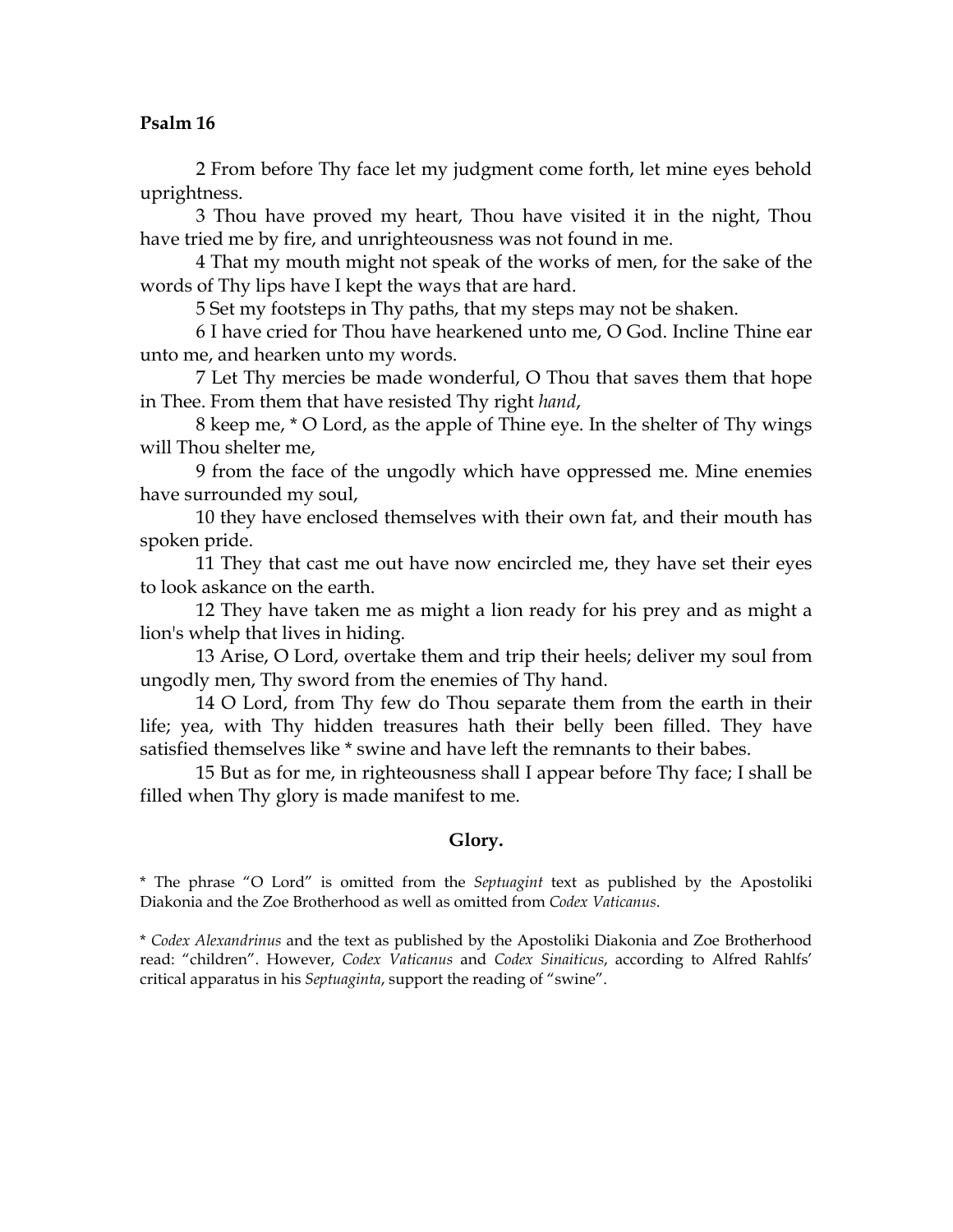## *Third Kathisma*

#### **Psalm 17**

# **For the End, for the Child of the Lord, David: What Things He Spoke unto the Lord, Even the Words of this Ode, in the Day Wherein the Lord Delivered Him out of the Hands of All His Enemies, and out of the Hand of Saul; 2 And He Said:**

**I** will love Thee, O Lord, my strength;

3 the Lord is my foundation, and my refuge, and my deliverer. My God is my helper, and I will hope in Him, my defender, and the horn of my salvation, and my helper.

4 With praise will I call upon the name of the Lord, and from mine enemies shall I be saved.

5 The pangs of death surrounded me, and the torrents of iniquity sorely troubled me.

6 The pangs of Hades encircled me, around the snares of death have overtaken me.

7 And in mine affliction I called upon the Lord, and unto my God I cried; He heard my voice out of His holy temple, and my cry before Him shall enter into His ears.

8 And the earth shook and was made to tremble, and the foundations of the mountains were troubled and were shaken, because God was angry with them.

9 There went up smoke in His wrath, and fire from His countenance set all aflame; coals were kindled there from.

10 And He bowed the heavens and came down, and thick darkness was under His feet.

11 And He mounted upon cherubim and flew; He flew upon the wings of the winds.

12 And He made darkness His hiding place, His tabernacle *all* around Him, dark water in the clouds of the air.

13 From the far-shining radiance that was before Him there passed by clouds, hail, and coals of fire.

14 And the Lord thundered out of heaven, and the Most High gave forth His voice.

15 And He sent forth His arrows, and scattered them; and lightning He multiplied, and troubled them sorely.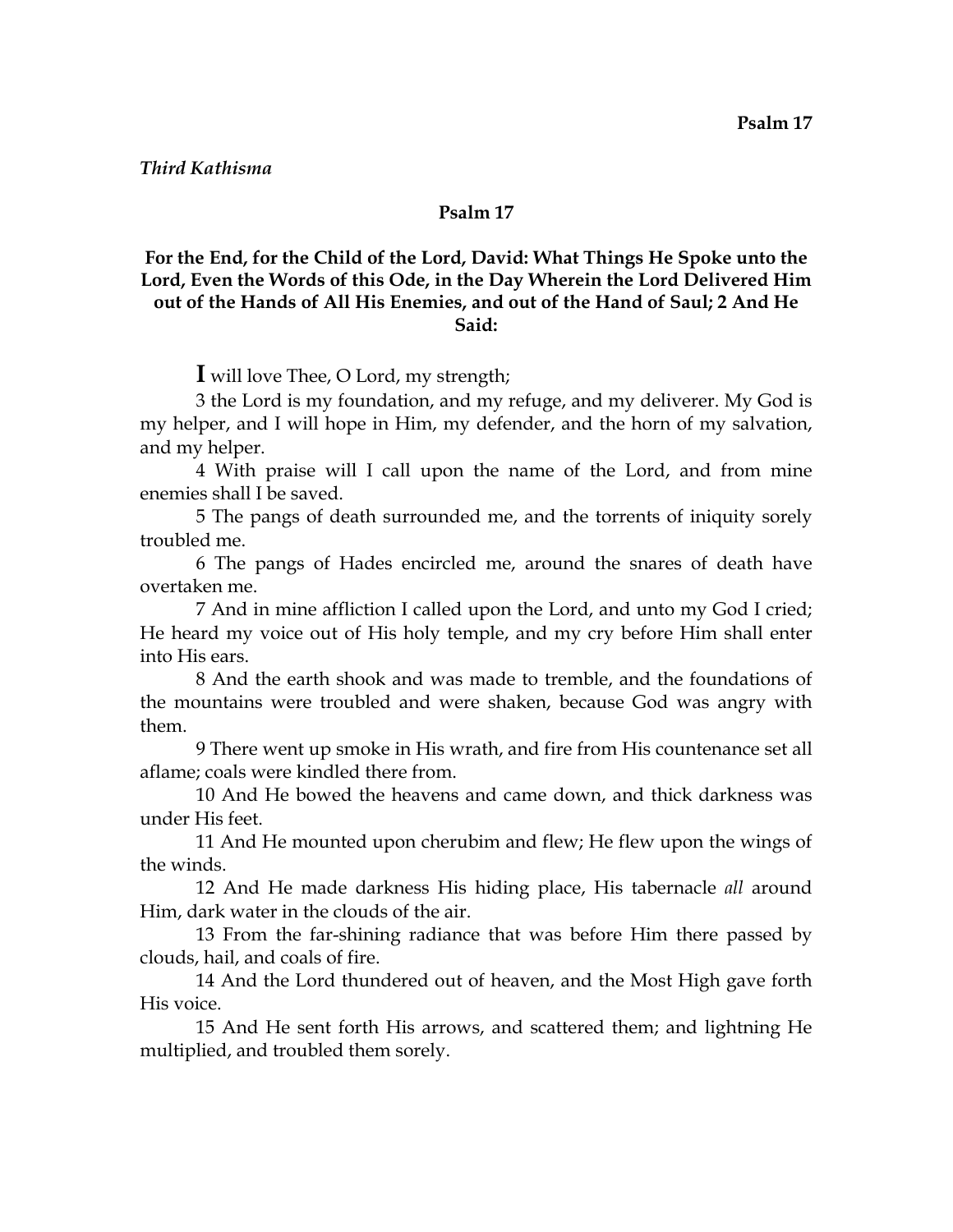16 And the well-springs of the waters were seen, and the foundations of the world were revealed at Thy rebuke, O Lord, at the on breathing of the spirit of Thy wrath.

17 He sent from on high, and He took me; He received me out of many waters.

18 He will deliver me from mine enemies which are mighty and from them that hate me, for they are stronger than I.

19 They overtook me in the day of mine affliction, and the Lord became my firm support.

20 And He led me forth into a spacious place; He will deliver me, because He desired me.

21 And the Lord will recompense me according to my righteousness, and according to the purity of my hands will He recompense me.

22 For I have kept the ways of the Lord, and I have not acted impiously toward my God.

23 For all his judgments are before me, and His statutes departed not from me.

24 And I shall be blameless with Him, and I shall keep myself from mine iniquity.

25 And the Lord will reward me according to my righteousness and according to the purity of my hands before His eyes.

26 With the holy man will Thou be holy, and with the innocent man will Thou be innocent.

27 And with the elect man will Thou be elect, and with the perverse will Thou be perverse.

28 For Thou will save a humble people, and Thou will humble the eyes of the arrogant.

29 For Thou will light my lamp, O Lord my God, Thou will enlighten my darkness.

30 For by Thee shall I be delivered from a host of robbers, and by my God shall I leap over a wall.

31 As for my God, blameless is His way; the words of the Lord are tried in the fire; defender is He of all that hope in Him.

32 For who is god, save the Lord? And who is god, save our God?

33 It is God, Who girded me with power, and has made my path blameless,

34 Who makes my feet like the feet of a hart, and sets me upon high places,

35 Who teaches my hands for war; and Thou made mine arms a bow of brass.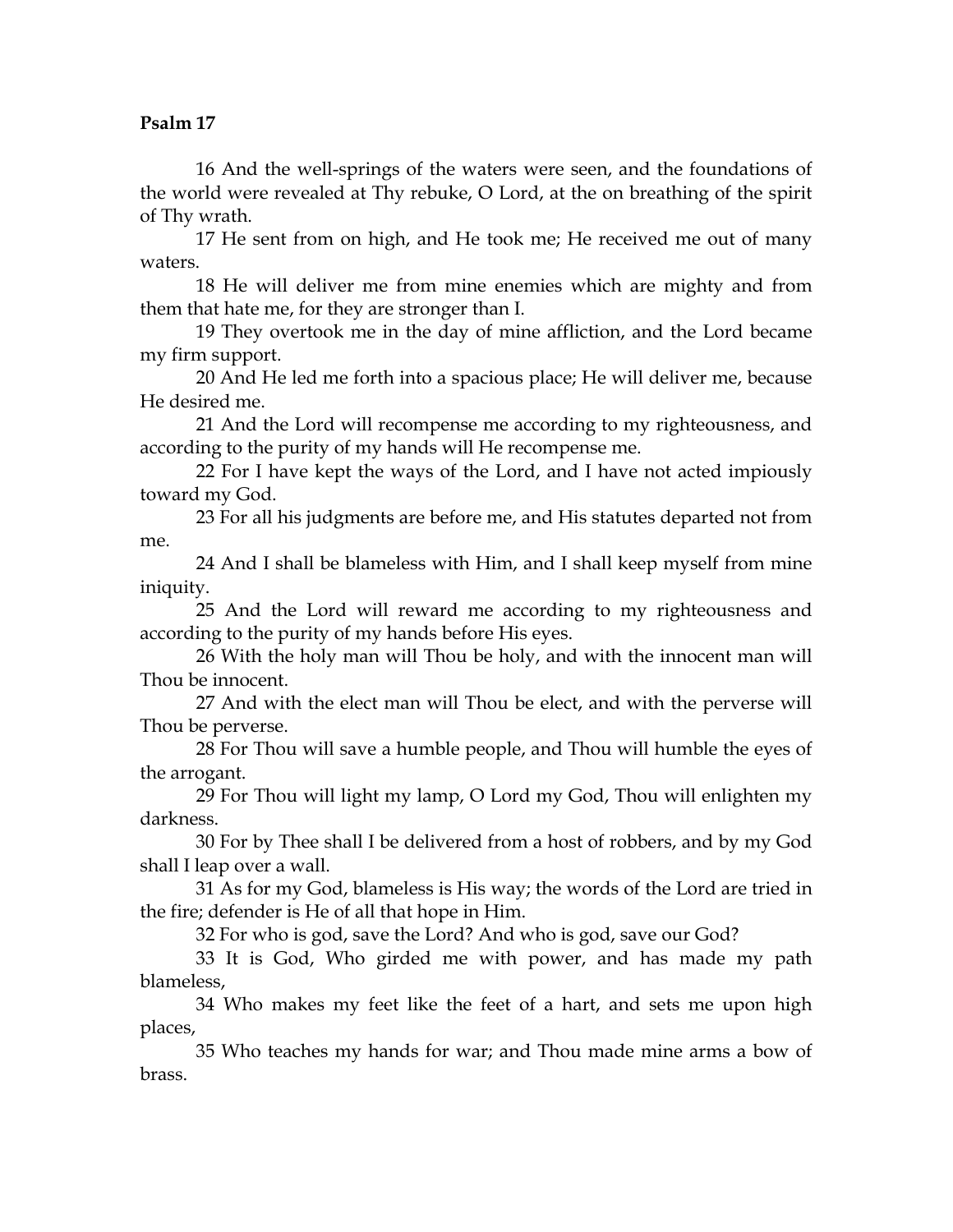36 And Thou gave me the shield of salvation, and Thy right hand has upheld me. And Thine instruction has corrected me even unto the end; yea, Thine instruction, the same will teach me.

37 Thou have enlarged my steps under me, and the tracks of my feet are not weakened.

38 I shall pursue mine enemies and I shall overtake them, and I shall not turn back until they fail.

39 I shall greatly afflict them, and they shall not be able to stand; they shall fall under my feet.

40 For Thou have girded me with power for war, in subjection under me have Thou bound the feet of all them that rose up against me.

41 And Thou have made mine enemies turn their back before me and them that hate me have Thou utterly destroyed.

42 They cried, and there was no savior – even to the Lord, and He hearkened not to them.

43 And I will grind them fine as dust before the face of the wind; I will trample them down as mud in the streets.

44 Deliver me from the gainsaying of the people; Thou will set me at the head of nations. A people whom I knew not have served me;

45 no sooner than their ear had heard, they obeyed me. Sons that are strangers have lied unto me;

46 sons that are strangers have grown old, and they have limped away from their paths.

47 The Lord lives, and blessed is my God, and let the God of my salvation be exalted.

48 O God Who gives avengement unto me and has subdued peoples under me,

49 O my Deliverer from enemies which are prone to anger, from them that arise up against me will Thou lift me high; from the unrighteous man deliver me.

50 For this cause will I confess Thee among the nations, O Lord, and unto Thy name will I chant.

51 It is He that magnifies the salvation of His king and works mercy for His \* anointed one, for David, and for his seed unto eternity.

# *Glory.*

\* Literally: "Christ".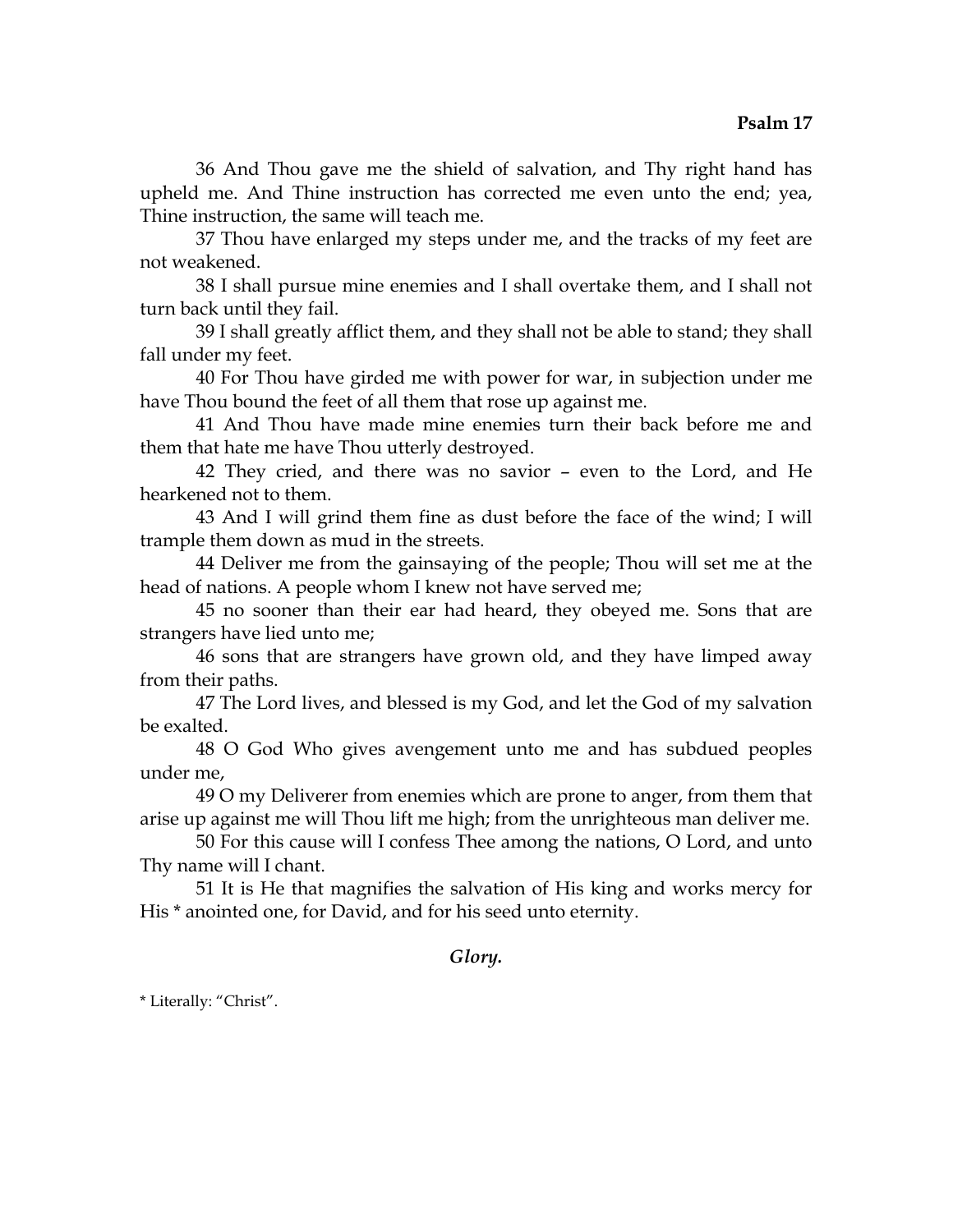## **Psalm 18 For the End: A Psalm of David.**

**T**he heavens declare the glory of God, and the firmament proclaims the work of His hands.

3 Day unto day pours forth speech, and night unto night proclaims knowledge.

4 There are neither tongues nor words in which their voices are not heard.

5 Their sound hath gone forth into all the earth, and their words unto the ends of the world.

6 In the sun has He set His tabernacle; and He, like a bridegroom coming forth from his chamber, will rejoice like a giant to run his course.

7 From the outermost border of heaven is His going forth, and His goal is unto the outermost part of heaven, and there shall no man hide himself from His heat.

8 The law of the Lord is blameless, converting souls; the testimony of the Lord is trustworthy, bringing wisdom to infants.

9 The statutes of the Lord are upright, gladdening the heart; the commandment of the Lord is *exceedingly* bright, enlightening the eyes.

10 The fear of the Lord is pure, enduring forever and ever; the judgments of the Lord are true, altogether justified,

11 More to be desired than gold and much precious stone, and sweeter than honey and the honeycomb.

12 Yea, for Thy servant keeps them; in keeping them there is much reward.

13 As for transgressions, who will understand them? From my secret sins cleanse me,

14 and from those of others spare Thy servant. If they have not dominion over me, then blameless shall I be, and I shall be cleansed from great sin.

15 And the sayings of my mouth shall be unto Thy good pleasure, and the meditation of my heart shall be before Thee forever, O Lord, my Helper and Redeemer.

## **Psalm 19 For the End: A Psalm of David.**

**T**he Lord hear thee in the day of affliction; the name of the God of Jacob defend thee.

3 Let Him send forth unto thee help from His sanctuary, and out of Zion let Him help thee.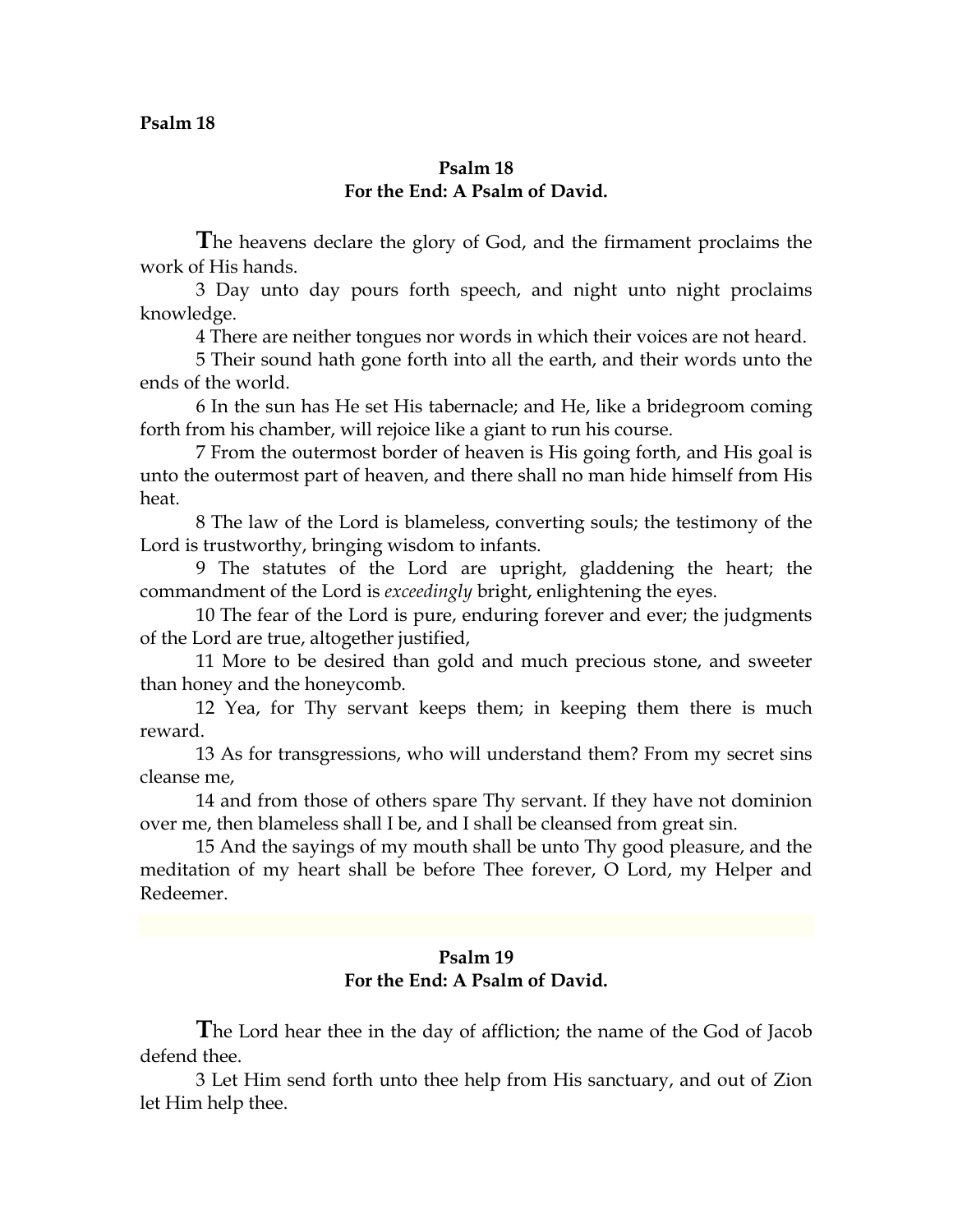4 Let Him remember every sacrifice of thine, and thy whole burnt offering let Him fatten.

## *Interlude by Chant*

5 The Lord grants thee according to thy heart, and fulfils all thy purposes.

6 We will rejoice in Thy salvation, and in the name of the Lord our God shall we be magnified. The Lord fulfils all thy requests.

7 Now have I known that the Lord has saved His \* anointed one; He will hearken unto Him out of His holy heaven; in mighty deeds is the salvation of His right *hand*.

8 Some trust in chariots, and some in horses, but we will call upon the name of the Lord our God.

9 They have tripped and have fallen, but we are raised and are set upright.

10 O Lord, save the king, and hearken unto us in the day when we call upon Thee.

\* Literally: "Christ".

# **Psalm 20 For the End: A Psalm of David.**

**O** Lord, in Thy strength the king shall be glad, and in Thy salvation shall he rejoice exceedingly.

3 The desire of his heart has Thou granted unto him, and have not denied him the requests of his lips.

*Interlude by Chant*

4 Thou went before him with the blessings of goodness; Thou have set upon his head a crown of precious stone.

5 He asked life of Thee, and Thou gave him length of days unto ages of ages.

6 Great is his glory in Thy salvation; glory and majesty shall Thou lay upon him.

7 For Thou shall give him blessing forever and ever, Thou shall gladden him in joy with Thy countenance.

8 For the king hopes on the Lord, and through the mercy of the Most High shall he not be shaken.

9 Let Thy hand be found on all Thine enemies; let Thy right *hand* find all that hate Thee.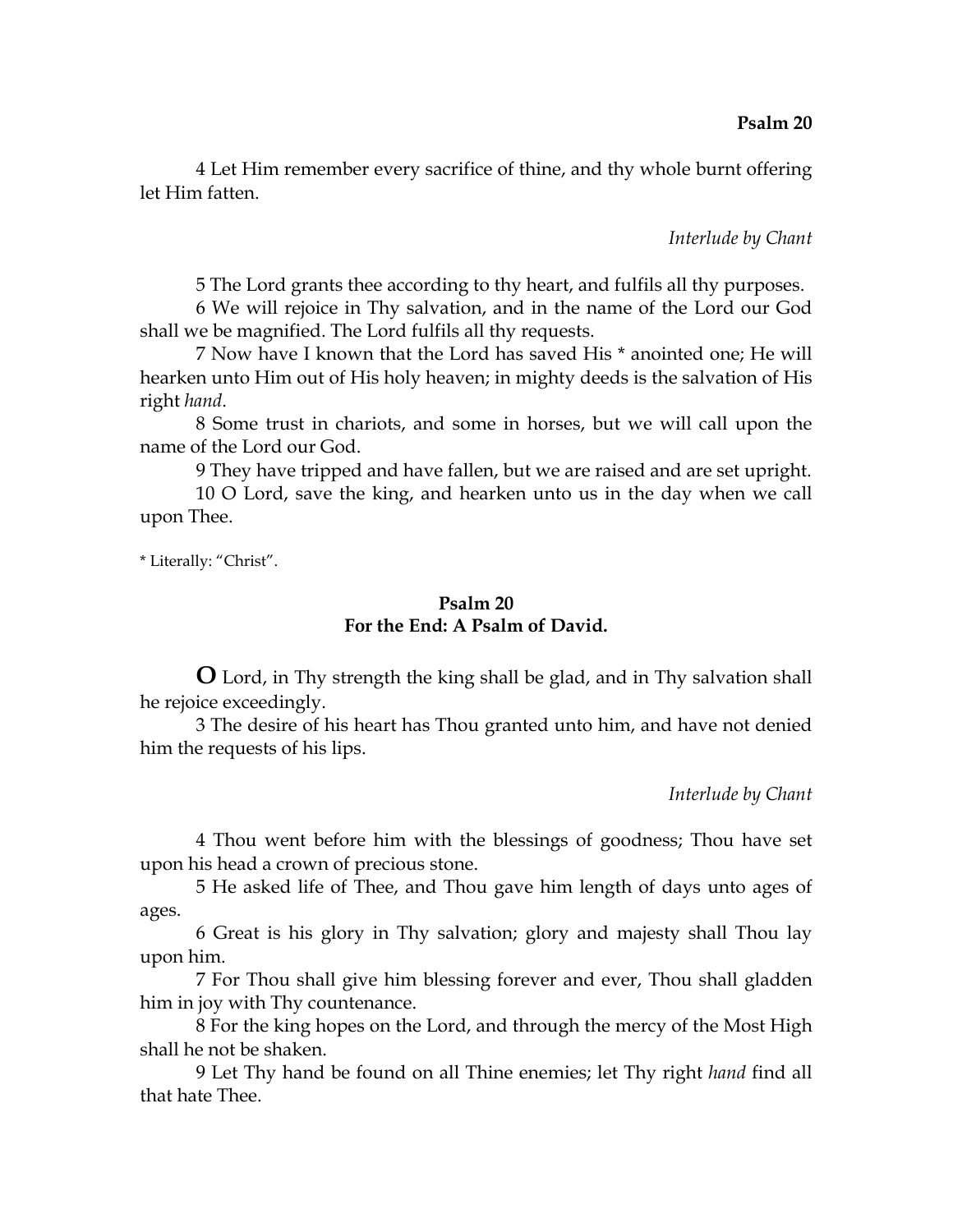10 For Thou will make them as an oven of fire in the time of Thy presence; the Lord in His wrath will trouble them sorely and fire shall devour them.

11 Their fruit will Thou destroy from the earth, and their seed from the sons of men,

12 for they have intended evil against Thee, they have devised counsels which they shall not be able to establish.

13 For Thou shall make them turn their backs; among those that are Thy remnant, Thou shall make ready their countenance.

14 Be Thou exalted, O Lord, in Thy strength; we will sing and chant of Thy mighty deeds.

#### *Glory.*

#### **Psalm 21**

## **For the End: A Psalm of David concerning Help That Cometh in the Morning.**

**O** God, my God, attend to me; why have Thou forsaken me? Far from my salvation are the words of my transgressions.

3 My God, I will cry by day, and will Thou not hearken? And by night, and it shall not be unto folly for me.

4 But as for Thee, Thou lives in the sanctuary, O Praise of Israel.

5 In Thee have our fathers hoped; they hoped, and Thou did deliver them.

6 Unto Thee they cried, and were saved; in Thee they hoped, and were not brought to shame.

7 But as for me, I am a worm, and not a man, a reproach of men, and the outcast of the people.

8 All that look upon me have laughed me to scorn; they have spoken with their lips and have wagged their heads:

9 He hoped in the Lord; let Him deliver him; let Him save him, for He desires him.

10 For Thou art He that drew me forth from the womb; my hope from the breasts of my mother.

11 On Thee was I cast from the womb; from my mother's womb, Thou art my God.

12 Depart not from me, for tribulation is near, for there is none to help me.

13 Many bullocks have encircled me, fat bulls have surrounded me.

14 They have opened their mouth against me, as might a lion ravenous and roaring.

15 I have been poured out like water, and scattered are all my bones; my heart is become like wax melting in the midst of my bowels.

16 My strength is dried up like a potsherd, and my tongue has cleaved to my throat, and into the dust of death have Thou brought me down.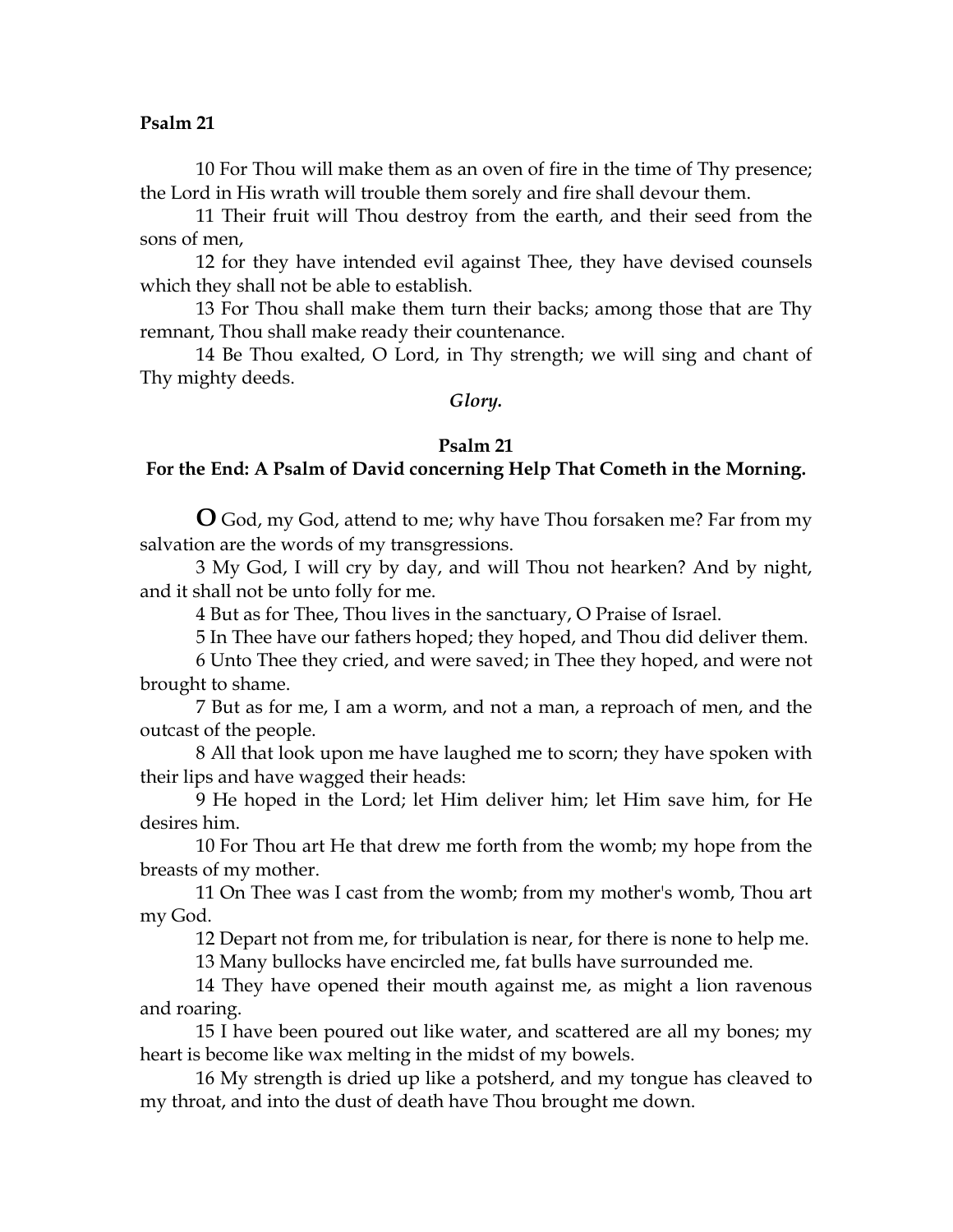17 For many dogs have encircled me, the congregation of evil doers has surrounded me; they have pierced My hands and My feet.

18 They have numbered all my bones, and they themselves have looked and stared upon me.

19 They have parted my garments amongst themselves, and for my cloak have they cast lots.

20 But Thou, O Lord, remove not Thy help far from me; attend unto mine aid.

21 Rescue my soul from the broadsword, even this only-begotten one of mine from the hand of the dog.

22 Save me from the mouth of the lion, and my lowliness from the horns of the one-horned *animal*.

23 I will declare Thy name unto my brothers; in the midst of the assembly will I hymn *to* Thee.

24 Ye that fear the Lord, praise Him; all ye that are of the seed of Jacob, glorify Him; let all fear Him that are of the seed of Israel.

25 For He has not set at naught nor abhorred the supplications of the pauper, nor has He turned His face from me; and when I cried unto Him, He hearkened unto me.

26 From Thee is my praise; in the great assembly will I confess Thee; my vows will I pay before them that fear Thee.

27 The poor shall eat and be filled, and they that seek the Lord shall praise Him; their hearts shall live forever and ever.

28 All the ends of the earth shall remember and shall turn unto the Lord, and all the kindred of the nations shall worship before Him.

29 For the kingdom is the Lord's and He Himself is sovereign of the nations.

30 All they that are fat upon the earth have eaten and worshipped; all they that go down into the earth shall fall down before Him. Yea, my soul lives for Him,

31 and my seed shall serve Him. The generation that comes shall be told of the Lord,

32 and they shall proclaim His righteousness to a people that shall be born, which the Lord has made.

# **Psalm 22 A Psalm of David.**

**T**he Lord is my shepherd, and I shall not want.

2 In a place of green pasture, there has He made me to live; beside the water of rest hath He nurtured me.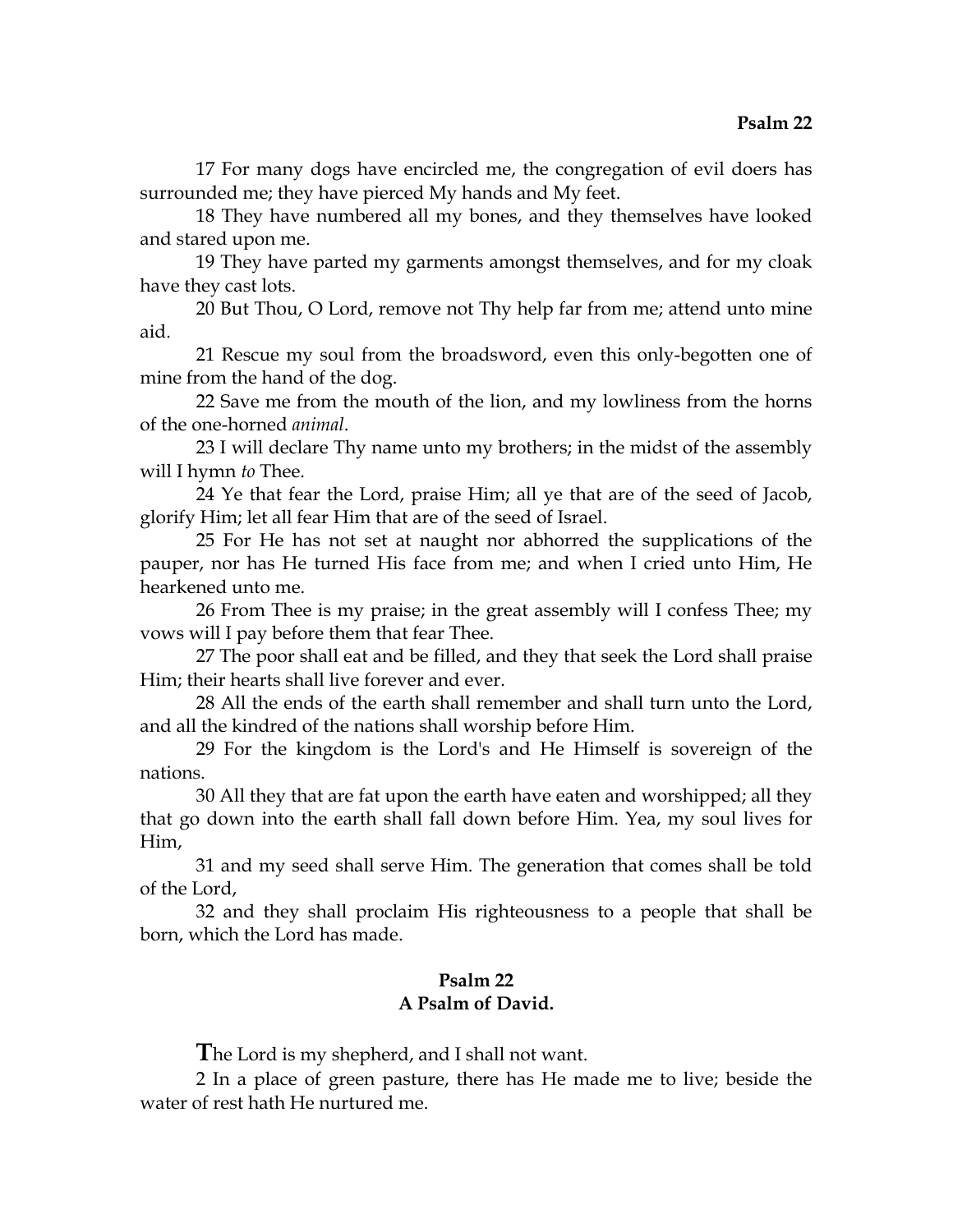3 He has converted my soul; He has led me on the paths of righteousness for His name's sake.

4 For though I should walk in the midst of the shadow of death, I will fear no evil, for Thou art with me; Thy rod and Thy staff, they have comforted me.

5 Thou have prepared a table for me in the presence of them that afflict me. Thou have anointed my head with oil, and Thy cup which fills me, how excellent it is!

6 And Thy mercy shall pursue me all the days of my life, and I will live in the house of the Lord \* forever.

\* Literally: "unto length of days".

## **Psalm 23 A Psalm of David, For One Sabbath.**

**T**he earth is the Lord's, and the fullness thereof, the world, and all that live therein.

2 He has founded it upon the seas, and upon the rivers has He prepared it.

3 Who shall ascend into the mountain of the Lord? Or who shall stand in His holy place?

4 He that is innocent in hands and pure in heart, who has not received his soul in vain, and has not sworn deceitfully to his neighbor.

5 Such a one shall receive a blessing from the Lord, and mercy from God his Savior.

6 This is the generation of them that seek the Lord, of them that seek the face of the God of Jacob.

*Interlude by Chant*

7 Lift up your gates, O ye rulers; and be ye lifted up, ye everlasting gates, and the King of Glory shall enter in.

8 Who is this King of Glory? The Lord strong and mighty, the Lord, mighty in war.

9 Lift up your gates, O ye rulers; and be ye lifted up, ye everlasting gates, and the King of Glory shall enter in.

10 Who is this King of Glory? The Lord of hosts, He is the King of Glory.

*Glory.*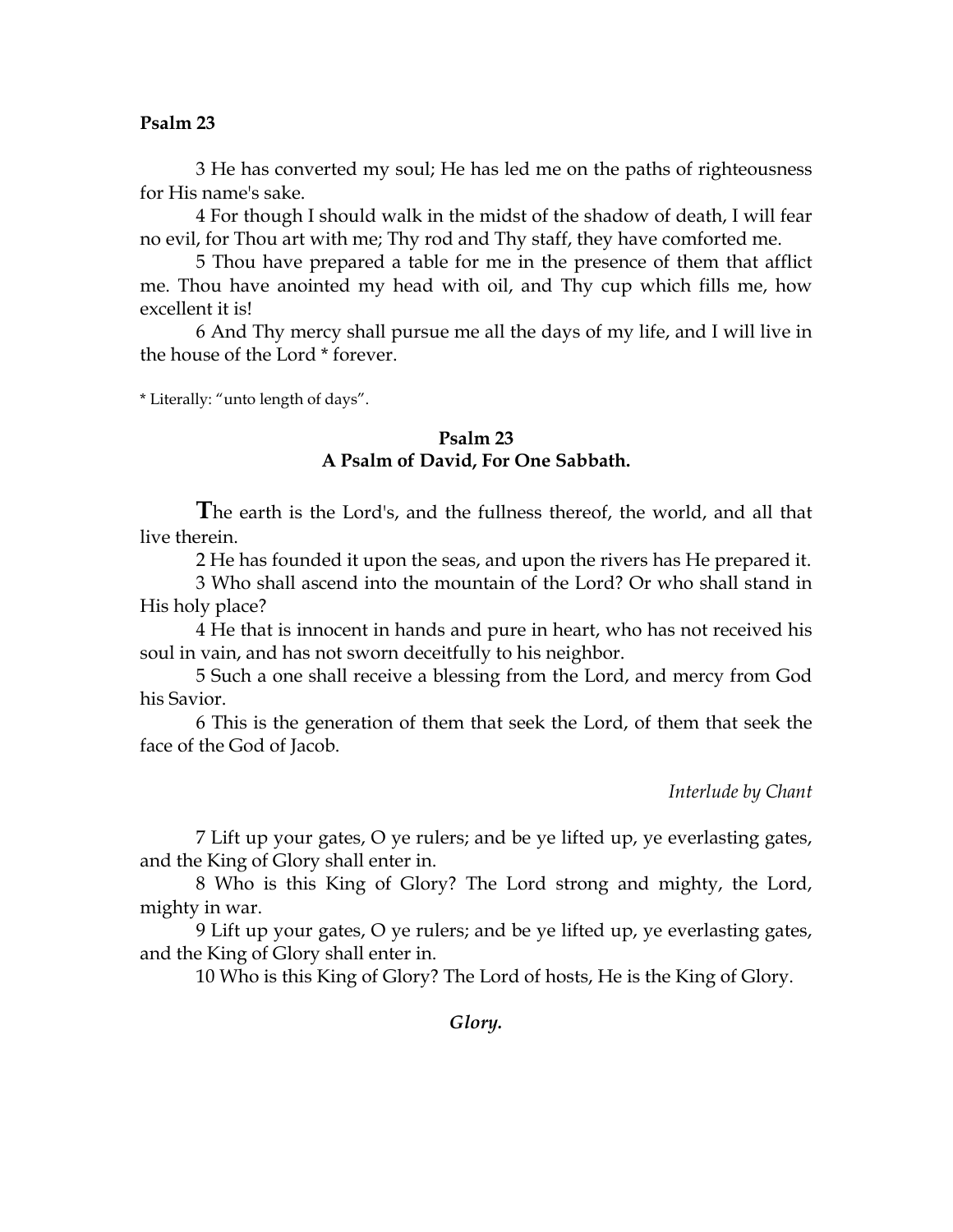## **Fourth Kathisma**

## **Psalm 24 A Psalm of David.**

**U**nto Thee, O Lord, have I lifted up my soul, O my God.

2 In Thee have I trusted; let me never be put to shame, nor let mine enemies laugh me to scorn.

3 Yea, let none that wait on Thee be put to shame; let them be ashamed which are lawless without a cause.

4 Make Thy ways, O Lord, known unto me and teach me Thy paths.

5 Lead me in Thy truth and teach me, for Thou art God my Savior; for on Thee have I waited all the day long.

6 Remember Thy compassions; O Lord, and Thy mercies, for they are from everlasting.

7 The sins of my youth and mine ignorance remember not; according to Thy mercy remember Thou me, for the sake of Thy goodness, O Lord. 8 Good and upright is the Lord; therefore will He set a law for them that sin in the way.

9 He will guide the meek in judgment, He will teach the meek His ways.

10 All the ways of the Lord are mercy and truth, unto them that seek after His covenant and His testimonies.

11 For the sake of Thy name, O Lord, be gracious unto my sin; for it is great.

12 Who is the man that fears the Lord? He will set him a law in the way which He has chosen.

13 His soul shall live among good things, and his seed shall inherit the earth.

14 The Lord is the strength of them that fear Him, and His covenant shall be manifested unto them.

15 Mine eyes are ever toward the Lord, for He it is that will draw my feet out of the snare.

16 Look upon me, and have mercy on me; for I am one only-begotten and poor.

17 The afflictions of my heart are multiplied; bring me out from my necessities.

18 Behold my lowliness and my toil, and forgive all my sins.

19 Look upon my enemies, for they are multiplied, and with an unjust hatred they have hated me.

20 Guard my soul and rescue me; let me not be put to shame, for I have hoped in Thee.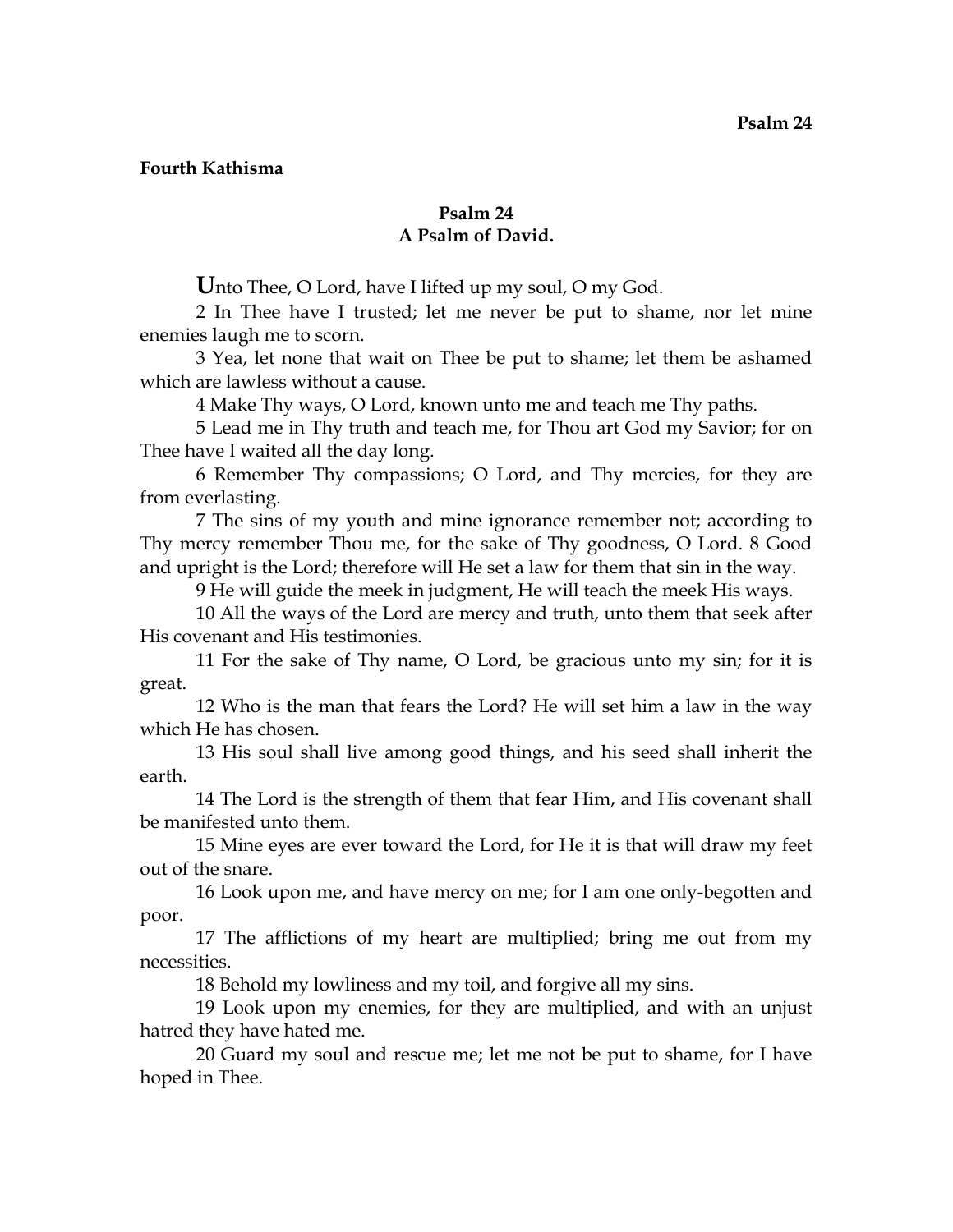21 The innocent and the upright have cleaved unto me, for I waited on Thee, O Lord.

22 Deliver Israel, O God, out of all his afflictions.

## **Psalm 25 David's.**

**J**udge me, O Lord, for in mine innocence have I walked; and hoping in the Lord I shall not grow weak.

2 Test me, O Lord, and try me; prove with fire my reins and my heart.

3 For Thy mercy is before mine eyes, and I have been well-pleasing in Thy truth.

4 I have not sat with the council of vanity, nor shall I go in with them that transgress the law.

5 I have hated the congregation of evildoers, and with the ungodly I will not sit.

6 I will wash my hands in innocence and I will compass Thine altar, O Lord

7 that I may hear the voice of Thy praise and tell of all Thy wondrous works.

8 O Lord, I have loved the beauty of Thy house, and the place where Thy glory resides. 9 Destroy not my soul with the ungodly, nor my life with men of blood,

10 in whose hands are iniquities; their right *hand* is full of bribes.

11 As for me, in mine innocence have I walked; redeem me, O Lord, and have mercy on me.

12 My foot hath stood in uprightness; in the congregations will I bless Thee, O Lord.

# **Psalms 26 David's. Before He was Anointed.**

**T**he Lord is my light and my savior; whom then shall I fear? The Lord is the defender of my life; of whom then shall I be afraid?

2 When the wicked draw near against me to eat my flesh, they that afflict me and are mine enemies, they themselves became weak and they fell.

3 Though a host should array itself against me, my heart shall not be afraid; though war should rise up against me, in this have I hoped.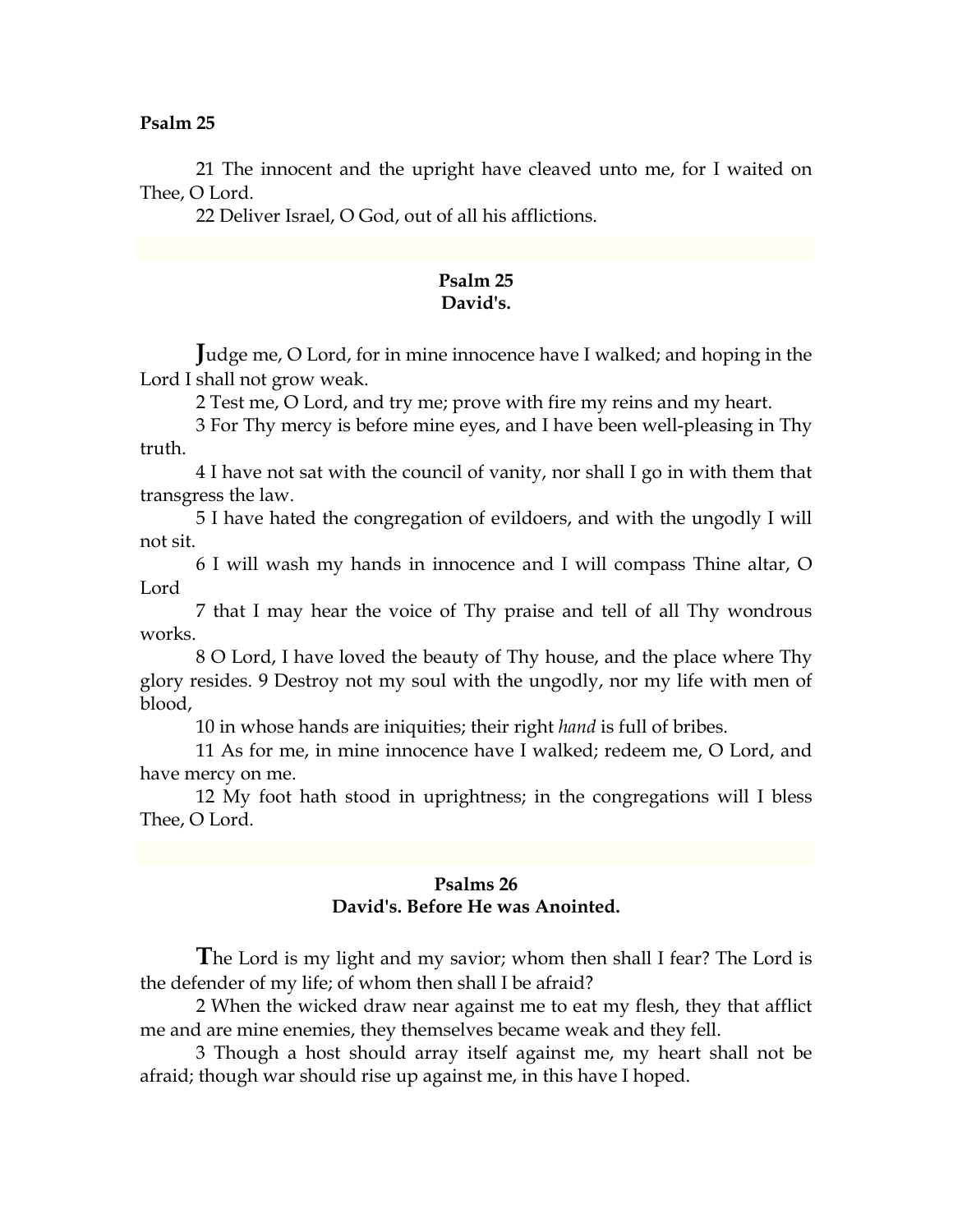4 One thing have I asked of the Lord, this will I seek after: That I may dwell in the house of the Lord all the days of my life, that I may behold the delight of the Lord, and that I may visit His holy *temple*.

5 For He hid me in His tabernacle in the day of my troubles, He sheltered me in the secret place of His tabernacle, upon a rock has He exalted me.

6 And now, behold, He exalted my head above mine enemies. I went around and I sacrificed in His tabernacle a sacrifice of praise and jubilation; I will sing and I will chant unto the Lord.

7 Hearken, O Lord, unto my voice, wherewith I cried; have mercy on me, and hearken unto me.

8 My heart said unto Thee: I will seek the Lord. My face has sought after Thee; Thy face, O Lord, will I seek.

9 Turn not Thy face from me and turn not away in anger from Thy servant. Be Thou my helper; cast me not utterly away, and forsake me not, O God my Savior.

10 For my father and my mother have forsaken me, but the Lord has taken me to Himself.

11 Set me a law, O Lord, in Thy way, and lead me in the right path because of mine enemies.

12 Deliver me not over unto the souls of them that afflict me, for unjust witnesses are raised up against me, and injustice has lied to itself.

13 I believe that I shall see the good things of the Lord in the land of the living.

14 Wait on the Lord; be thou manful, and let thy heart be strengthened, and wait on the Lord.

# *Glory.*

#### **Psalm 27 David's.**

Unto Thee, O Lord, will I cry; O my God, be not silent unto me, lest, if Thou be silent to me, I become like them that go down into the pit.

2 Hearken, O Lord, unto \* the voice of my supplication when I pray unto Thee, when I lift up my hands toward Thy holy *temple*.

\* 3 Draw not my soul in with sinners and with the workers of unrighteousness destroy me not, who speak peace with their neighbors, but evils are in their hearts.

4 Give unto them, O Lord, according to their deeds, and according to the wickedness of their endeavors; according to the work of their hands, give unto them. Render their reward unto them.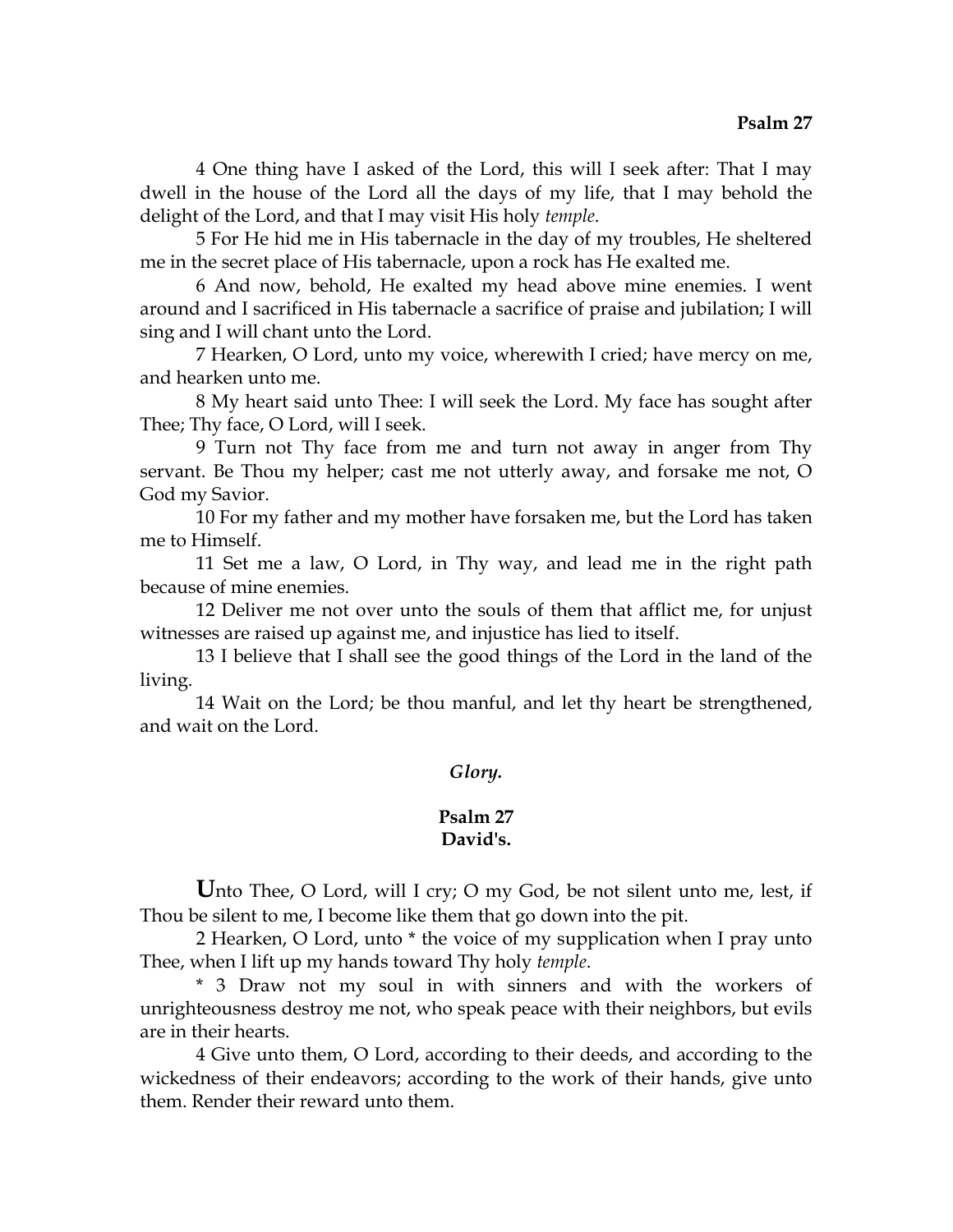5 For they have not understood the works of the Lord, and the works of His hands. Thou shall destroy them, and shall not build them up.

6 Blessed is the Lord, because He has heard the voice of my supplication.

7 The Lord is my helper and my defender; my heart has hoped in Him, and I am helped and my flesh hath flourished again, and out of my desire will I confess Him.

8 The Lord is the strength of His people and the champion of salvation for His \* anointed one.

9 Save Thy people and bless Thine inheritance; shepherd them and bear them up unto eternity.

\* The *Septuagint* version of the Psalms in the famous Moscow Edition of 1821, pursuant to its English translation in *The Psalter According to the Seventy*, as published by Holy Transfiguration Monastery, Brookline, Massachusetts, omits the phrase: "… the voice of…"

\* The *Septuagint* version of the Psalms in the famous Moscow Edition of 1821, pursuant to its English translation in *The Psalter According to the Seventy*, as published by Holy Transfiguration Monastery, Brookline, Massachusetts, has the following alternate reading of verse three:

"Draw me not in with sinners, and with the workers of unrighteousness destroy me not…"

\* Literally: "Christ".

#### **Psalm 28**

## **A Psalm of David. A Processional of the Tabernacle.**

**B**ring unto the Lord, ye sons of God, bring unto the Lord the sons of rams; bring unto the Lord glory and honor,

2 bring unto the Lord the glory due unto His name; worship the Lord in His holy *court*.

3 The voice of the Lord is upon the waters; the God of glory has thundered, the Lord is upon the many waters.

4 The voice of the Lord in might, the voice of the Lord in majesty,

5 the voice of the Lord Who breaks the cedars, yea; the Lord will break the cedars of Lebanon.

6 And He will break them small like the calf of Lebanon, and His beloved is like a son of the one-horned *animals*.

7 The voice of the Lord Who divided the flame of fire,

8 The voice of the Lord Who shakes the wilderness, yea, the Lord will shake the wilderness of Kades.

9 The voice of the Lord gathers the hind, and shall reveal the thickets of oak and in His temple every man say, Glory.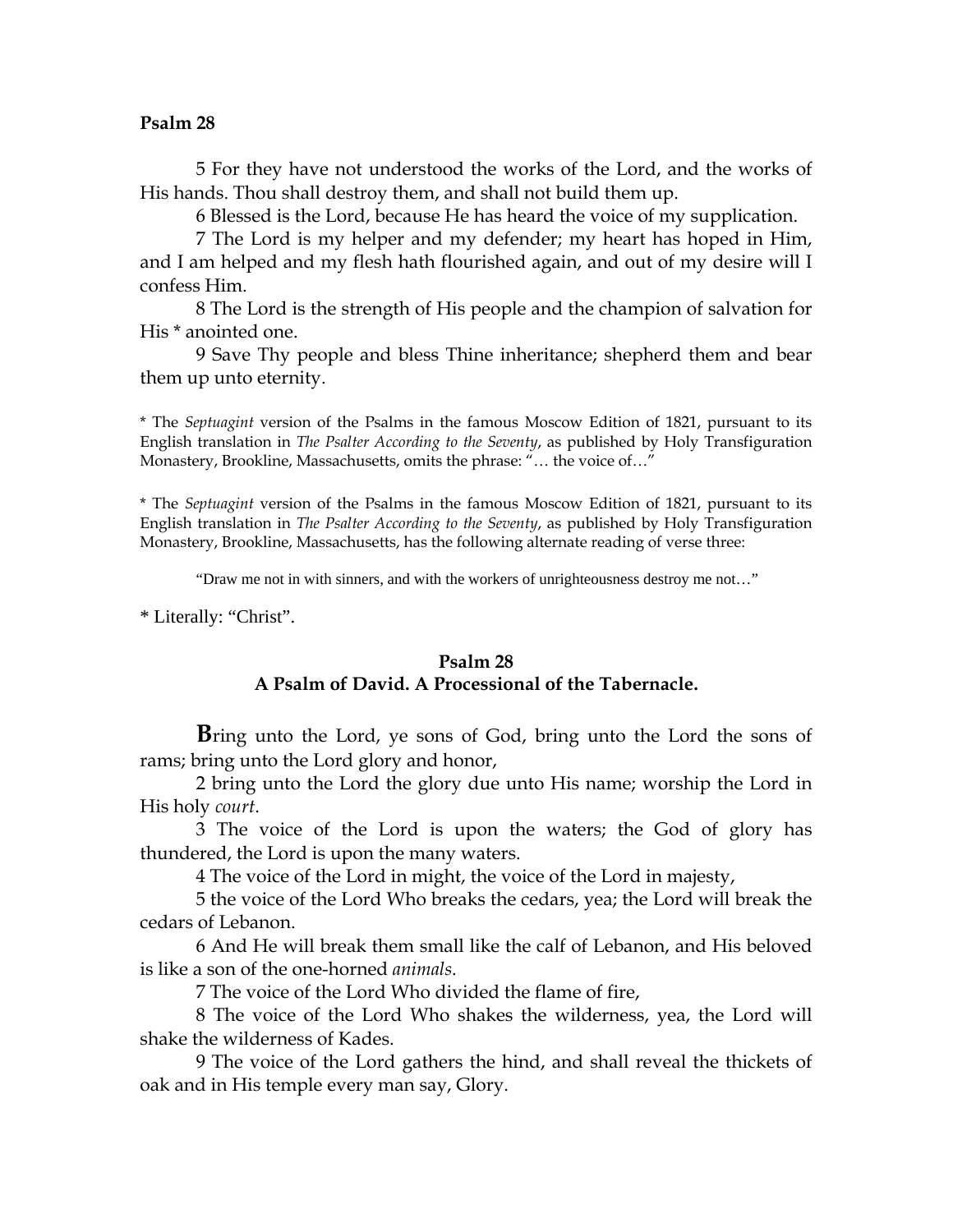10 The Lord resides in the flood, yea; the Lord shall sit as King forever.

11 The Lord will give strength unto His people; the Lord will bless His people with peace.

## **Psalms 29**

# **For the End: A Canticle Psalm at the Dedication of the House of David.**

**I** will exalt Thee, O Lord, for Thou have upheld me, and have not made my enemies to rejoice over me.

3 O Lord my God, I cried unto Thee, and Thou have healed me.

4 O Lord, Thou have brought up my soul out of Hades; Thou hast saved me from them that go down into the pit.

5 Chant unto the Lord, O ye saints of His, and give thanks at the remembrance of His holiness.

6 For wrath is in His anger, but in His will there is life; at evening shall weeping find lodging, but in the morning rejoicing.

7 And I said in my prosperity: I shall remain unshaken forever.

8 O Lord, by Thy will have Thou granted power to my beauty, but Thou have turned away Thy face, and I am become troubled.

9 Unto Thee, O Lord, will I cry, and unto my God will I make supplication. 10 What profit is there in my blood when I go down into corruption? Shall dust confess Thee, or declare Thy truth?

11 The Lord has heard me and has had mercy on me; the Lord became my helper.

12 Thou have turned my mourning into joy for me, Thou did rend my sackcloth and did gird me with gladness,

13 That my glory may chant unto Thee, and that I may not be pierced with sorrow; O Lord my God, I will confess Thee forever.

## *Glory.*

# **Psalm 30 For the End: A Psalm of David. In Time of Sudden Fear.**

**O**n Thee, O Lord, have I hoped, let me not be put to shame in the age to come; in Thy righteousness deliver me, and rescue me.

3 Bow down Thine ear unto me, make haste to rescue me, be Thou unto me a God to defend me and a house of refuge to save me.

4 For my strength and my refuge art Thou, and for Thy name's sake will Thou guide me and nourish me.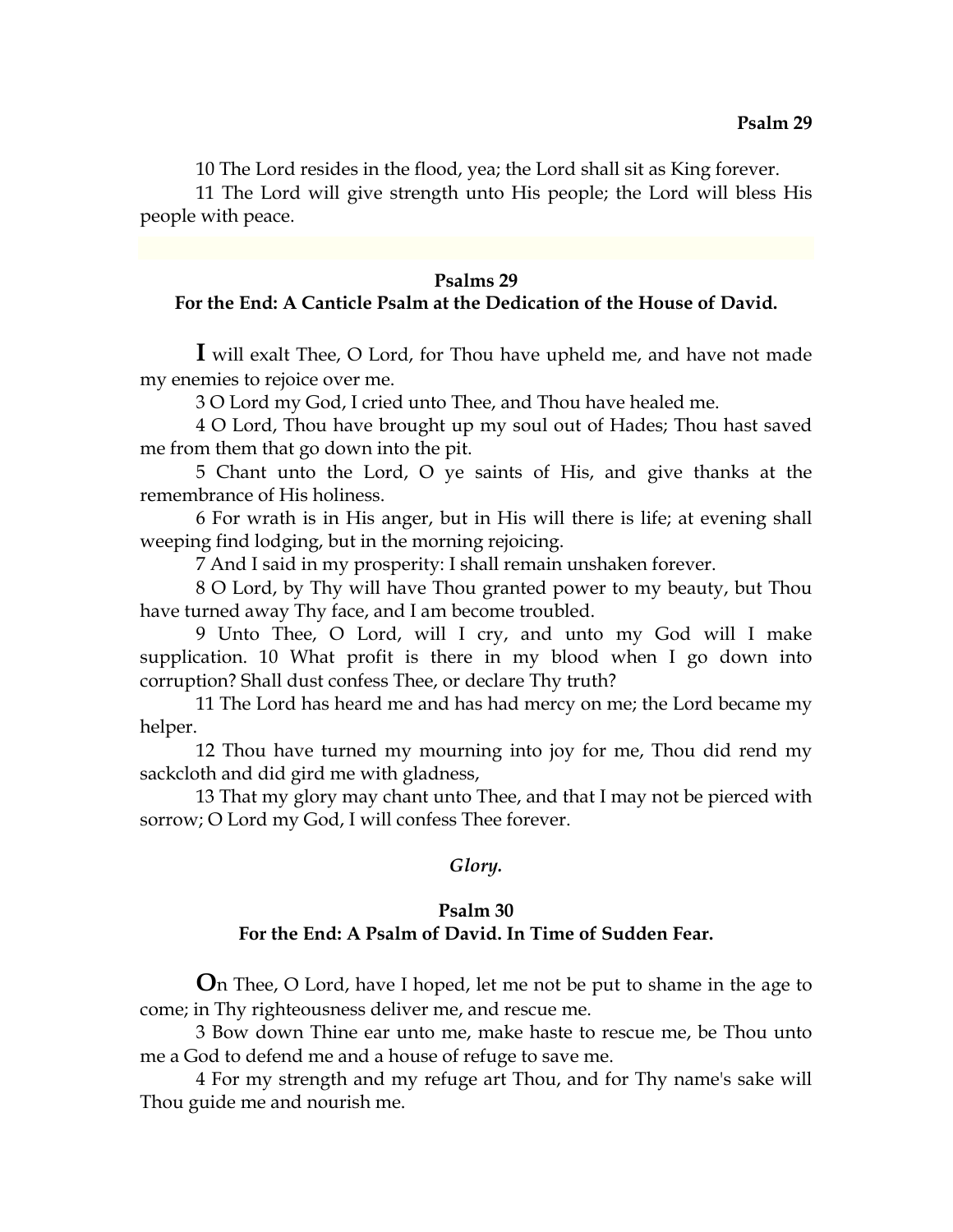5 Thou will bring me out of this snare which they have hid for me, for Thou art my defender, O Lord.

6 Into Thy hands I will commit my spirit; Thou have redeemed me, O Lord God of truth.

7 Thou have hated them that cling to empty vanities; but I have hoped in the Lord.

8 I will rejoice and be glad in Thy mercy, for Thou have regarded my lowliness; Thou have saved my soul out of necessities,

9 And have not shut me up in the hands of enemies; Thou have set my feet in a spacious place.

10 Have mercy on me, O Lord, for I am afflicted; mine eye is troubled with anger, as also my soul and my belly.

11 For my life is spent with grief, and my years with groaning; my strength has grown weak in poverty, and my bones are troubled.

12 I am become a reproach among all mine enemies, and greatly for my neighbors also, and a fear to mine acquaintances. They that saw me without fled from me.

13 I am forgotten by the heart like a dead man. I am become like a broken vessel.

14 For I have heard the reproach of many that dwell round about; when they assembled together against me, they devised to take away my life.

15 But as for me, I have hoped in Thee, O Lord; I said: Thou art my God;

\* 16 in Thy hands are my lot. Deliver me from the hands of mine enemies, and from them that persecute me.

17 Make Thy face to shine upon Thy servant, save me in Thy mercy.

18 O Lord, let me not be put to shame, for I have called upon Thee; let the ungodly be put to shame and let them be brought down into Hades.

19 Speechless be the deceitful lips which speak iniquity against the righteous man with arrogance and contempt.

20 How great is the multitude of Thy goodness, O Lord, which Thou have hid for them that fear Thee, which Thou have done for them that hope in Thee before the sons of men.

21 Thou shall hide them in the secrecy of Thy presence from the disturbance of men; Thou shall shelter them in the tabernacle from contradiction of tongues.

22 Blessed is the Lord, for He has made His mercy wondrous in a fortified city.

23 But as for me, I said in mine ecstasy: I am cast away from the presence of Thine eyes. Therefore have Thou heard the voice of my supplication when I cried unto Thee.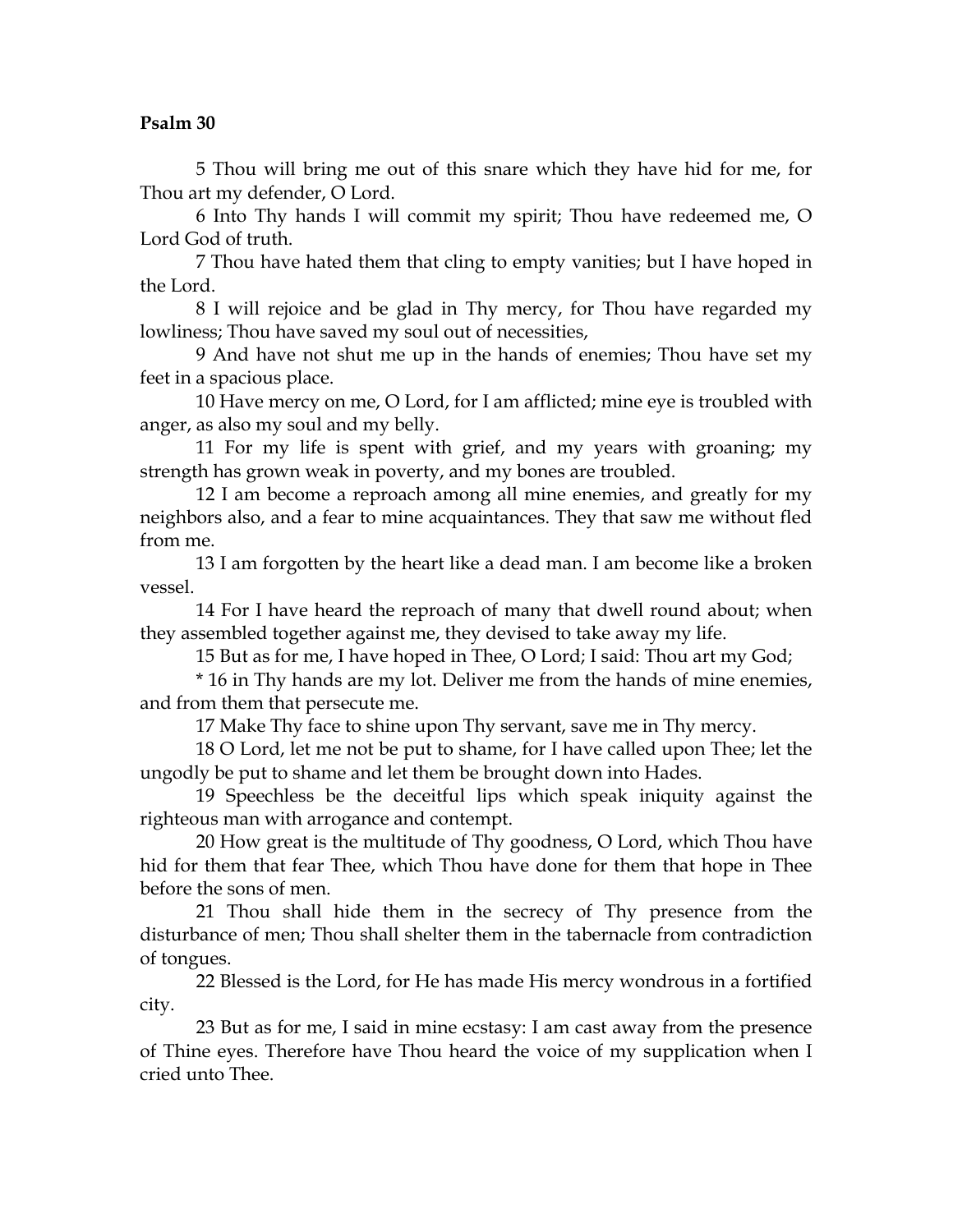24 O love ye the Lord, all ye His saints, for the Lord requires truth; and unto them that act with exceeding pride, He renders them their due.

25 Be ye manful, and let your heart be strengthened, all ye that hope in the Lord.

\* Alfred Rahlfs' *Septuaginta* reads the beginning of verse sixteen as follows: "in Thy hands are my times", which can also be translated as "in Thy hands are *all* the times *of* my *life*".

#### **Psalm 31 David's. Concerning Instruction.**

**B**lessed are they whose iniquities are forgiven, and whose sins are covered.

2 Blessed is the man unto whom the Lord imputes not sin, and in whose mouth there is no guile.

3 Because I kept silence, my bones are waxed old through my crying all the day long.

4 For day and night Thy hand was heavy upon me, I was reduced to misery whilst the thorn stuck fast in me.

#### *Interlude by Chant*

5 Mine iniquity have I acknowledged, and my sin have I not hid. I said: I will confess mine iniquities before the Lord against myself. And Thou forgives the ungodliness of my heart.

*Interlude by Chant*

6 For this shall every one that is holy pray unto Thee in a seasonable time; moreover, in a flood of many waters shall they not come near unto him.

7 Thou art my refuge from the affliction which surrounds me; O my Rejoicing, deliver me from them which have encircled me.

*Interlude by Chant*

8 I will instruct thee and teach thee in this way which thou shall go; I will fix Mine eyes upon thee.

9 Be ye not as the horse or as the mule which have no understanding; whose jaws thou must hold with  $*$  bit and bridle, lest they come near unto thee.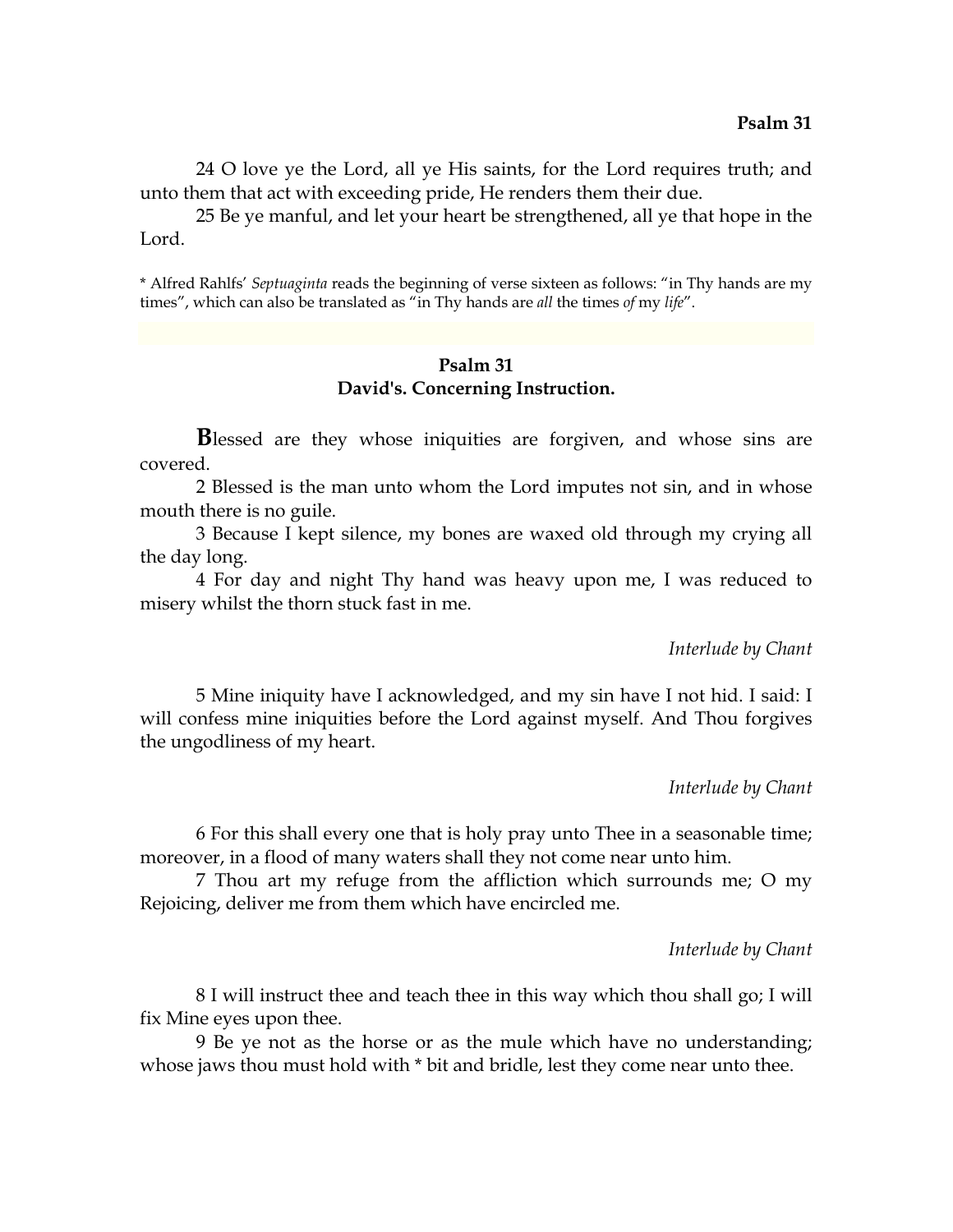10 Many are the scourges of the sinner, but mercy shall encircle him that hope in the Lord.

11 Be glad in the Lord, and rejoice, ye righteous; and glory, all ye that are upright of heart.

#### *Glory.*

\* *Codex Vaticanus* has these words reversed and reads: "bridle and bit".

## **Fifth Kathisma**

## **Psalm 32**

## **David's.** *Without Superscription among the Hebrews.*

**R**ejoice in the Lord, O ye righteous; praise is good for the upright.

2 Give praise to the Lord with the harp, chant unto Him with the ten stringed psaltery.

3 Sing unto Him a new song, chant well unto Him with jubilation.

4 For the word of the Lord is true, and all His works are in faithfulness.

5 \* The Lord loves mercy and judgment; the earth is full of the mercy *of the* Lord.

6 By the Word of the Lord were the heavens established, and all the might of them by the \* Spirit of His mouth,

7 Who gathered together as into a wineskin the waters of the sea, Who laid up the abysses in storehouses.

8 Let all the earth fear the Lord, and let all the inhabitants of the world be shaken before Him.

9 For He spoke and they came into being; He commanded, and they were created.

10 The Lord scattered the plans of the heathens, He put aside the devices of the peoples, and He brought to naught the plans of rulers.

11 But the counsel of the Lord abided unto eternity, the thoughts of His heart unto generation and generation.

12 Blessed is the nation whose God is the Lord, the people whom He hath chosen for His inheritance.

13 The Lord looked down from heaven; He beheld all the sons of men.

14 From His habitation which He prepared, He looked upon all the inhabitants of the earth,

15 He that alone fashioned the heart of them, Who understands all their works.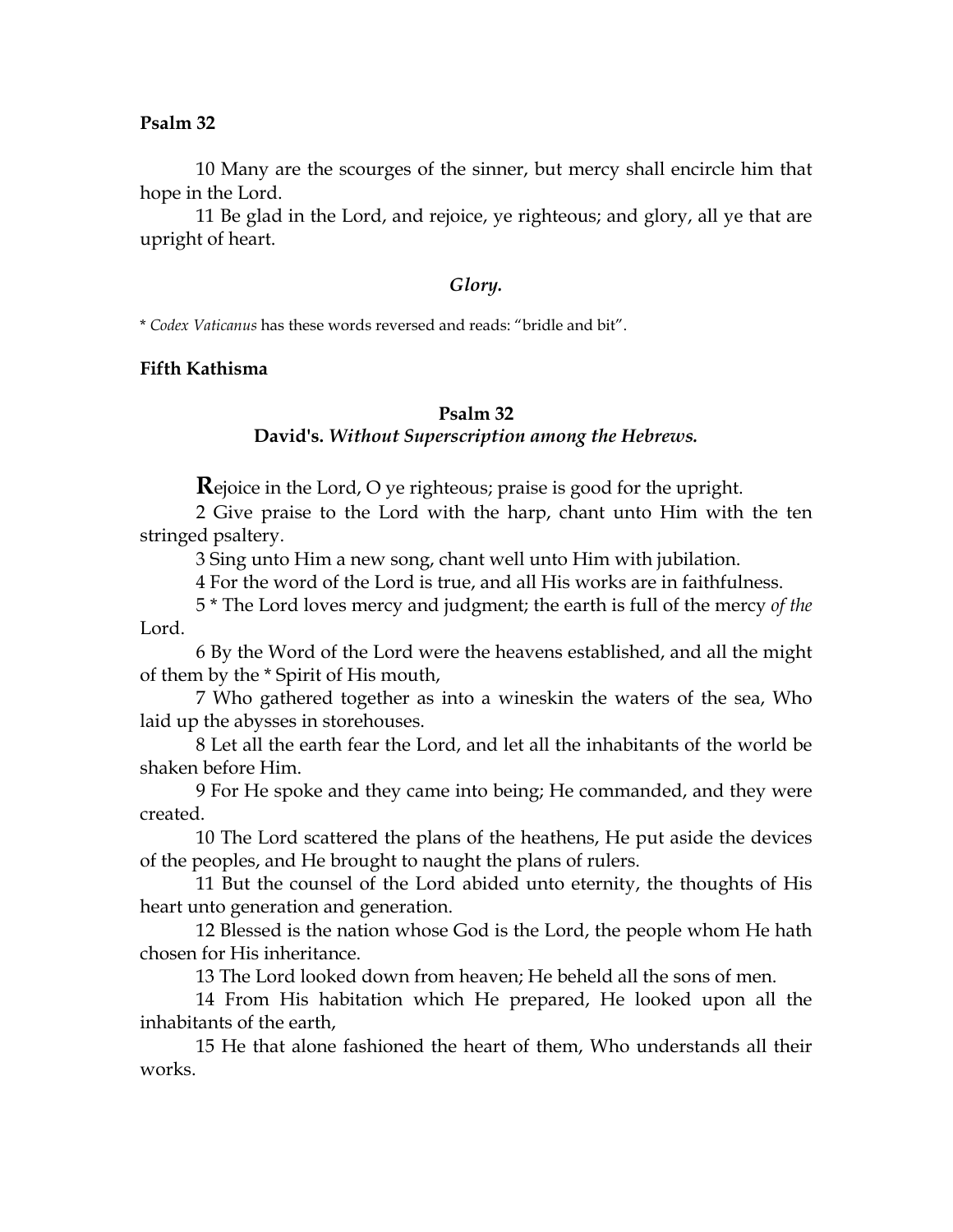16 A king is not saved by great might, nor shall a giant be saved by the magnitude of his own strength.

17 Futile is the horse for salvation, nor by the magnitude of his might shall he be saved.

18 Behold, the eyes of the Lord are upon them that fear Him, upon them that hope in His mercy.

19 To deliver their souls from death, and to nourish them in famine.

20 Our soul shall wait for the Lord, for he is our helper and our defender.

21 For our heart shall be glad in Him, and in His holy name have we hoped.

22 Let Thy mercy, O Lord, be upon us, according as we have hoped in Thee.

\* *Codex Alexandrinus* adds: "The Lord" to the beginning of this verse. *Codex Vaticanus* and the text as published by the Apostoliki Diakonia and the Zoe Brotherhood omit this phrase and read this verse as follows: "He loves mercy and judgment; the earth is full of the mercy *of the* Lord".

\* *Or*: "breath".

## **Psalm 33**

# **David's. When He Changed His Countenance before Abimelek, and Was Dismissed, and Went Away.**

**I** will bless the Lord at all times; His praise shall continually be in my mouth.

3 In the Lord shall my soul be praised; let the meek hear and be glad.

4 O magnify the Lord with me, and let us exalt His name together.

5 I sought the Lord, and He heard me, and delivered me from all my tribulations.

6 Come unto Him, and be enlightened, and your faces shall not be ashamed.

7 This poor man cried, and the Lord heard him, and saved him out of all his tribulations.

8 The angel of the Lord will encamp around them that fear Him, and will deliver them.

9 O taste and see that the Lord is good; blessed is the man that hopes in Him.

10 O fear the Lord, all ye His saints; for there is no want to them that fear Him.

11 Rich men have turned poor and gone hungry; but they that seek the Lord shall not be deprived of any good thing.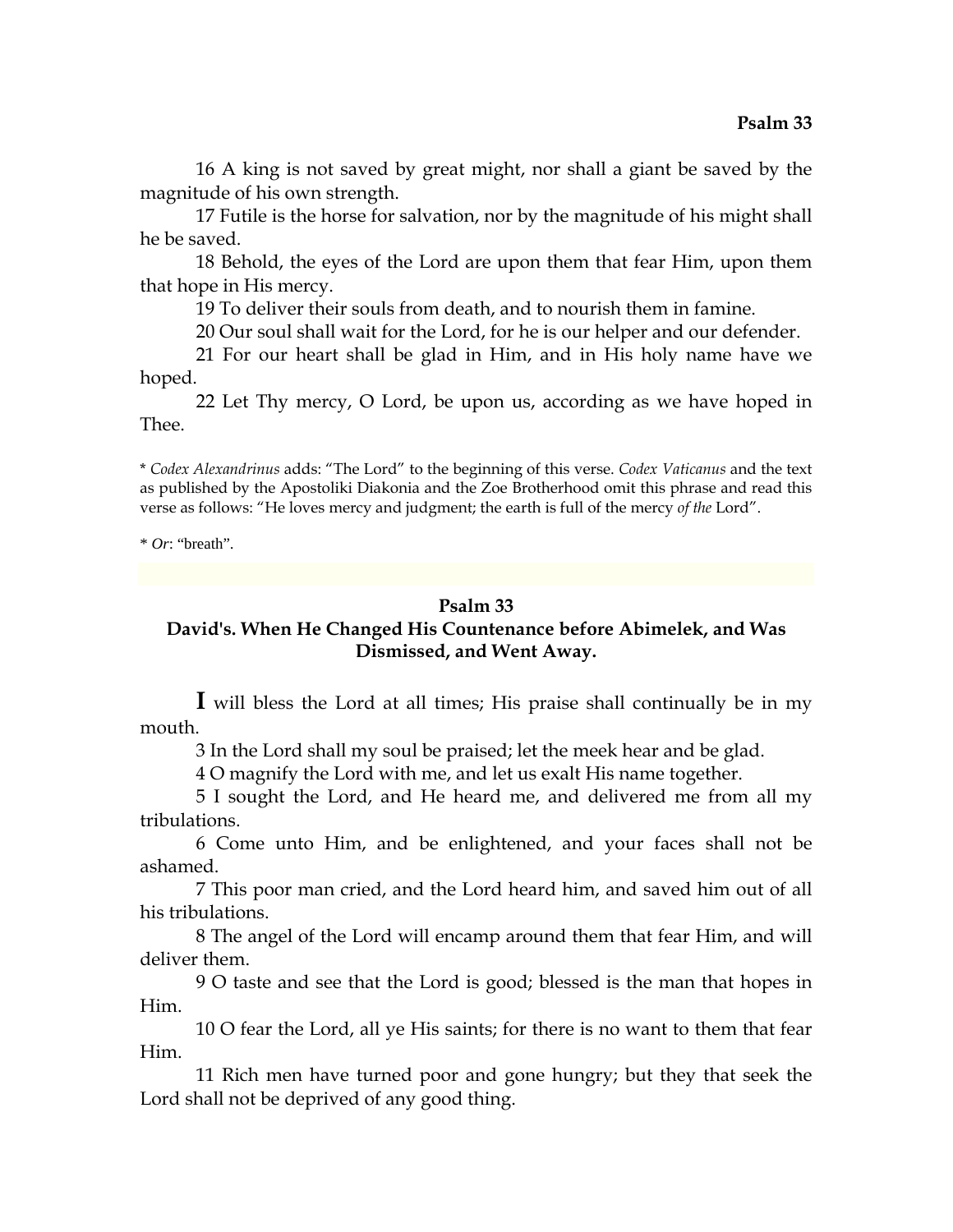12 Come ye children, hearken unto me; I will teach you the fear of the Lord.

13 What man is there that desires life, who loves to see good days?

14 Keep thy tongue from evil, and thy lips from speaking guile.

15 Turn away from evil, and do good; seek peace, and pursue it.

16 The eyes of the Lord are upon the righteous, and His ears are opened unto their supplication.

17 The face of the Lord is against them that do evil, utterly to destroy the remembrance of them from the earth.

18 The righteous cried, and the Lord heard them, and He delivered them out of all their tribulations.

19 The Lord is near unto them that are of a contrite heart, and He will save the humble of spirit.

20 Many are the tribulations of the righteous, and the Lord shall deliver them out of them all.

21 The Lord keeps all their bones, not one of them shall be broken.

22 The death of sinners is evil, and they that hate the righteous shall do wrong.

23 The Lord will redeem the souls of His servants, and none of them will do wrong that hope in Him.

# *Glory.*

# **Psalm 34 David's.**

**J**udge them, O Lord that do me injustice; war against them that war against me.

2 Take hold of weapon and shield, and arise unto my help.

3 Draw out a broadsword, and shut the way against them that persecute me; say to my soul: I am thy salvation.

4 Let them that seek my soul be shamed and confounded. Let them be turned back, and be utterly put to shame, they that devise evils against me.

5 Let them become as dust before the face of the wind, an angel of the Lord also afflicting them.

6 Let their way become darkness and a sliding, an angel of the Lord also pursuing them.

7 For without cause have they secretly prepared for my destruction in their snare, without reason have they cast reproach on my soul.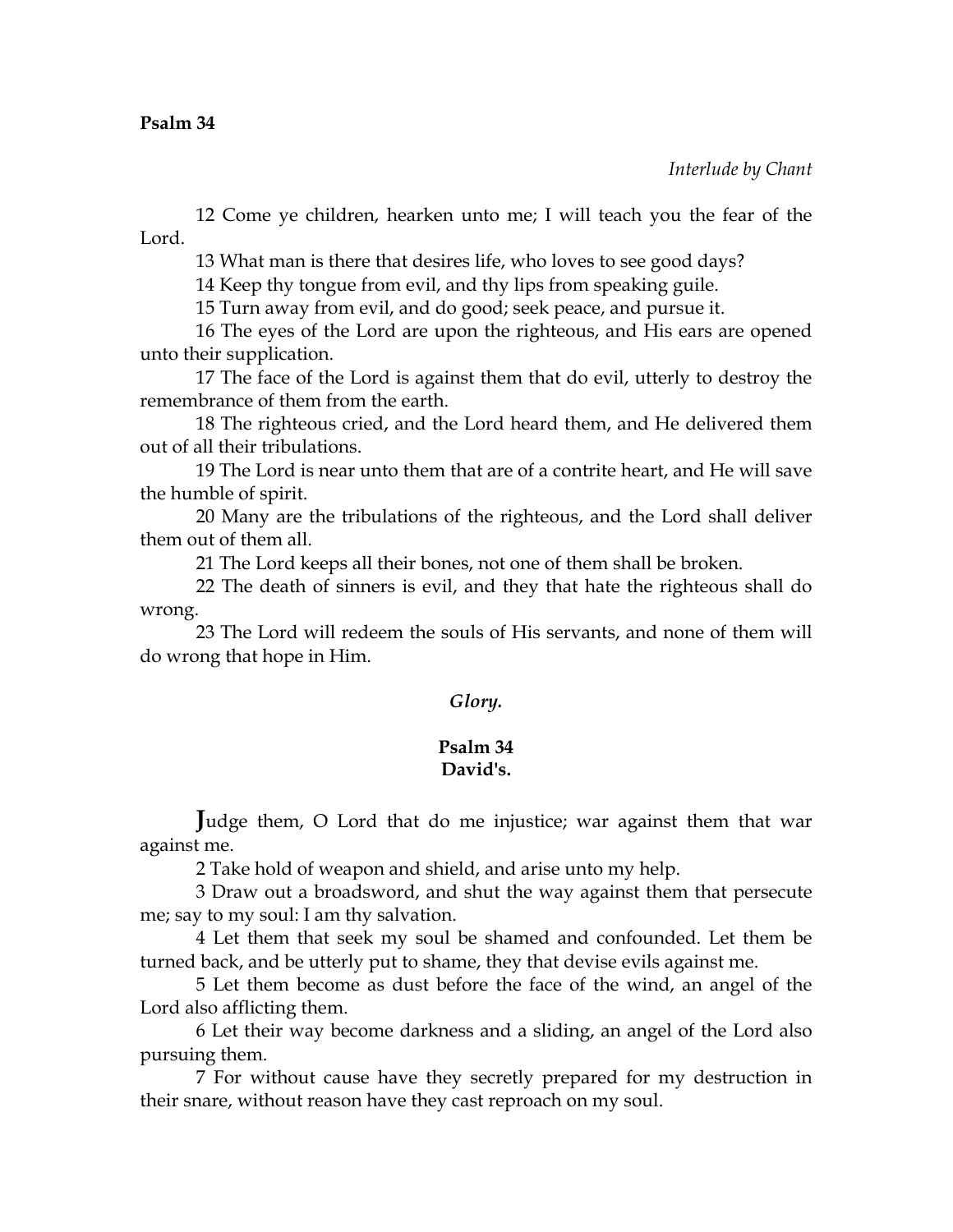8 Let a snare come upon him, which he knows not; and let the trap, which he has hidden, catch him, and into that same snare let him fall.

9 But my soul shall rejoice in the Lord, it shall delight in His salvation.

10 All my bones shall say: \* Lord, O Lord, who is like unto Thee? Delivering the beggar from the hand of them that are stronger than he, yea, poor man and pauper from them that despoil him.

11 Unjust witnesses rose up against me; things I knew not they asked me.

12 They repaid me with evil things for good, and barrenness for my soul.

13 But as for me, when they troubled me, I put on sackcloth. And I humbled my soul with fasting, and my prayer shall return to my bosom.

14 As though it had been a neighbor, as though it had been our brother, so sought I to please; as one mourning and sad of countenance, so humbled I myself.

15 Yet against me they rejoiced and gathered together; scourges were gathered together upon me, and I knew it not. They were rent asunder, yet not pricked at heart;

16 they tempted me, they mocked me with mockery, they gnashed upon me with their teeth.

17 O Lord, when will Thou look upon me? Deliver my soul from their evil doing, even this only begotten one of mine from the lions.

18 I will confess Thee, \* O Lord, in the great congregation; among a mighty people will I praise Thee.

19 Let them not rejoice against me that unjustly are mine enemies, they that hate me without a cause, and wink with their eyes.

20 For peaceably indeed they spoke unto me, but in their wrath were they devising deceits.

21 And they opened wide their mouth against me; they said: Well done, well done, our eyes have seen it.

22 Thou have seen it, O Lord; keep not silence. O Lord, depart not from me.

23 Arise, O Lord, and be attentive unto my judgment, my God, and my Lord, unto my cause.

24 Judge me, O Lord, according to Thy righteousness; O Lord my God, let them not rejoice against me.

25 Let them not say in their hearts: Well done, well done, our soul. Let them not say: We have swallowed him up.

26 Let them be shamed and confounded together who rejoice at my woes. Let them be clothed with shame and confusion who speak boastful words against me.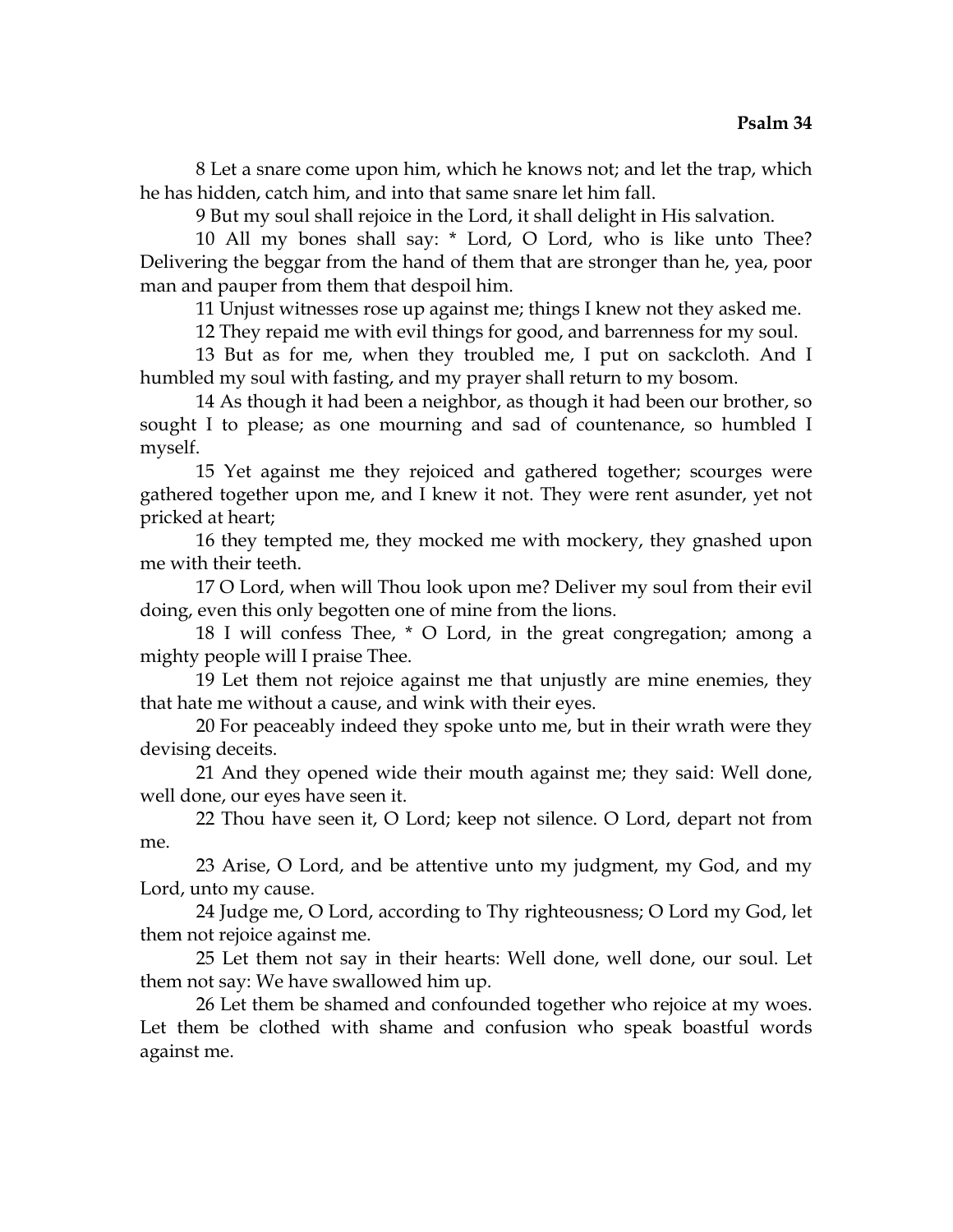27 Let them rejoice and be glad who desire the righteousness of my cause, and let them that desire the peace of Thy servant say continually: The Lord be magnified.

28 And my tongue shall treat of Thy righteousness and of Thy praise all the day long.

\* *Codex Alexandrinus* and the *Septuagint* version of the Psalms in the famous Moscow Edition of 1821 add the word "Lord" where *Codex Vaticanus* and the text as published by the Apostoliki Diakonia and Zoe Brotherhood omit this word.

\* The word "O Lord" is omitted from the text as published by the Apostoliki Diakonia and Zoe Brotherhood, as well as from *Codex Sinaiticus*, *Codex Alexandrinus* and the *Septuagint* version of the Psalms in the famous Moscow Edition of 1821. However, Alfred Rahlfs' *Septuaginta* includes this word.

## **Psalm 35**

# **For the End: Of David, the Child of the Lord,**

**T**he transgressor, that he may sin, says to himself, that there is no fear of God before his eyes.

3 For he hath wrought craftiness before Him, lest he should find his iniquity and hate it.

4 The words of his mouth are iniquity and deceit, he has not willed to understand how to do good.

5 Iniquity has he devised upon his bed, he hath set himself in every way that is not good, and evil has he not abhorred.

6 O Lord, Thy mercy is in heaven, and Thy truth reaches unto the clouds.

7 Thy righteousness is as the mountains of God; Thy judgments are a great abyss. Men and beasts will thou save, O Lord.

8 How Thou has multiplied Thy mercy, O God! Let the sons of men hope in the shelter of Thy wings.

9 They shall be drunk with the fatness of Thy house, and of the torrent of Thy delight shall Thou make them to drink.

10 For in thee is the fountain of life, in Thy light shall we see light.

11 O continue Thy mercy unto them that know Thee, and Thy righteousness unto the upright of heart.

12 Let not the feet of pride come against me, nor let the hand of a sinner move me.

13 Yonder be fallen all they that work iniquity; they are cast out, and shall not be able to stand.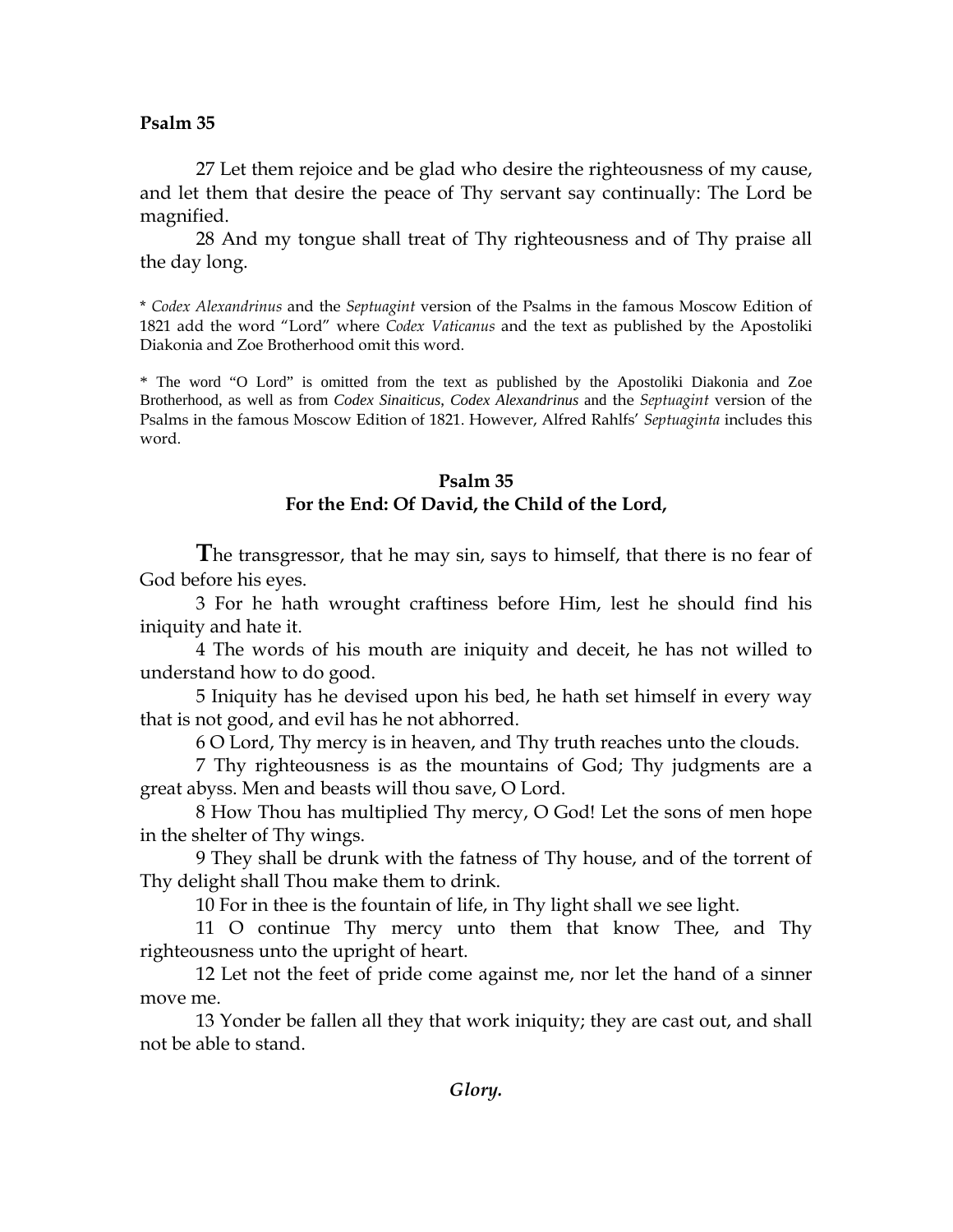# **Psalm 36 David's.**

**W**orry not thyself because of evildoers, nor envy them that work iniquity.

2 For like grass quickly shall they be withered, and like green herbs quickly shall they fall away.

3 Hope in the Lord, and do good, and dwell on the earth, and like a shepherd shall thou be fed with its riches.

4 Delight thyself in the Lord, and He will give thee the asking of thy heart.

5 Disclose unto the Lord thy way, and trust in Him, and He shall bring it to pass.

6 And He shall bring forth thy righteousness as the light and thy judgment as the noonday.

7 Submit thyself unto the Lord and supplicate Him; worry not thyself because of him that prospers in his way, nor because of a man that does iniquity.

8 Cease from wrath and forsake anger; fret not thyself so as to do evil.

9 For evildoers shall utterly perish, but they that wait on the Lord, they shall inherit the earth.

10 And yet a little while, and the sinner shall not be, and thou shall seek for his place, and shall not find it.

11 But the meek shall inherit the earth and shall delight themselves in an abundance of peace.

12 The sinner will diligently keep watch over the righteous man and will gnash with his teeth upon him.

13 But the Lord shall laugh at him, because He foresees that his day will come.

14 The sinners have drawn a broadsword; they have bent their bow, to cast down poor man and pauper, to slay the upright in heart.

15 Let their broadsword enter into their own hearts and let their bows be broken.

16 Better is the little which the just *man* has than the great riches of sinners.

17 For the arms of the sinners shall be broken, but the Lord upholds the righteous.

18 The Lord knows the ways of the blameless and their inheritance shall be forever.

19 They shall not be put to shame in an evil time, and in days of famine they shall be filled.

20 But the sinners shall perish, and the enemies of the Lord, in the moment when they are glorified and exalted, vanish away, and like smoke have vanished away.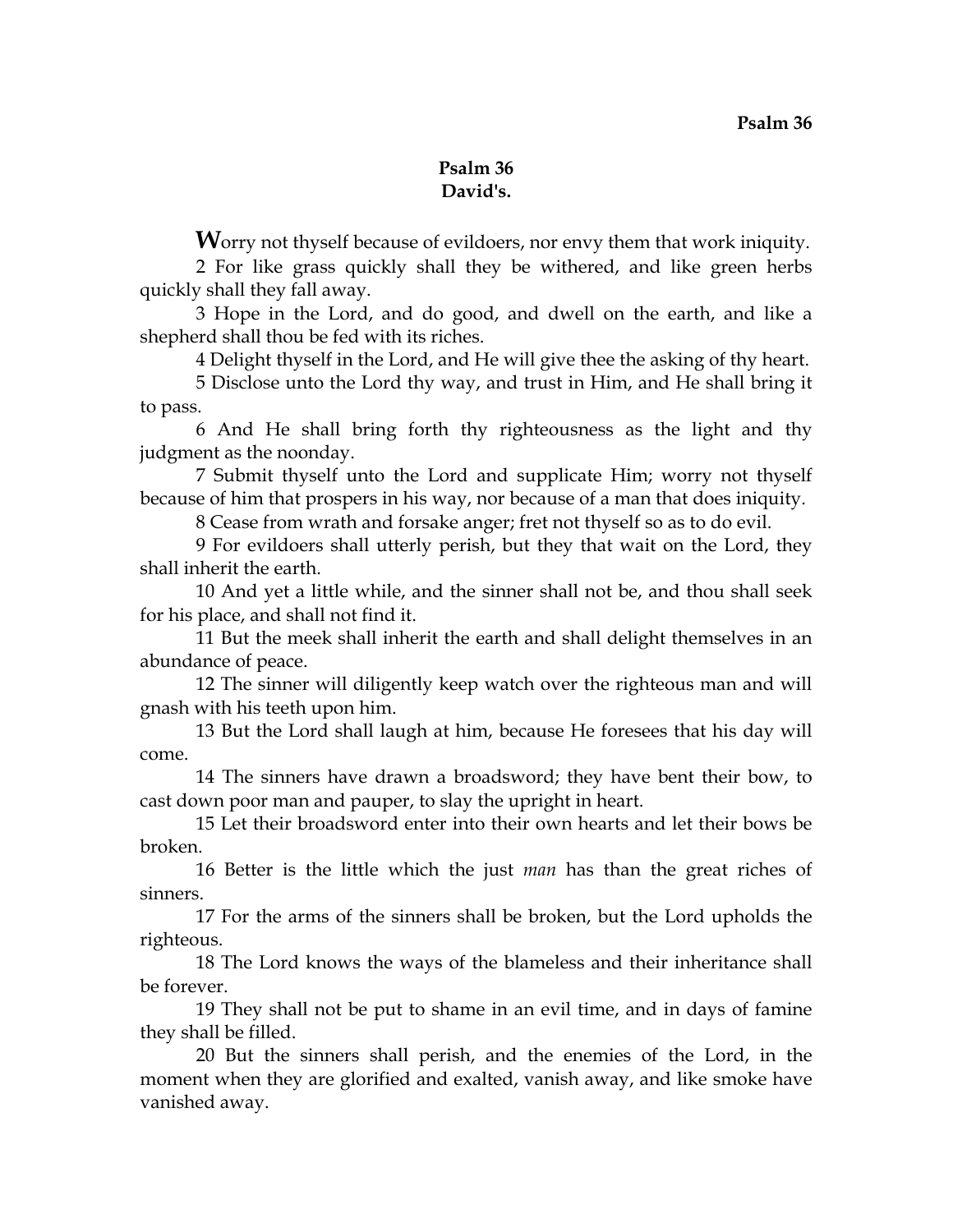21 The sinner borrows and will not repay, but the just man shows mercy and gives.

22 For they that bless him shall inherit the earth, but they that curse him shall utterly perish.

23 By the Lord are the steps of a man rightly directed, and His way shall he greatly desire.

24 When he falls he shall not be utterly cast down; for the Lord upholds his hand.

25 I have been young, and now indeed I am old, and I have not seen the righteous man forsaken, or his seed begging *for* bread.

26 All the day long the righteous show mercy, and lend, and his seed shall be unto blessing.

27 Decline from evil and do well, and dwell unto ages of ages.

28 For the Lord loves judgment, and He will not forsake His holy ones; they shall be kept forever. But the wicked shall be banished, and the seed of the ungodly shall be utterly destroyed.

29 The righteous shall inherit the earth and shall dwell therein unto ages of ages.

30 The mouth of the righteous shall meditate wisdom and his tongue shall speak of judgment.

31 The law of his God is in his heart, and his steps shall not be tripped.

32 The sinner watches the righteous one, and seeks to kill him.

33 But the Lord will not abandon him to his hands, nor in any way condemn him when He judges him.

34 Wait on the Lord and keep His way, and He shall exalt thee to inherit the earth; when sinners are utterly destroyed, thou shall see it.

35 I have seen the ungodly man highly exalted and lifting himself up like the cedars of Lebanon.

36 And I passed by, and behold, he was not; and I sought him, and place was not to be found.

37 Keep innocence, and behold uprightness, for there is a remnant for the peaceable man.

38 But the transgressors shall be utterly destroyed together, and the remnants of the ungodly shall be utterly destroyed.

39 But the salvation of the righteous is from the Lord, and He is their defender in a time of affliction.

40 And the Lord shall help them and shall deliver them, and He will rescue them from sinners and will save them because they hoped in Him.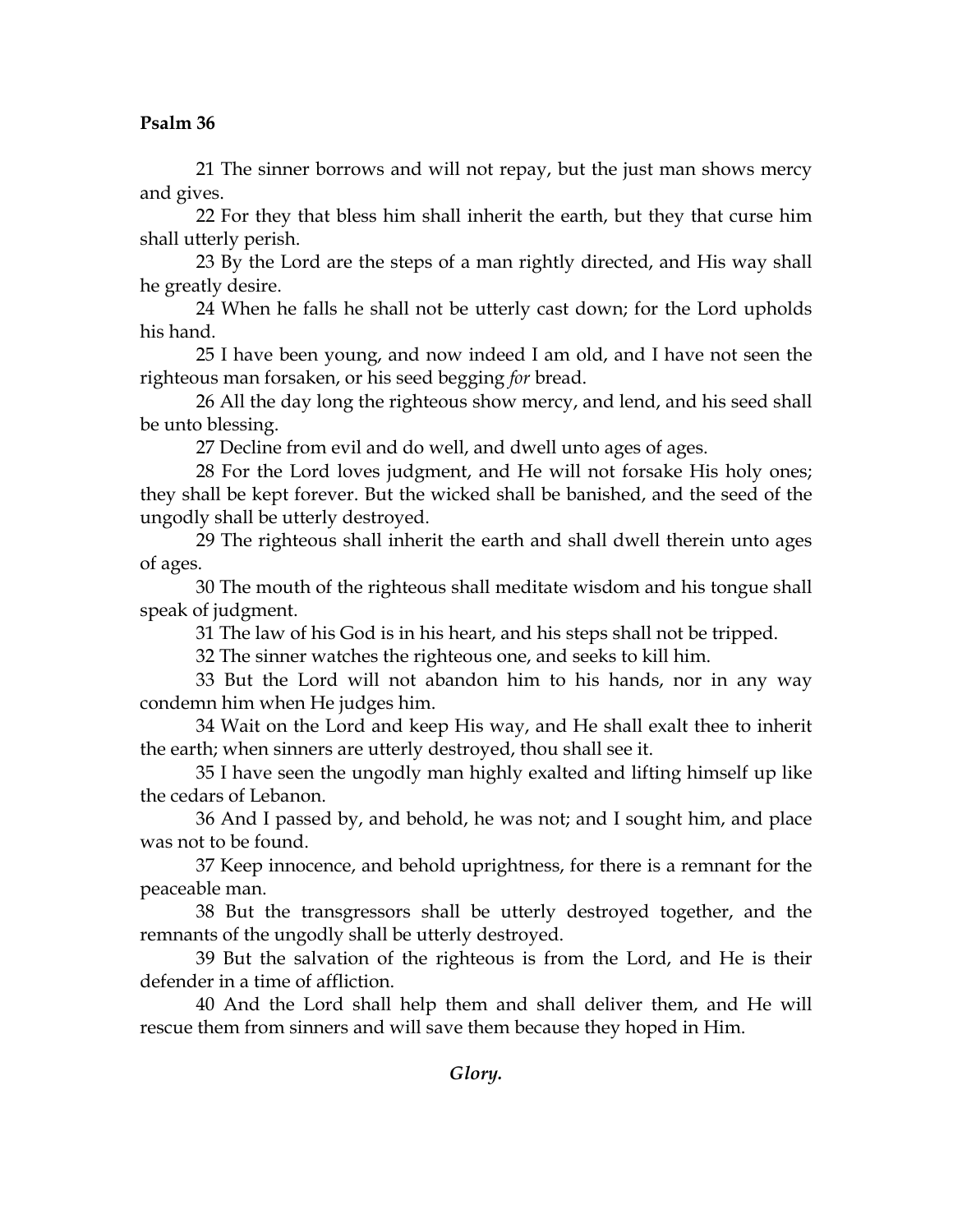## **Sixth Kathisma**

## **Psalm 37**

# **A Psalm of David. In Remembrance. Concerning the Sabbath.**

**O** Lord, rebuke me not in Thine anger, nor chasten me in Thy wrath.

3 For Thine arrows are fastened in me, and Thou has laid Thy hand heavily upon me.

4 There is no healing in my flesh in the face of Thy wrath; and there is no peace in my bones in the face of my sins.

5 For mine iniquities are raised higher than my head; as a heavy burden have they pressed heavily upon me.

6 My bruises are become noisome and corrupt in the face of my folly.

7 I have been wretched and utterly bowed down until the end; all the day long I went with downcast face.

\* 8 For my loins are filled with mocking, and there is no healing in my flesh.

9 I am afflicted and humbled exceedingly, I have roared from the groaning of my heart.

10 O Lord, before Thee is all my desire, and my groaning is not hid from Thee.

11 My heart is troubled, my strength has failed me; and the light of mine eyes, even this is not with me.

12 My friends and my neighbors drew near over against me and stood, and my nearest of kin stood afar off.

13 And they that sought after my soul used violence; and they that sought evils for me spoke vain things and craftiness all the day long did they meditate.

14 *But* as for me, like a deaf man I heard them not, and was as a speechless man that opened not his mouth.

15 And I became as a man that hears not, and that has in his mouth no reproofs.

16 For in Thee have I hoped, O Lord; Thou will hearken unto me, O Lord my God.

17 For I said: Let never mine enemies rejoice over me; yea, when my feet were shaken, those men spoke boastful words against me.

18 For I am ready for scourges, and my sorrow is continually before me.

19 For I will declare mine iniquity, and I will take heed concerning my sin.

20 But mine enemies live and are made stronger than I, and they that hated me unjustly are multiplied.

\* 21 They that render me evil for good slandered me, because I pursued \* goodness.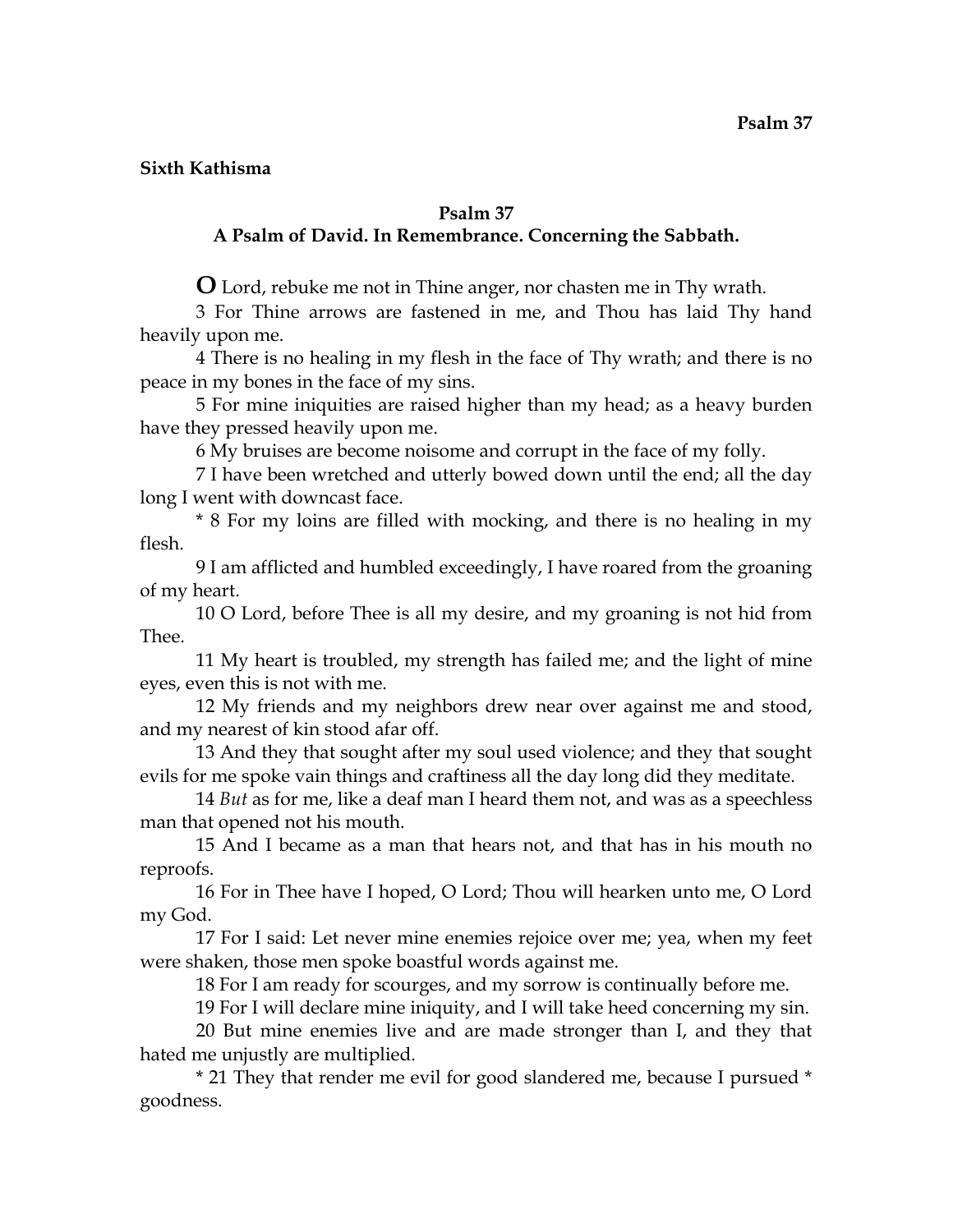# 22 Forsake me not, O Lord my God, depart not from me. 23 Be attentive unto my help, O Lord of my salvation.

\* *Codex Vaticanus* and *Codex Sinaiticus* read: "For my soul is filled with mocking, and there is no healing in my flesh."

\* The text as published by the Apostoliki Diakonia and Zoe Brotherhood states that some LXX manuscripts add this phrase as an additional reading to verse twenty-one. Alfred Rahlfs' *Septuaginta* also lists this further reading, but has it in brackets indicating that this further reading does not belong to the original LXX text as found in the ancient LXX manuscripts of Codices *Vaticanus*, *Siniaticus* and *Alexandrinus*. The additional reading is as follows:

"And have rejected me, the beloved one, like a hideous corpse." (cf. Is. 14:19).

\* *Codex Vaticanus* reads: "Justice".

#### **Psalm 38**

## **For the End: An Ode of David for Idithum.**

**I** said: I will take heed to my ways lest I sin with my tongue. I set a guard for my mouth, when the sinner stood up against me.

3 I was dumb and was humbled, and held my peace, even from good, and my sorrow was stirred anew.

4 My heart grew hot within me, and in my meditation a fire was kindled. I spoke with my tongue:

5 O Lord, make me to know mine end, and the number of my days, what it is that I may know what I lack.

6 Behold, Thou have made my days \* as the span of a hand and my being is as nothing before Thee. Nay, all things are vanity, every man living.

*Interlude by Chant*

7 Surely man walks about like a phantom, nay; in vain does he disquiet himself. He lay up treasure, and knows not for whom he shall gather it.

8 And now, what is my patient endurance? Is it not the Lord? Yea, my hope is from Thee. \*

9 From all mine iniquities deliver me; Thou have made me a reproach to the foolish.

10 I was made dumb and opened not my mouth, for Thou have made me.

11 Take away from me Thy scourges; for from the strength of Thy hand I have fainted.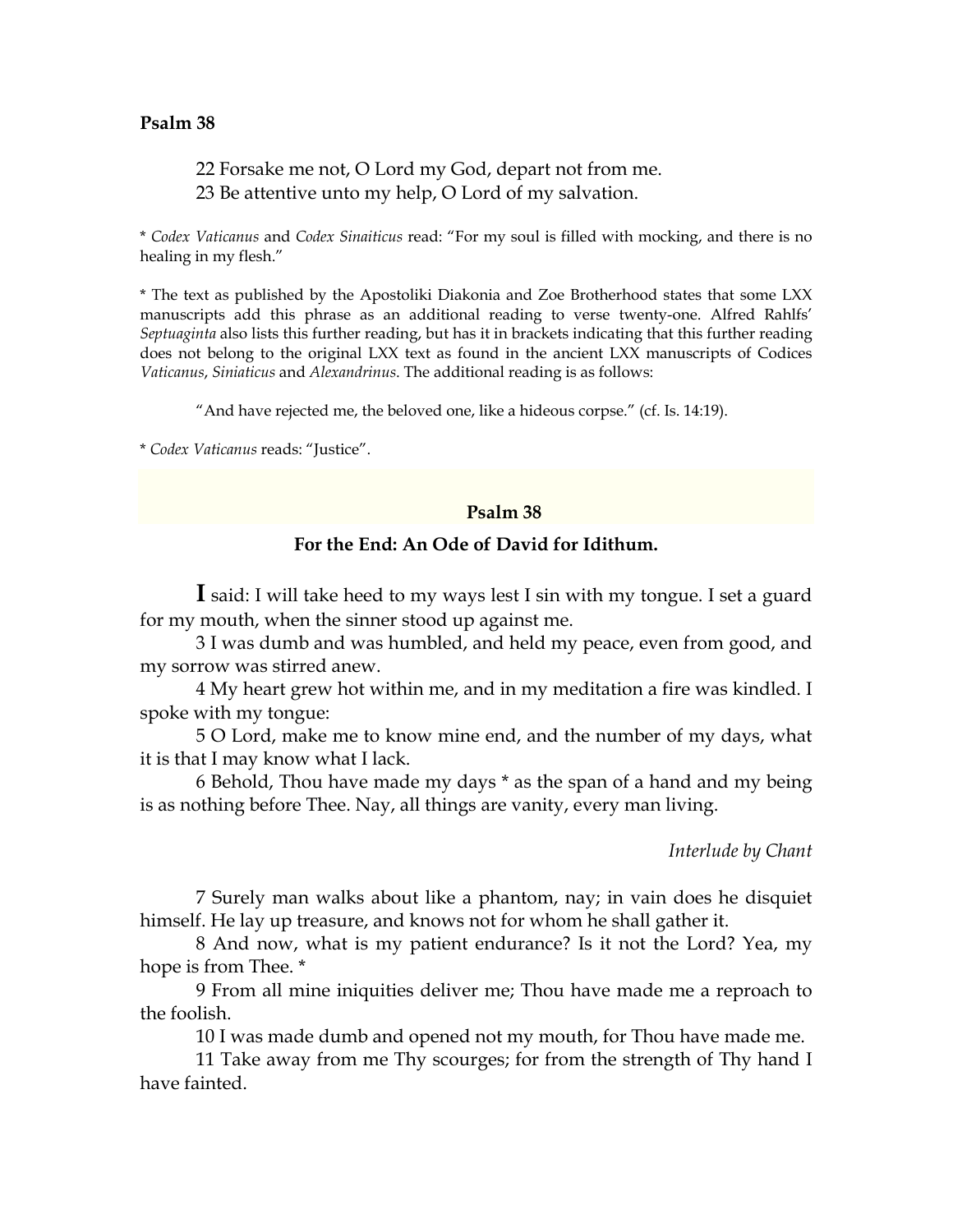12 With reproving for iniquity has Thou chastened man, and has made his life to melt away like a spider; nay, in vain does every man disquiet himself.

#### *Interlude by Chant*

13 Hearken unto my prayer, O Lord, and unto my supplication; give ear unto my tears. Be not silent, for I am a sojourner with Thee, and a stranger, as were all my fathers.

14 Spare me, that I may be refreshed before I go hence, and be no more.

\* *Codex Vaticanus* and *Codex Sinaiticus* read: "old".

\* *Codex Vaticanus* has an *Interlude by Chant* (i.e. *Diapsalma*) between verses eight and nine. However, this is not present in the text of the Moscow Edition of 1821 or in the text as published by the Apostoliki Diakonia and Zoe Brotherhood.

## **Psalm 39 For the End: A Psalm of David.**

**W**ith patience I waited patiently for the Lord, and He was attentive unto me, and He hearkened unto my supplication.

3 And He brought me up out of the pit of misery, and from the mire of clay. And He set my feet upon a rock, and He ordered my steps aright.

4 And He has put into my mouth a new song, a hymn unto our God. Many shall see, and shall fear, and shall hope in the Lord.

5 Blessed is the man, whose hope is in the name of the Lord, and who has not looked upon vanities and false frenzies.

6 Many, O Lord my God, are Thy wonders which Thou have wrought, and Thy thoughts there is none that shall be likened unto Thee. I declared and spoke: They are multiplied beyond number.

7 Sacrifice and offering has Thou not desired, but \* *a* body have Thou prepared for me. Whole burnt offerings and oblations for sin has Thou not demanded.

8 Then I said: Behold, I am come, in the heading of the book it is written concerning me;

9 to do Thy will, O my God and Thy law is in the midst of my bowels.

10 I have proclaimed the good tidings of Thy righteousness in the great congregation; lo, my lips I shall not restrain; Lord, Thou know it.

11 Thy righteousness have I not hid in my heart; Thy truth and Thy salvation have I declared. I have not concealed Thy mercy, nor Thy truth, from the great assemblage.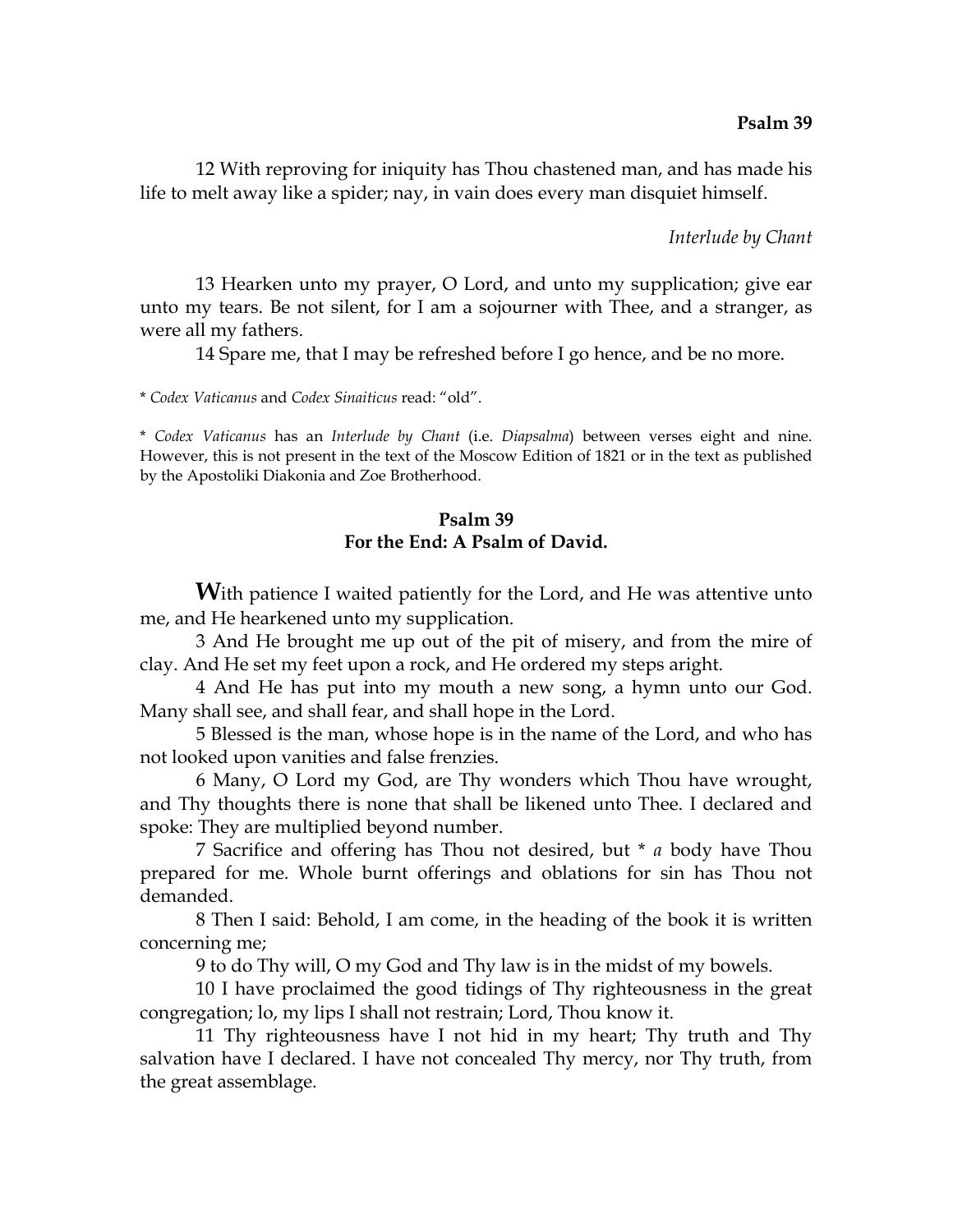12 But Thou, O Lord, remove not Thy compassions far from me; let Thy mercy and Thy truth continually helps me.

13 For evils without number have encompassed me; mine iniquities took hold of me, and I became unable to see. They are multiplied more than the hairs of my head, and my heart has failed me.

14 Be pleased, O Lord, to deliver me; O Lord, be attentive unto helping me.

15 Let them be shamed and confounded together which seek after my soul, to destroy it. Let them be turned back and confounded that desire evils for me.

16 Let them quickly receive shame for their reward, who say to me: Well done, well done.

17 Let them rejoice and be glad in Thee all they that seek after Thee, O Lord; and let them that love Thy salvation continually say: The Lord be magnified.

18 But as for me, a poor man am I and a pauper; the Lord will care for me. My helper and my defender art Thou, O my God; do not tarry.

\* Alfred Rahlfs' *Septuaginta*, citing to the Gallic Psalter, reads: "ears have thou prepared for me".

### *Glory.*

# **Psalm 40 For the End: A Psalm of David.**

**B**lessed is the man that has understanding for the poor man and the pauper; in an evil day the Lord will deliver him.

3 May the Lord keep him, and make him to live, and make him blessed upon the earth, and never surrender him into the hands of his enemies.

4 May the Lord help him on his bed of pain, the whole of his confinement in his sickness have Thou turned to the better.

5 I said: O Lord, have mercy on me, heal my soul, for I have sinned against Thee.

6 Mine enemies have spoken evil things against me: When shall he die, and when shall his name perish?

7 And though he came in to see me, his heart spoke vanity; he gathered iniquity unto himself; he went forth, and spoke in a like manner.

8 All mine enemies whispered against me, against me they devised evils for me.

9 An unjust word they set against me: Can it be that he that sleeps shall rise up again?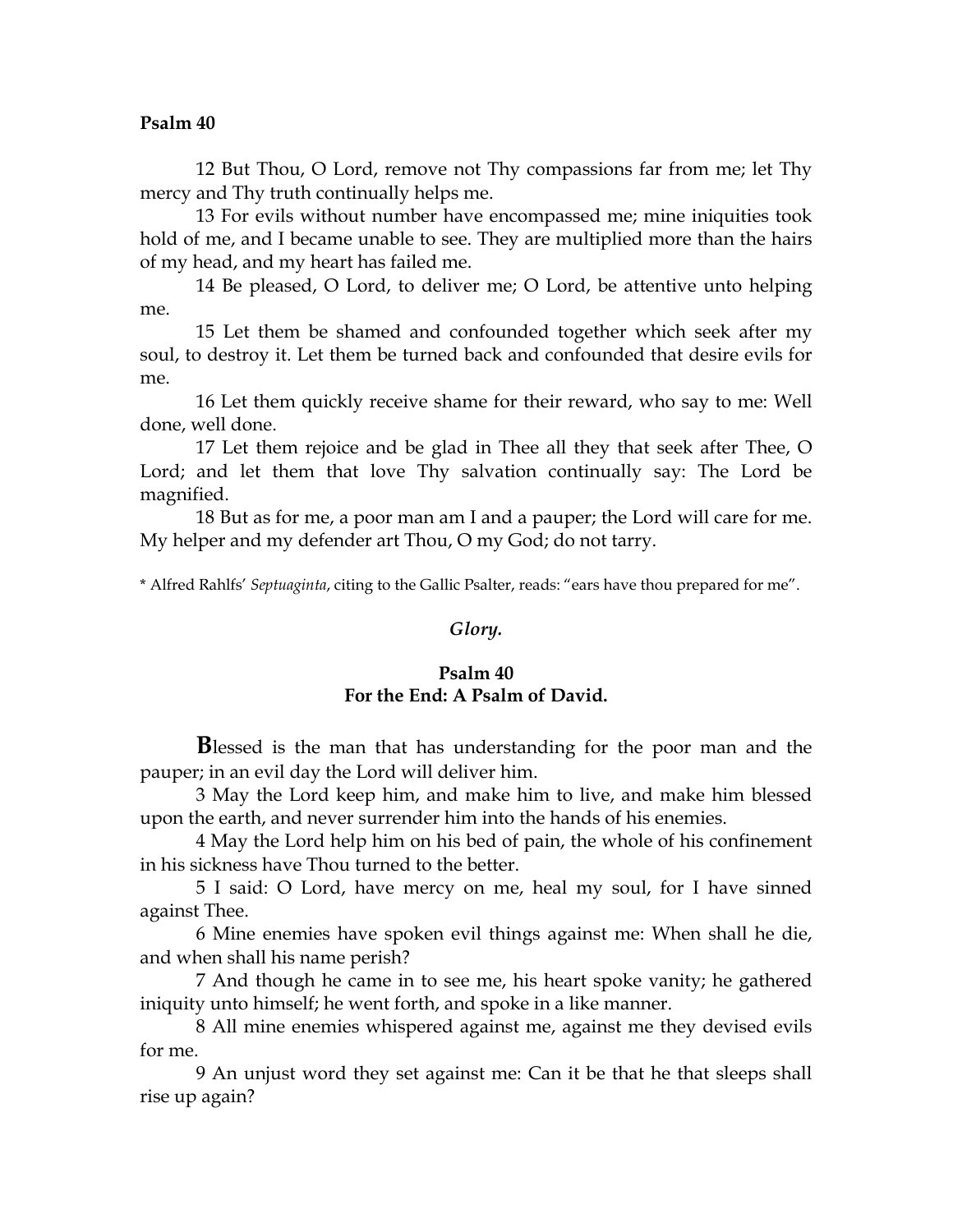10 Yea, even the man of my peace in whom I hoped, who ate of my bread, has magnified the lifting of heels against me.

11 But Thou, O Lord, be merciful unto me, and raise me up, and I will requite them.

12 By this I know that Thou have delighted in me, because mine enemy shall not rejoice over me.

13 And because of mine innocence Thou have helped me, and have established me before Thee forever.

14 Blessed is the Lord God of Israel, from everlasting to everlasting. So be it. So be it.

## **Psalm 41**

# **For the End: For the Instruction to the Sons of Kore, a Psalm of David, Without Superscription among the Hebrews.**

**A**s the hart pants after the fountains of water, so pants my soul after Thee, O God.

3 My soul thirsted for God, the mighty, the living; when shall I come, and appear before the face of God?

4 My tears have been my bread by day and by night, whilst it is said to me daily: Where is thy God?

5 These things have I remembered, and I poured out my soul within me, for I shall go to the place of the wondrous tabernacle, even to the house of God, with a voice of rejoicing and thanksgiving, yea, of the sound of them that keep festival.

6 Why art thou cast down, O my soul? And why do thou disquiet me? Hope in God, for I will give thanks unto Him; He is the salvation of my countenance, and my God.

7 Within me my soul has been troubled; therefore will I remember Thee from the land of Jordan and Ermoniem, from the little mountain.

8 Deep calls unto deep, at the voice of Thy cataracts; all Thy billows and Thy waves have passed over me.

9 By day the Lord will command His mercy, and \* by night His ode shall be with me, my prayer unto the God of my life.

10 I will say unto God: Thou art my helper. Why have Thou forgotten me? And wherefore go I with downcast face while mine enemy afflicts me?

11 Whilst my bones were broken, mine enemies reproached me; while they said to me daily: Where is thy God?

12 Why art thou cast down, O my soul? And why do thou disquiet me? Hope in God, for I will give thanks unto Him; He is the salvation of my countenance, and my God.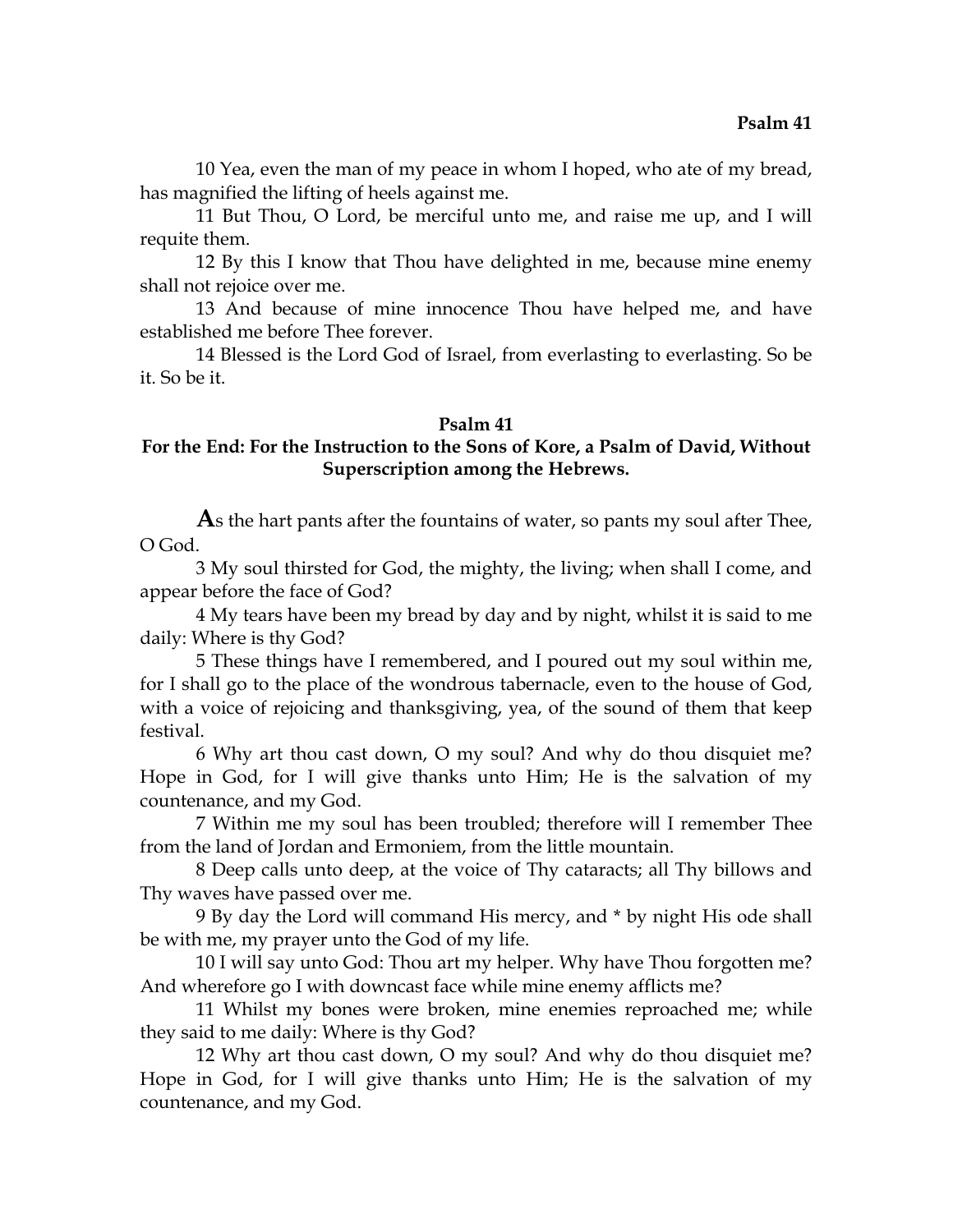\* *Codex Vaticanus* and *Codex Sinaiticus* read: "…manifest *it* by night,"

### **Psalm 42**

# **For the End: A Psalm of David. Without Superscription among the Hebrews.**

**J**udge me, O God, and give judgment in my cause, against a nation that is not holy; from a man unjust and crafty deliver me.

2 For Thou, O God, art my strength. Wherefore have Thou cast me off? And wherefore go I with downcast face while mine enemy afflicts me?

3 O send out Thy light and Thy truth; they have guided me along the way, and have brought me unto Thy holy mountain, and unto Thy tabernacles.

4 And I shall go in unto the altar of God, unto God Who gives gladness to my youth; I will give praise unto Thee, O God, my God, with the harp.

5 Why art thou cast down, O my soul? And why do thou disquiet me? Hope in God, for I will give thanks unto Him; He is the salvation of my countenance, and my God.

## *Glory.*

#### **Psalm 43 For the End: For Instruction to the Sons of Kore.**

**O** God, with our ears have we heard, for our fathers have told us the work which Thou had wrought in their days, in the days of old.

3 Thy hand utterly destroyed the heathen, and in their stead Thou did plant them; Thou did bring evils upon those peoples, and did cast them out.

4 For not by their own broadsword did they inherit the land, nor did their own arm save them, But Thy right *hand*, and Thine arm, and the light of Thy countenance, because Thou were well pleased in them.

5 Thou Thyself art my King, and my God, Thou that commands the salvation of Jacob.

6 Through Thee shall the horn of our strength push down our enemies, and through Thy name shall we bring to naught them that rise up against us.

7 For not in my bow will I hope, and my broadsword shall not save me.

8 For Thou have saved us from them that afflict us, and them that hate us have Thou put to shame.

9 In God we will boast all the day long, and in Thy name will we give praise in the age to come.

*Interlude by Chant*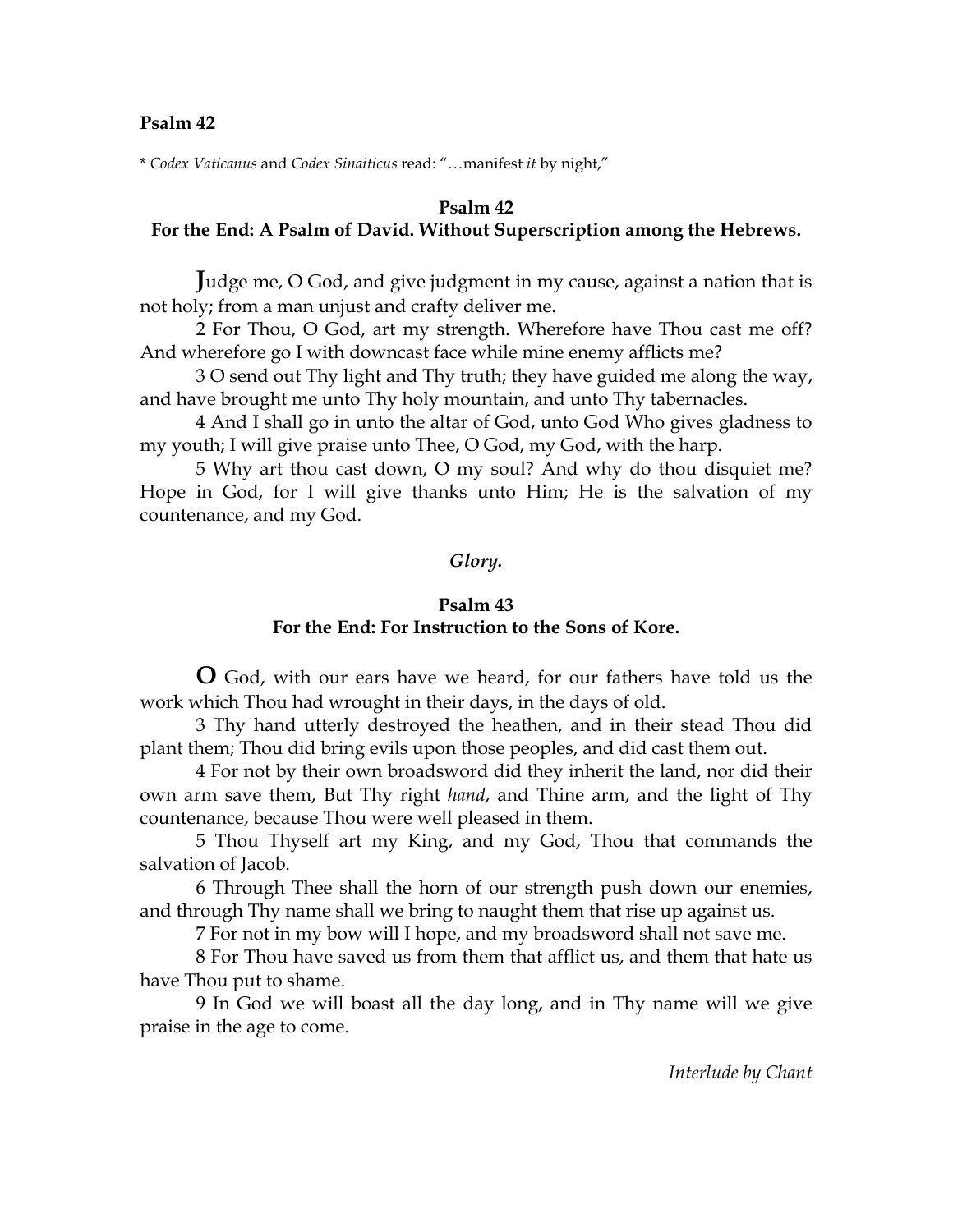10 But now Thou have cast us off and put us to shame, and will not go forth, O God, with our hosts.

11 Thou have made us to turn back before our enemies, and they that hate us took spoils for themselves.

12 Thou have given us up as sheep to be eaten, and among the nations have Thou scattered us.

13 Thou have sold Thy people without a price, and there was no gain in the selling of us.

14 Thou have made us a reproach to our neighbors, a scorn and derision to them that are around us.

15 Thou have made us a byword among the nations, a shaking of head among the peoples.

16 All the day long my disgrace is before me, and the shame of my face has covered me,

17 Because of the voice of him that reproaches and reviles, because of the face of the enemy and pursuer.

18 All this has come upon us, and we have not forgotten Thee, nor have we dealt unrighteously in Thy covenant.

19 Though our heart hath not turned back, yet Thou have turned aside our paths from Thy ways.

20 For Thou have humbled us in a place of affliction, and the shadow of death has covered us.

21 If we have forgotten the name of our God, and if we have stretched out our hands to a strange god,

22 shall not God search out these things? For He knows the secrets of the heart.

23 For Thy sake we are slain all the day long, we are counted as sheep for the slaughter.

24 Rise up, why do Thou sleep, O Lord? Arise, and cast us not off at the end.

25 Wherefore turn Thou Thy face away? Do Thou forget our poverty and our affliction?

26 For our soul hath been humbled down to the dust, our belly hath cleaved to the earth.

27 Arise, O Lord, help us, and redeem us for Thy name's sake.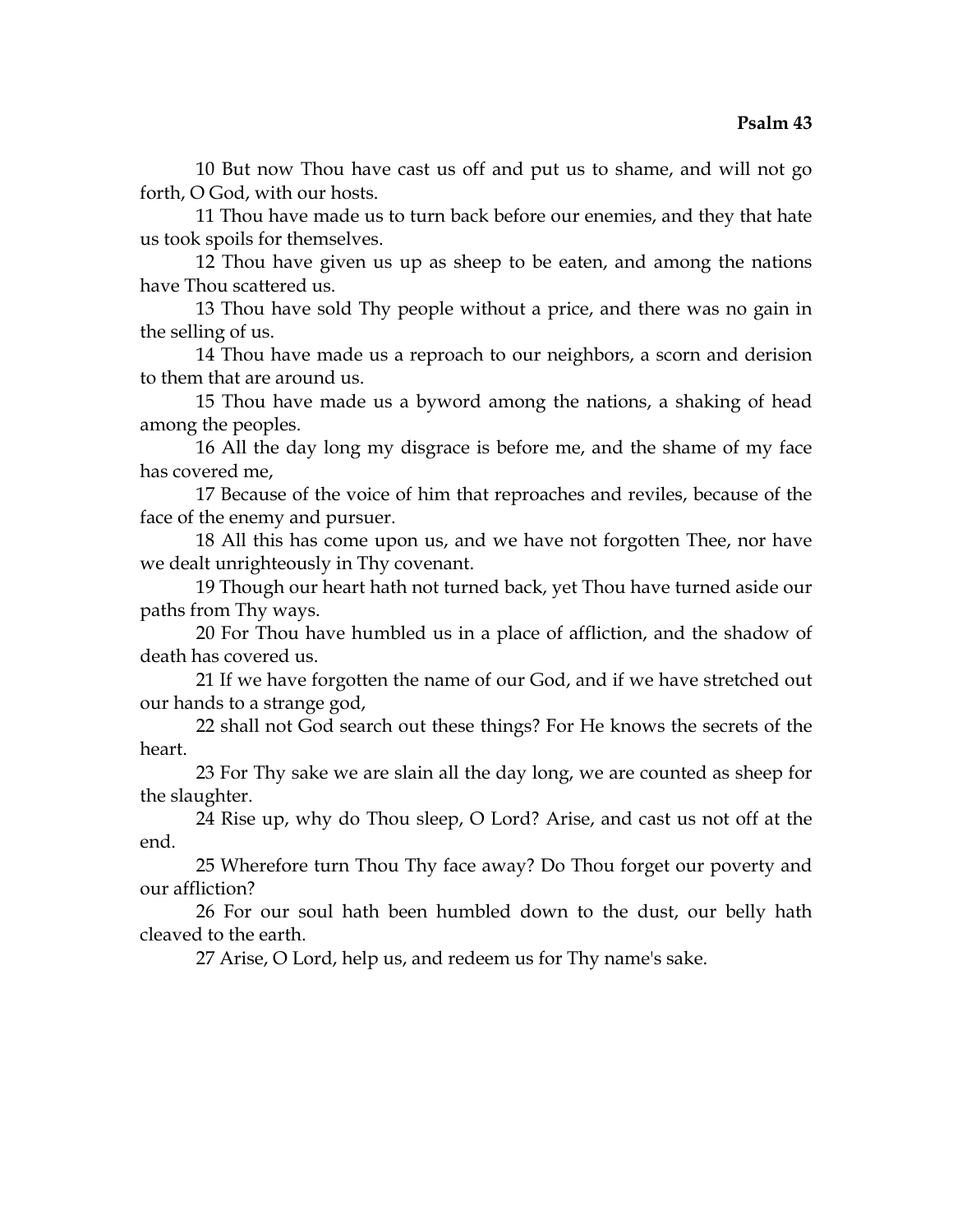# **For the End: Concerning Those Verses That Are to be Alternated, for Instruction to the Sons of Kore. An Ode Concerning the Beloved One.**

**M**y heart has poured forth a good word; I speak of my works to the king; my tongue is the pen of a swiftly writing scribe.

3 Comely art Thou in beauty more than the sons of men; grace has been poured forth on Thy lips, wherefore God has blessed Thee forever.

4 Gird Thy broadsword upon Thy thigh, O Mighty One, in Thy comeliness and Thy beauty.

5 And bend Thy bow, and proceed prosperously, and be king, because of truth and meekness and righteousness; and Thy right *hand* shall guide Thee wondrously.

6 Thine arrows are sharp, O Mighty One, (under Thee shall peoples fall) sharp in the heart of the enemies of the king.

7 Thy throne, O God, is forever and ever; a scepter of uprightness is the scepter of Thy kingdom.

8 Thou have loved righteousness and hated iniquity. Wherefore God, Thy God, has anointed Thee with the oil of gladness more than Thy fellows.

9 Myrrh and stakte and kasia exhale from Thy garments, from the ivory palaces, whereby they have made Thee glad,

10 they the daughters of kings in Thine honor. At Thy right *hand* stood the queen, arrayed in a vesture of in woven gold, adorned in varied colors.

11 Hearken, O daughter, and see, and incline thine ear; and forget thine own people and thy father's house.

12 And the King shall greatly desire thy beauty, for He Himself is thy Lord,

\* 13 and thou shall worship Him. And the daughters of Tyre with gifts, *yea*  the rich among the people shall entreat thy countenance.

\* 14 All the glory of the daughter of the King is within, with gold fringed garments is she arrayed, adorned in varied colors.

15 The virgins that follow after her shall be brought unto the King; those near her shall be brought unto Thee.

16 They shall be brought with gladness and rejoicing, they shall be brought into the temple of the King.

17 In the stead of thy fathers, sons are born to thee; thou shall make them rulers over all the earth.

18 I shall commemorate thy name in every generation and generation. Therefore shall peoples give praise unto thee forever, and unto the ages of ages.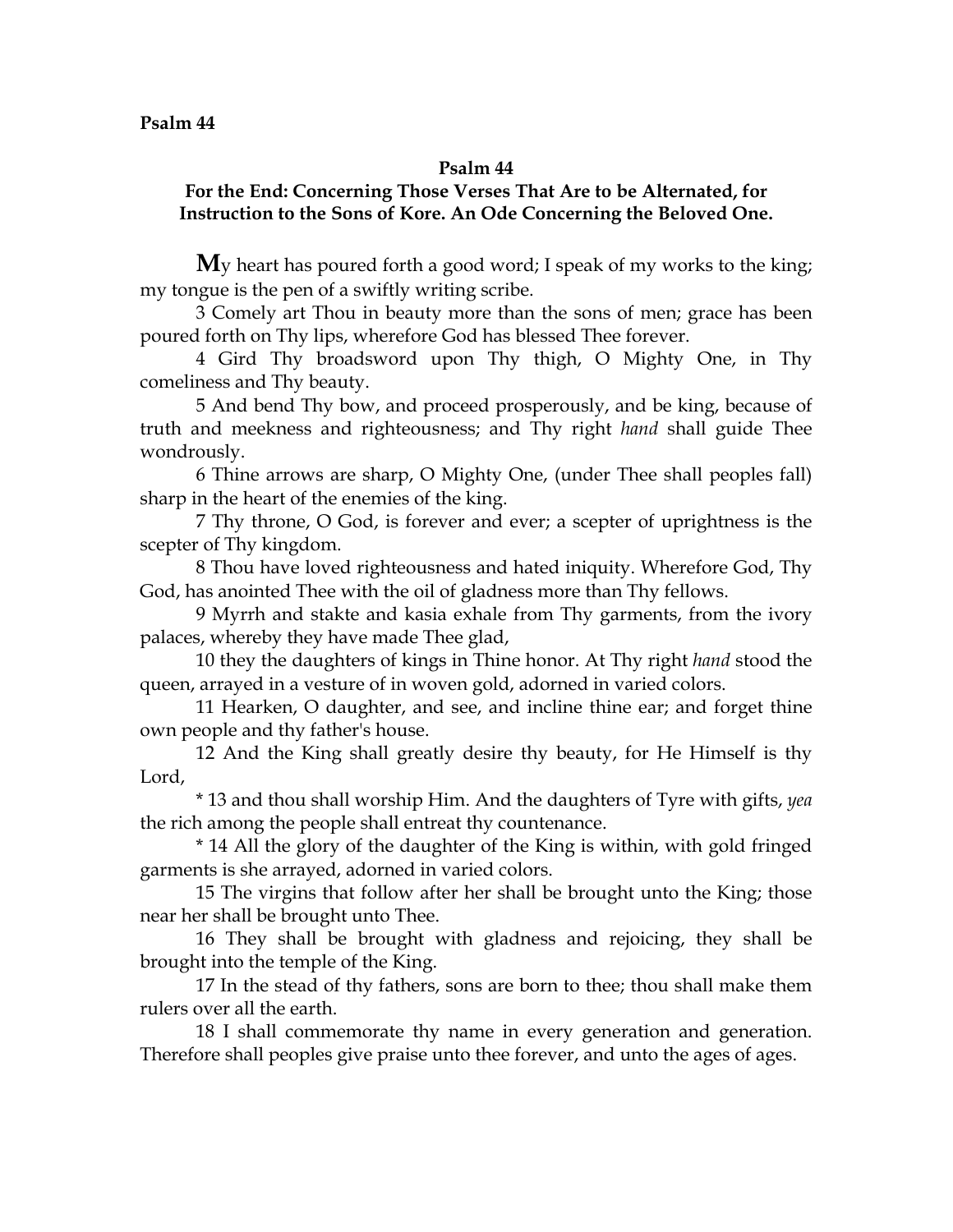\* The famous Moscow Edition of 1821 of the *Septuagint*, as translated into English by Holy Transfiguration Monastery in their work: *The Psalter According to the Seventy*, reads verse thirteen as follows: "and thou shall worship Him. And the daughters of Tyre shall worship Him with gifts; the rich among the people shall entreat Thy countenance." Alfred Rahlfs' *Septuaginta*  supports this reading, but omits: "and thou shall worship him..."

\* *Codex Vaticanus* and *Codex Sinaiticus* read verse fourteen as follows: "*Even with* all the glory of the daughter of the King of Esevov, with gold fringed garments is she arrayed, adorned in varied colors".

# **Psalm 45 For the End: A Psalm of David. Concerning Hidden Things, for the Sons of Kore.**

**O**ur God is refuge and strength, a helper in afflictions which mightily befall us.

3 Therefore shall we not fear when the earth be shaken, nor when the mountains be removed into the heart of the seas.

4 Their waters roared and were troubled; the mountains were troubled by His might.

*\* Interlude by Chant* 

5 The rushing of the river makes glad the city of God; the Most High has hallowed His tabernacle.

6 God is in the midst of her, she shall not be shaken; God shall help her \* right early in the morning.

7 The nations were troubled, kingdoms tottered, the Most High gave forth His voice, the earth was shaken.

8 The Lord of hosts is with us, our helper is the God of Jacob.

*Interlude by Chant*

9 Come and behold the works of God, what marvels He has wrought on the earth.

10 Making wars to cease unto the ends of the earth. He will crush the bow and will shatter the weapon, and shields will He utterly burn with fire.

11 Be still, and know that I am God; I will be exalted among the nations, I will be exalted in the earth.

12 The Lord of hosts is with us, our helper is the God of Jacob.

*Glory.*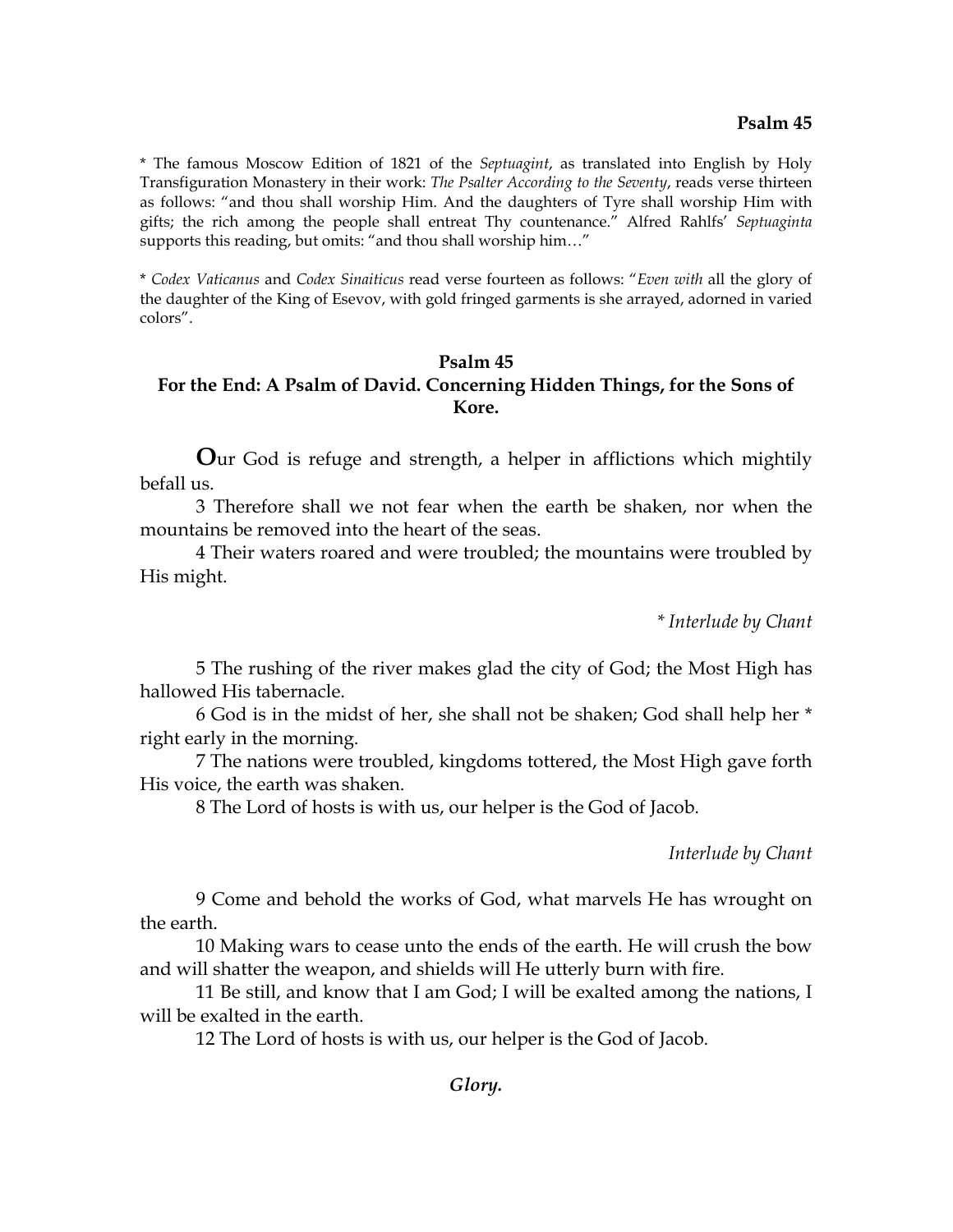\* *Codex Vaticanus* omits an *Interlude by Chant* (i.e. *Diapsalma*) between verses four and five.

\* *Codex Vaticanus* reads: "…with His countenance".

### **Seventh Kathisma**

# **Psalm 46 For the End: A Psalm Concerning the Sons of Kore.**

**C**lap your hands, all ye nations; shout unto God with a voice of rejoicing,

3 For the Lord Most High is terrible, a great King over all the earth.

4 He has subdued peoples under us, and nations under our feet.

5 He has chosen us for His inheritance, the beauty of Jacob, which He loved.

*Interlude by Chant*

6 God is gone up in jubilation, the Lord with the voice of the trumpet.

7 O chant unto our God, chant ye; chant unto our King, chant ye.

8 For God is king of all the earth, O chant ye with understanding.

9 God is king over the nations; God sits upon His holy throne.

10 The rulers of the peoples are gathered together with the God of Abraham; for God's mighty ones of the earth are greatly exalted.

### **Psalm 47**

### **An Ode for the Sons of Kore, for the Second Day of the Week.**

Great is the Lord, and greatly to be praised, in the city of our God, in His holy mountain,

3 in the well-rooted joy of all the earth. The mountains of Zion on the sides of the north, the city of the great King.

4 God is known in her towers, when He comes to help her.

5 For lo, the kings of the earth were assembled; they came together.

6 When they saw her thus they marveled, they were troubled, they were shaken,

7 trembling took hold of them; there were pangs as of a woman in travail.

8 With a vehement wind shall Thou shatter the ships of Tharsis.

9 Even as we have heard, so too we have seen in the city of the Lord of hosts, in the city of our God. God has laid her foundations unto eternity.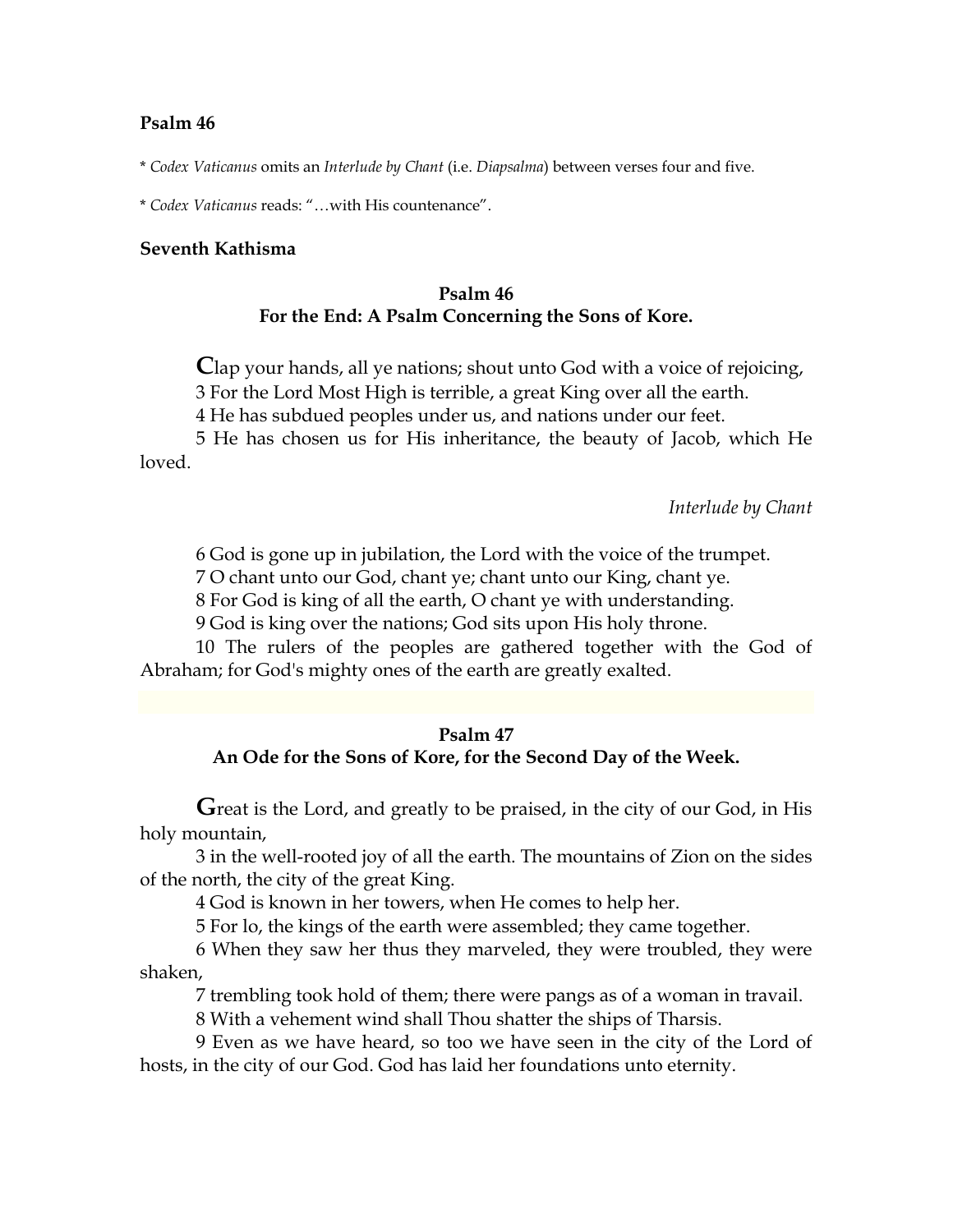*Interlude by Chant*

10 We have thought, O God, of Thy mercy in the midst of Thy people.

11 According to Thy name, O God, so is Thy praise also unto the ends of the earth; Thy right *hand* is full of righteousness.

12 Let Mount Zion be glad, and let the daughters of Judea rejoice, because of Thy judgments, O Lord.

13 Encircle Zion and encompass her; tell her story in her towers.

14 Set your hearts upon her strength, and consider her bulwarks, that ye may tell it to another generation.

15 For He is our God forever, yea forever and ever; He shall shepherd us unto the ages.

# **Psalm 48 For the End: A Psalm for the Sons of Kore.**

**Hear this, all ye nations; give ear, all ye that inhabit the world,** 

3 both ye that are born of earth, and ye sons of men, rich and poor men together.

4 My mouth shall speak wisdom, and the meditation of my heart shall be of understanding.

5 I will incline mine ear unto a parable, I will unfold my problem on the psaltery.

6 Wherefore should I fear in an evil day? The iniquity at my heel shall encompass me about.

7 There is some that trust in their strength, and boast themselves in the multitude of their riches.

8 A brother cannot redeem; shall a man redeem? He shall not give to God a ransom for himself,

9 nor the price of the redemption of his own soul, though he hath labored forever,

10 and shall live to the end. For he shall not see corruption,

11 when he shall see wise men dying. The mindless man and the witless shall perish together, and they shall leave their riches to others.

12 And their graves shall be their houses unto eternity, their dwelling places unto generation and generation, though they have called their lands after their own names.

13 And man, being in honor, did not understand; he is compared to the mindless cattle, and is become like unto them.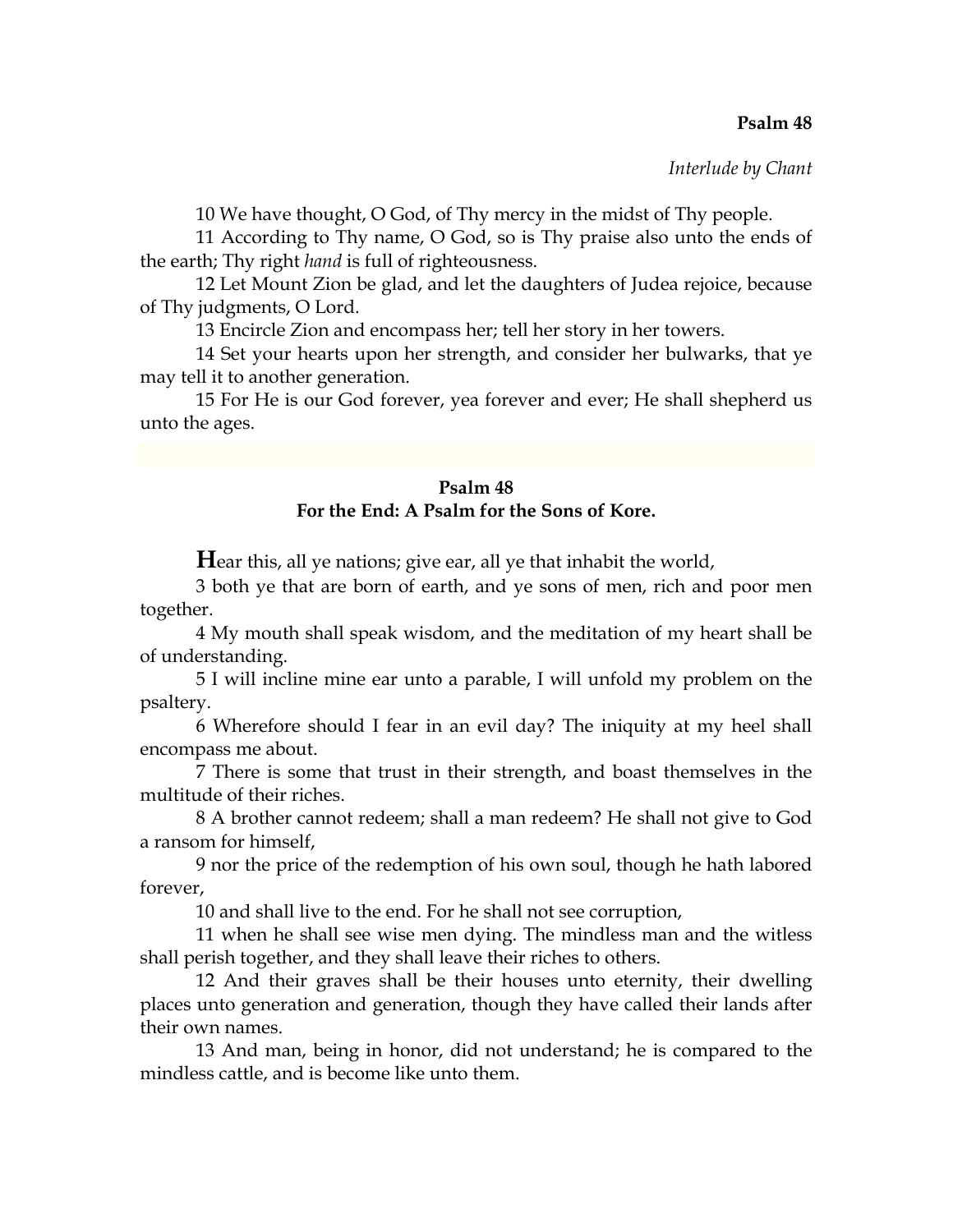14 This way of theirs is a stumbling block for them, yet afterwards they will please with their mouth.

*Interlude by Chant* 

15 Like sheep they are laid in Hades, death shall be their shepherd. And the upright shall have dominion over them in the morning, and their help shall wax old in Hades; they have been cast out from their glory.

16 Yet God shall redeem my soul out of the hand of Hades, when he receives me.

*Interlude by Chant* 

17 Be not afraid when a man becomes rich, nor when the glory of his house is increased.

18 For when he dies he shall carry nothing away, nor shall his glory descend after him.

19 For his soul shall be blessed in his lifetime; he will acknowledge Thee while Thou do well unto him.

20 He shall enter into the generation of his fathers; he shall not see light unto eternity.

21 And man, being in honor, did not understand; he is compared to the mindless cattle, and is become like unto them.

### *Glory.*

# **Psalm 49 A Psalm of Asaph.**

**T**he God of gods, the Lord, has spoken, and He has called the earth from the rising of the sun and unto the setting thereof.

2 Out of Zion is the magnificence of His comeliness.

3 God shall come visibly, yea, our God, and shall not keep silence. Fire shall blaze before Him, and around Him shall there be a mighty tempest.

4 He shall summon heaven above and the earth that He may judge His people.

5 Gather together unto Him His holy ones who have established His covenant upon sacrifices.

6 And the heavens shall declare His righteousness, for God is judge.

*Interlude by Chant*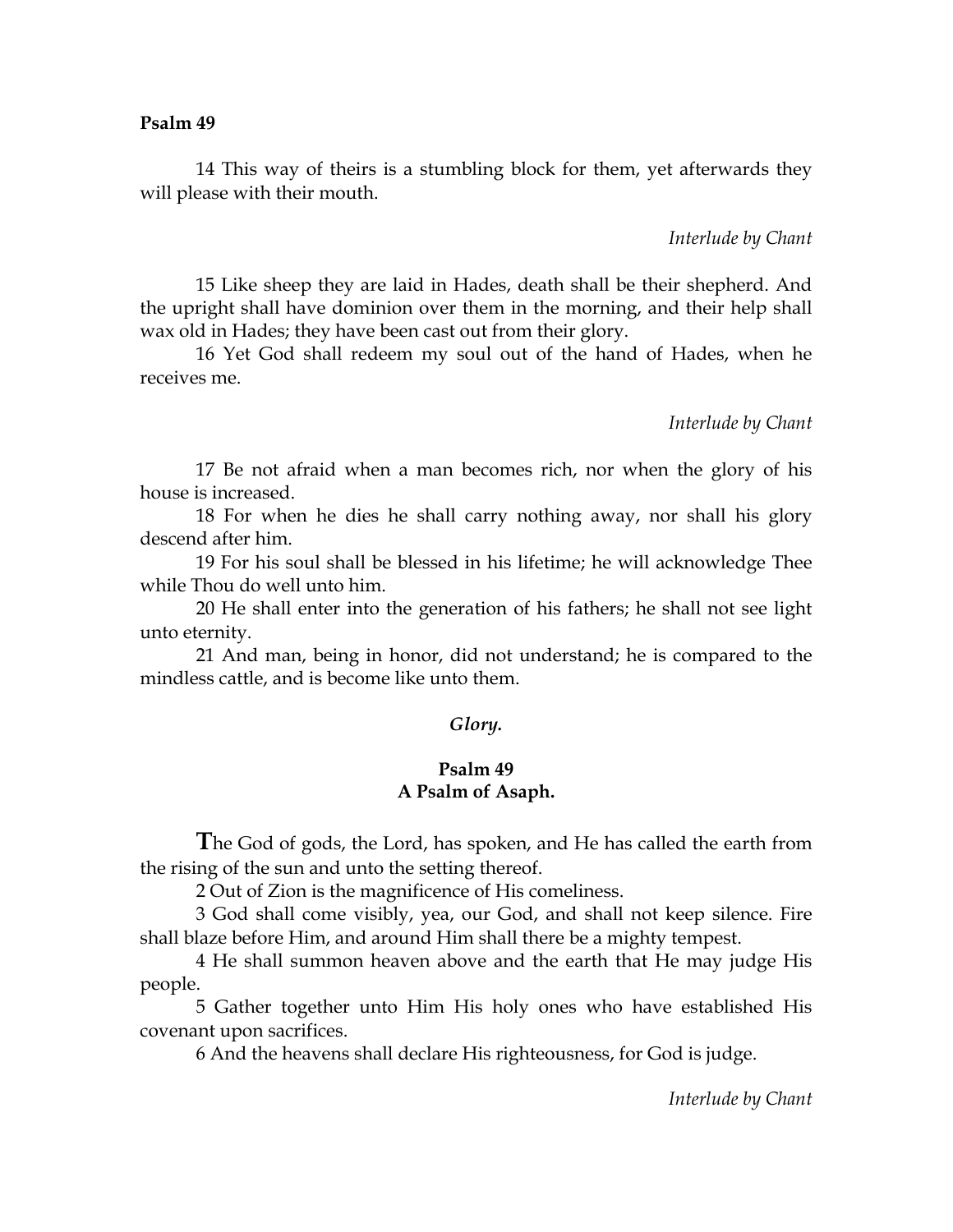7 Hear, O my people, and I will speak unto thee, O Israel, and I will testify against thee; I am God, thy God.

8 Not for sacrifices will I reprove thee; nay, thy whole burnt offerings are continually before Me.

9 I will not welcome bullocks out of thy house, nor he-goats out of thy flocks.

10 For Mine are all the beasts of the field, cattle on the mountains, and oxen.

11 I know all the fowls of the air, and with Me is the beauty of the field.

12 If I hunger, not to thee will I tell it; for Mine is the world, and the fullness thereof.

13 Shall I eat of the flesh of bulls? Or the blood of goats, shall I drink it?

14 Sacrifice unto God a sacrifice of praise, and pay unto the Most High thy vows.

15 And call upon Me in the day of thine affliction, and I will deliver thee, and thou shall glorify Me.

*Interlude by Chant*

16 But unto the sinner God has said: Why declare thou My statutes and take up My covenant in thy mouth?

17 Thou have hated instruction, and have cast out My words behind thee.

18 If thou saw a thief, thou did run with him; and with the adulterer thou have set thy portion.

19 Thy mouth has abounded with evil, and thy tongue hath woven deceits.

20 Thou did sit down and speak against thy brother, and against thine own mother's son thou did lay a stumbling block;

21 these things thou did, and I kept silence. Thou did think an iniquity that I should be like unto thee; I will reprove thee, and bring thy sins before thy face.

22 Wherefore, understand these things, ye that forget God, lest He snatch you away and there be none to deliver you.

23 A sacrifice of praise shall glorify Me, and there is the way wherein I shall show unto him My salvation.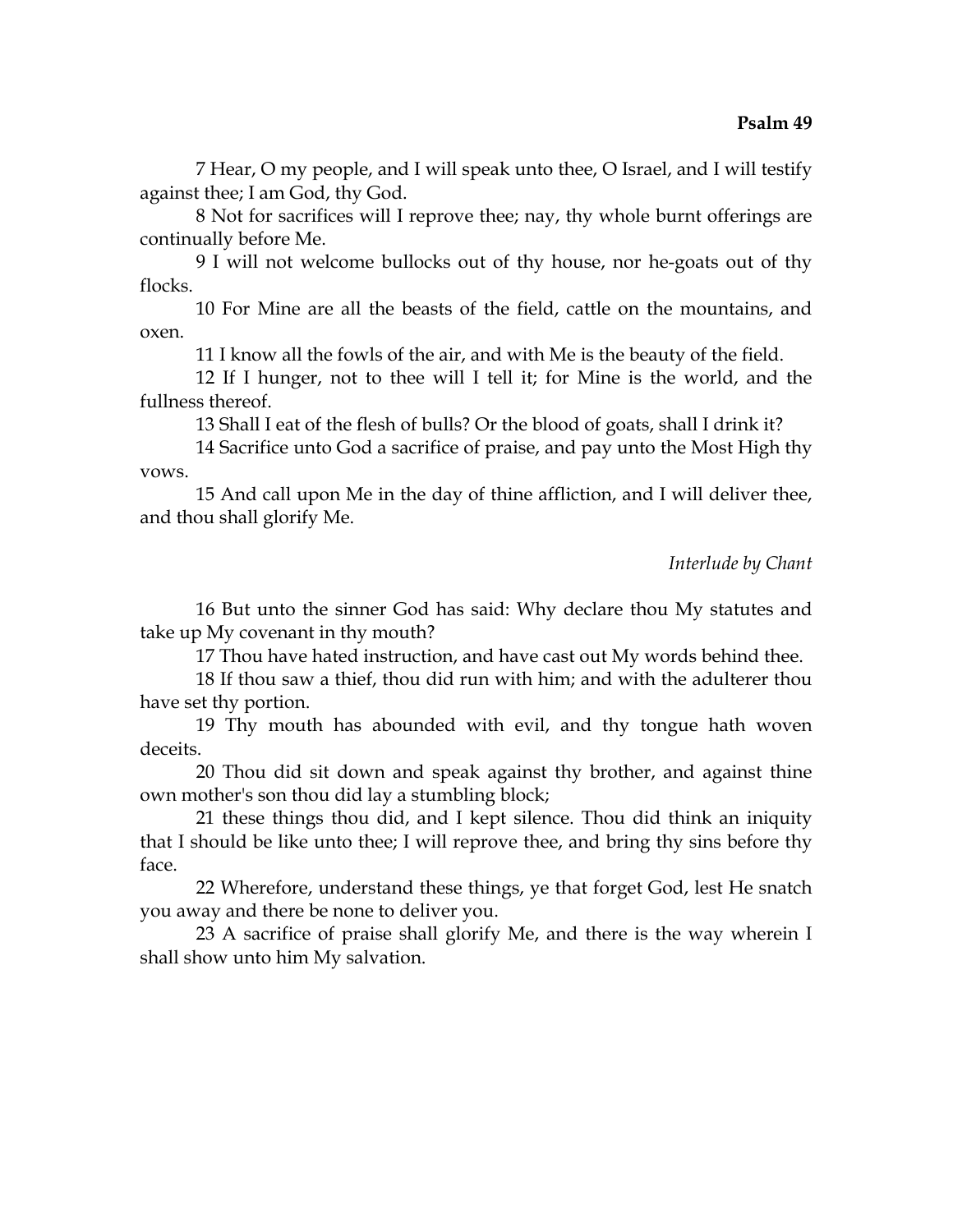# **For the End: A Psalm of David. When Nathan the Prophet Came unto Him. When He Went in unto Bersabee, the Wife of Urias.**

**H**ave mercy on me, O God, according to Thy great mercy; and according to the multitude of Thy compassions blot out my transgression.

4 Wash me thoroughly from mine iniquity, and cleanse me from my sin.

5 For I know mine iniquity, and my sin is ever before me.

6 Against Thee only have I sinned and done this evil before Thee, that Thou might be justified in Thy words, and prevail when Thou art judged.

7 For behold, I was conceived in iniquities, and in sins did my mother bear me.

8 For behold, Thou have loved truth; the hidden and secret things of Thy wisdom have Thou made manifest unto me.

9 Thou shall sprinkle me with hyssop, and I shall be made clean; Thou shall wash me, and I shall be made whiter than snow.

10 Thou shall make me to hear joy and gladness; the bones that be humbled, they shall rejoice.

11 Turn Thy face away from my sins, and blot out all mine iniquities.

12 Create in me a clean heart, O God, and renew a right spirit within me.

13 Cast me not away from Thy presence, and take not Thy Holy Spirit from me.

14 Restore unto me the joy of Thy salvation, and with Thy governing Spirit establish me.

15 I shall teach transgressors Thy ways, and the ungodly shall turn back unto Thee.

16 Deliver me from blood-guiltiness, O God, Thou God of my salvation; my tongue shall rejoice in Thy righteousness.

17 O Lord, Thou shall open my lips, and my mouth shall declare Thy praise.

18 For if Thou had desired sacrifice, I had given it; with whole burnt offerings Thou shall not be pleased.

19 A sacrifice unto God is a broken spirit; a heart that is broken and humbled God will not despise.

20 Do well, O Lord, in Thy good pleasure unto Zion, and let the walls of Jerusalem be built.

21 Then shall Thou be pleased with a sacrifice of righteousness, with oblation and whole burnt offerings. Then shall they offer bullocks upon Thine altar.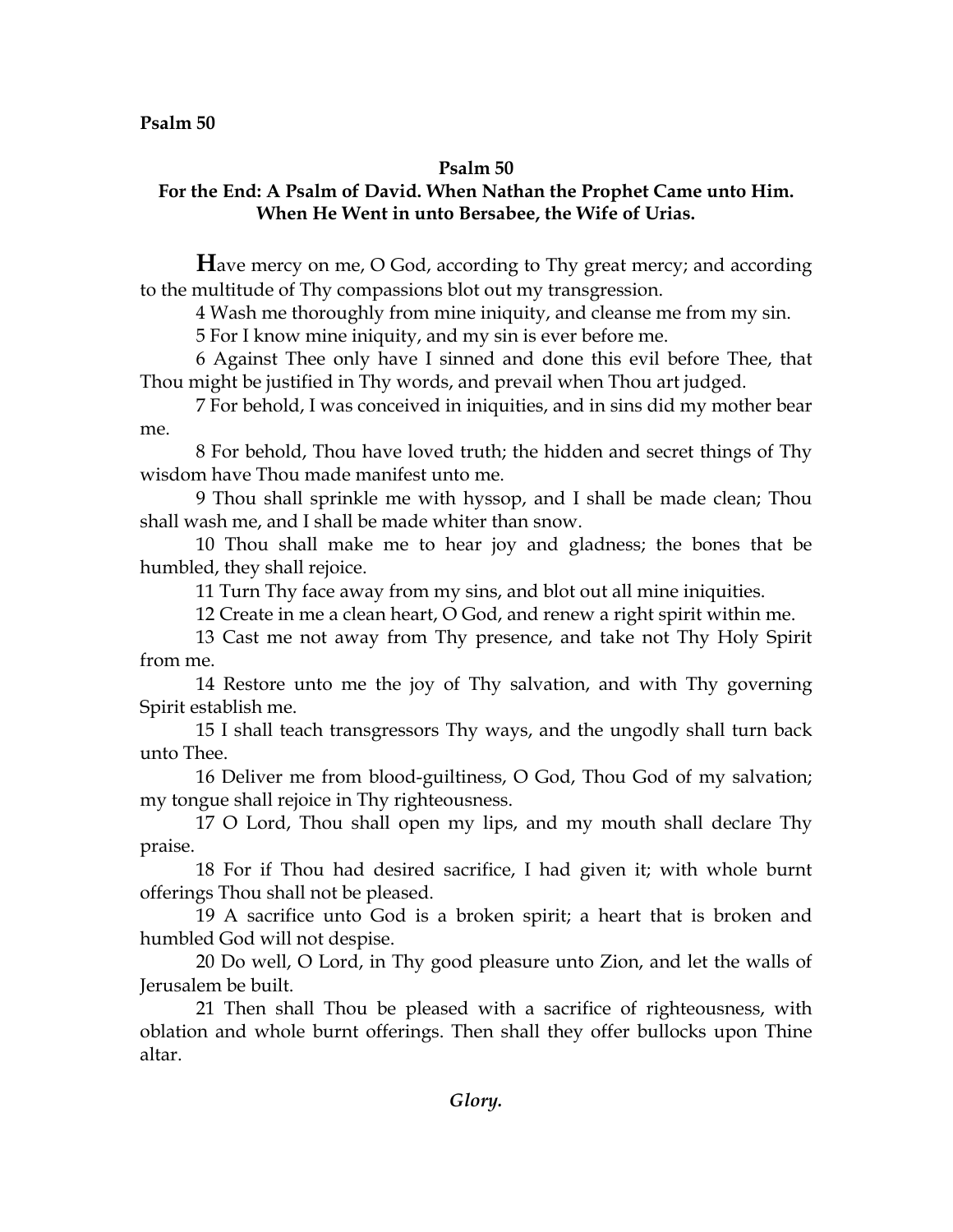# **For the End: Concerning the Instruction by David. When Doek the Idumean Came, and Declared to Saul, and Said unto Him: David is come to the House of Abimelek.**

**W**hy do thou boast in evil, O mighty *man*, and in iniquity all the day long?

4 Thy tongue has devised unrighteousness, like a sharpened razor have thou wrought deceit.

5 Thou have loved evil more than goodness, unrighteousness more than to speak righteousness.

#### *Interlude by Chant*

6 Thou have loved all the words of engulfing ruin, and a deceitful tongue.

7 Wherefore, God will destroy thee at the end, He will pluck thee out and remove thee from thy dwelling place, and thy root out of the land of the living.

### *Interlude by Chant*

8 The righteous shall see and fear, and shall laugh at him, and say:

9 Behold, this is the man that made not God his helper, but trusted in the abundance of his riches, and strengthened himself in his vanity.

10 But as for me, I am like a fruitful olive tree in the house of the Lord; I have hoped in the mercy of God forever, and unto the ages of ages.

11 I will give praise unto Thee forever, for what Thou have done, and I will wait on Thy name, for it is good before Thy saints.

### **Psalm 52**

#### **For the End: Concerning Maeleth. Concerning Instruction by David.**

**T**he fool has said in his heart: There is no God. They are corrupt and are abominable in iniquities; there is none that does good.

3 God looked down from heaven upon the sons of man, to see if there be any that understand or seek after God.

4 They are all gone astray; they are altogether rendered useless; there is none that does good, no not one.

5 Shall not all they that work iniquity come to understanding, they that eat up my people as they eat bread? They have not called upon the Lord.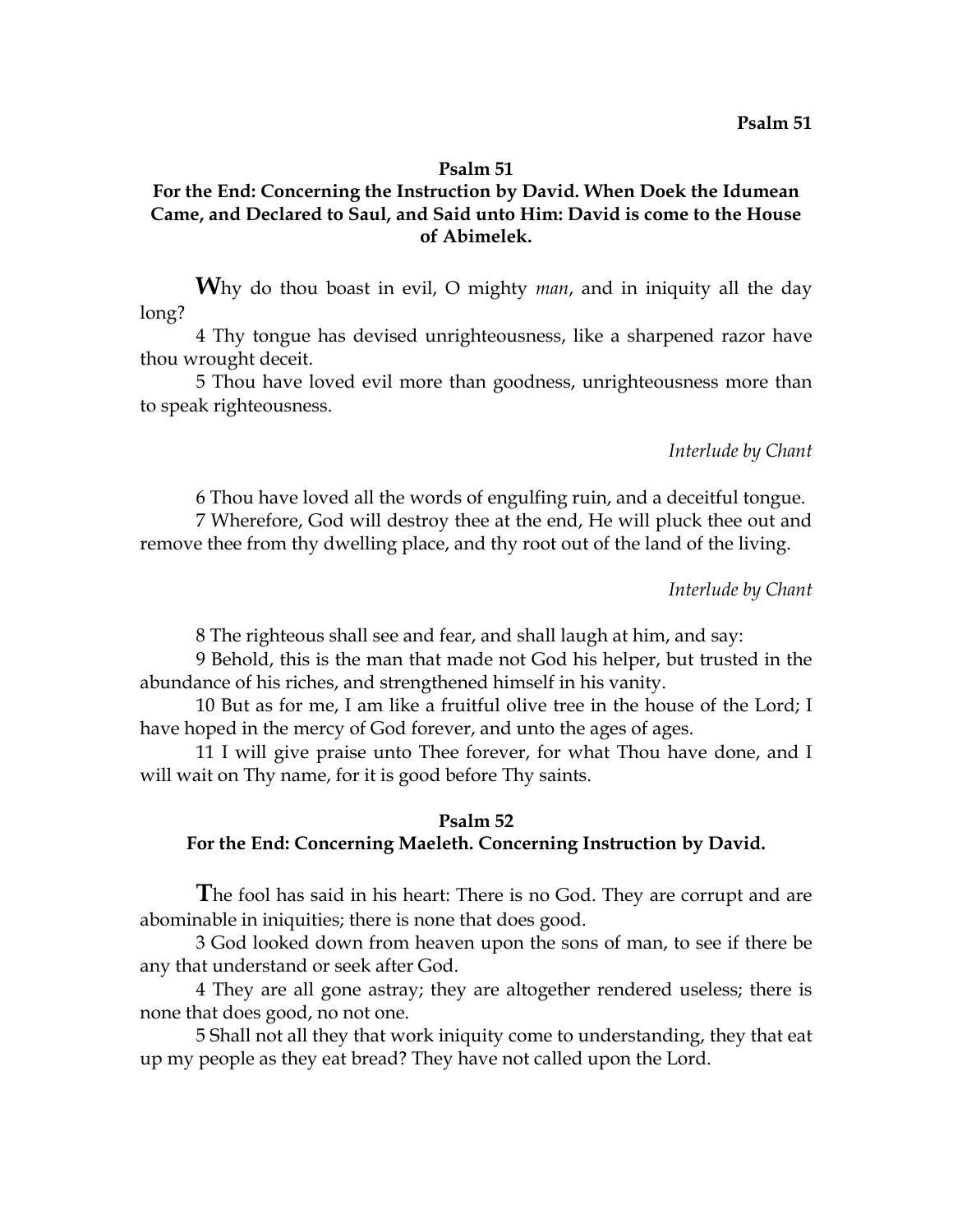6 There have they feared with fear where no fear is. For God has scattered the bones of man pleasers; they have been put to shame, because God has set them at naught.

7 Who shall give out of Zion the salvation of Israel? When God hath turned back the captivity of His people, Jacob shall rejoice and Israel shall be glad.

### **Psalm 53**

# **For the End: Among the Hymns of Instruction by David. When the Ziphites Came, and Said to Saul: Behold, is not David Hidden with Us?**

**O** God, in Thy name save me, and in Thy strength do Thou judge me.

4 O God, hearken unto my prayer, give ear unto the words of my mouth.

5 For strangers are risen up against me, and mighty men have sought after my soul and have not set God before themselves.

*Interlude by Chant*

6 For behold, God helps me, and the Lord is the protector of my soul.

7 He will bring evils upon mine enemies. Utterly destroy them by Thy truth.

8 Willingly shall I sacrifice unto Thee; I will confess Thy name, O Lord, for it is good.

9 For out of every affliction have Thou delivered me, and mine eye has looked down upon mine enemies.

# **Psalm 54 For the End: Among the Hymns of Instruction by David.**

Give ear, O God, unto my prayer, and disdain not my supplication;

3 attend unto me, and hear me. I was grieved in my meditation, and I was troubled

4 at the voice of the enemy and at the oppression of the sinner; because they have turned iniquity upon me and with wrath were they angry against me.

5 My heart is troubled within me, and the terror of death is fallen upon me.

6 Fear and trembling are come upon me, and darkness has covered me.

7 And I said: Who will give me wings like a dove? And I will fly, and be at rest.

8 Behold, I have fled afar off and have dwelt in the wilderness.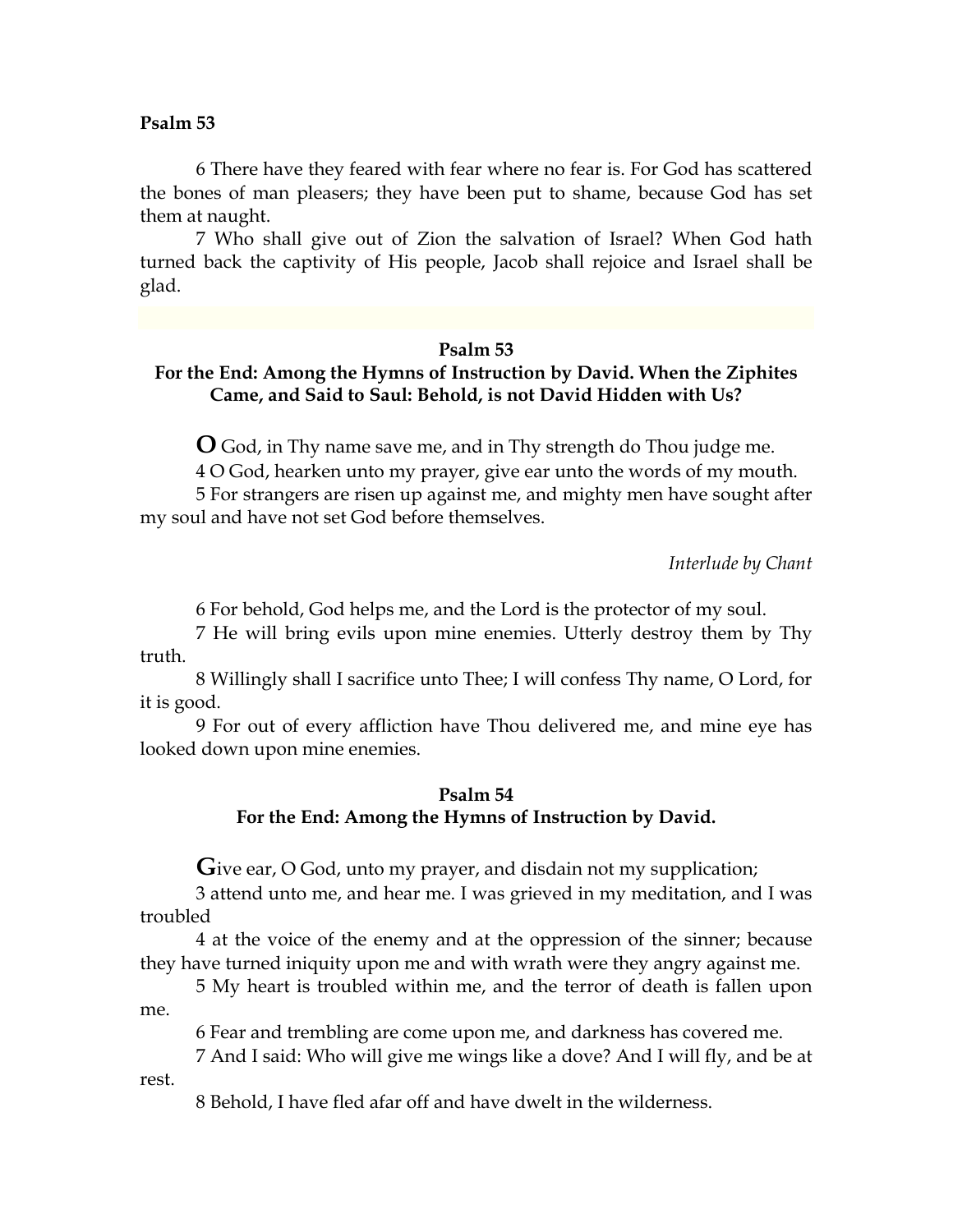*Interlude by Chant*

9 I waited for God that saves me from faintheartedness and from tempest.

10 Plunge them into the depths, O Lord, and divide their tongues, for I have seen iniquity and gainsaying in the city.

11 Day and night they go around her upon her walls; iniquity and toil and unrighteousness are in the midst of her.

12 And usury and deceit have not departed from her streets.

13 For if mine enemy had reviled me, I might have endured it. And if he that hated me had spoken boastful words against me, I might have hid myself from him.

14 But thou it was, O man of like soul with me, my guide and my familiar friend,

15 Thou who together with me did sweeten my repasts; in the house of God I walked with thee in oneness of mind.

16 Let death come upon such ones, and let them go down alive into Hades. For wickedness is in their dwellings, and in the midst of them.

17 As for me, unto God have I cried, and the Lord hearkened unto me.

18 Evening, and morning, and noonday will I tell of it and will declare it, and He will hear my voice.

19 He will redeem my soul in peace from them that draw near unto me, for they among many were with me.

20 God will hear, and He will humble them, He that is before the ages.

*Interlude by Chant*

For to them there is no requital, because they have not feared God;

21 He has stretched forth His hand in retribution. They have defiled His covenant;

22 they were scattered by the wrath of His countenance, and their hearts have convened. Their words were smoother than oil, and yet they are darts.

23 Cast thy care upon the Lord, and He will nourish thee; He will never permit the righteous to be shaken.

24 But Thou, O God, shall bring those men down into the pit of destruction. Bloody and deceitful men shall not live out half their days; but as for me, O Lord, I will hope in Thee.

*Glory.*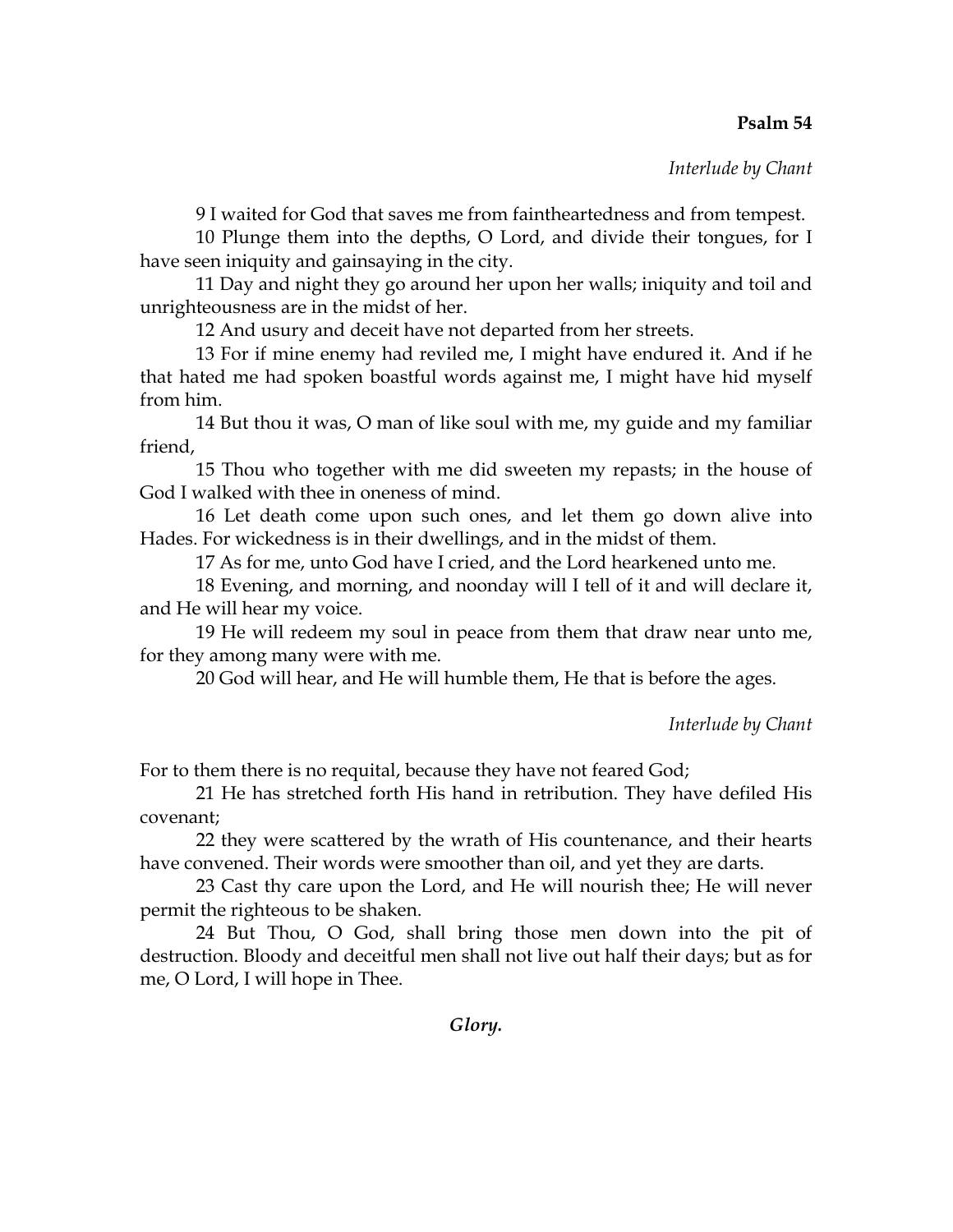**Eighth Kathisma** 

# **Psalm 55**

# **For the End: Concerning the People Distant from the Holies. By David, for a Pillar Inscription. When the Foreigners Took Him in Geth.**

**H**ave mercy on me, O God, for man has trodden me down all the day long; making war, he has afflicted me.

3 Mine enemies have trodden me down all the day long, for many are they that war against me from on high.

4 By day I shall not fear; but as for me, I will hope in Thee.

5 In God will I commend my words, in God I have set my hope; I will not fear what flesh shall do to me.

6 All the day long they detested my words, all their thoughts were against me for evil.

7 They will live near and will hide themselves; they will watch where I set my heel, even as they have waited for my soul.

8 On no account will Thou save them, in wrath will Thou bring down the peoples, O God.

9 My life have I declared unto Thee; Thou has set my tears before Thee.

10 Even as in Thy promise, mine enemies shall be turned back. In what day whatever I shall call upon Thee, behold, I know that Thou art God.

11 In God will I praise His word, in the Lord will I praise His speech;

12 in God have I put my hope, I will not fear what man shall do unto me.

13 In me, O God, there are vows, which I will render in praise of Thee.

14 For Thou has delivered my soul from death, \* mine eyes from tears, and my feet from sliding, that I may be well pleasing before the Lord in the light of the living.

\* The phrase "…mine eyes from tears," is not present in the text as published by the Apostoliki Diakonia and Zoe Brotherhood. This phrase is only present in the 1821 Moscow Edition of the *Septuagint*.

## **Psalm 56**

# **For the End: Destroy not. By David; for a Pillar Inscription. When He Fled from the Presence of Saul to the Cave.**

**H**ave mercy on me, O God, have mercy on me, for my soul trusted in Thee. And in the shadow of Thy wings will I hope, until iniquity shall pass away.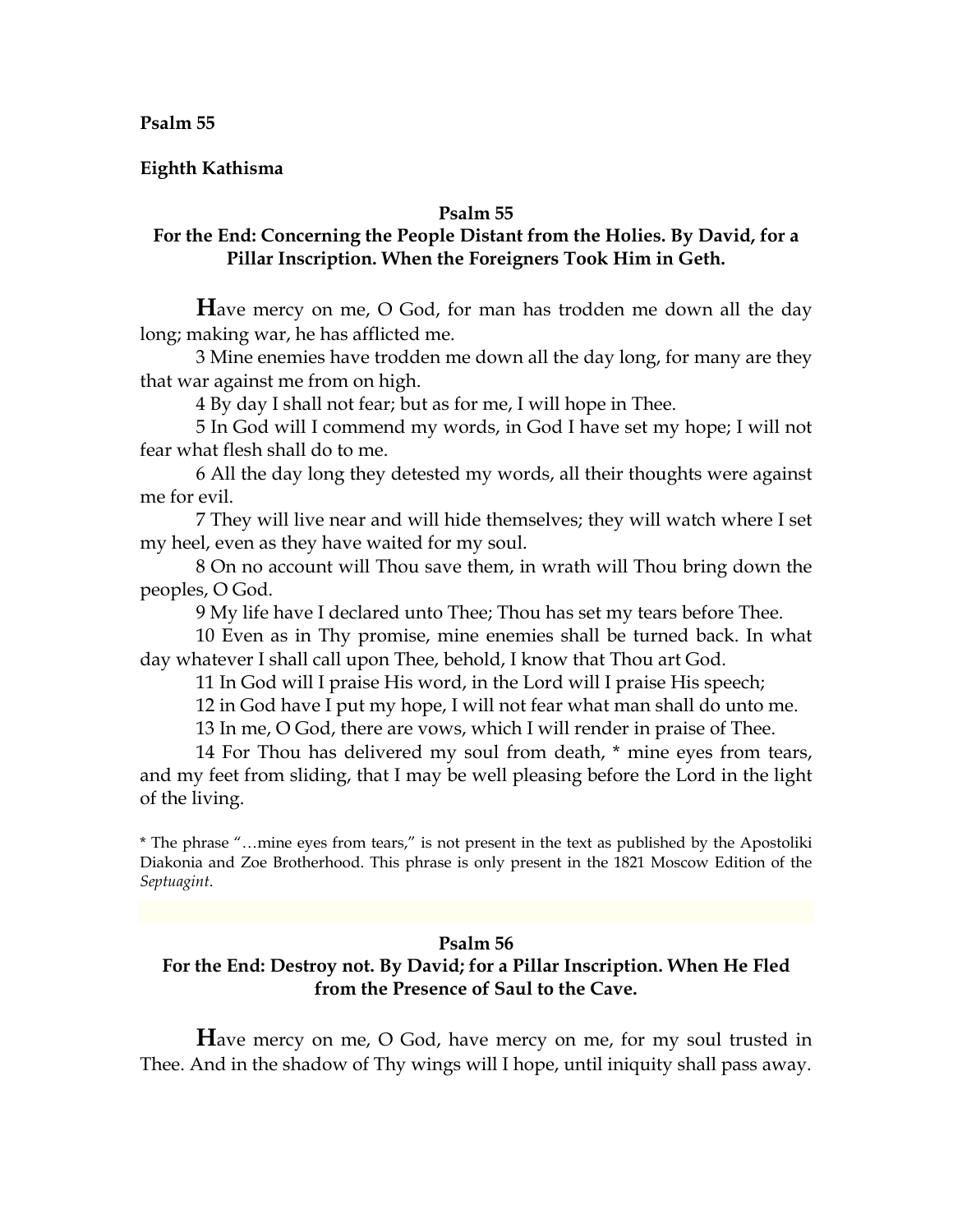3 I will cry unto God the Most High, unto God my benefactor.

4 He has sent out of heaven and saved me, He has given to reproaching them that were trampling me down.

# *Interlude by Chant*

God has sent forth His mercy and His truth,

5 and has delivered my soul from the midst of lions' cubs; I lay me down to sleep as one troubled. As for the sons of men, their teeth are weapons and arrows, and their tongue a sharp sword.

6 Be Thou exalted above the heavens, O God, and Thy glory above all the earth.

7 They have prepared a snare for my feet, and bowed down my soul. They have dug a pit before my face and have fallen into it themselves.

*Interlude by Chant*

8 Ready is my heart, O God, ready is my heart; I will sing and chant in my glory.

9 Awake, O my glory; awake, O psaltery and harp; I myself will awake at dawn.

10 I will confess Thee among the peoples, O Lord, I will chant unto Thee among the nations.

11 For magnified even unto the heavens is Thy mercy, and Thy truth even unto the clouds.

12 Be Thou exalted above the heavens, O God, and Thy glory above all the earth.

### **Psalm 57**

# **For the End: Destroy not. By David; For a Pillar Inscription.**

**I**f ye indeed speak of righteousness, judge rightly, ye sons of men.

3 For in your heart ye work iniquity in the earth; your hands weave unrighteousness.

4 Even from the womb, sinners are estranged; even from the belly, they are gone astray, they have spoken lies.

5 Their rage is like that of a serpent, like that of an asp that is deaf and stopped her ears,

6 Which shall not hearken to the voice of the charmers, nor is spellbound by the spells of a wizard. \*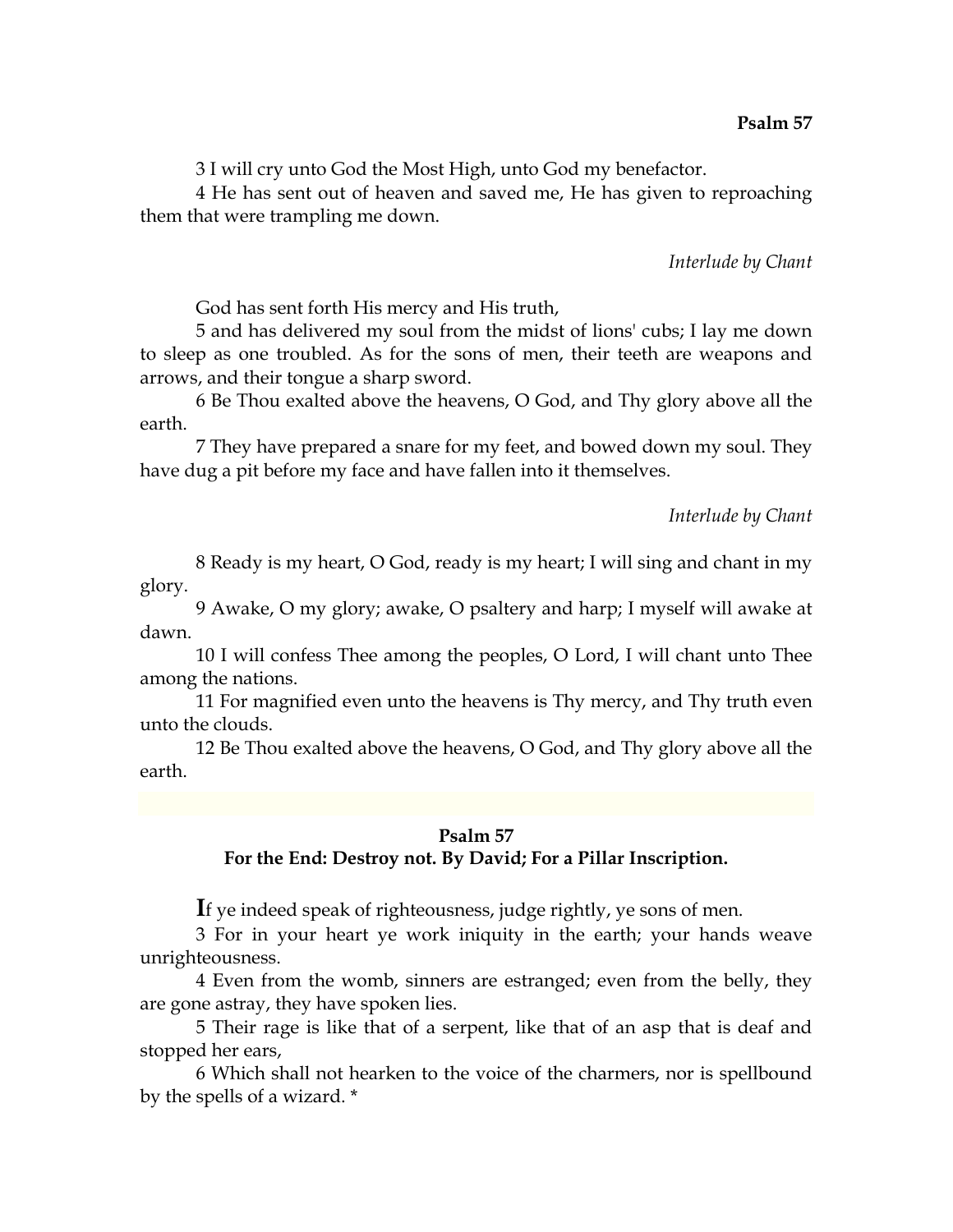7 God will shatter their teeth in their mouth, the great teeth of the lions the Lord has broken.

8 They shall vanish like passing waters; He will bend His bow till they are weakened.

9 Like wax that is melted shall they be taken away; fire has fallen upon them and they saw not the sun.

10 Before your thorns can know their brier, while they are yet alive, in His wrath shall He swallow them up.

11 The righteous *man* shall be glad, when he sees the avengement; he shall wash his hands in the blood of the sinner.

12 And man shall say: If indeed there is fruit for the righteous *man*, there is indeed a God that judges them upon the earth.

#### *Glory.*

\* The text as published by the Apostoliki Diakonia and Zoe Brotherhood reads verse six as follows: "Which shall not hearken to the voice of the wizard charming and the administering of spells by *the* wise".

#### **Psalm 58**

# **For the End: Destroy not. By David; For a Pillar Inscription. When Saul Sent and Watched His House to Kill Him.**

**R**escue me from mine enemies, O God, and from them that rise up against me redeem me.

3 Deliver me from them that work iniquity, and from men of blood do Thou save me.

4 For lo, they have hunted after my soul, the mighty have set upon me. Neither is it mine iniquity, O Lord, nor my sin;

5 without iniquity I ran, and directed my steps; arise to meet me, and behold.

6 And Thou, O Lord God of hosts, the God of Israel, be attentive to visit all the heathen; be not merciful to any that work iniquity.

*Interlude by Chant*

7 They shall return at evening, and shall hunger like dogs, and shall go around the city.

8 Behold, they shall utter sounds with their mouth, and a sword is in their lips: For whom, say they, has heard?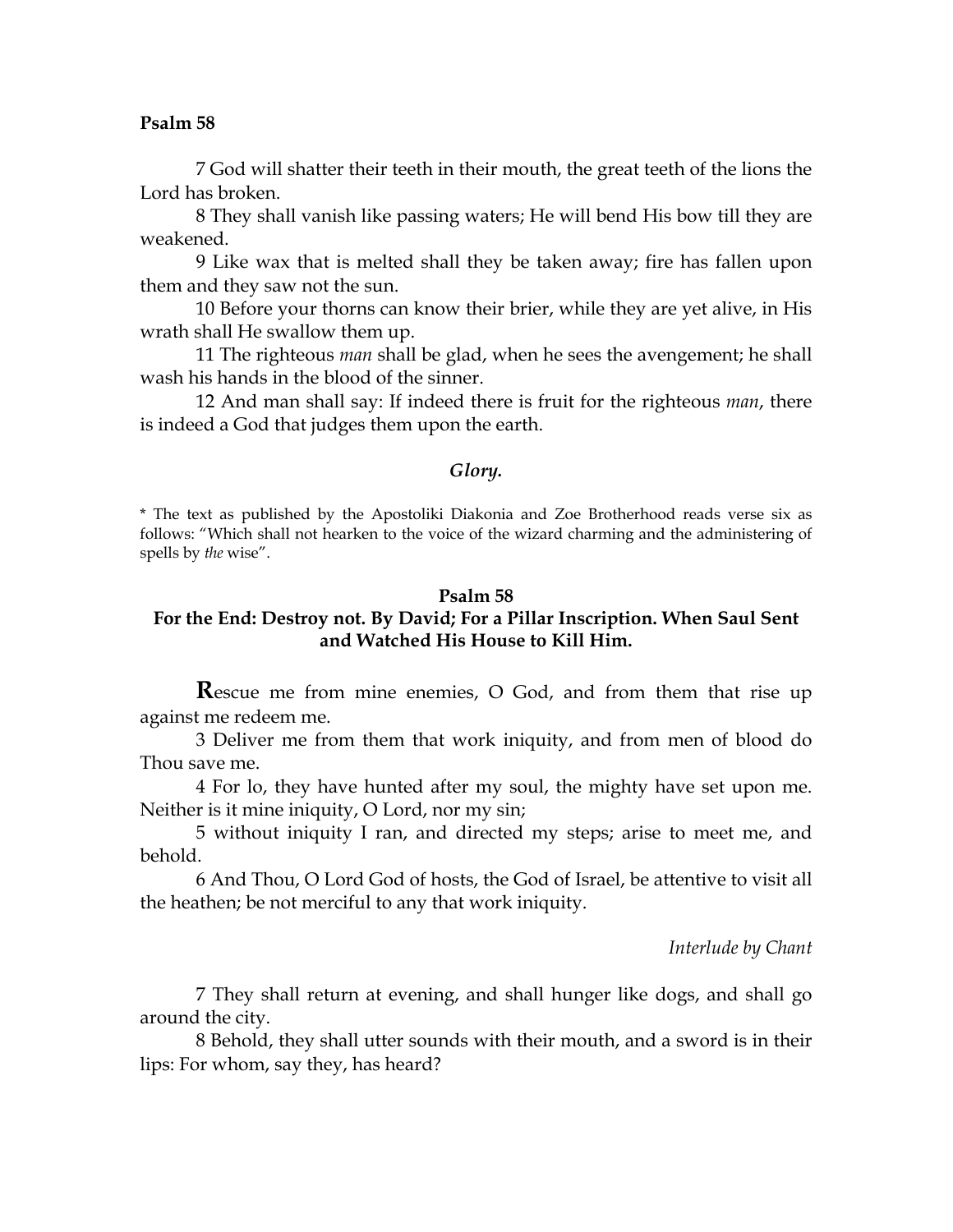9 And Thou, O Lord, shall laugh them to scorn; Thou shall bring to naught all the heathen.

10 O my Strength, I will keep watch for Thee, for Thou, O God, art my helper.

11 As for my God, His mercy shall go before me; my God shall make it manifest unto me among mine enemies.

12 Slay them not, lest at any time they forget Thy law; scatter them by Thy power, and bring them down, O Lord my defender.

\* 13 The sin of their mouth is the speech of their lips; yea, let them be taken captive in their pride. And from their curse and falsehood shall their final destruction be made known,

\* 14 in the wrath of their utter destruction, and they shall be no more. And they shall know that God is sovereign of Jacob and of the ends of the earth.

## *Interlude by Chant*

15 They shall return at evening, and shall hunger like dogs, and shall go round about the city.

16 They shall be scattered abroad that they may eat; if they be not satisfied, they shall murmur.

17 But as for me, I will sing of Thy power; and in the morning I will rejoice in Thy mercy. For Thou art become my helper and my refuge in the day of my tribulation.

18 Thou art my helper, unto Thee will I chant; for Thou, O God, art my helper; O my God, Thou art my mercy.

\* The text as published by the Apostoliki Diakonia and Zoe Brotherhood cites to an alternative reading of verse thirteen that also affects verse fourteen. The reading is as follows"

 "The sin of their mouth is the speech of their lips; yea, let them be taken captive in their pride. And from their curse and falsehood shall their final destruction be made known. *They shall fall* in the wrath of their utter destruction, and they shall be no more. And they shall know that God is sovereign of Jacob and of the ends of the earth."

# **Psalm 59**

# **For the End: Concerning Those Verses That Are to be Alternated; Furthermore, for the Pillar Inscription of David, for Instruction When He Had Burned Mesopotamia of Syria and Syrian Sobal, and Joab Had Returned and Had Smitten Edom. Even Twelve Thousand in the Valley of Salt.**

**O** God, Thou have cast off and have destroyed us; Thou have been wroth and have had pity upon us.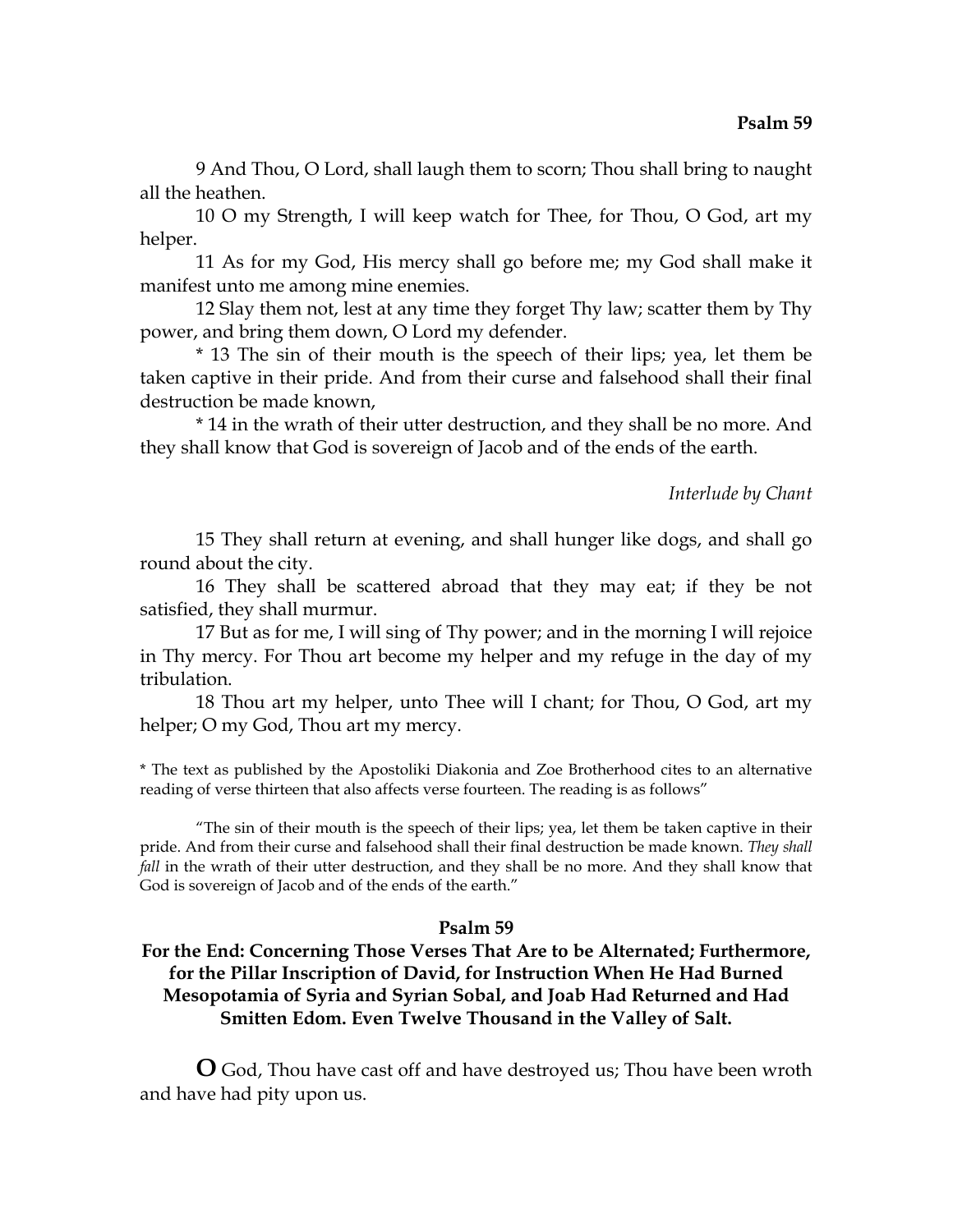4 Thou made the earth to quake and troubled it; heal the breaches thereof, for it has been shaken.

5 Thou have shown Thy people hard things, Thou have made us to drink the wine of contrition.

6 Thou have given a sign unto them that fear Thee that they may flee from before the face of the bow.

*Interlude by Chant*

7 That Thy beloved ones may be delivered, save Thou with Thy right *hand* and hearken unto me.

8 God has spoken in His holy *sanctuary*: I will rejoice and I will divide Sikima, and the vale of tabernacles will I measure out.

9 Mine is Galaad, and Mine is Manasse, and Ephraim is the strength of My head. Judah is My king,

10 Moab is the cauldron of My hope. Upon Idumea will I stretch out My shoe; the \* foreign tribes have been subjected unto Me.

11 Who will bring me into a fortified city? Or who will lead me into Idumea?

12 Will Thou not, O God, Who has spurned us? And will Thou not, O God, go forth with our forces?

13 Give us help from affliction, for vain is the salvation of man.

14 In God we shall work mighty deeds, and He will bring to naught them that afflict us.

\* Or: "Philistines".

# **Psalm 60 For the End: Among the Hymns of David.**

**H**earken, O God, unto my supplication; attend unto my prayer.

3 From the ends of the earth unto Thee have I cried, when my heart was despondent; on a rock have Thou lifted me on high. Thou have guided me,

4 for Thou art become my hope, a tower of strength against the face of the enemy.

5 I will dwell in Thy tabernacle unto the ages; I shall be sheltered in the shelter of Thy wings.

*Interlude by Chant*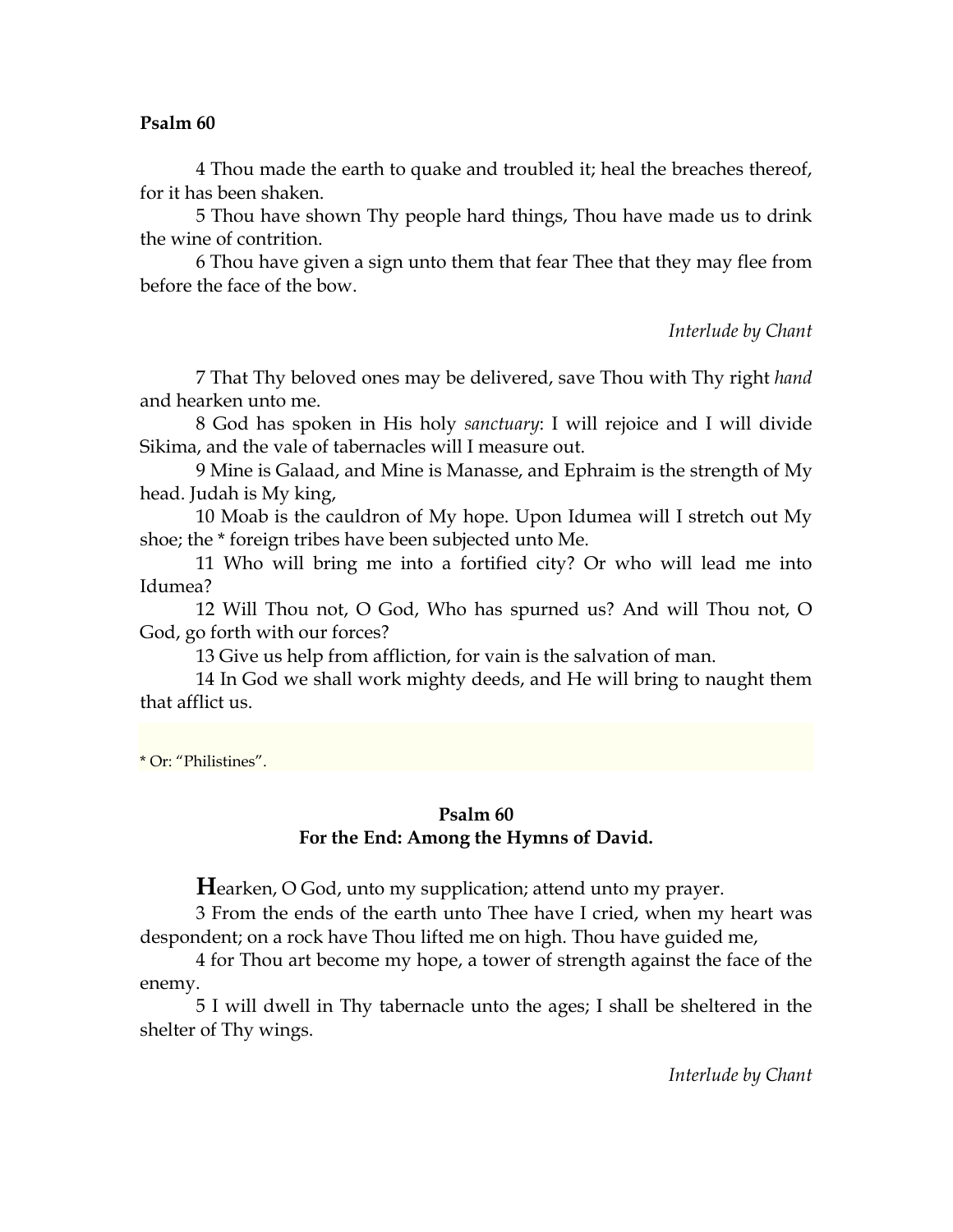6 For Thou, O God have heard my prayers; Thou have given an inheritance to them that fear Thy name.

7 Days shall Thou add to the days of the king, his years unto days for generation and generation.

8 He shall abide before the face of God in the age to come. As for His mercy and truth, who shall seek them out?

9 So will I chant unto Thy name unto the ages, that I may pay my vows from day to day.

### *Glory.*

# **Psalm 61 For the End: A Psalm of David Concerning Idithum.**

**S**hall not my soul be subjected to God? For from Him is my salvation.

3 For He is my God, my savior and my helper, and I shall be shaken no more.

4 How long do ye assail a man? Ye kill, all of you, as ye might assail a leaning wall and a tottering rampart.

5 But they made plans to cast aside mine honor, they ran in falsehood; with their mouth they bless, but with their heart they curse.

#### *Interlude by Chant*

6 But be subject unto God, O my soul, for from Him is my patient endurance.

7 For He is my God, my savior and my helper, and I shall not be moved from hence.

8 In God is my salvation and my glory; He is the God of my help, and my hope is in God.

9 Hope in Him, all ye congregation of the peoples; pour out your hearts before Him, for God is our helper.

### *Interlude by Chant*

10 For the sons of men are vain, the sons of men are a lie in the balance; out of vanity they gather themselves together that they might do injustice.

11 Set not your hopes on injustice, and lust not after plunder; if riches flow in, set not your hearts thereon.

12 Once has God spoken; these two things have I heard, that dominion belonged to God,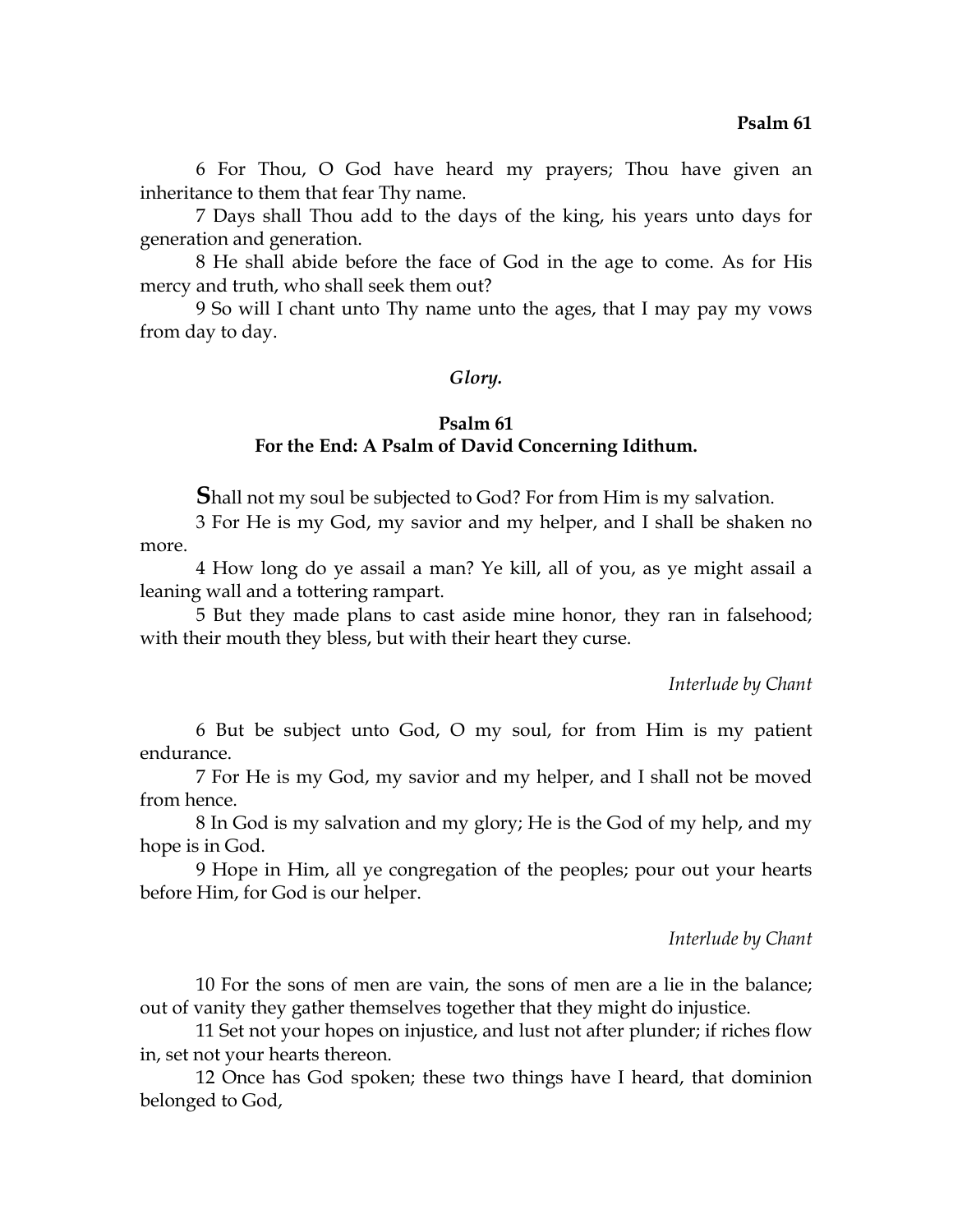13 and mercy is Thine, O Lord; for thou will render to every man according to his works.

## **Psalm 62 A Psalm of David. When He Was in the Wilderness of Judea.**

**O** God, thou art my God, unto Thee I rise early at dawn. My soul has thirsted for Thee; how often has my flesh longed after Thee in a land barren and untrodden and unwatered.

3 So in the holy *sanctuary* have I appeared before Thee to see Thy power and Thy glory.

4 For Thy mercy is better than lives; my lips shall praise Thee.

5 So shall I bless Thee in my life, and in Thy name will I lift up my hands.

6 As with marrow and fatness let my soul be filled, and with lips rejoicing shall my mouth praise Thee.

7 If I remembered Thee on my bed, at the dawn I meditated on Thee.

8 For Thou art become my helper; in the shelter of Thy wings will I rejoice.

9 My soul has cleaved after Thee, Thy right *hand* has been quick to help me.

10 But as for these, in vain have they sought after my soul; they shall go into the nethermost parts of the earth,

11 they shall be surrendered unto the edge of the broadsword; portions for foxes shall they be.

12 But the king shall be glad in God, everyone shall be praised that swears by Him; for the mouth of them is stopped that speak unjust things.

## **Psalm 63 For the End: A Psalm of David.**

**Hearken, O God, unto my prayer, when I make supplication unto Thee;** rescue my soul from fear of the enemy.

3 Shelter me from the concourse of them that do wickedness, from the multitude of them that work unrighteousness.

4 They have sharpened their tongues like a broadsword; they have bent their bow, a bitter thing

5 that they may shoot in secret at the blameless man. Suddenly shall they shoot at him and shall not fear;

6 they have strengthened themselves in a wicked word. They have spoken of hiding snares; they said: Who shall see them?

7 They have searched after iniquity, in searching they are grown weary of searching. A man shall draw near, and the heart is deep;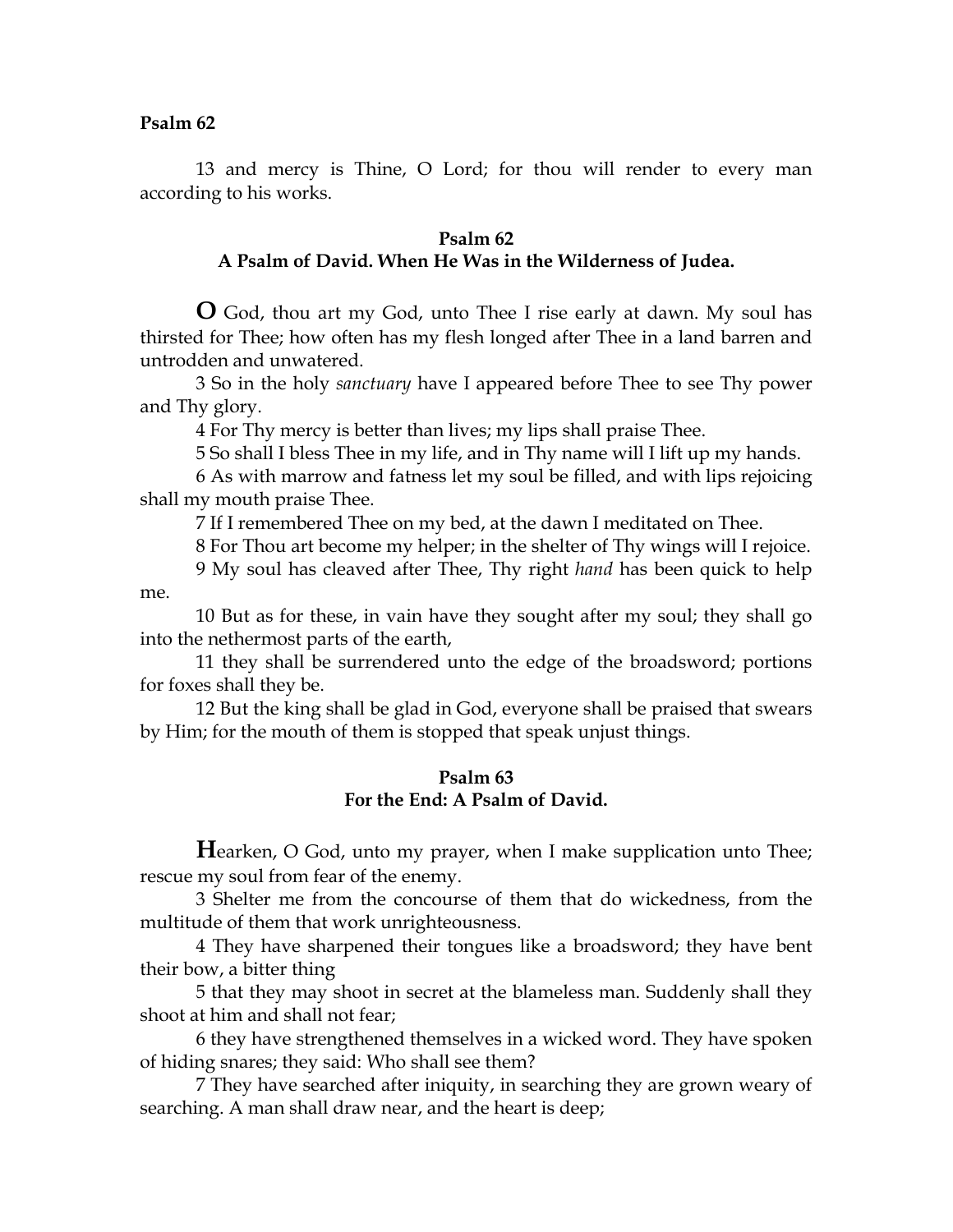8 and God shall be exalted. As an arrow of infants are their blows,

\* 9 and their tongues are made strength less against them. All that saw them were troubled,

10 and every man was afraid. And they declared the works of God, and His deeds they understood.

11 The righteous *man* shall be glad in the Lord, and shall hope in Him; and all the upright in heart shall be praised.

### *Glory.*

\* *Codex Vaticanus* reads verse nine as follows: "and their tongues have treated Him with contempt. All that saw them were troubled".

### **Ninth Kathisma**

#### **Psalm 64**

# **For the End: A Canticle Psalm of David, an Ode Sung by Jeremiah and Ezekiel and the Captive People When They Were About to Depart.**

**T**o Thee is due praise, O God, in Zion; and unto Thee shall a vow be rendered in Jerusalem.

3 Hearken unto my prayer, for unto Thee shall all flesh come.

4 The words of lawless *men* have overpowered us, but to our ungodliness shall Thou be merciful.

5 Blessed is he whom Thou have chosen and have taken to Thyself; he shall dwell in Thy courts. We shall be filled with the good things of Thy house; holy is Thy temple,

6 wonderful in righteousness. Hearken unto us, O God our Savior, Thou hope of all the ends of the earth and of them that be far off at sea,

7 Who sets fast the mountains by Thy strength, Who art girded around with power,

8 Who troubles the hollow of the sea; as for the roar of its waves, who shall withstand them? The heathen shall be troubled,

9 and the dwellers of the farthest regions shall be afraid at Thy signs; Thou shall make the outgoings of the morning and the evening to delight.

10 Thou has visited the earth and abundantly watered her; Thou have multiplied the means of enriching her. The river of God is filled with waters; Thou has prepared their food, for thus is the preparation thereof.

11 Do Thou make her furrows drunk with water, multiply her fruits; in her showers will she be glad when she sprouts forth.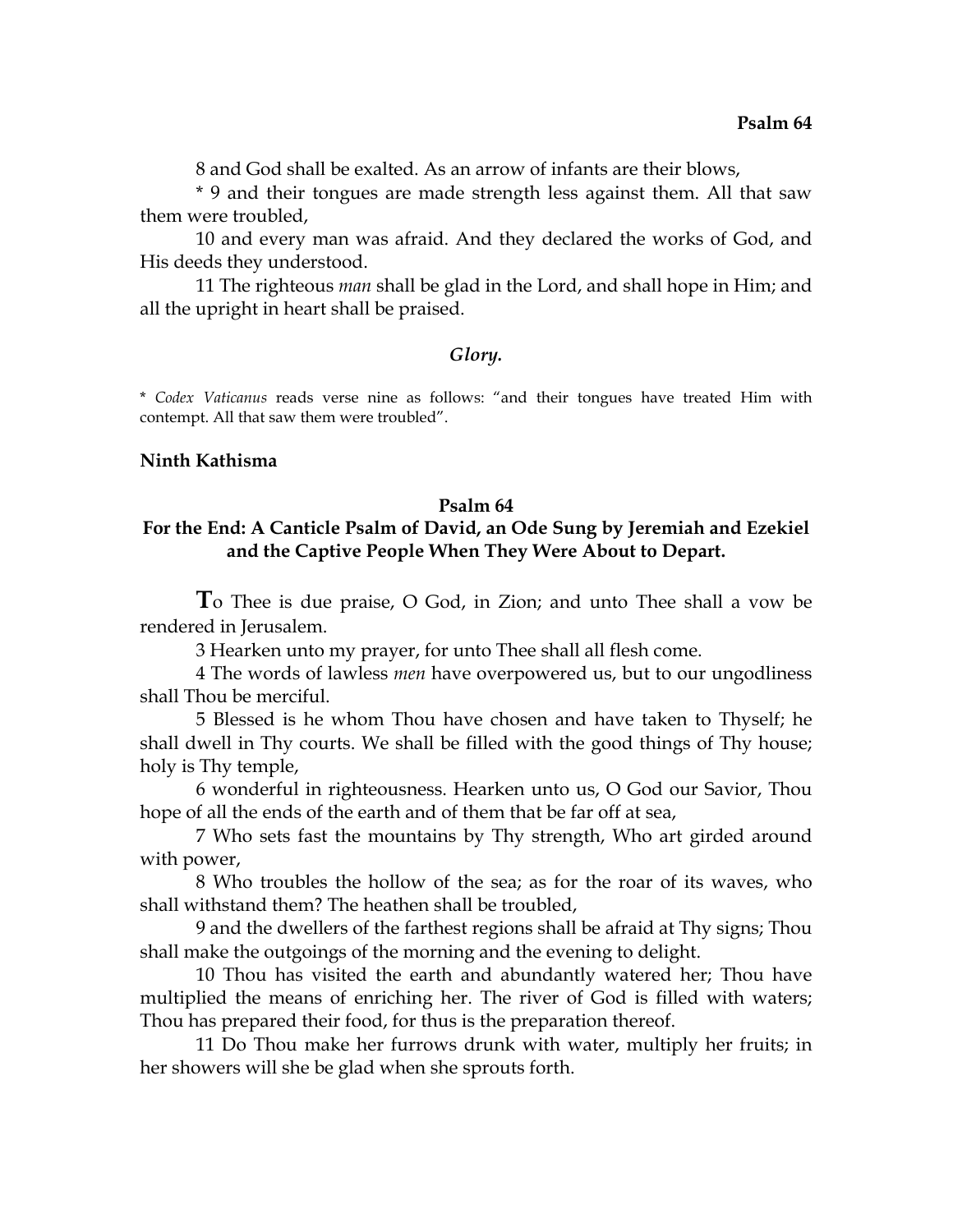12 Thou shall bless the crown of the year with Thy goodness, and Thy plains shall be filled with fatness.

13 Enriched shall be the mountains of the wilderness, and the hills shall be girded with rejoicing.

14 The rams of the flock have clothed themselves with fleece, and the valleys shall abound with wheat; they shall cry aloud, yea, they shall chant hymns unto Thee.

# **Psalm 65 For the End: A Psalmic Ode of Resurrection.**

**S**hout with jubilation unto the Lord all the earth; chant you unto His name, give glory in praise of Him.

3 Say unto God: How awesome are Thy works! In the multitude of Thy power shall Thine enemies be proved false unto Thee.

4 Let all the earth worship Thee and chant unto Thee; let them chant unto Thy name, O Most High.

*Interlude by Chant*

5 Come and see the works of the Lord, how awesome He is in His counsels, more than the sons of men,

6 He turned the sea into dry *land*; in the river shall they pass through on foot. There shall we rejoice in Him,

7 in Him that is ruler in His sovereignty forever. His eyes look upon the nations; let not them that embitter Him be exalted in themselves.

*Interlude by Chant*

8 O bless our God, ye nations, and make the voice of His praise to be heard,

9 Who has established my soul in life, and permitted not my feet to be shaken.

10 For Thou have proved us, O God, and by fire have Thou tried us even as silver is tried by fire.

11 Thou have brought us into the snare, Thou have laid afflictions upon our back.

12 Thou made men to mount upon our heads. We went through fire and water, and Thou did bring us out into refreshment.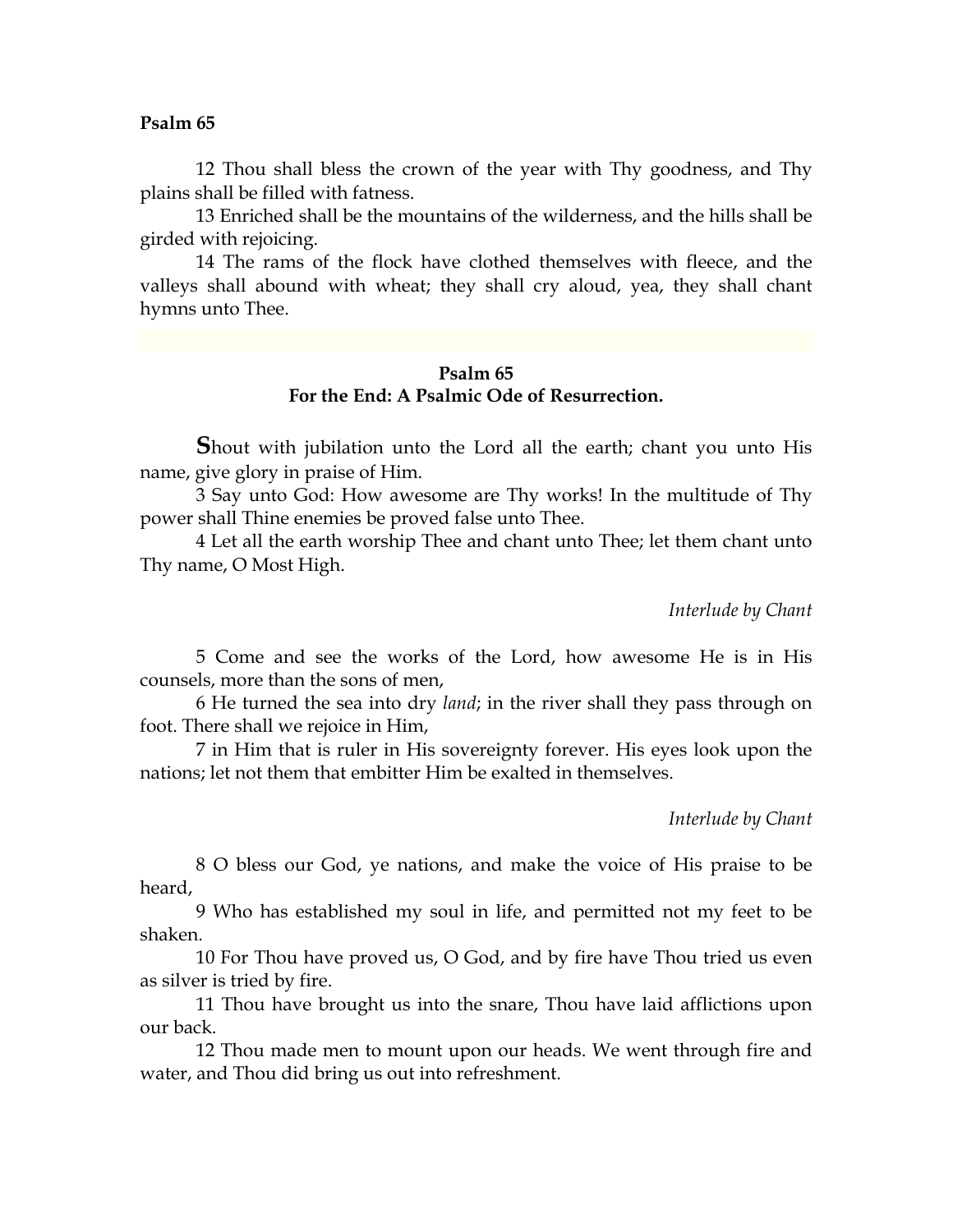13 I will go into Thy house with a whole burnt offering; to Thee will I pay my vows,

14 which my lips pronounced and which my mouth had spoken in mine affliction.

15 Whole burnt offerings full of marrow will I offer unto Thee, with incense and rams; oxen and goats will I offer unto Thee.

*Interlude by Chant*

16 Come and hear, and I will declare unto you, all ye that fear God, what things He has done for my soul.

17 Unto Him with my mouth have I cried, and I exalted Him with my tongue.

18 If in my heart I regarded unrighteousness, let the Lord not hear me.

19 Wherefore God has hearkened unto me, He has been attentive to the voice of my supplication.

20 Blessed is God Who has not turned away my prayer, nor His mercy away from me.

## **Psalm 66**

# **For the End: Among the Hymns. A Canticle Psalm of David.**

**G**od be gracious unto us and bless us, and cause His face to shine upon us \* and have mercy on us.

*Interlude by Chant*

3 That we may know upon the earth Thy way, among all the nations Thy salvation.

4 Let the peoples give Thee praise, O God, let all the peoples praise Thee.

5 Let the nations be glad and rejoice, for Thou shall judge peoples with uprightness; and nations shall Thou guide upon the earth.

*Interlude by Chant*

6 Let the peoples give Thee praise, O God, let all the peoples praise Thee;

7 the earth has yielded her fruit. Let God, our God, bless us;

8 let God bless us, and let all the ends of the earth fear Him.

*Glory.*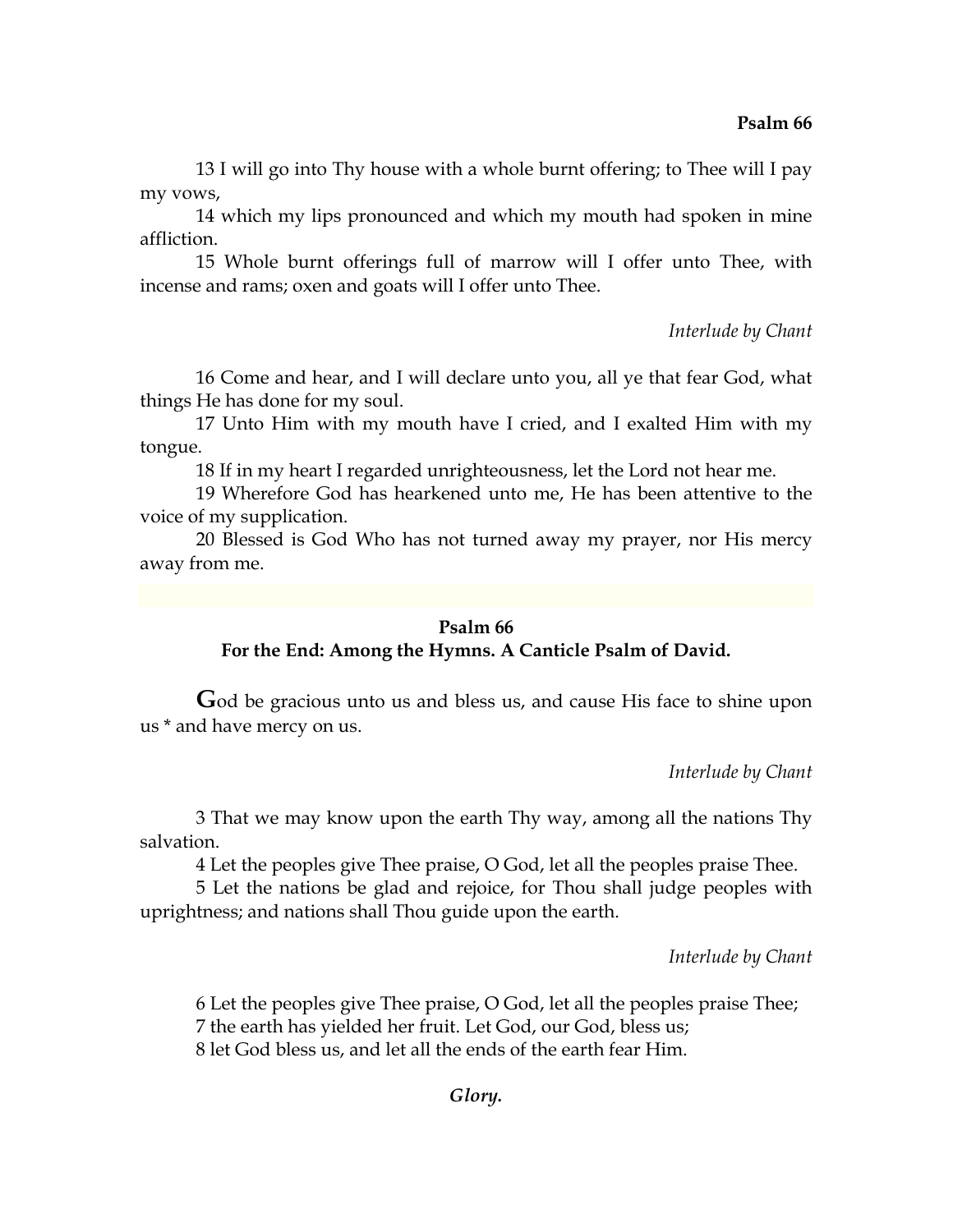\* This phrase is omitted from the text as published by the Apostoliki Diakonia and Zoe Brotherhood, but is present in the 1821 Moscow Edition of the *Septuagint*.

### **Psalm 67 For the End: A Canticle Psalm of David.**

Let God arise and let His enemies be scattered, and let them that hate Him flee from before His face.

3 As smoke vanishes, so let them vanish; as wax melts before the fire, so let sinners perish at the presence of God.

4 And let the righteous be glad; let them rejoice in the presence of God, let them delight in gladness.

5 Sing unto God, chant unto His name; prepare you the way for Him that rides upon the setting of the sun. Lord is His name; yea, rejoice before Him.

6 Let them be troubled at His presence, Who is a father of orphans and a judge to the widows. God is in His holy place.

7 God settles the solitary in a house, mightily leading forth them that were shackled, and likewise them that embitter Him, them that reside in tombs.

8 O God, when Thou went forth before Thy people, when Thou did traverse the wilderness.

#### *Interlude by Chant*

9 The earth was shaken and the heavens dropped dew, at the presence of the God of Sinai, at the presence of the God of Israel.

10 A rain freely given shall Thou ordain, O God, for Thine inheritance; yea, it became weak, but Thou shall restore it.

11 Thy living creatures shall live therein; Thou have prepared it in Thy goodness for the poor man, O God.

12 The Lord shall give speech with great power to them that bring good tidings.

13 He that is the King of the hosts of His beloved one shall divide the spoils for the beauty of the house.

14 Even if ye sleep among the lots, ye shall have the wings of a dove covered with silver, and her pinions of sparkling gold.

15 When He that is in the heavens ordained kings over her, they shall be made snow white in Selmon.

16 The mountain of God is a \* butter mountain, a \* curdled mountain, a \* butter mountain.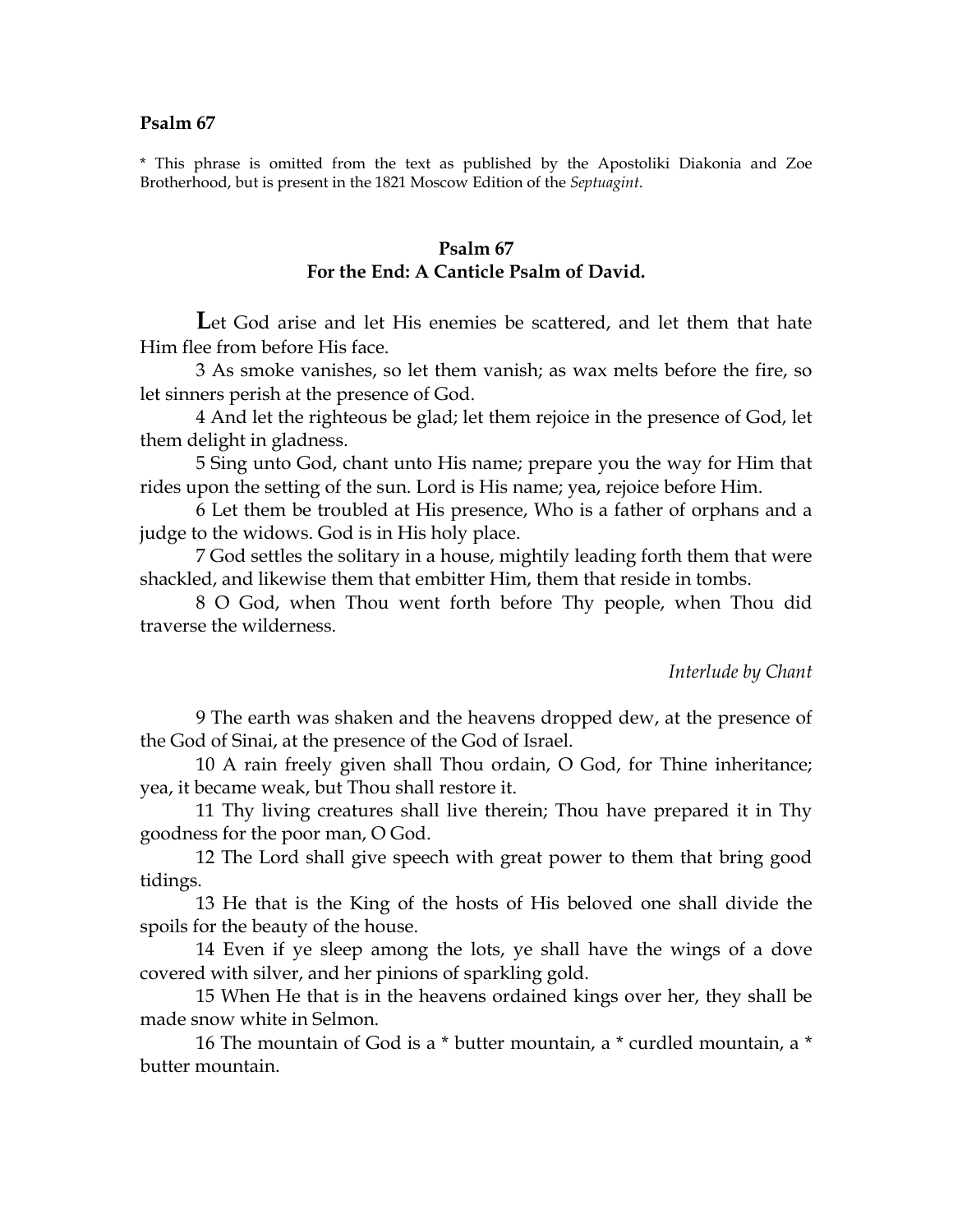17 Why suppose you that there are other \* curdled mountains? This is the mountain wherein God is pleased to live, yea, for the Lord will reside therein to the end.

18 The chariot host of God is ten thousand fold, yea, thousands of them that abound in number; the Lord is among them at Sinai, in His holy *place*.

19 Thou has ascended on high, Thou led captivity captive, Thou did receive gifts among men (yea, for they were disobedient) that Thou might live there.

20 Blessed is the Lord God; blessed is the Lord day by day; the God of our salvation shall prosper us \* along the way.

# *Interlude by Chant*

21 Our God is the God of salvation, and the pathways leading forth from death are those of the Lord's Lord.

22 But God shall crush the heads of His enemies, the hairy crown of them that continue in their trespasses.

23 The Lord said: I will return from Basan. I will return in the deeps of the sea.

24 That thy foot may be dipped in blood, yea, the tongue of thy dogs in that of thine enemies.

25 Thy processionals have been seen, O God, the processionals of my God, of my King Who is in His holy *sanctuary*.

26 Rulers went before, and after them the chanters, in the midst of tambourine-playing maidens.

27 In congregations bless ye God, the Lord from the well springs of Israel.

28 Yonder is Benjamin the younger in rapture, the rulers of Judah their governors, the rulers of Zabulon, the rulers of Nephthalim.

29 Give Thou command, O God, unto Thy hosts; strengthen, O God, this which Thou has wrought in us.

30 Because of Thy temple in Jerusalem, kings shall bring gifts unto Thee.

31 Rebuke the wild beasts of the reed, that congregation of bulls among the heifers of the peoples, lest they exclude them that have been proved like silver. Scatter the nations that desire wars.

32 Ambassadors shall come out of Egypt; Ethiopia shall hasten to stretch out her hand unto God.

33 Ye kingdoms of the earth sing unto God; chant ye unto the Lord,

*Interlude by Chant*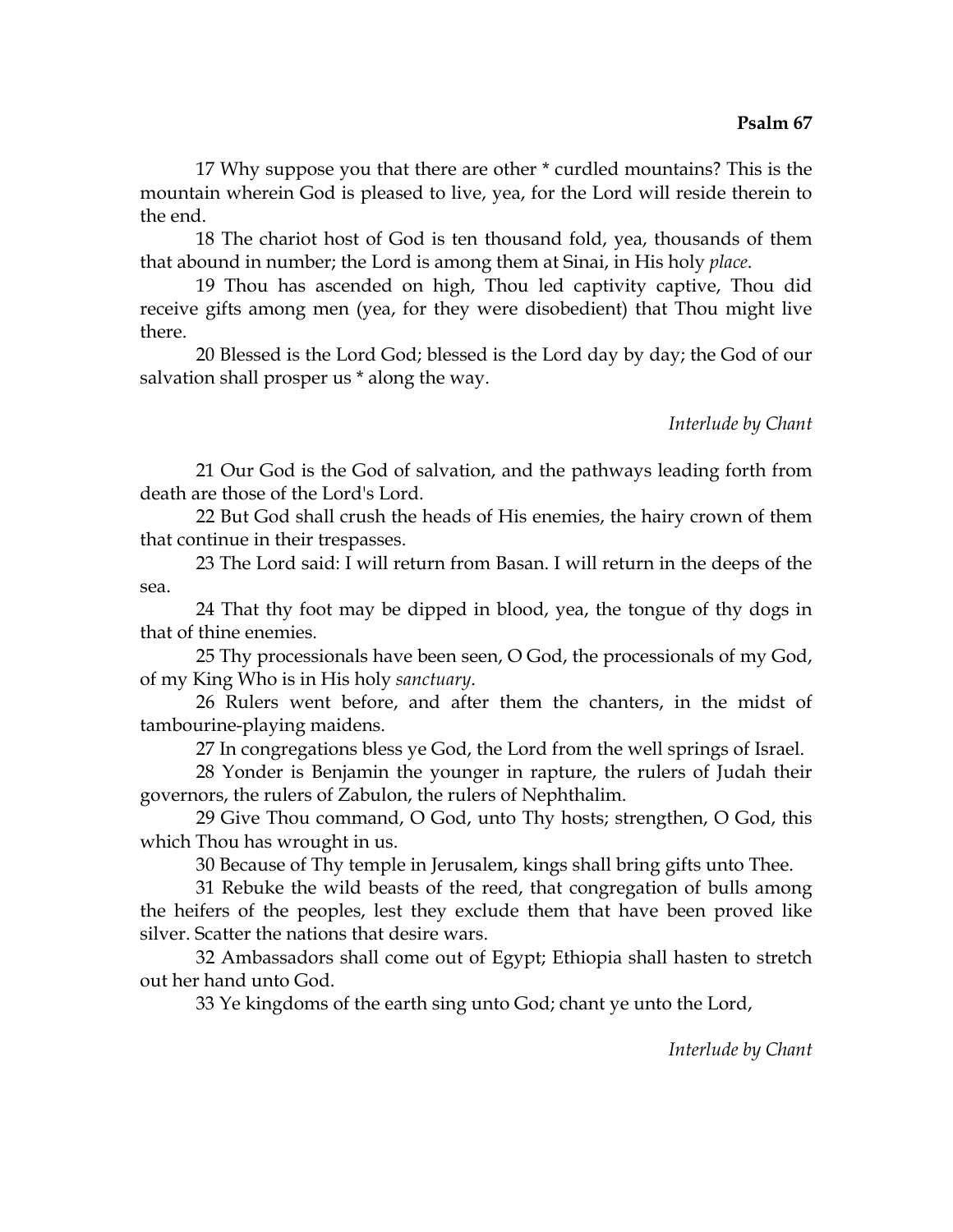\* 34 unto Him that rides the heaven of heaven towards the \* dayspring. Behold, He will utter with His voice a voice of power.

35 Give ye glory unto God; His magnificence is over Israel and His power is in the clouds.

36 Wondrous is God in His saints; the God of Israel, He will give power and strength unto His people. Blessed is God.

### *Glory.*

\* Or: "rich", or "fat".

\* Literally: "curdled like cheese".

\* The phrase:"…along the way" is not present in the text as published by the Apostoliki Diakonia and Zoe Brotherhood or in codices *Vaticanus*, *Alexandrinus* and *Sinaiticus*.

\* The text as published by the Apostoliki Diakonia and Zoe Brotherhood read verse thirty-four as follows:

"Chant ye unto God that rides the heaven or heaven towards the dayspring."

\* Or:" east".

### **Psalm 68**

# **For the End: Concerning Those Verses That Are to be Alternated. A Psalm of David.**

**S**ave me, O God, for the waters are come in unto my soul.

3 I am stuck fast in the mire of the deep, and there is no sure standing. I am come into the deeps of the sea, and a tempest has overwhelmed me.

4 I am grown weary with crying, my throat is become hoarse; from my hoping in my God, mine eyes have failed me.

5 They that hate me without a cause are multiplied more than the hairs of my head. Mine enemies are grown strong; they that persecute me unjustly; then did I restore that which I took not away.

6 O God, Thou know my foolishness, and my transgressions are not hid from Thee.

7 Let not them that wait on Thee be ashamed for my sake, O Lord, Thou Lord of hosts. Nor let them that seek after Thee be confounded for my sake, O God of Israel.

8 Because for Thy sake I have borne reproach, shame hath covered my face.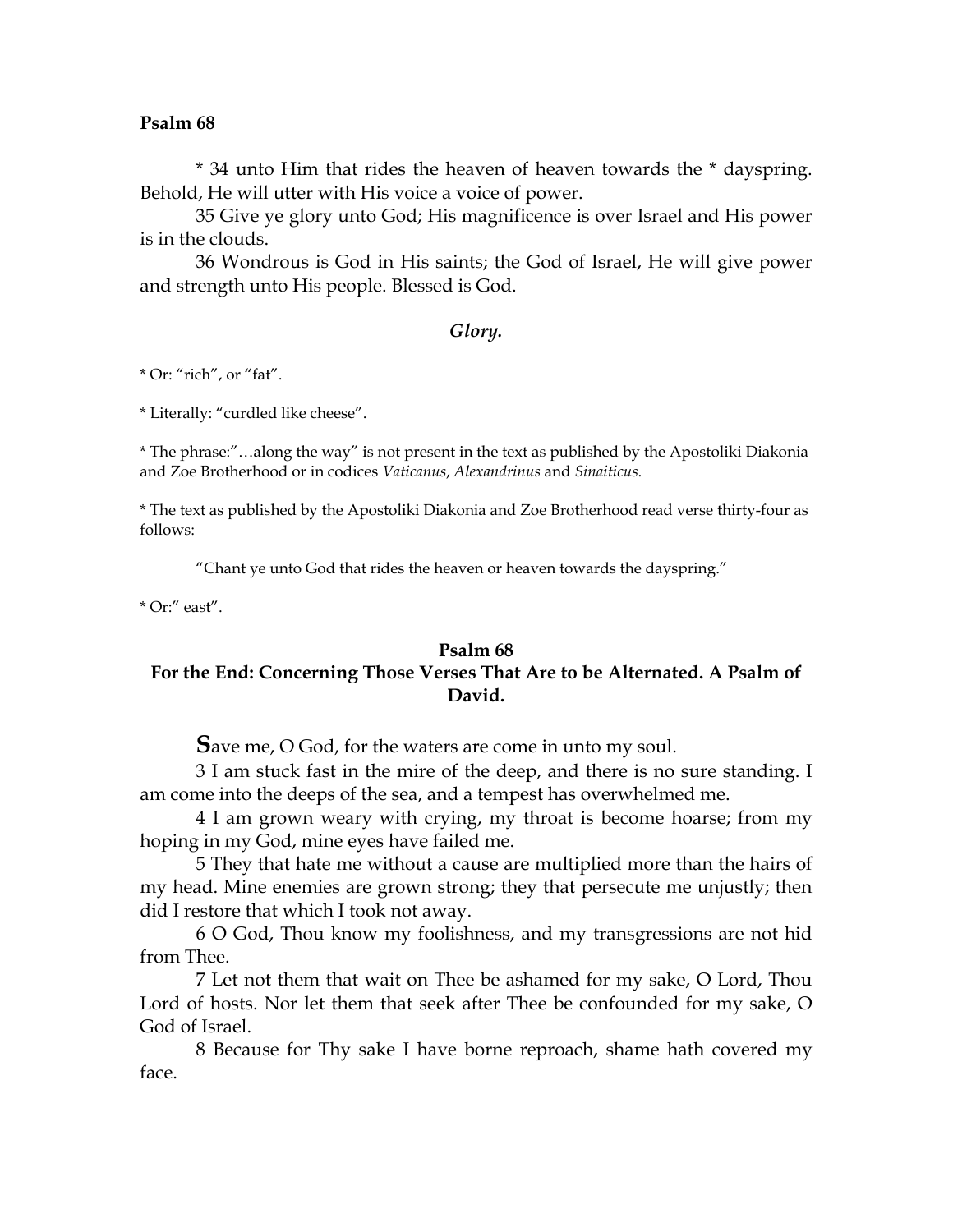9 I am become a stranger unto my brothers, and an alien unto the sons of my mother.

10 For the zeal of Thy house has eaten me up, and the reproaches of them that reproach Thee are fallen on me.

11 Yea, with fasting I covered my soul, and it was turned into a reproach for me.

12 And I made sackcloth my clothing, and I became a proverb to them.

13 And they prated against me, they that sit in the gates; and they made a song about me, they that drink wine.

14 But as for me, with my prayer I cry unto Thee, O Lord; it is time for Thy good pleasure. O God, in the multitude of Thy mercy hearken unto me, in the truth of Thy salvation.

15 Save me from the mire, that I be not stuck therein; let me be delivered from them that hate me and from the deeps of the waters.

16 Let not the tempest of water overwhelm me, nor let the deep swallow me up, nor let the pit shut its mouth upon me.

17 Hearken unto me, O Lord, for Thy mercy is good; according to the multitude of Thy compassions, look upon me.

18 Turn not Thy countenance away from Thy servant, for I am afflicted; quickly hearken unto me.

19 Attend unto my soul and deliver it; because of mine enemies, rescue me.

20 For Thou knows my reproach, my shame and my humiliation. Before Thee are all that afflict me.

21 My soul has awaited reproach and misery. And I waited for one that would grieve with me, but there was no one; and for them that would comfort me, but I found none.

22 And they gave me gall for my food, and for my thirst they gave me vinegar to drink.

23 Let their table before them be for a snare, for recompense and for a stumbling block.

24 Let their eyes be darkened that they may not see, and their back do Thou continually bow down.

25 Pour out upon them Thy wrath, and let the fury of Thy wrath take hold upon them.

26 Let their habitation be made desolate, and in their tents let there be none to reside.

27 For they persecuted him whom Thou has smitten, and to the pain of my wounds have they added.

28 Add iniquity to their iniquity, and let them not enter into Thy righteousness.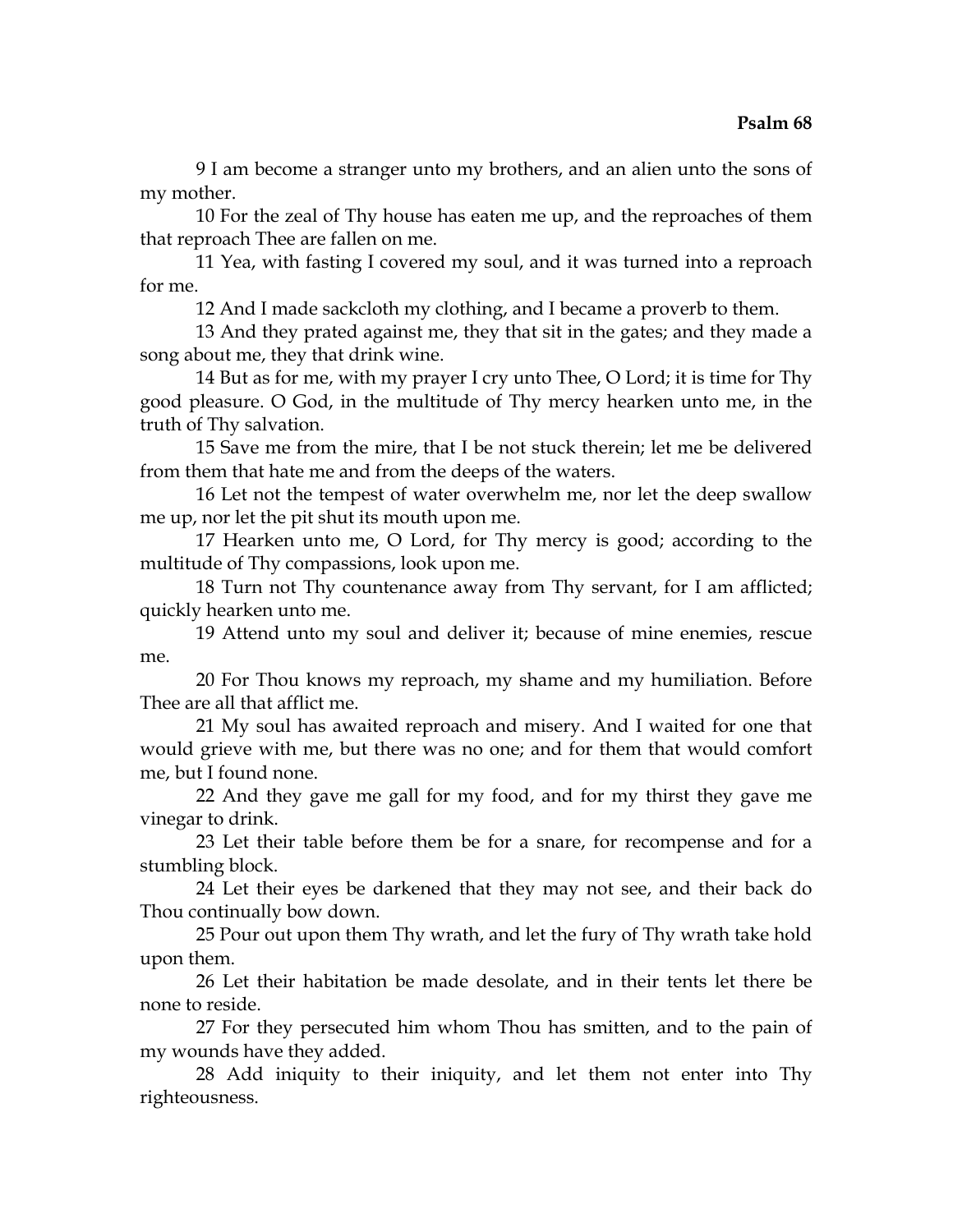29 Let them be blotted out of the book of the living, and with the righteous let them not be written.

30 Poor and in sorrow am I; may Thy salvation, O God, be quick to help me.

31 I will praise the name of my God with an ode; I will magnify Him with praise.

32 And this shall please God more than a young calf that has horns and hooves.

33 Let beggars behold it and be glad; seek after God, and your soul shall live.

34 For the Lord has hearkened unto the poor and has not despised them that are fettered for His sake.

35 Let the heavens and the earth praise Him, the sea and all the creeping things therein.

36 For God will save Zion, and the cities of Judea shall be built; and they shall live therein and inherit it.

37 And the seed of Thy servants shall possess it, and they that love Thy name shall live therein.

### **Psalm 69**

# **For the End: David's. In Remembrance. That the Lord May Save Me.**

**O** God, be attentive unto helping me; O Lord, make haste to help me.

3 Let them be shamed and confounded that seek after my soul. Let them be turned back and brought to shame that desire evils against me.

4 Let them be turned back straightway in shame that say unto me: Well done! Well done!

5 Let them be glad and rejoice in Thee all that seek after Thee, O God, and let them that love Thy salvation say continually: The Lord be magnified.

6 But as for me, I am poor and needy; O God, come unto mine aid. My helper and my deliverer art Thou, O Lord; make no long tarrying.

### *Glory.*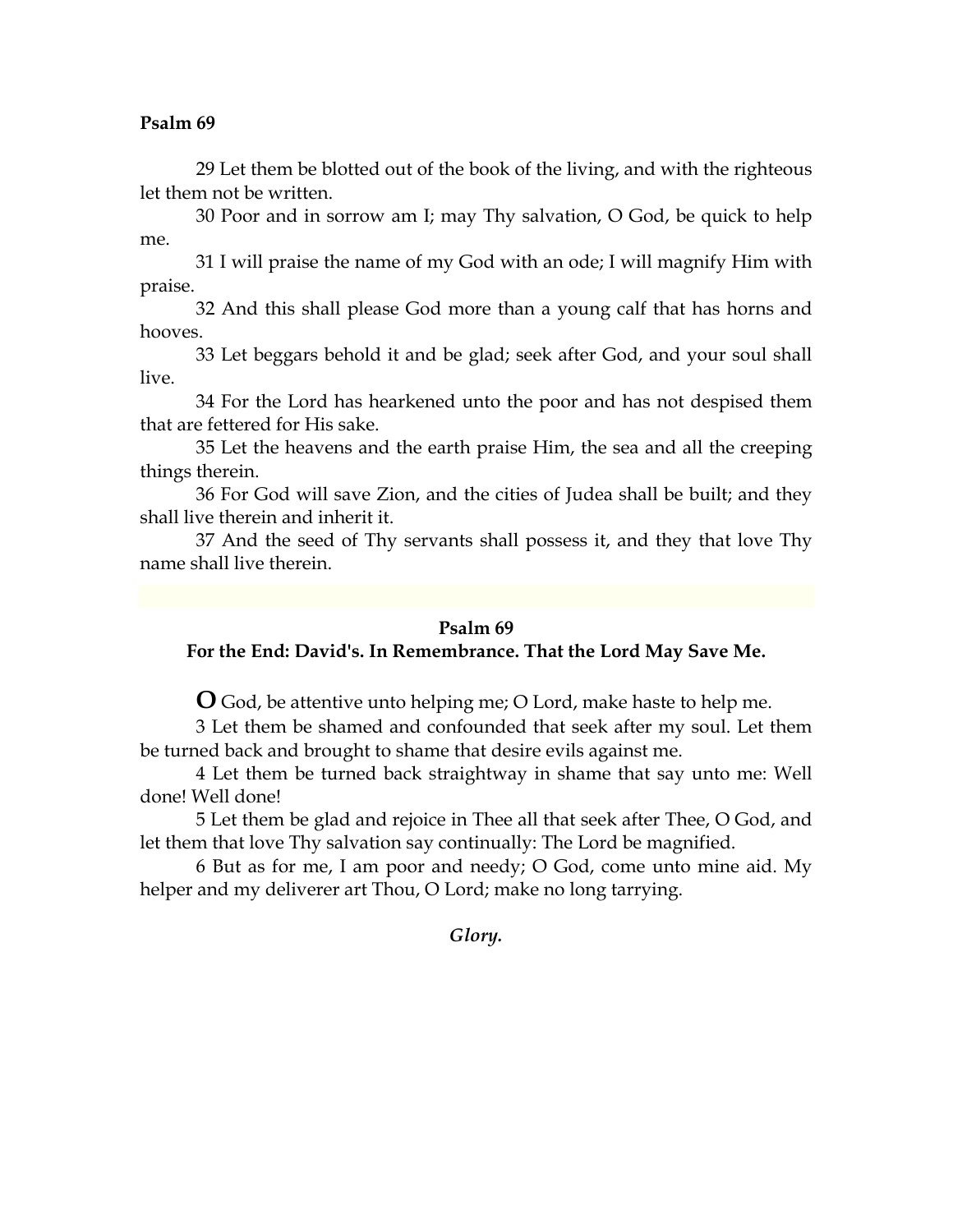**Tenth Kathisma** 

# **Psalm 70**

# **David's. A Psalm of the Sons of Jonadab and the First That Were Taken Away Captive. Without Superscription among the Hebrews.**

**I**n Thee, O Lord, have I hoped, let me not be put to shame in the age to come;

2 in Thy righteousness deliver me and rescue me; incline Thine ear unto me and save me.

3 Be Thou unto me a God that is my defender and a place of strength that Thou may save me, for Thou art my foundation and refuge.

4 O my God, deliver me out of the hand of the sinner, out of the hand of the transgressor and the unrighteous man.

5 For Thou art my patience, O Lord; O Lord, Thou art my hope from my youth.

6 On Thee have I been made fast from the womb; from my mother's womb Thou art my protector. In Thee continually is my singing of praise;

7 I am become as a wonder to many, and Thou art my strong helper.

8 Let my mouth be filled with praise, that I may hymn Thy glory and Thy majesty all the day long.

9 Cast me not away in the time of mine old age; when my strength fails, forsake me not.

10 For mine enemies have spoken against me, and they that watch my soul took counsel together,

11 saying: God has forsaken him; pursue him and take him for there is none to deliver him.

12 My God, be not far off from me; my God, be attentive unto helping me.

13 Let them be put to shame and brought to naught that falsely accuse my soul; let them be covered with shame and confusion, they that seek evils for me.

14 But as for me, I will ever hope in Thee, and I will add to all Thy praise.

\* 15 My mouth shall declare Thy righteousness, all the day long Thy salvation; for I know not the reckoning thereof.

16 I will commence in the might of the Lord; O Lord, I will make mention of the righteousness which is Thine alone.

17 O my God, Thou have taught me from my youth, and till now will I declare Thy wondrous works.

18 And, even unto old age and the dignity of years, my God, forsake me not, until I declare Thy mighty arm to every generation that is to come,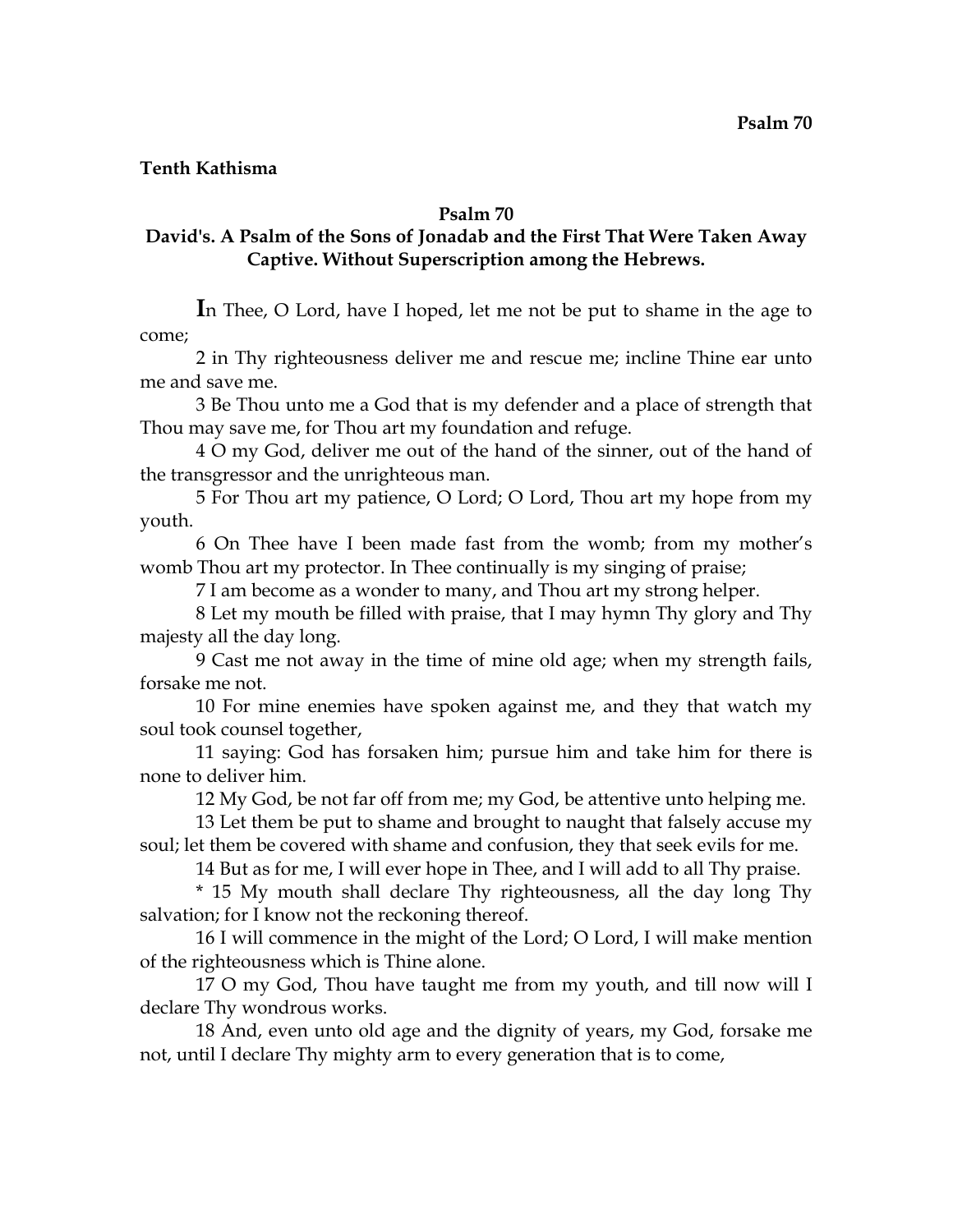19 Yea, Thy sovereignty and Thy righteousness, O God, and declare even to the heights the great things which Thou has done for me. O God, who is like unto Thee?

\* 20 How great are the many and evil afflictions which Thou have showed unto me; yet, having returned, Thou made me to live, and out of the depths of the earth Thou brought me up. Thou have multiplied Thy magnificence over me; and having returned, Thou have comforted me, and out of the depths of the earth Thou brought me up.

21 Thou have multiplied Thy magnificence over me; and having returned, Thou have comforted me, \*and out of the depths of the earth again Thou brought me up.

22 Therefore also will I confess Thee \* among the peoples, O Lord, with instruments of psalmody; with the harp I will chant of Thy truth unto Thee, O God, O Holy One of Israel.

23 My lips shall rejoice when I chant unto Thee, yea, even my soul which Thou have redeemed.

24 Moreover my tongue will meditate on Thy righteousness all the day long, when they be put to shame and confounded which seek evils for me.

\* *Codex Vaticanus* reads verse fifteen as follows: "My mouth shall declare Thy righteousness, all the day long Thy salvation; for I know not the affairs *of men*".

\* The text as published by the Apostoliki Diakonia and Zoe brotherhood read verse twenty somewhat differently, and is translated as follows:

 "How great are the many and evil afflictions which Thou have showed unto me; yet, having returned, Thou made me to live, and out of the depths of the earth again Thou brought me up."

\* Alfred Rahlfs' *Septuaginta* has this last portion of verse twenty-one bracketed which indicates, in Rahlfs' opinion that the phrase does not belong to the original LXX text.

\* The phrase "…among the peoples" is not present in the text as published by the Apostoliki Diakonia and Zoe Brotherhood or in codices *Vaticanus*, *Alexandrinus* and *Sinaiticus*.

# **Psalm 71 For the End: A Psalm of David, for Solomon.**

**O** God, give Thy judgment to the king, and Thy righteousness to the son of the king,

2 that he may judge Thy people with righteousness, and Thy poor with judgment.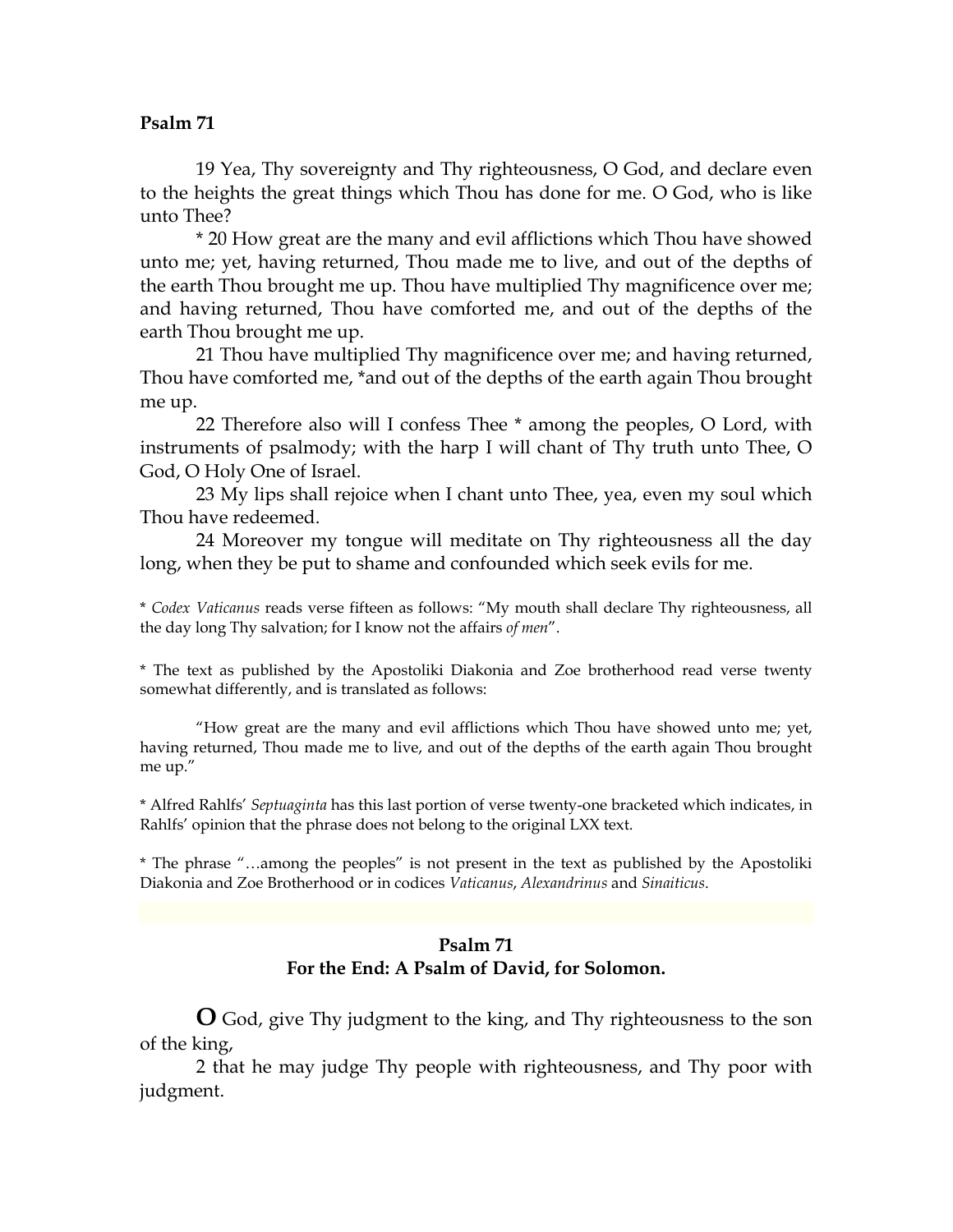3 Let the mountains receive peace for the people, and let the hills receive righteousness.

4 He shall judge the beggars among the people, and shall save the sons of the poor, and shall humble the false accuser.

5 And He shall continue as long as the sun, and before the moon from generation to generation.

6 He shall come down like rain upon a fleece, and like rain-drops that fall upon the earth.

7 In His days shall righteousness dawn forth an abundance of peace, until the moon be taken away.

8 And He shall have dominion from sea to sea, and from the rivers even unto the ends of the inhabited earth.

9 Before Him shall the Ethiopians fall down, and His enemies shall lick the dust.

10 The kings of Tharsis and the islands shall bring gifts, kings of the Arabians and of Saba shall bring presents.

11 And all the kings \* of the earth shall worship Him, all the nations shall serve Him.

12 For He has delivered the beggar from the oppressor, and the poor man for whom there was no helper.

13 He shall spare the poor man and the pauper, and the souls of the poor shall He save.

14 From usury and from injustices shall He redeem their souls, and precious shall be His name before them.

15 And He shall live, and there shall be given unto Him of the gold of Arabia, and they shall make prayer concerning Him always; all the day long shall they bless Him.

16 He shall be a support in the earth on the summits of the mountains; exalted more than Lebanon shall be His fruit, and they of the city shall flourish like the grass of the earth.

17 His name shall be blessed unto the ages, before the sun does His name continue. And in Him shall be blessed all the tribes of the earth, all the nations shall call Him blessed.

18 Blessed is the Lord, the God of Israel, Who alone does wonders.

19 And blessed is the name of His glory forever, and unto the ages of ages. And all the earth shall be filled with His glory. So be it. So be it.

\* The hymns of David the son of Jesse are ended

*Glory.*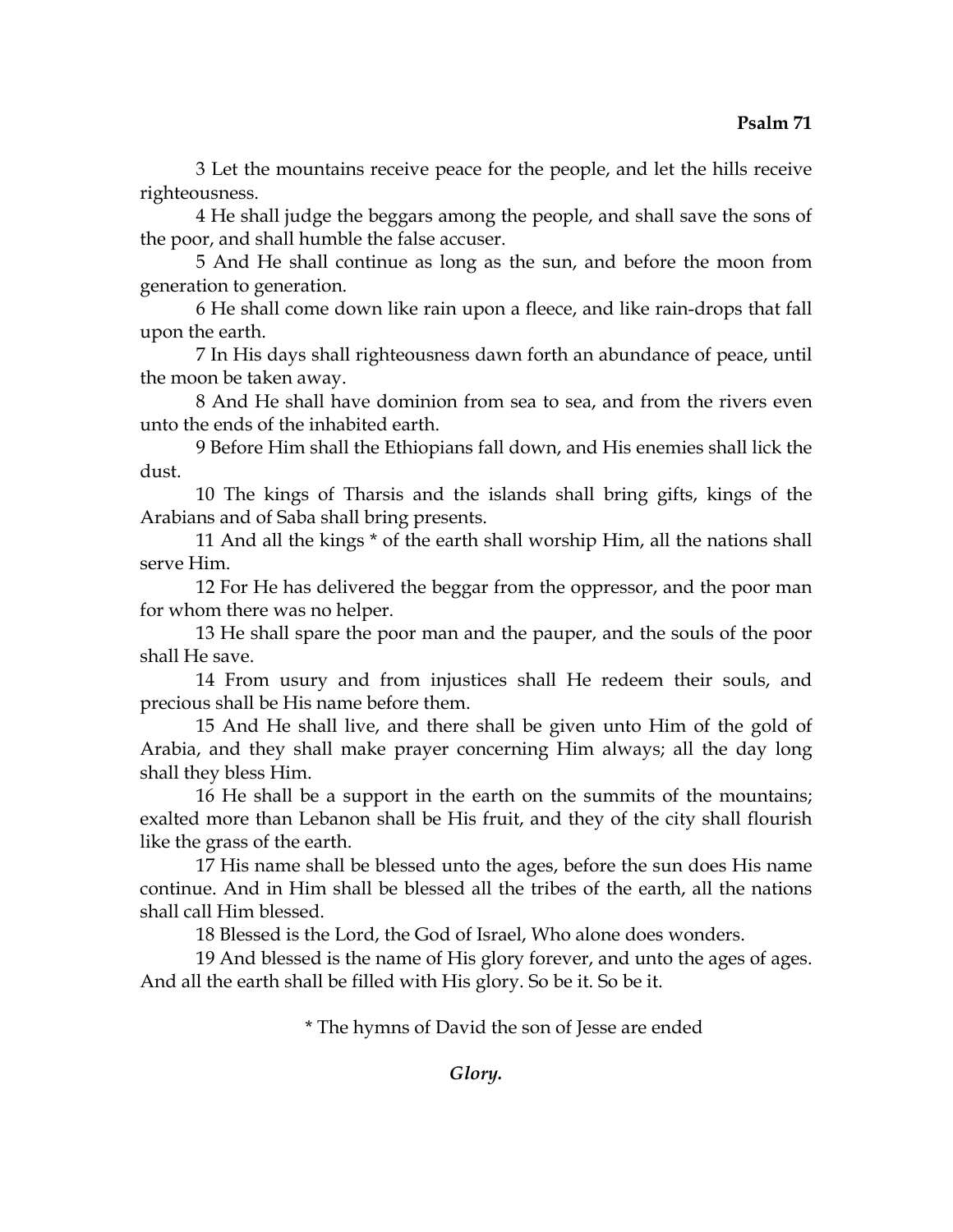\* *Codex Sinaiticus* and the text published by the Apostoliki Diakonia and the Zoe Brotherhood add the phrase: "of the earth".

\* The phrase: "The hymns of David the son of Jesse are ended" is omitted from the 1821 Moscow Edition of the *Septuagint*. Further, Alfred Rahlfs' *Septuagint* lists this phrase as verse twenty where the Apostoliki Diakonia and Zoe Brotherhood text does versify it, but has it as a stand along phrase at the end of Psalm 71.

# **Psalm 72 A Psalm for Asaph; an Ode to the Assyrian.**

**H**ow good is God to Israel, to them that are upright of heart!

2 But as for me, my feet were all but shaken; my steps well nigh had slipped.

3 For I was jealous of the transgressors, when I beheld the peace of sinners.

4 For they make no sign of refusal in the time of their death, and they have steadfastness in the time of their scourging.

5 They are not in such toils as other men, nor with other men shall they be scourged.

6 Wherefore, their pride has utterly mastered them, they have wrapped themselves in their injustice and ungodliness.

7 Their injustice shall go forth as out of fatness, they have passed through to their heart's intent.

8 They have thought and spoken in wickedness, they have spoken unrighteousness in arrogance.

9 They have set their mouth against heaven, and their tongue rove in the earth.

10 Therefore shall my people return hither, and full days shall be found in them.

11 And they said: How does God know? And is there knowledge in the Most High?

12 Behold, these are the sinners; they prosper in this age and have obtained riches.

13 And I said: Surely in vain have I kept justice in my heart and washed my hands among the innocent.

14 And I became a man scourged all the day long, and reproof was mine in every morning.

15 And I said: I shall speak thus: Behold, I should have broken covenant with the generation of Thy sons.

16 And I sought to understand, but this was toilsome in my sight,

17 until I come into the holy sanctuary of God and understand their end.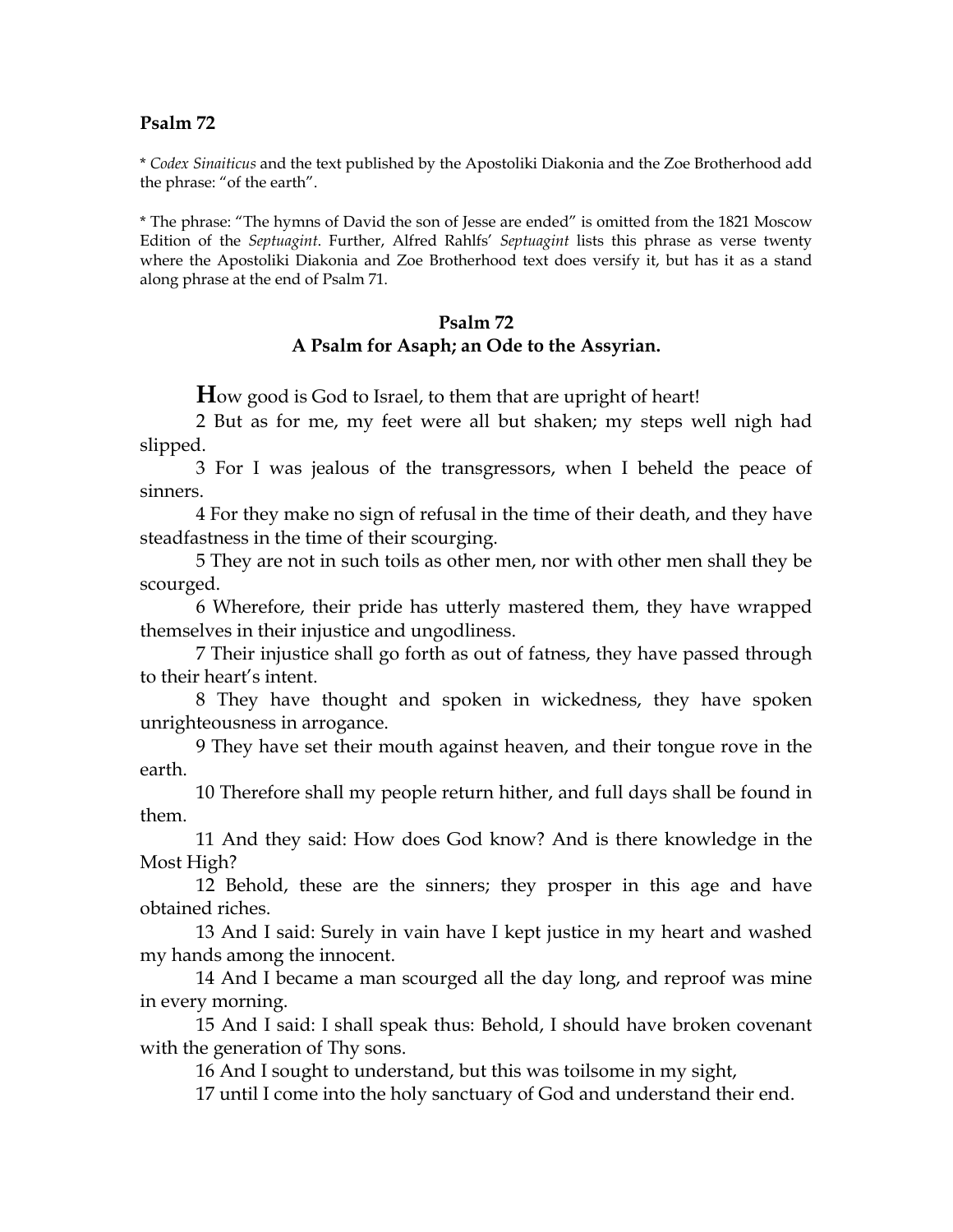18 Surely, for their crafty dealings Thou have appointed evils for them; Thou have cast them down in their exaltation.

19 How are they come unto desolation in a moment! They have ceased to be; they have perished because of their iniquity.

20 As a dream of one who wakes, O Lord, in Thy city Thou shall bring their image to naught.

\* 21 For my heart was fired and my reins have been changed;

22 *and* I was brought to naught and knew it not. I became as a beast before Thee,

23 *and* I am ever with Thee. Thou have held me by my right hand,

24 and by Thy counsel Thou has guided me, and with glory have Thou taken me to Thyself.

25 For what have I in heaven? And besides Thee, what have I desired upon earth?

26 My heart and my flesh have failed, O God of my heart; and God is my portion forever.

27 For behold, they that remove themselves from Thee shall perish; Thou has destroyed all that go a whoring from Thee.

28 But it is good for me to cleave unto God, to put my hope in the Lord, that I may declare all Thy praises in the gates of the daughter of Zion.

\* *Codex Vaticanus* and *Codex Sinaiticus* read verse twenty-one as follows:

"For my heart has rejoiced and my reins have been changed".

# **Psalm 73 Asaph's. Concerning Instruction.**

**O** God, why have Thou cast us off unto the end? Why has Thine anger raged against the sheep of Thy pasture?

2 Remember Thy congregation which Thou have purchased from the beginning. Thou have redeemed the rod of Thine inheritance, this Mount Sion wherein Thou has resided.

3 Lift up Thy hands against their pride at the end, against the things which the enemy hath wickedly done in Thy holy *place*.

4 And they that hate Thee have boasted in the midst of Thy feast. They set up their ensigns, yea, signs (though they knew it not)

5 as it were for the departing on high.

6 As in a forest of trees, with axes they cut down the doors thereof together, with two edged axe and mason's hammer have they broken it down.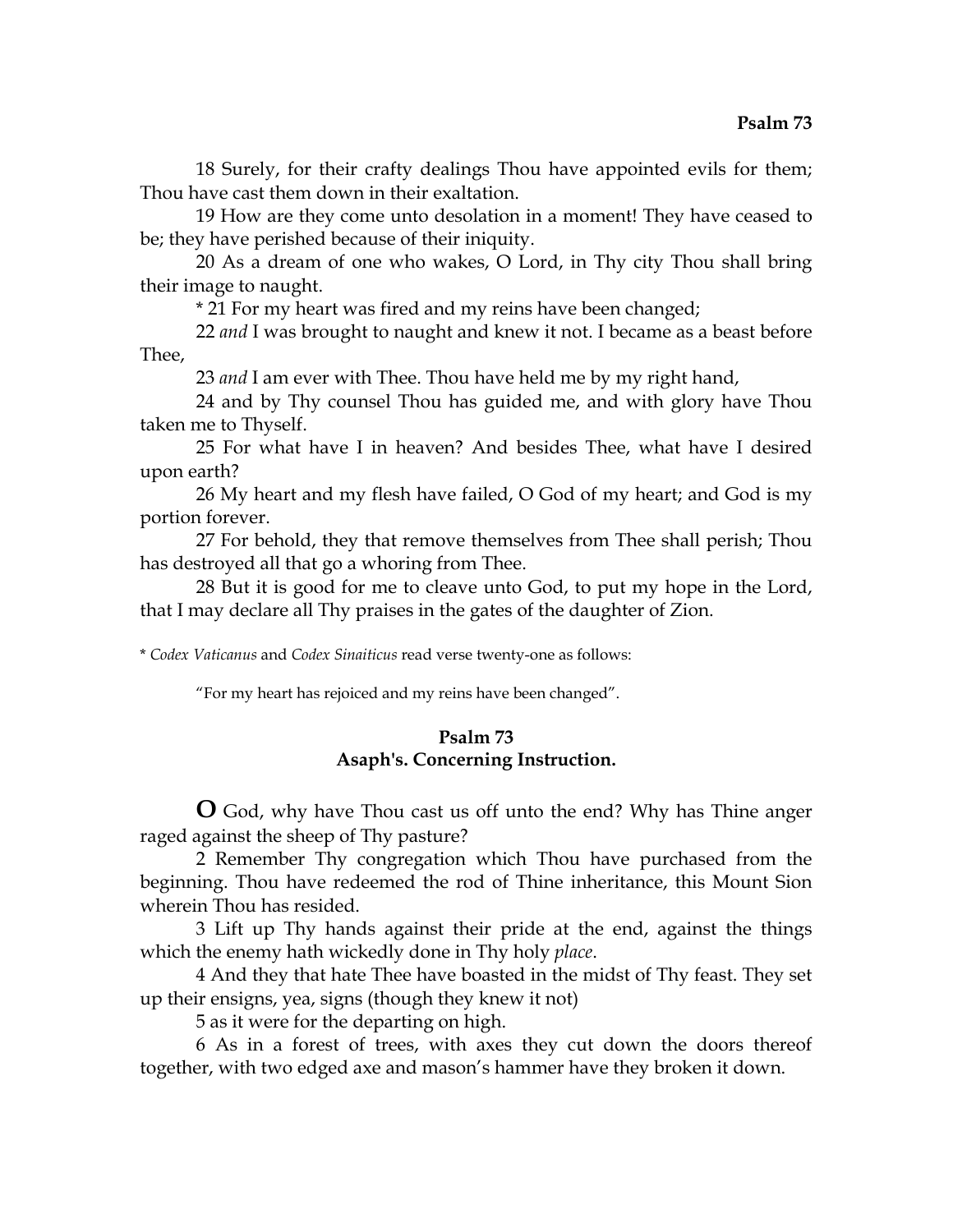7 With fire have they burned down Thy holy sanctuary, they have profaned even unto the ground the habitation of Thy name.

8 They said in their heart, even the whole kindred of them together: Come, let us abolish all the feasts of God from the earth.

9 Our signs have we not seen; there is no more any prophet, and he will know us no more.

10 How long, O God, shall the enemy utter reproaches? Shall the adversary provoke Thy name to the end?

11 Wherefore turn away Thy hand and Thy right *hand* out of the midst of Thy bosom forever?

12 But God is our king before the ages; He has wrought salvation in the midst of the earth.

13 Thou did establish the sea by Thy might; Thou did break the heads of the dragons in the water.

14 Thou did crush the head of the dragon; Thou gave him as food to the Ethiopian peoples.

15 Thou have cloven fountains and torrents, Thou have dried up the rivers of Etham.

16 Thine is the day and Thine is the night; Thou have perfected the light and the sun.

17 Thou have made all the borders of the earth; summer and spring have Thou fashioned.

18 Be mindful of this \* Thy creation. The enemy has reproached the Lord, and a mindless people have provoked Thy name.

19 O deliver not unto beasts the soul which does confess Thee; of the souls of Thy paupers be not forgetful unto the end.

20 Look Thou upon Thy covenant, for the dark places of the earth are filled with the houses of iniquity.

21 Let not the humbled and shamed man be turned away; the beggar and the poor man shall praise Thy name.

22 Arise, O God, judge Thine own cause; remember the reproach made against Thee by the mindless man all the day long.

23 Forget not the voice of Thy suppliants; the prides of them that hate Thee ascend continually.

## *Glory.*

\* The Apostoliki Diakonia and Zoe Brotherhood text omit the phrase: "Thy creation". This phrase is also found in *Codex Vaticanus*.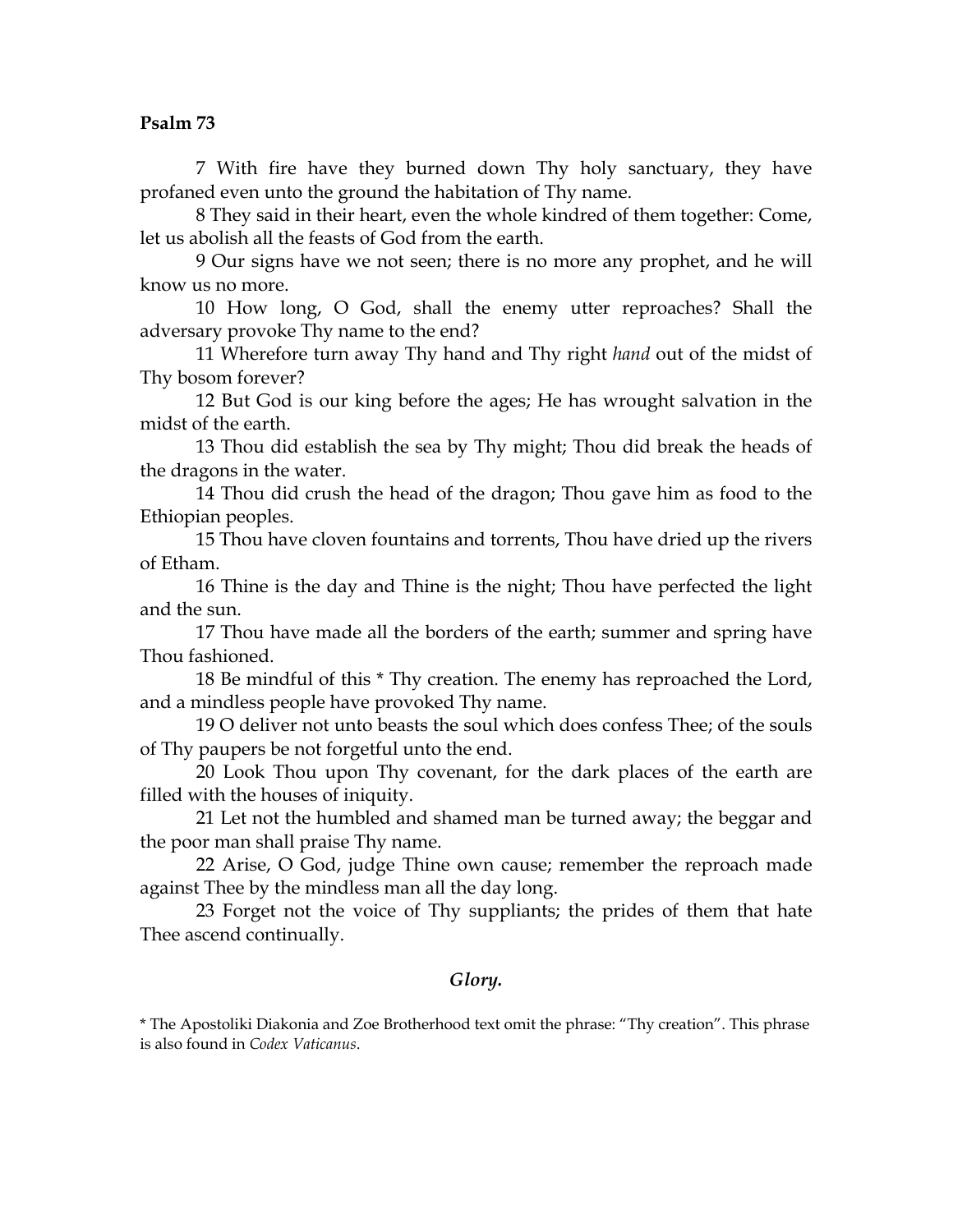## **Psalm 74 For the End: Destroy not. A Canticle Psalm for Asaph.**

We will confess Thee, O God, we will confess Thee, and we will call upon Thy name.

3 I will tell of all Thy wonders. When I am given the appointed time, I will judge uprightly.

4 The earth is melted and all that dwell therein; it is I that made steadfast the pillars thereof.

*Interlude by Chant* 

5 I said to the transgressors: Do not transgress; and to the sinners: Lift not up the horn.

6 Lift not up your horn on high, and speak not unrighteousness against God.

7 For judgment comes not from the byways, nor from the west, nor from the desert mountains;

8 for God is judge. This man He humbled, and another He exalted;

9 for in the hand of the Lord there is a brimming cup of unmingled wine. And He has inclined it from side to side, but the dregs thereof were not fully emptied out; all the sinners of the earth shall drink of them.

10 But as for me, I will rejoice forever; I will chant unto the God of Jacob. And all the horns of the sinners will I break, but the horn of the righteous man shall be exalted.

## **Psalm 75**

#### **For the End: Among the Hymns. A Psalm for Asaph, an Ode to the Assyrian.**

**I**n Judea is God known, His name is great in Israel.

3 And His place has been made in peace, and His dwelling in Zion.

4 There did He break the power of the bow, the weapon and the broadsword and the battle.

*Interlude by Chant* 

5 Thou shine wondrously from the everlasting mountains;

6 all the foolish of heart were troubled. They have slept their sleep, and all the men of wealth have found nothing in their hands.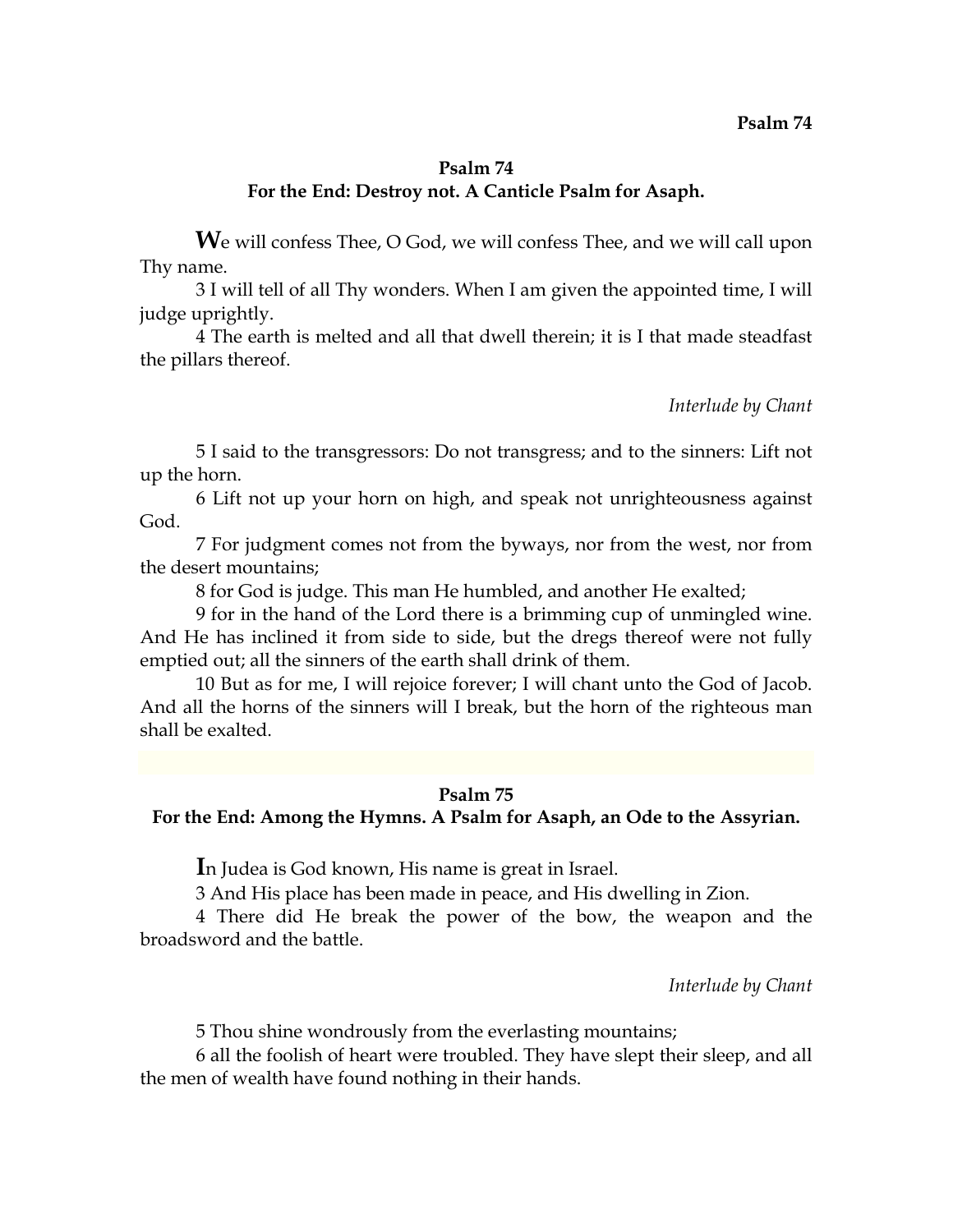7 At Thy rebuke, O God of Jacob, they that had mounted upon horses fell aslumber.

8 Thou art to be feared, and who shall withstand Thee? \* From thenceforth is Thy wrath;

9 Thou did cause judgment to be heard from heaven. The earth feared and was still,

10 when God rose to judgment to save all the meek of the earth.

*Interlude by Chant* 

11 For the inward thought of man shall give praise unto Thee, and the remainder of his inward thought shall keep a feast to Thee.

12 Make your vows and pay them to the Lord our God; all that are around Him shall bring gifts, To Him that is to be feared and take away the spirits of princes, to Him that is to be feared among the kings of the earth.

\* *Codex Vaticanus* reads: "From Thy wrath".

# **Psalm 76 For the End: A Psalm for Asaph Concerning Idithum.**

**With my voice unto the Lord have I cried, with my voice unto God, and** He was attentive unto me.

3 In the day of mine affliction I sought out God, with my hands upraised by night before Him, and I was not deceived. My soul refused to be comforted;

4 I remembered God and I was gladdened; I spoke in idleness and my spirit became faint-hearted.

*Interlude by Chant* 

\* 5 Mine eyes were wakeful before the watches; I was troubled and spoke not.

6 I thought upon the days of old, and the years of ages past I called to mind, and I meditated.

7 By night I pondered in my heart, and my spirit searched diligently.

8 Will the Lord then cast me off unto the ages, and will He be favorable no more?

9 Or will He cut off His mercy unto the end? Has He brought to an end His word from generation to generation?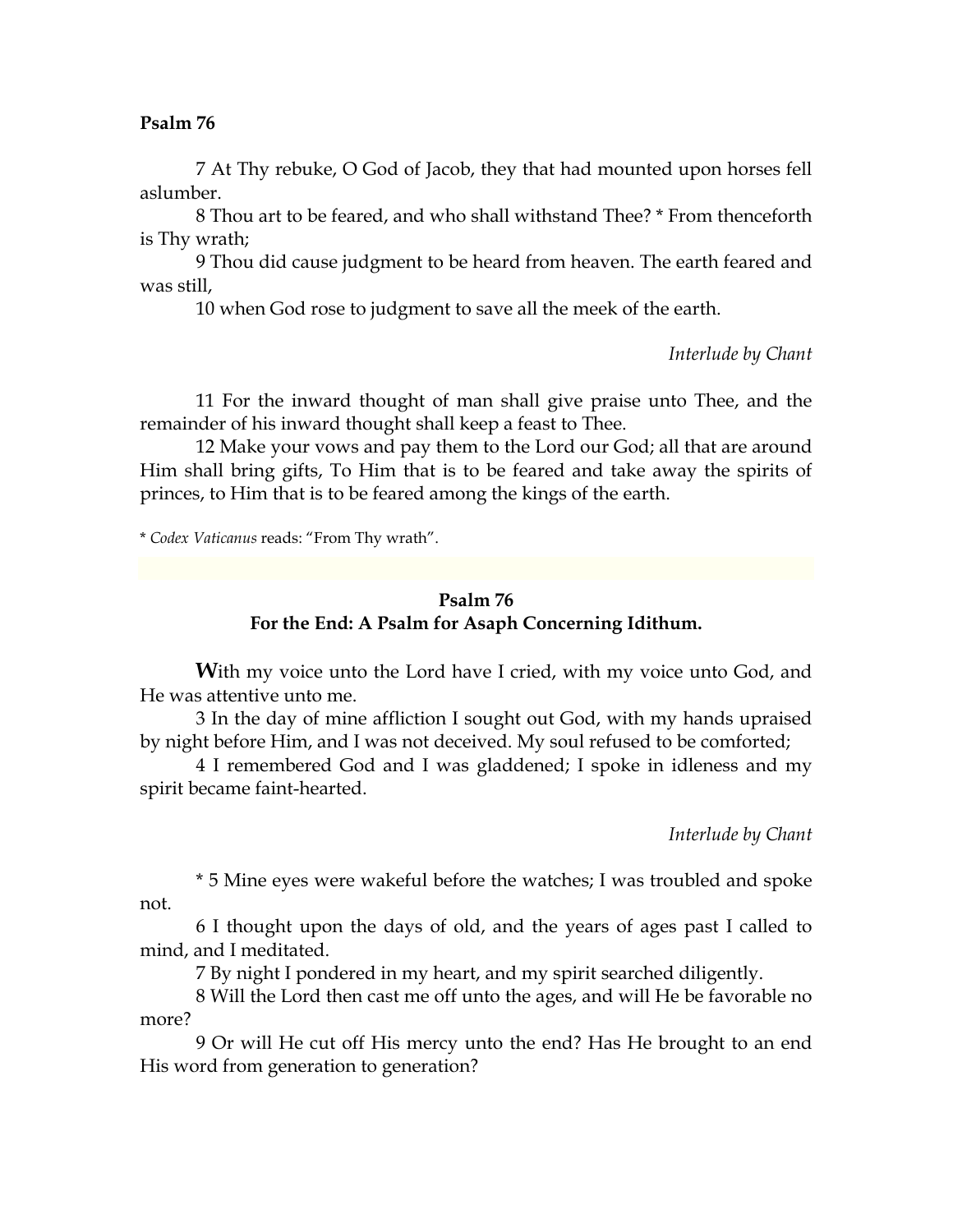10 Or will the Lord forget to be merciful? Or in His wrath will He shut up His compassions forever?

*Interlude by Chant* 

11 And I said: Now have I made a beginning; this change has been wrought by the right *hand* of the Most High.

12 I remembered the works of the Lord; for I will remember Thy wonders from the beginning.

13 And I will meditate on all Thy works and I shall ponder upon Thy ways.

14 O God, in the holy sanctuary is Thy way. What God is as great as our God?

15 Thou art God Who works wonders. Thou have made known Thy power among the peoples;

16 with Thine arm have Thou redeemed Thy people, the sons of Jacob and Joseph.

*Interlude by Chant* 

17 The waters saw Thee, O God; the waters saw Thee and were afraid; the abysses were troubled.

18 Great was the resounding sound of the waters, the clouds gave forth a voice. Yea, for thine arrows passed abroad;

19 the voice of Thy thunder is in their rolling. And Thy lightnings have lightened the world; the earth was shaken and it trembled.

20 In the sea are Thy byways, and Thy paths in many waters; and Thy footsteps shall not be known.

21 Thou led Thy people as sheep by the hand of Moses and Aaron.

### *Glory.*

\* *Codex Vaticanus* and *Codex Sinaiticus* read verse five as follows:

"All mine enemies set a watch *against me*, I was troubled, and spoke not".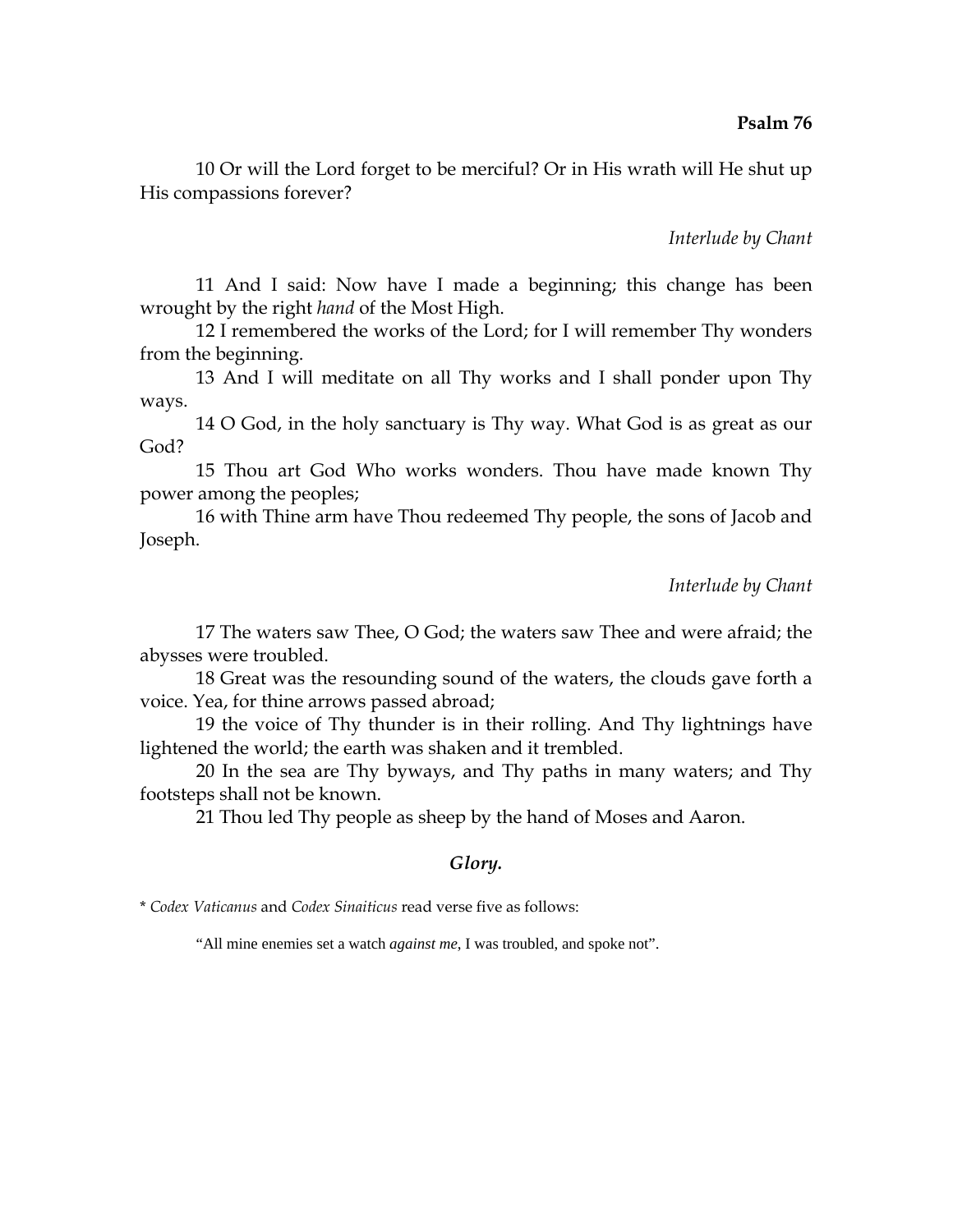## **Eleventh Kathisma**

## **Psalm 77 Concerning Instruction. For Asaph.**

Give heed, O my people, to my law; incline your ear unto the words of my mouth.

2 I will open my mouth in parables; I will utter dark sayings which have been from the beginning.

3 Even those things that we have heard and have known and which our fathers have told us.

4 They were not hid from their children in another generation. They declared the praises of the Lord and His mighty acts and His wonders which He wrought.

5 And He raised up a testimony in Jacob and appointed a law in Israel, Even those things He had commanded our fathers, to make the same known unto their sons,

6 that another generation might know, Even the sons about to be born, that they in turn might arise and declare them unto their sons,

7 That they might set their hope in God, and not forget the works of God, but seek after His commandments,

8 That they might not be as their fathers, a generation perverse and provoking, a generation that set not their heart aright, and which kept not their spirit steadfast with God.

9 The sons of Ephraim that bend and shoot with bows turned back in the day of battle.

10 They kept not the covenant of God, and in His law they were not fain to walk.

11 And they forgot His benefits and His wonders that He had showed to them,

12 even the wonders He had done in the sight of their fathers, in the land of Egypt, and in the plains of Tanis.

13 He divided the sea, and brought them through; He made the waters to stand as in a wineskin.

14 And He guided them with a cloud by day, and all the night with a light of fire.

15 He divided the rock in the wilderness, and gave them to drink as in a great deep.

16 And He led forth water out of the rock, and brought down waters like rivers.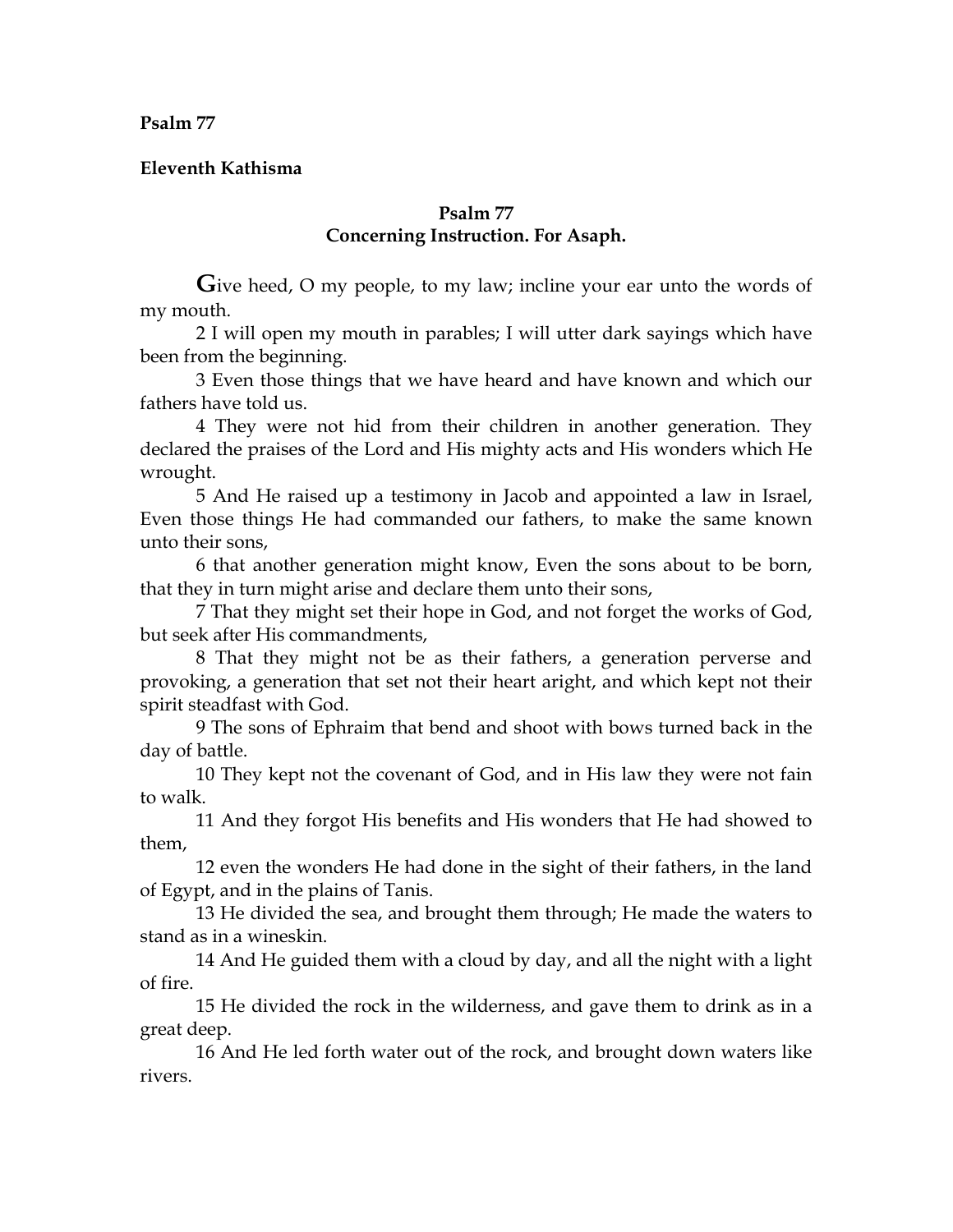17 And they added yet more sin against Him, they embittered the Most High in the waterless place.

18 And they made trial of God in their hearts, by asking food for their souls.

19 And they spoke against God, and they said: Cannot God prepare a table in the wilderness?

20 Because He struck a rock, and waters streamed forth, and the torrents overflowed, Cannot He give bread also, or prepare a table for His people?

21 Wherefore, the Lord heard and was stirred up, and a fire was kindled in Jacob, and wrath rose up against Israel,

22 because they believed not in God, nor hoped in His salvation.

23 And He commanded the clouds from above, and opened the doors of heaven,

24 and rained manna on them to eat, and bread of heaven did He give unto them.

25 Man ate the bread of angels; provision He sent them to the full.

26 He removed the south wind from heaven, and brought in by His might the southwest wind.

27 And He rained on them flesh as it were dust, and feathered birds like the sands of the sea,

28 Which fell in the midst of their camp, around their tents.

29 And they ate and were filled exceedingly, and their desire did He give unto them;

30 nor were they deprived of their desire. But while their food was yet in their mouth,

31 the wrath of God rose up against them. And He killed their stout ones, and shackled the choice men of Israel.

32 In all these things they sinned the more, and believed not in His wonders.

33 And their days were consumed in vanity, and their years with haste.

34 When He killed them, then they sought after Him, and they turned back and enquired early after God.

35 And they remembered that God is their helper, and that God the Most High is their redeemer.

36 And they loved Him with their mouth, and with their tongue they lied to Him,

37 for their heart was not right with Him, nor were they faithful in His covenant.

38 But He is compassionate and will be gracious unto their sins, and He will not destroy. And many a time will He turn His anger away, and will not kindle His entire wrath.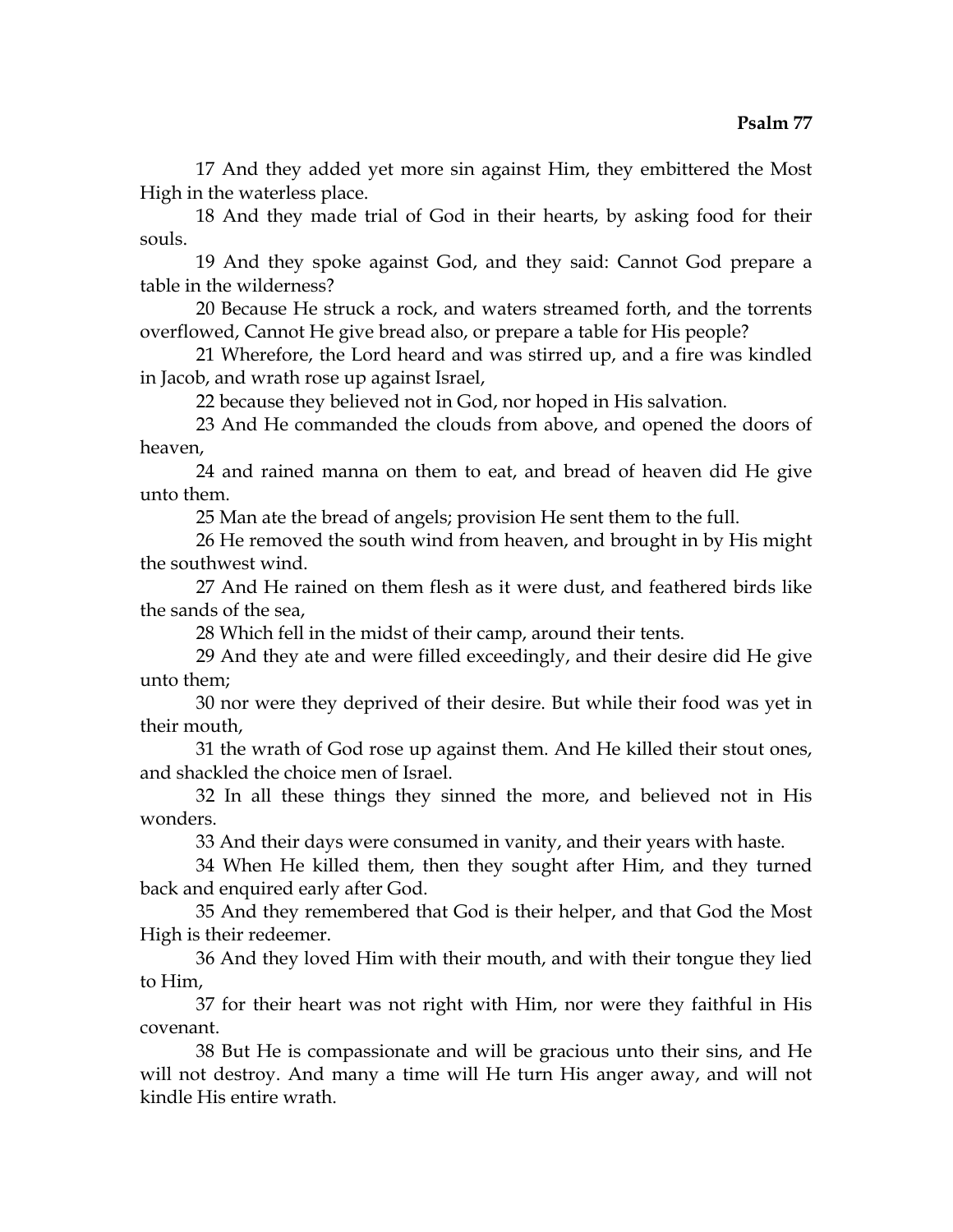39 And He remembered that they are but flesh, breath which passes away and comes not back again.

40 How often did they embitter Him in the wilderness, and move Him to wrath in the waterless land!

41 They turned back and made trial of God and provoked the Holy One of Israel.

42 They remembered not His hand, nor the day wherein He redeemed them from the hand of the oppressor,

43 how He had wrought in Egypt His signs, and His marvels in the plain of Tanis.

44 And He had turned into blood their rivers and their rainfalls that they might not drink.

45 He had sent against them the dog-fly, and it devoured them; and the frog, and it destroyed them.

46 And He had given to the cankerworm their fruits, and their labors to the locust.

47 And He destroyed with hail their vine, and their mulberry trees with frost.

48 And He had given over to the hail their cattle, and their substance to the fire.

49 And He sent forth against them the wrath of His anger, anger and wrath and affliction, a mission performed by evil angels.

50 He had made a path for His wrath, and He spared not from death their souls, and their cattle He shut up in death.

51 And He had struck every firstborn in the land of Egypt, the firstlings of all their labors, in the tabernacles of Ham.

52 And He took away His people as sheep, and He led them forth as a flock in the wilderness.

53 And He guided them in hope and they feared not, and the sea covered up their enemies.

54 And He brought them unto the mountain of His holy sanctuary, this mountain which His right *hand* had gained as a possession.

55 He cast out the heathen from before their face, and apportioned them an inheritance by lot. And He settled in their tents the tribes of Israel.

56 But they tempted and embittered God the Most High, and His testimonies they did not keep.

57 And they turned back and broke covenant, even as their fathers did; they became like unto a crooked bow.

58 And they provoked Him to wrath among their hills, and with their graven images they moved Him to jealousy.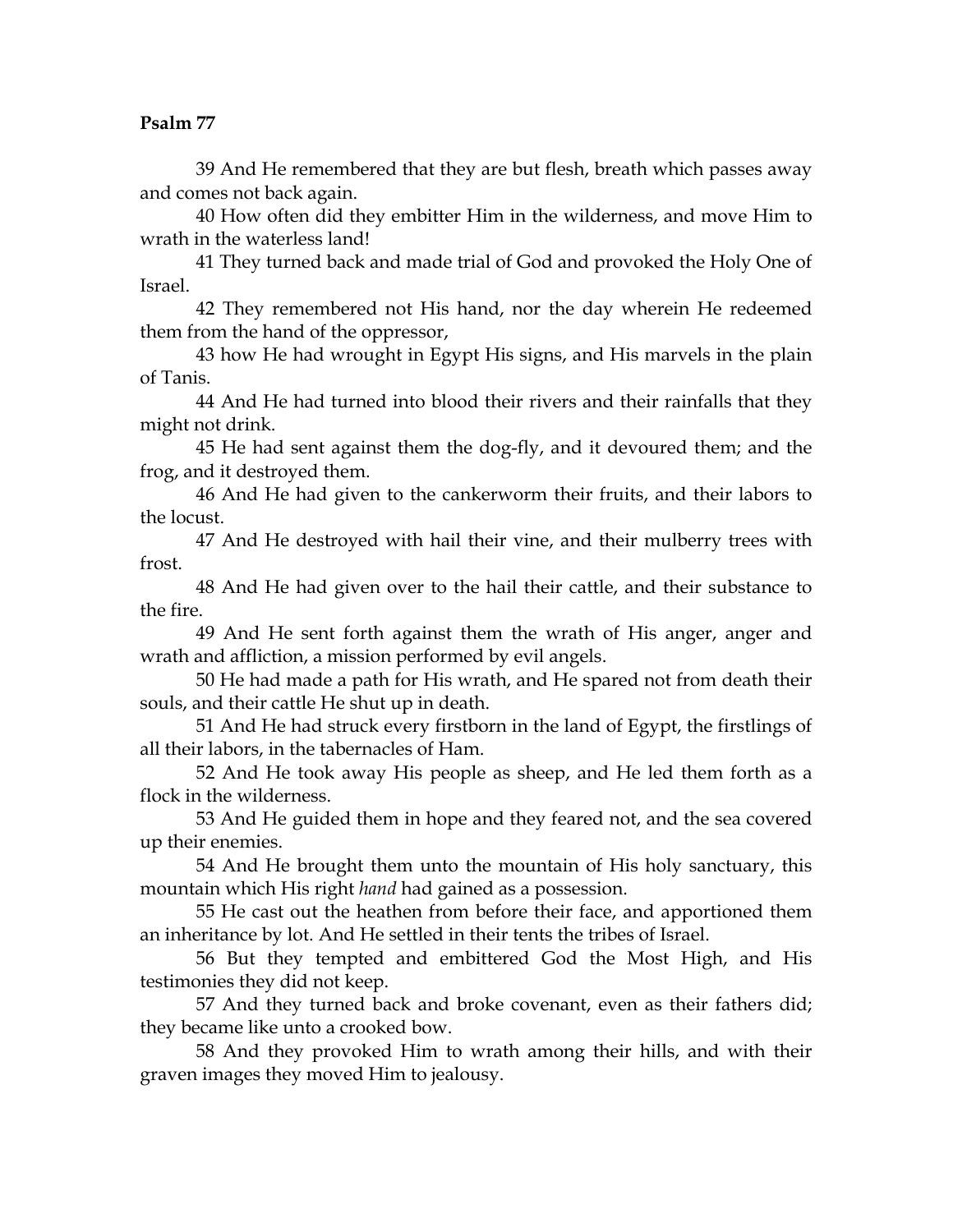59 God heard and regarded them no more, and set Israel utterly at naught.

60 And He rejected His dwelling at Silom, His dwelling where He had dwelt among men.

61 And He gave over to captivity their strength, and their beauty into the hands of enemies.

62 And with a broadsword He enclosed His people, and His inheritance did He regard no more.

63 Fire consumed their young men, and their virgins lamented not.

64 Their priests fell by the broadsword, and none shall weep for their widows.

65 And the Lord awoke as one that sleeps, like a mighty man grown cloyed with wine.

66 And He struck His enemies upon their backs, reproach everlasting He gave to them.

67 And He rejected the dwelling of Joseph, and He chose not the tribe of Ephraim.

68 And He chose the tribe of Judah, Mount Zion which He loved.

69 And He built His holy sanctuary like that of a one-horned *animal*; on the earth He established it forever.

70 And He chose out David His servant, and took him up from the flocks of sheep,

71 from following the ewes great with young He took him, to shepherd Jacob His servant, and Israel His inheritance.

72 And he did shepherd them in the innocence of his heart, and by the skillfulness of his hands he guided them.

## *Glory.*

## **Psalm 78 A Psalm for Asaph.**

**O** God, the heathen are come into Thine inheritance, they have defiled Thy holy temple; they have made Jerusalem as it were the hut of an orchard keeper.

2 They have made the dead bodies of Thy servants to be food for the birds of heaven, the flesh of Thy saints for the beasts of the earth.

3 They have poured out their blood like water around Jerusalem, and there was none to bury them.

4 We are become a reproach among our neighbors, a scorn and derision to them that are around us.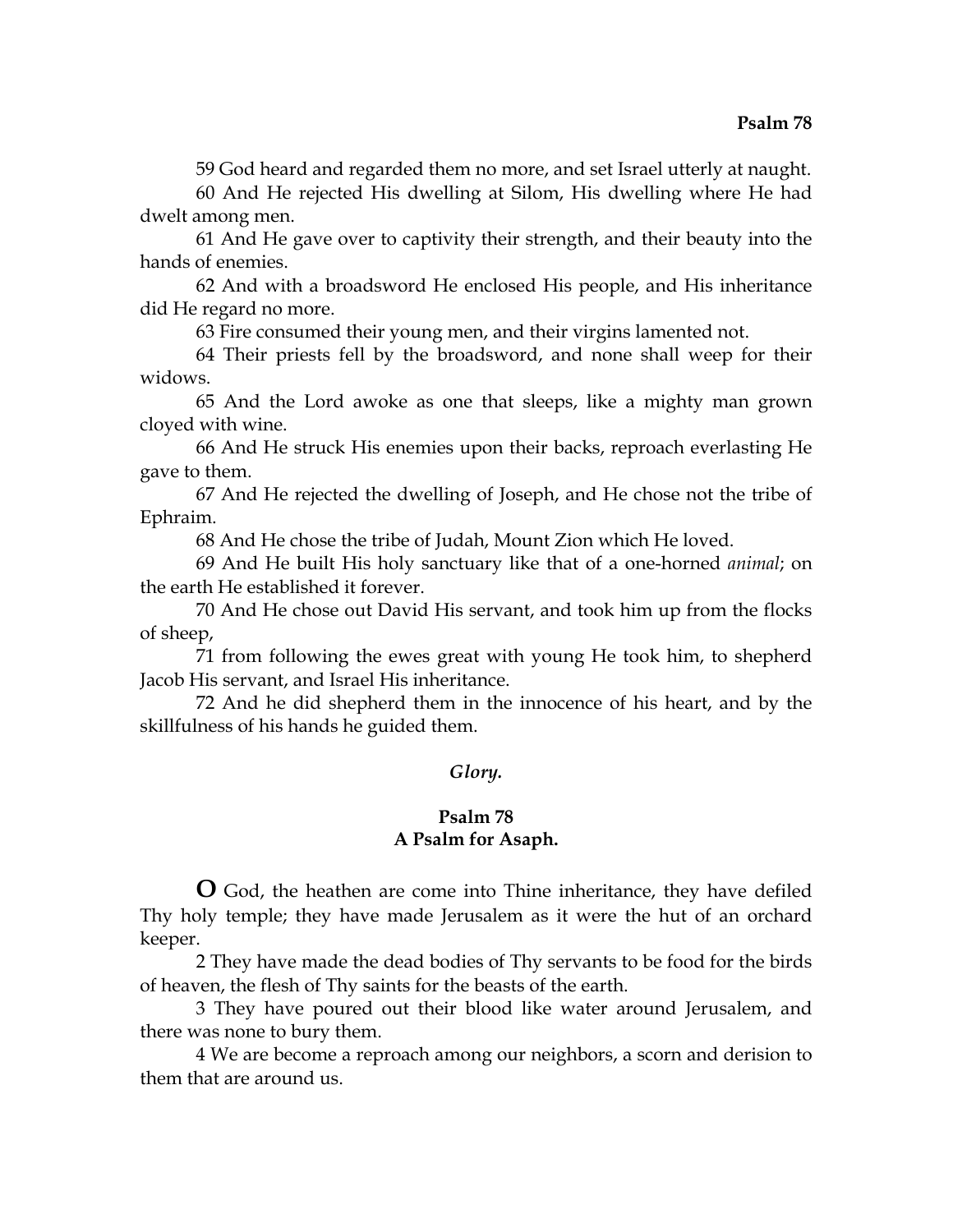5 How long, O Lord, will Thou be wroth unto the end? Shall Thy jealousy be kindled like fire?

6 Pour out Thy wrath upon the nations that know Thee not, and upon the kingdoms that have not called upon Thy name,

7 for they have devoured Jacob, and his place have they made desolate.

8 O remember not our iniquities of old; let Thy compassions quickly go before us, O Lord, for we are become exceedingly poor.

9 Help us, O God our Savior, for the sake of the glory of Thy name; O Lord, deliver us and be gracious unto our sins for Thy name's sake,

10 lest haply the nations say: Where is their God? Yea, make known among the nations before our eyes the vengeance for Thy servant's blood which has been shed.

11 Let there come before Thee the groaning of them that be in fetters. According to the greatness of Thine arm, show Thy care for the sons of the slain.

12 Render to our neighbors sevenfold into their bosom their reproach, wherewith they have reproached Thee, O Lord;

13 for we are Thy people and the sheep of Thy pasture. We will confess Thee, O God, forever; unto generation and generation we will declare Thy praise.

## **Psalm 79**

## **For the End: Concerning Those Verses That Are to be Alternated. A Testimony for Asaph; a Psalm Concerning the Assyrian.**

**O** Shepherd of Israel, attend, Thou that leads Joseph like a sheep. Thou that sits on the cherubim, manifest Thyself.

3 Before Ephraim and Benjamin and Manasse, stir up Thy might and come to save us.

4 O God, make us to return and cause Thy face to shine, and we shall be saved.

5 O Lord God of hosts, how long will Thou be wroth against the prayer of Thy servants?

6 Will Thou feed us with the bread of tears, and will Thou give us for drink tears in measure?

7 Thou have made us a gainsaying among our neighbors, and our enemies have scoffed at us.

8 O Lord of hosts, make us to return and cause Thy face to shine, and we shall be saved.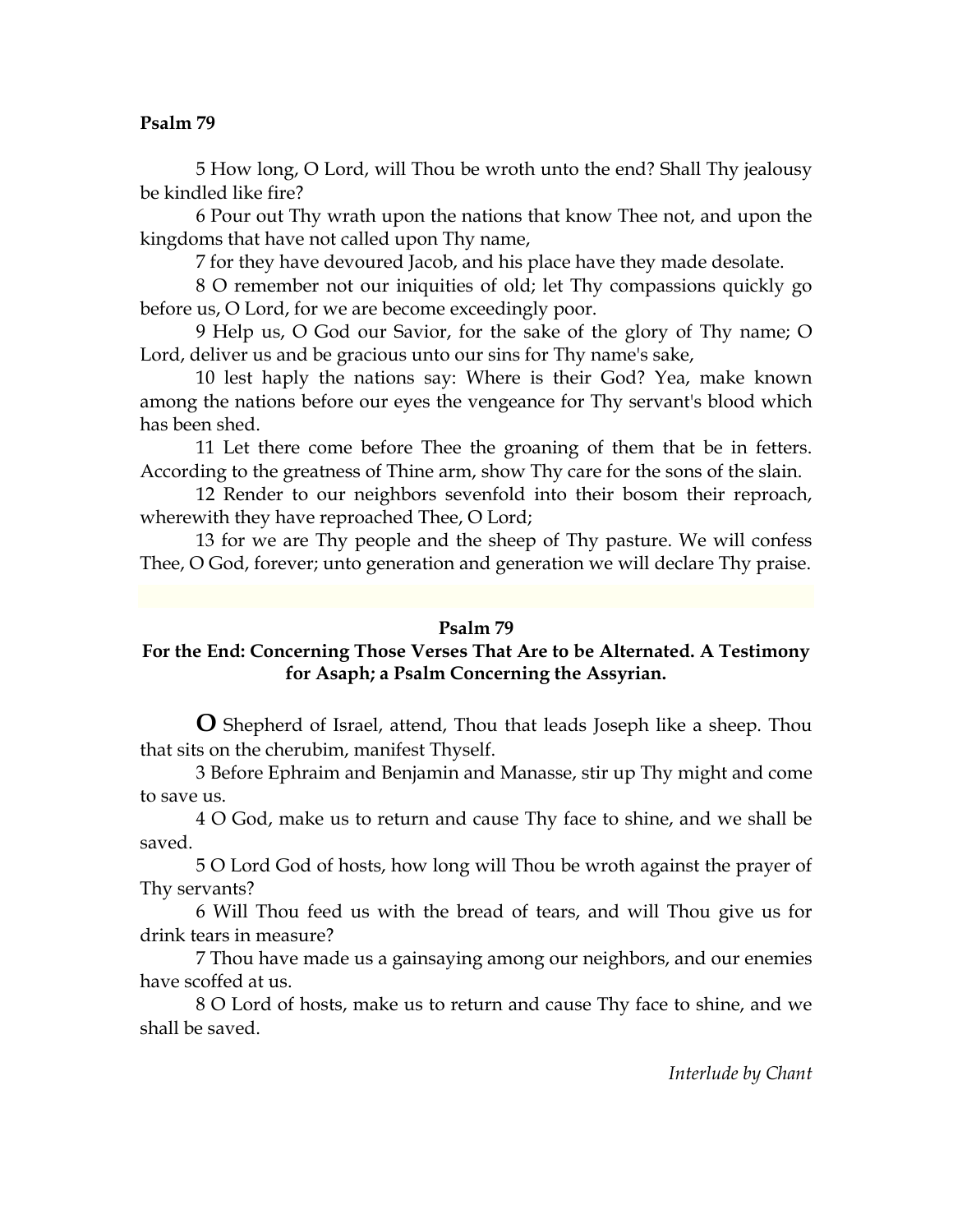9 A vine have Thou brought out of Egypt, Thou have cast out the heathen and planted it.

10 Thou have prepared the way before it, and Thou have planted the roots thereof, and it filled the earth.

11 The shadows thereof covered the mountains and the boughs thereof the cedars of God.

12 It stretched forth its shoots unto the sea, and its branches unto the rivers.

13 Why have Thou broken down the hedge thereof, and all that pass along the way do pluck the fruit?

14 The boar of the forest has laid it to waste, and the wild beast has devoured it.

15 O God of hosts, return again; and look down from heaven and behold, and visit this vine,

16 and perfect that which Thy right *hand* has planted, and look upon the son of man whom Thou made strong for Thyself.

17 It is burned with fire and is dug up; at the rebuke of Thy face they shall perish.

18 Let Thy hand be upon the man of Thy right *hand*, and upon the son of man whom Thou made strong for Thyself.

19 And we will not depart from Thee; Thou shall quicken us, and we will call upon Thy name.

20 O Lord God of hosts, make us to return and cause Thy face to shine, and we shall be saved.

## **Psalm 80**

## **For the End: A Canticle Psalm for \* Asaph Concerning the Winepresses.**

**R**ejoice in God our helper; shout with joy to the God of Jacob.

3 Take up a psalm, and bring the tambourine, the pleasant psaltery with the harp.

4 Sound the trumpet at the new moon, in the notable day of \* our feast.

5 For this is an ordinance for Israel and a judgment of the God of Jacob.

6 He ordained it for a testimony in Joseph when he went out from the land of Egypt; a tongue which he knew not did he hear.

7 He removed his back from burdens; his hands had slaved at the basket.

8 Thou did call upon Me in affliction, and I delivered thee; I heard thee in the secret place of the tempest, I made trial of thee at the water of gainsaying.

*Interlude by Chant*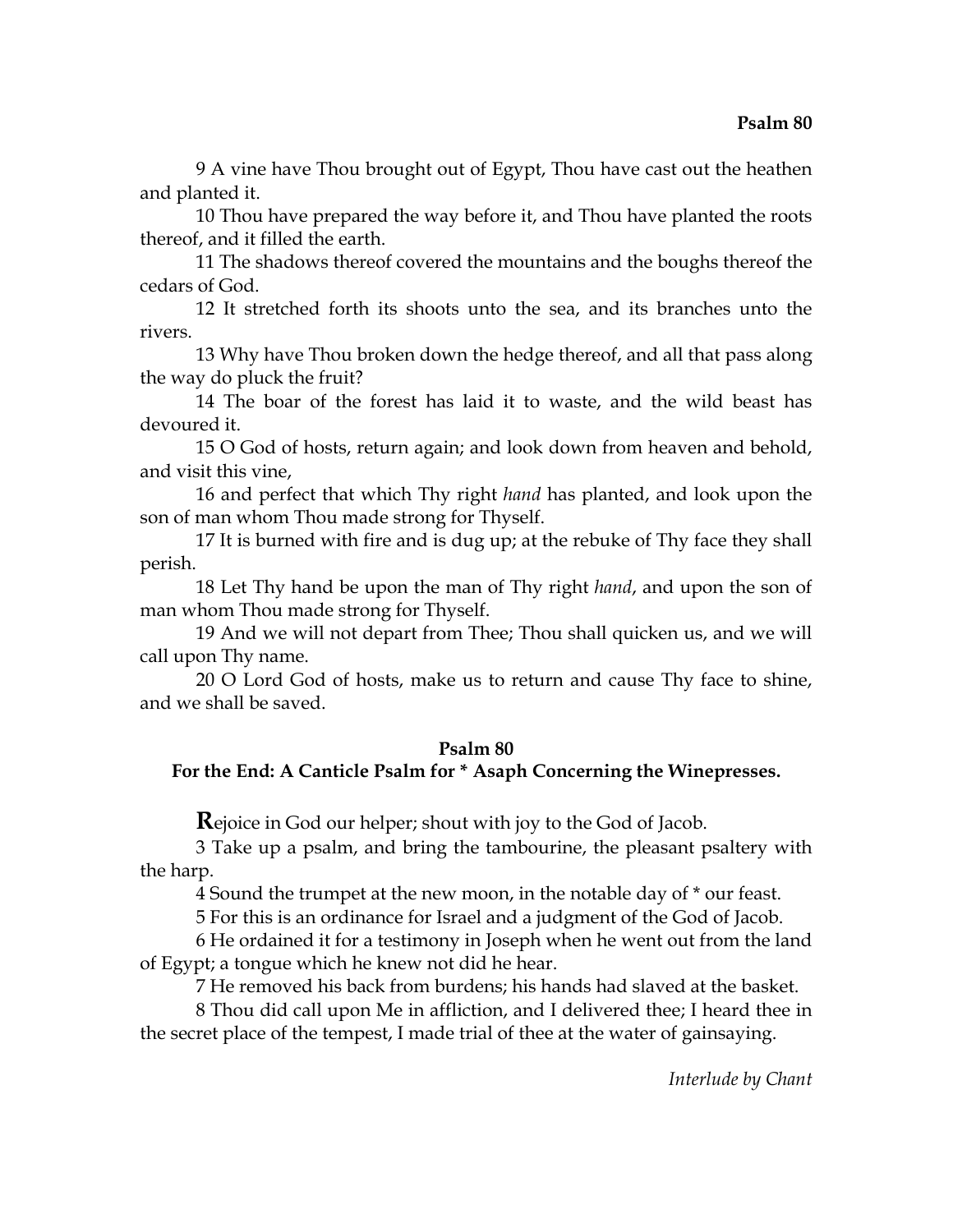9 Hear, O My people, and I will speak unto thee, O Israel, and I will testify unto thee; if thou hears Me,

10 there shall be in thee no new god, nor shall thou worship an alien god,

11 for I am the Lord thy God Who led thee out of the land of Egypt. Open thy mouth wide and I will fill it.

12 And My people heard not My voice, and Israel gave no heed unto Me.

13 And I let them go according to the ways of their hearts; they shall walk in their own ways.

14 If My people had heard of Me, if Israel had walked in My ways,

15 Quickly would I have humbled their enemies, and upon their oppressors would I have laid My hand.

16 The enemies of the Lord have lied unto Him, but in that age their time shall come.

17 And He fed them with the fat of the wheat, and with honey out of the rock He satisfied them.

### *Glory.*

\* *Codex Alexandrinus* reads: "David".

\* *Codex Vaticanus* reads: "your feast".

## **Psalm 81 A Psalm for Asaph.**

\* **G**od stood in the congregation of the gods, and in the midst He shall stand out among gods.

2 How long will ye judge unrighteously and accept the person of sinners?

*Interlude by Chant* 

3 Judge for the orphan and the poor man, do justice to the humble and the pauper.

4 Rescue the poor man and the needy; from the hand of the sinner deliver him.

5 They have not known, nor understood; they walk in darkness. Let all the foundations of the earth be shaken.

6 I said: Ye are gods, and all of you the sons of the Most High.

7 But like men ye die, and like one of the rulers do ye fall.

8 Arise, O God, judge the earth, for Thou shall have an inheritance among all the nations.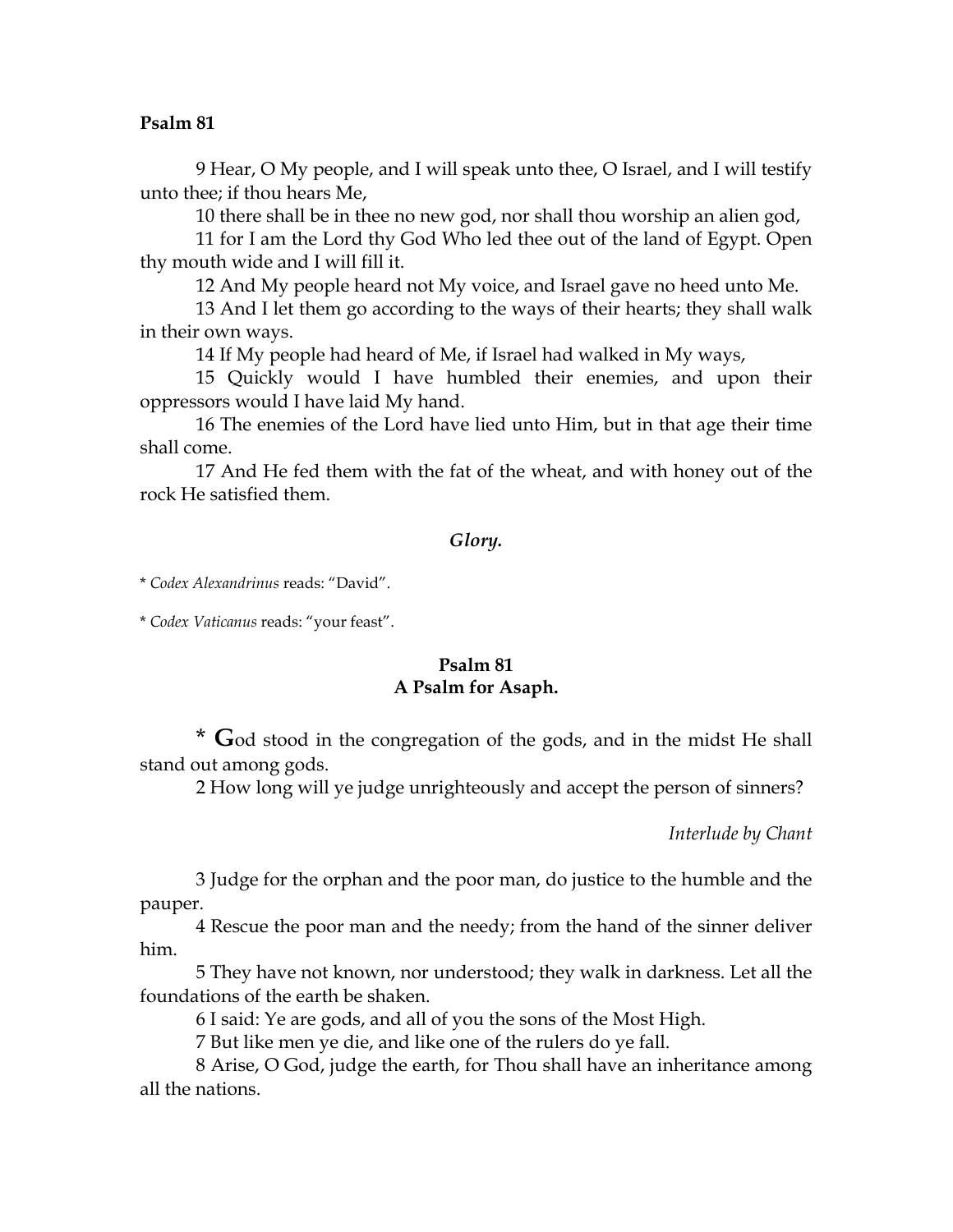\* *Codex Vaticanus* and the text of the Apostoliki Diakonia and the Zoe Brotherhood read verse one as follows:

"God stood in the congregation of the gods, and in the midst He shall judge gods".

# **Psalm 82 A Psalmic Ode for Asaph.**

**O** God, who shall be likened unto Thee? Be Thou not silent, neither be still, O God.

3 For behold, Thine enemies have made a noise, and they that hate Thee have lifted up their heads.

4 Against Thy people have they taken wicked counsel, and have conspired against Thy saints.

5 They said: Come, let us utterly destroy them that they may be no more a nation, and let the name of Israel be remembered no more.

6 For they have conspired with oneness of mind together, against Thee have they made a covenant;

7 even the tents of the Idumeans and the Ismaelites, Moab and the Hagarenes,

8 Gebal and Ammon and Amalek, and foreigners with them that dwell at Tyre.

9 And, for even Assur is come with them; they are become a help for the sons of Lot.

#### *Interlude by Chant*

10 Do unto them as Thou didst unto Madiam and Sisara, as unto Jabin at the brook of Kisson.

11 They were utterly destroyed in Aendor, they became as dung for the earth.

12 Make their rulers like Oreb and Zev and Zevee and Salmana. Yea, all their rulers

13 who said: Let us take to ourselves for an inheritance the \* holy sanctuary of God.

14 O my God, make them like a wheel, as stubble before the face of the wind,

15 as fire which shall burn the forest, as a flame which shall consume the mountains.

16 So shall Thou pursue them with Thy tempest, and in Thy wrath shall Thou trouble them.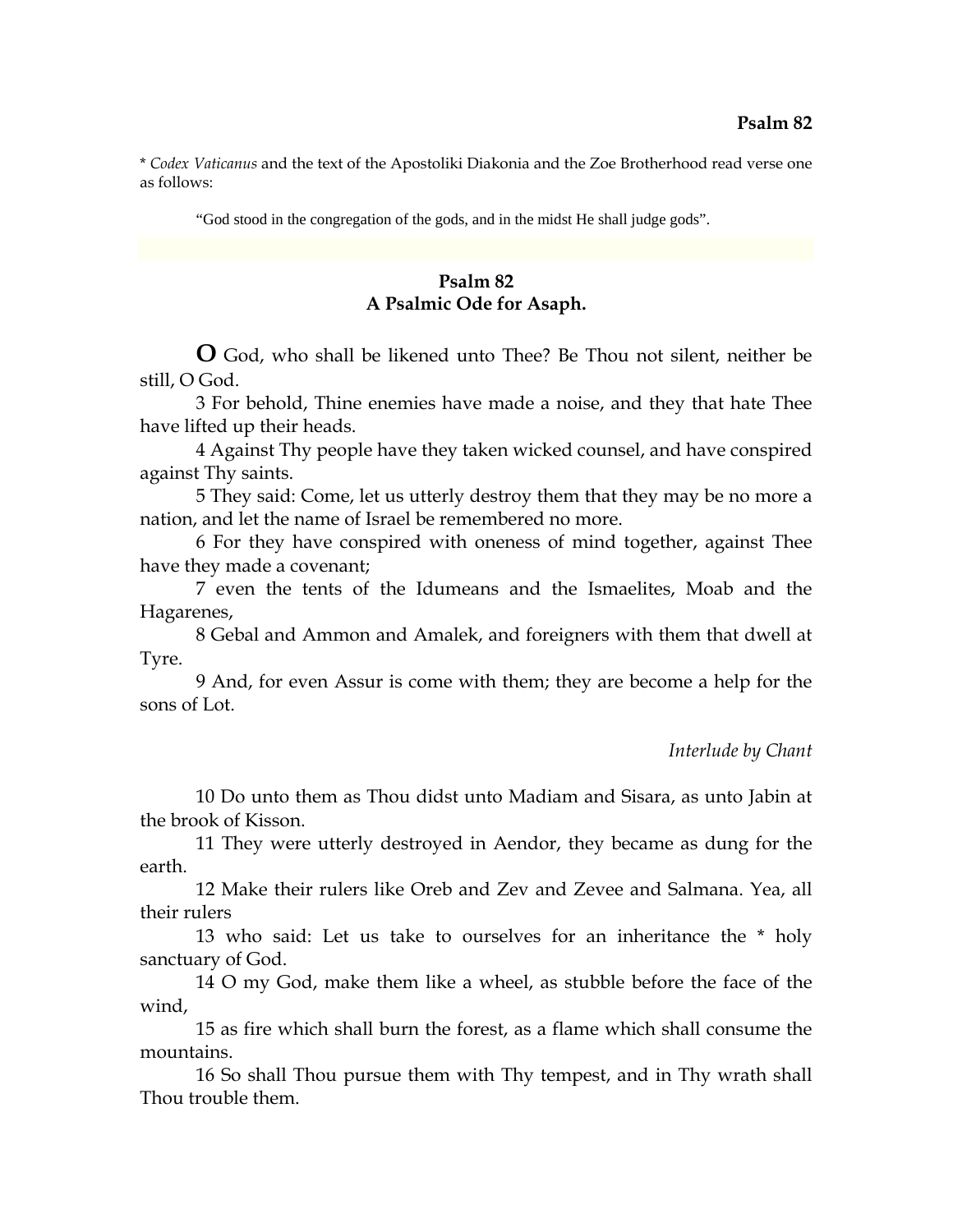17 Fill their faces with dishonor, and they shall seek Thy name, O Lord.

18 Let them be shamed and troubled unto ages of ages, and let them be confounded and destroyed.

19 And let them know that Thy name is Lord; Thou alone art Most High over all the earth.

\* *Codex Vaticanus* reads: "altar".

## **Psalm 83 For the End: Concerning the Winepresses; For the Sons of Kore.**

**H**ow beloved are Thy dwellings, O Lord of hosts;

3 my soul longs and faints for the courts of the Lord. My heart and my flesh have rejoiced in the living God.

4 And the sparrow has found herself a house, and the turtledove a nest for herself where she may lay her young, Even Thine altars, O Lord of hosts, my King and my God.

5 Blessed are they that live in Thy house; unto ages of ages shall they praise Thee.

*Interlude by Chant* 

6 Blessed is the man whose help is from Thee; he has made ascents in his heart,

7 in the vale of weeping, in the place which he has appointed. Yea, for the lawgiver will give blessings;

8 they shall go from strength to strength, the God of gods shall be seen in Zion.

9 O Lord of hosts, hearken unto my prayer; give ear, O God of Jacob.

*Interlude by Chant* 

10 O God, our defender, behold, and look upon the face of Thine anointed one.

11 For better is one day in Thy courts than thousands elsewhere. I have chosen rather to be an outcast in the house of my God than to live in the tents of sinners.

12 For the Lord loves mercy and truth, God will give grace and glory; the Lord will not withhold good things from them that walk in innocence.

13 O Lord God of hosts, blessed is the man that hopes in Thee.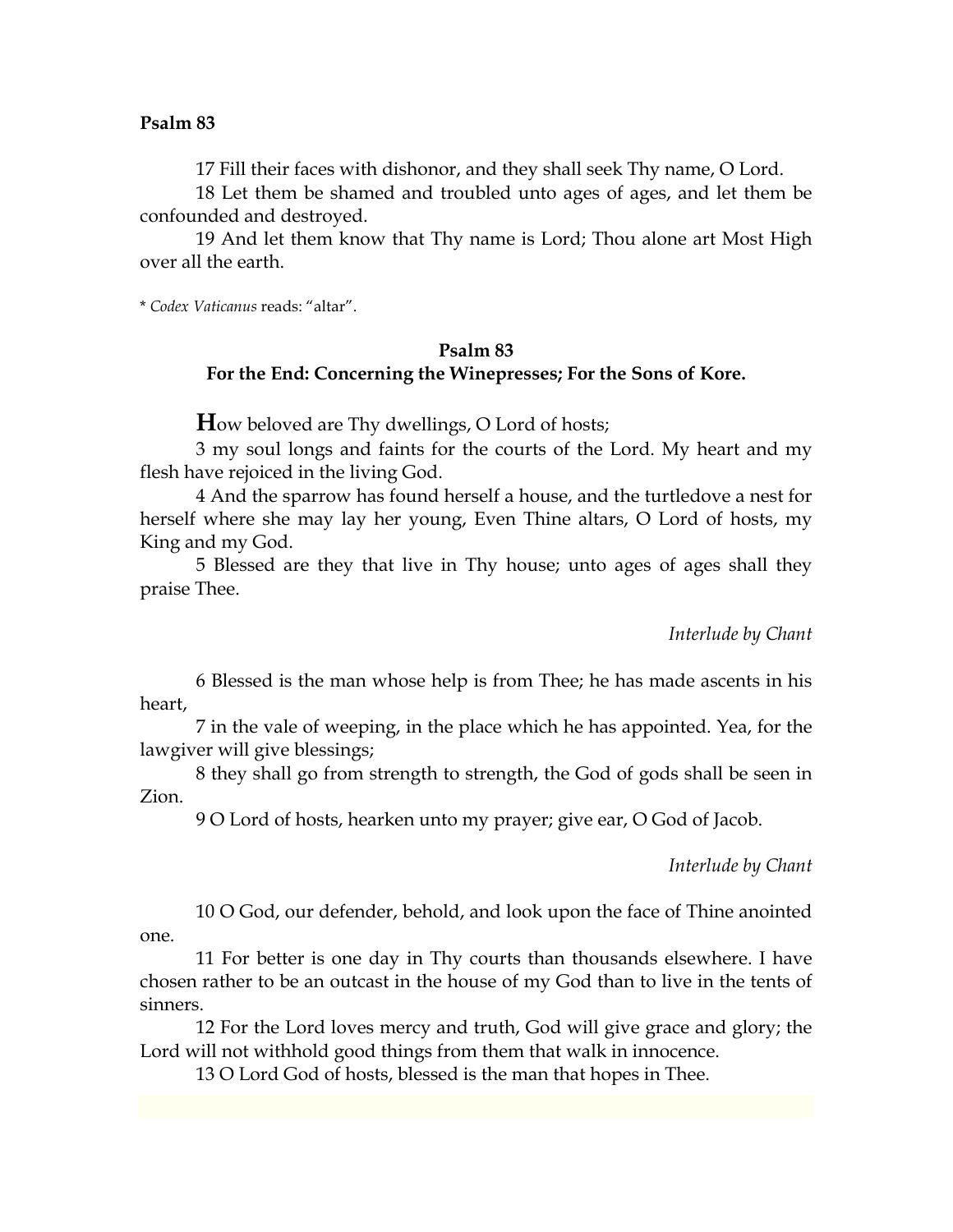## **Psalm 84 For the End: A Psalm for the Sons of Kore.**

**T**hou has been gracious, O Lord, unto Thy land; Thou has turned back the captivity of Jacob.

3 Thou have forgiven the iniquities of Thy people, Thou has covered all their sins.

*Interlude by Chant* 

4 Thou have made Thy entire wrath to cease, Thou has turned back from the wrath of Thine anger.

5 Turn us back, O God of our salvation, and turn away Thine anger from us.

6 Will Thou be angered with us unto the ages? Or will Thou draw out Thy wrath from generation to generation?

7 O God, Thou will turn and quicken us, and Thy people shall be glad in Thee.

8 Show us, O Lord, Thy mercy, and Thy salvation do Thou give unto us.

9 I will hear what the Lord God will speak in me; for He will speak peace to His people and to His saints and to them that turn their heart unto Him.

10 Surely near unto them that fear Him is His salvation, that glory may reside in our land.

11 Mercy and truth are met together; righteousness and peace have kissed each other.

12 Truth is sprung up out of the earth, and righteousness has looked down from heaven.

13 Yea, for the Lord will give goodness, and our land shall yield her fruit.

14 Righteousness shall go before Him and shall set His footsteps in the way.

#### *Glory.*

#### **Twelfth Kathisma**

## **Psalm 85 A Prayer of David.**

**B**ow down Thine ear, O Lord, and hearken unto me, for poor and needy am I.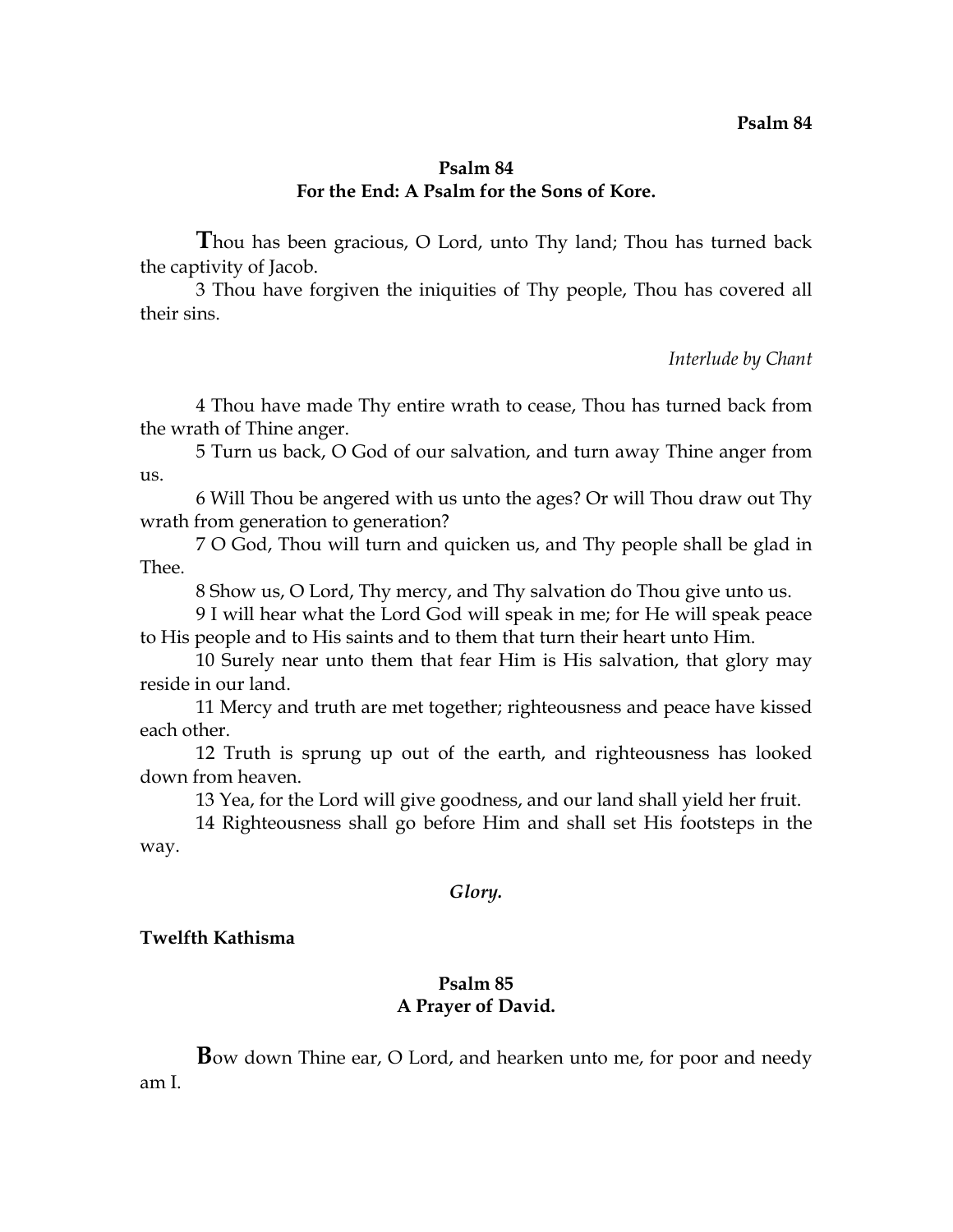2 Preserve my soul, for I am holy; save Thy servant, O my God, that hopes in Thee.

3 Have mercy on me, O Lord, for unto Thee will I cry all the day long;

4 make glad the soul of Thy servant, for unto Thee have I lifted up my soul.

5 For Thou, O Lord art good and gentle, and plenteous in mercy unto all them that call upon Thee.

6 Give ear, O Lord, unto my prayer, and attend unto the voice of my supplication.

7 In the day of mine affliction have I cried unto Thee, for Thou have heard me.

8 There is none like unto Thee among the gods, O Lord, nor are there any works like unto Thy works.

9 All the nations whom Thou have made shall come and shall worship before Thee, O Lord, and shall glorify Thy name.

10 For Thou art great and works wonders; Thou alone art God.

11 Guide me, O Lord, in Thy way, and I will walk in Thy truth; let my heart rejoice that I may fear Thy name.

12 I will confess Thee, O Lord my God, with all my heart, and I will glorify Thy name forever.

13 For great is Thy mercy upon me, and Thou has delivered my soul from the nethermost Hades.

14 O God, transgressors have risen up against me, and the assembly of the mighty has sought after my soul, and they have not set Thee before them.

15 And Thou, O Lord my God, art compassionate and merciful, longsuffering and plenteous in mercy, and true.

16 Look upon me and have mercy upon me; give Thy strength unto Thy servant, and save the son of Thy handmaiden.

17 Work in me a sign unto good, and let them that hate me behold and be put to shame; for Thou, O Lord, has helped me and comforted me.

# **Psalm 86 A Canticle Psalm, for the Sons of Kore.**

**H**is foundations are in the holy mountains;

2 the Lord loves the gates of Zion more than all the dwellings of Jacob.

3 Glorious things are spoken of thee, O City of God.

*Interlude by Chant*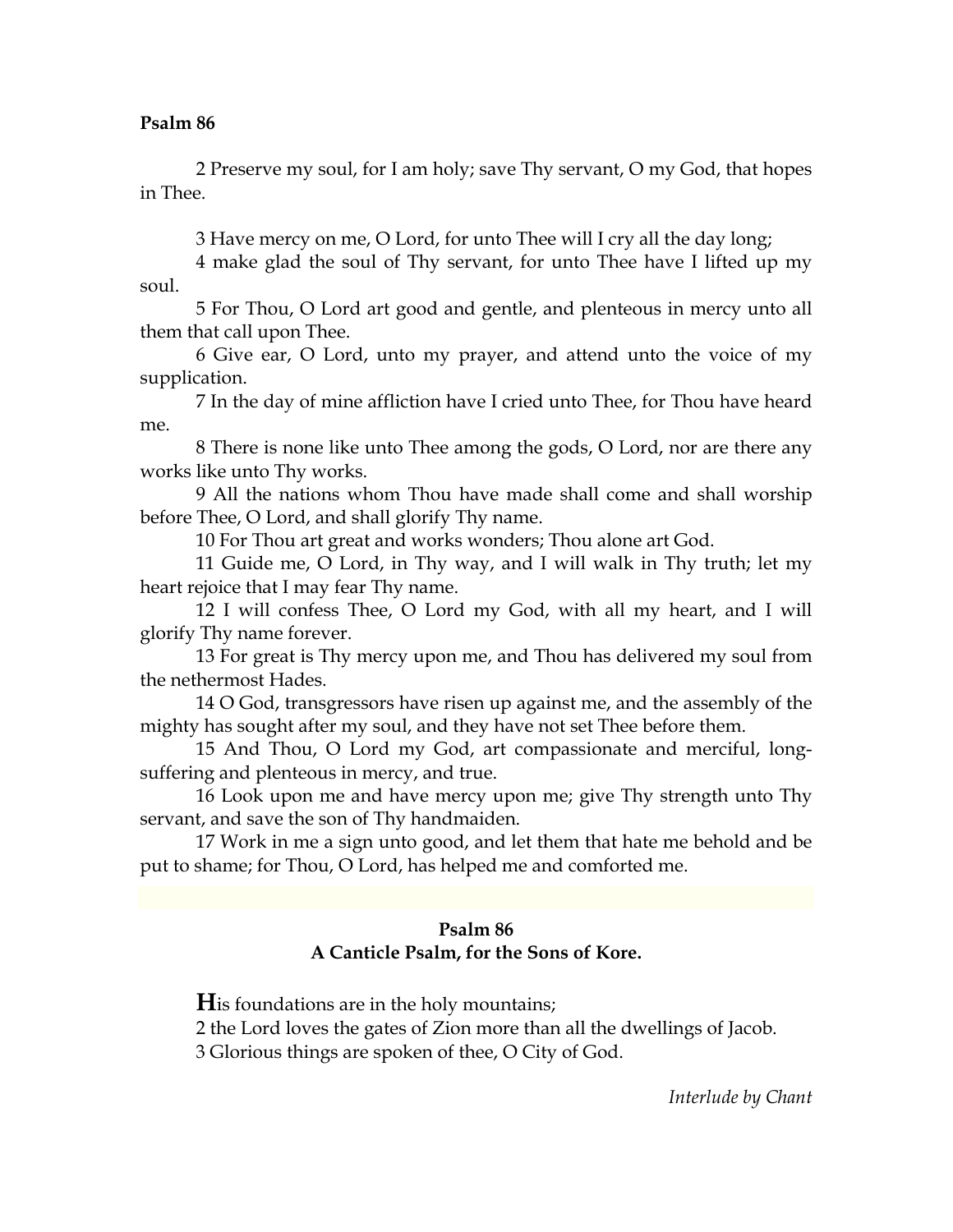4 I will make mention of Raab and Babylon to them that know me. And Behold, the foreigners and Tyre and the people of the Ethiopians, these were born there.

5 A man will say: Mother Zion; and: That man was born in her; and: The Most High Himself has founded her.

6 The Lord shall tell it in the writ of the peoples and the rulers, even these that were born in her.

*Interlude by Chant* 

7 How joyous are all they that have their habitation in Thee.

## **Psalm 87**

# **A Psalmic Ode for the Sons of Kore. For the End: Concerning the Response of Maeleth. Concerning the Giving of a Wise Instruction to Aemon the Israelite.**

**O** Lord God of my salvation, by day have I cried and by night before Thee.

3 Let my prayer come before Thee, bow down Thine ear unto my supplication. \*

4 For filled with evils is my soul, and my life unto Hades has drawn near.

5 I am counted with them that go down into the pit; I am become as a man without help, free among the dead,

\* 6 like the bodies of the killed that sleep in the grave, whom Thou remembers no more, and they are cut off from Thy hand.

7 They laid me in the lowest pit, in darkness and in the shadow of death.

8 Against me is Thine anger made strong, and all Thy billows have Thou brought upon me.

## *Interlude by Chant*

9 Thou have removed my friends afar from me; they have made me an abomination unto themselves. I have been delivered up, and have not come forth.

10 Mine eyes are grown weak from poverty. I have cried unto Thee, O Lord, the whole day long; I have stretched out my hands unto Thee.

11 Nay, for the dead will Thou work wonders? Or shall physicians raise them up that they may give thanks unto Thee?

12 Nay, shall any in the grave tell of Thy mercy, and of Thy truth in that destruction?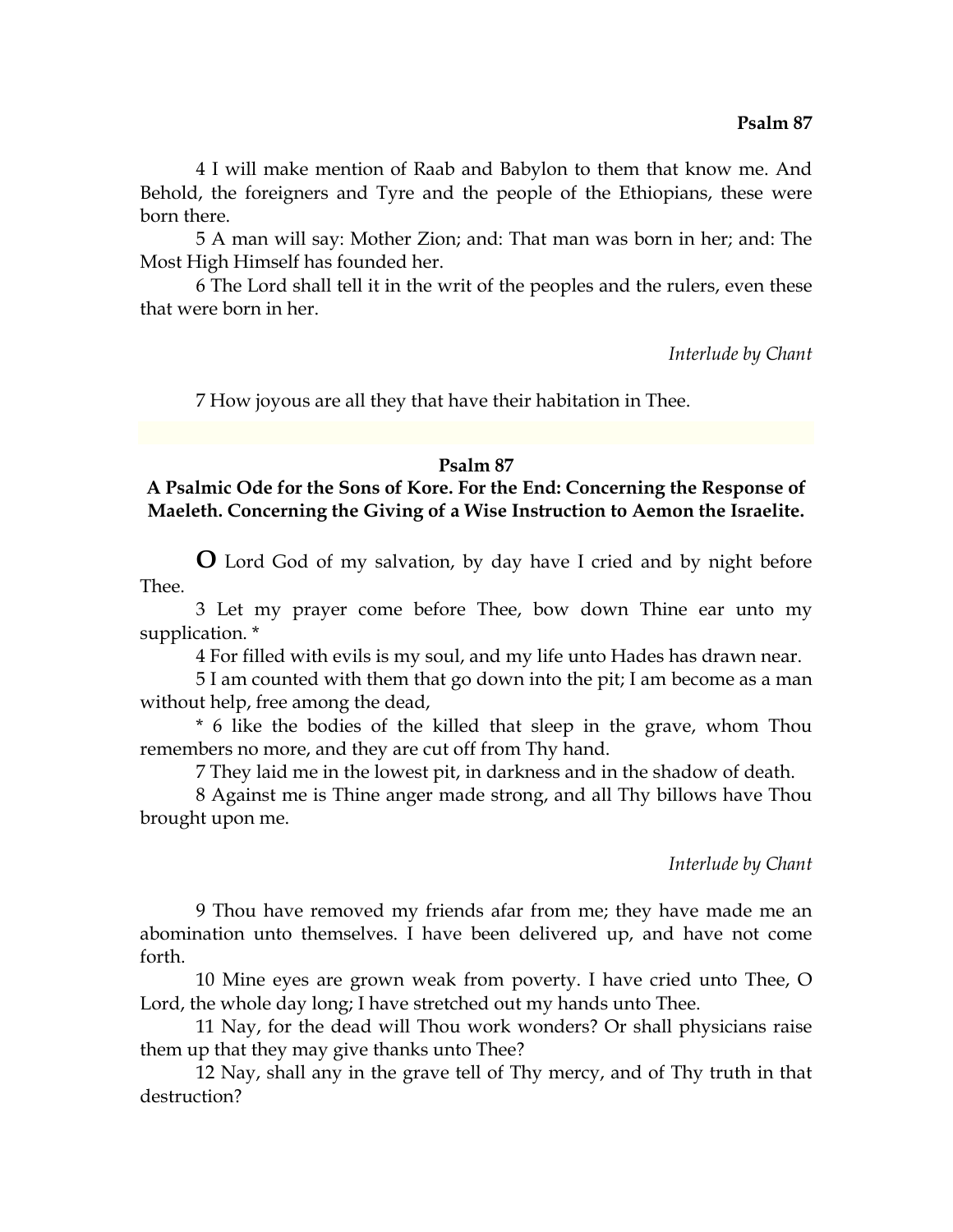13 Nay, shall Thy wonders be known in that darkness, and Thy righteousness in that land that is forgotten?

14 But as for me, unto Thee, O Lord, have I cried; and in the morning shall my prayer come before Thee.

15 Wherefore, O Lord, do Thou cast off my \* soul and turn Thy face away from me?

16 A poor man am I, and in troubles from my youth; yea, having been exalted, I was humbled and brought to distress.

17 Thy furies have passed upon me, and Thy terrors have sorely troubled me.

18 They came around me like water, all the day long they compassed me about together.

19 Thou have removed afar from me friend and neighbor, and mine acquaintances because of my misery.

#### *Glory.*

\* *Codex Vaticanus* adds: "O Lord" to the end of verse three.

\* *Codex Vaticanus* reads verse six as follows:

"like the bodies of the killed, cast out, that sleep in the grave, whom Thou remembers no more, and they are cut off from Thy hand".

\* *Codex Vaticanus* reads: "prayer".

\* *Codex Vaticanus* and *Codex Sinaiticus* read verse nineteen as follows:

"Thou have removed afar from me *every* friend, and mine acquaintances because of my misery".

### **Psalm 88 Concerning Instruction; for Etham the Israelite.**

**O**f Thy mercies, O Lord, will I sing forever. Unto generation and generation will I declare Thy truth with my mouth.

3 For Thou have said: Mercy shall be built up forever. In the heavens shall Thy truth be established.

4 I have made a covenant with My chosen ones, I have sworn unto David My servant:

5 I will establish thy seed until eternity, and build up thy throne unto generation and generation.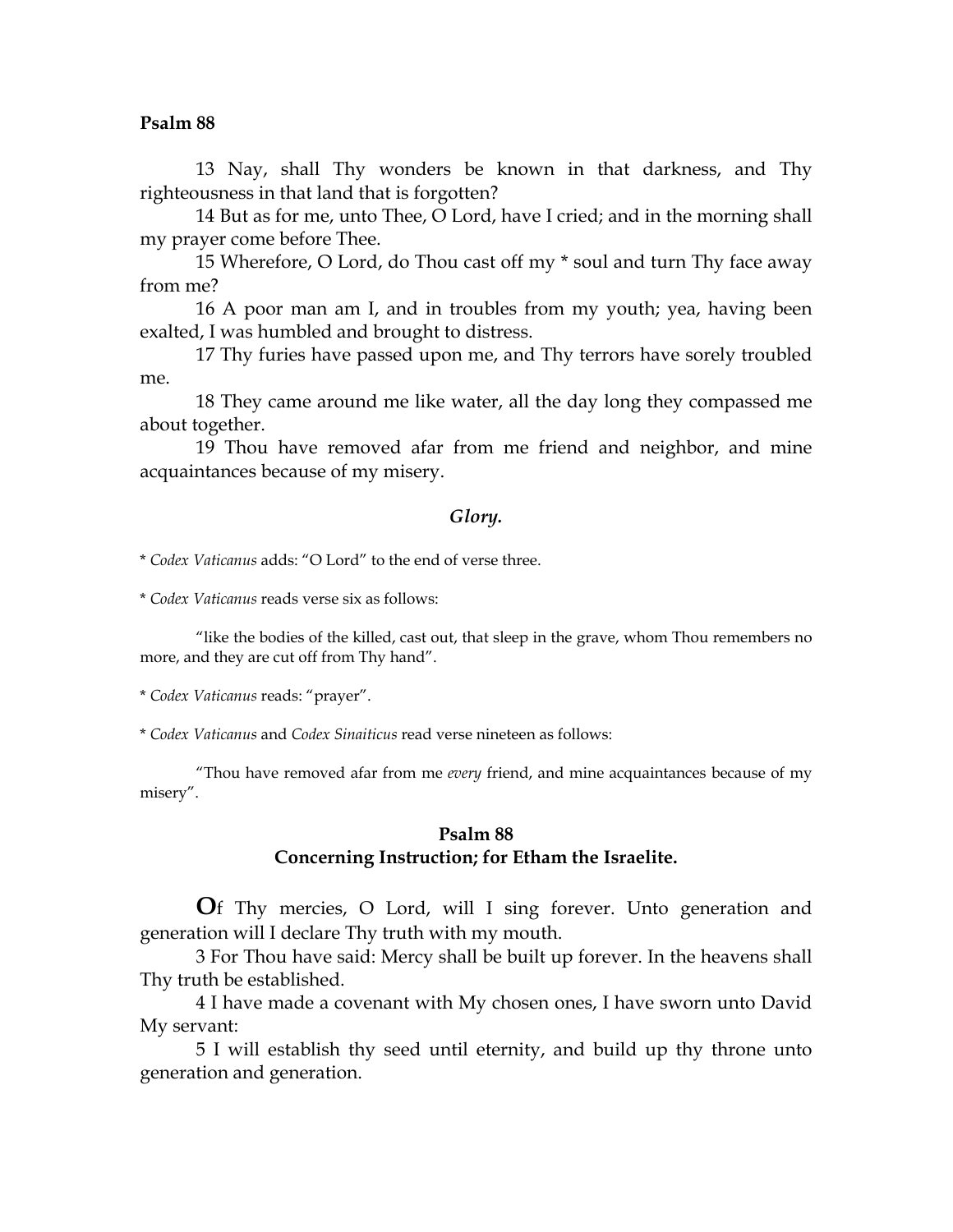*Interlude by Chant* 

6 The heavens shall confess Thy wonders, O Lord, and Thy truth in the congregation of saints.

7 For who in the clouds shall be compared unto the Lord? And who shall be likened to the Lord among the sons of God?

8 God Who is glorified in the council of the saints is great and terrible towards all that are around Him.

9 O Lord God of hosts, who is like unto Thee? Mighty art Thou, O Lord, and Thy truth is around Thee.

10 Thou art sovereign over the strength of the sea, and the tumult of her waves Thou makes calm.

11 Thou have brought the proud man low as the corpse of one slain, and with the arm of Thy power have Thou scattered Thine enemies.

12 Thine are the heavens, and Thine is the earth; the world and the fullness thereof have Thou founded.

13 The north and the sea have Thou created. Tabor and Ermon shall rejoice in Thy name.

14 Thine is the arm that has strength. Let Thy hand be strengthened, let Thy right *hand* be lifted up on high.

15 Righteousness and judgment are the establishment of Thy throne. Mercy and truth shall go before Thy face.

16 Blessed are the people that know jubilation. O Lord, in the light of Thy face shall they walk

17 and in Thy name shall they rejoice all the day long, and in Thy righteousness shall they be exalted.

18 For the boast of their strength art Thou, and in Thy good pleasure shall our horn be lifted high.

19 For from the Lord is our defense, yea, from the Holy One of Israel, our King.

20 At that time Thou spoke in a vision to Thy sons, and Thou did say: I have bestowed help on one that is mighty, I have raised up one chosen out of My people.

21 I have found David My servant, with My holy \* oil have I anointed him.

22 For My hand shall be unto him an ally, and Mine arm shall strengthen him.

23 No advantage shall his enemy have over him, nor shall the son of iniquity avail to hurt him any more.

24 And I will cut down his enemies before his face, and them that hate him shall I put to flight.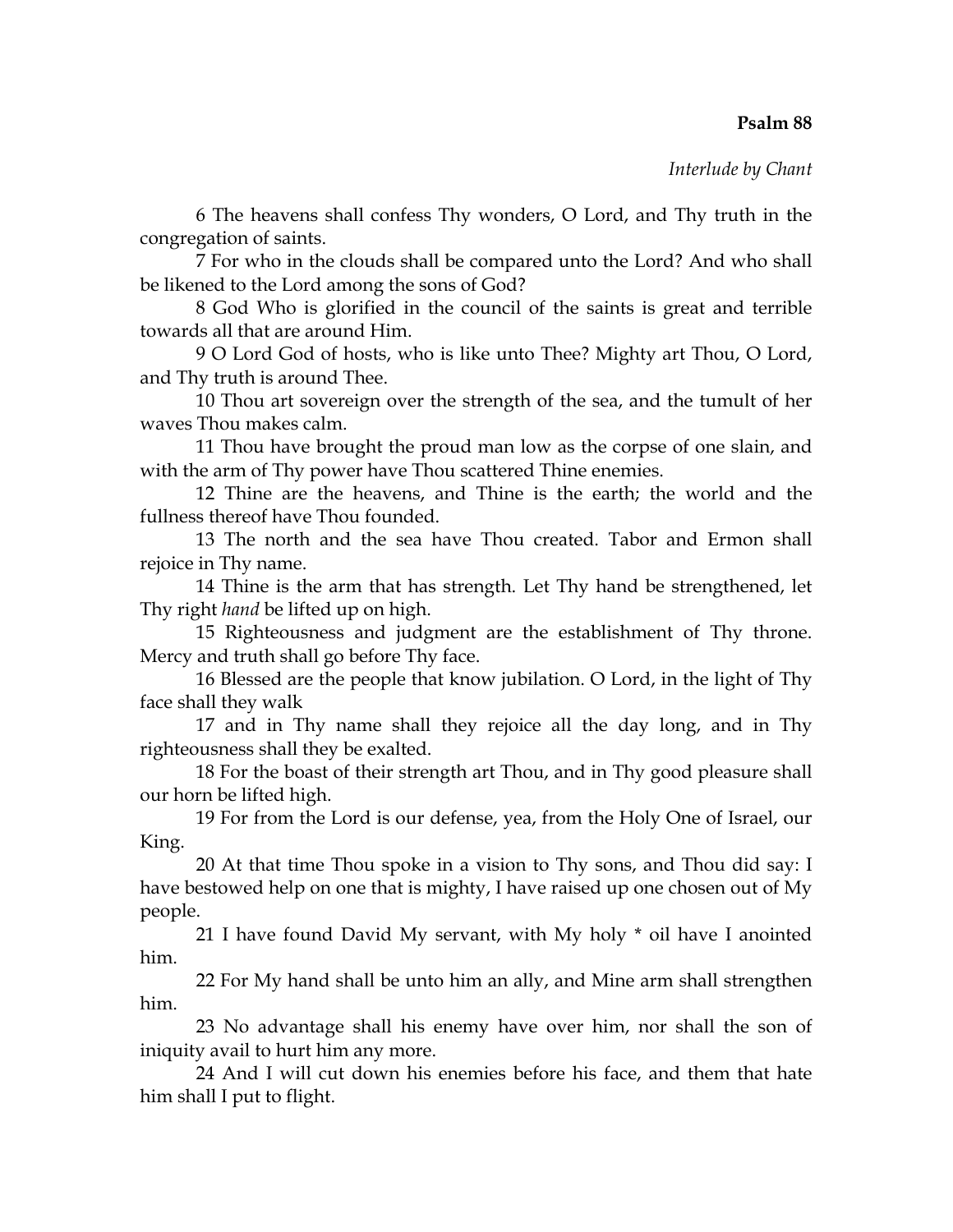25 And My truth and My mercy shall be with him, and in My name shall his horn be lifted high.

26 And I will set his hand in the sea and his right *hand* in the rivers.

27 He shall call upon Me and shall say: My Father art Thou, my God, and the helper of my salvation.

28 And as for Me, I will make him My firstborn, higher than the kings of the earth.

29 Forever shall I keep for him My mercy, and My covenant shall be faithful unto him.

30 And I will establish his seed unto ages of ages, and his throne shall be as the days of heaven.

31 If his sons forsake My law, and if they walk not in My judgments,

32 If My statutes they profane, and keep not My commandments,

33 I will visit their iniquities with a rod, and their injustices with scourges.

34 But My mercy will I not disperse away from them, nor will I wrong them in My truth.

35 Nor will I profane My covenant, nor the things that proceed from My lips will I make void.

36 Once have I sworn by My holiness that to David I will not lie;

37 his seed forever shall abide. And his throne shall be as the sun before Me,

38 and as the moon that is established for ever, and is a faithful witness in the sky.

*Interlude by Chant* 

39 But Thou have cast off and brought to naught, Thou have been troubled with Thine anointed.

40 Thou have destroyed the covenant of Thy servant, Thou have profaned his sanctuary unto the earth.

41 Thou have broken down all his hedges, Thou have made his strongholds to be his terror.

42 All have despoiled him that pass along the way, he is become a reproach unto his neighbors.

43 Thou have exalted the right *hand* of them that afflict him, Thou have gladdened all his enemies.

44 Thou have turned away the help of his broadsword, and have not helped him in the battle.

45 Thou have made an end of his purification, his \* throne unto the earth have Thou cast down.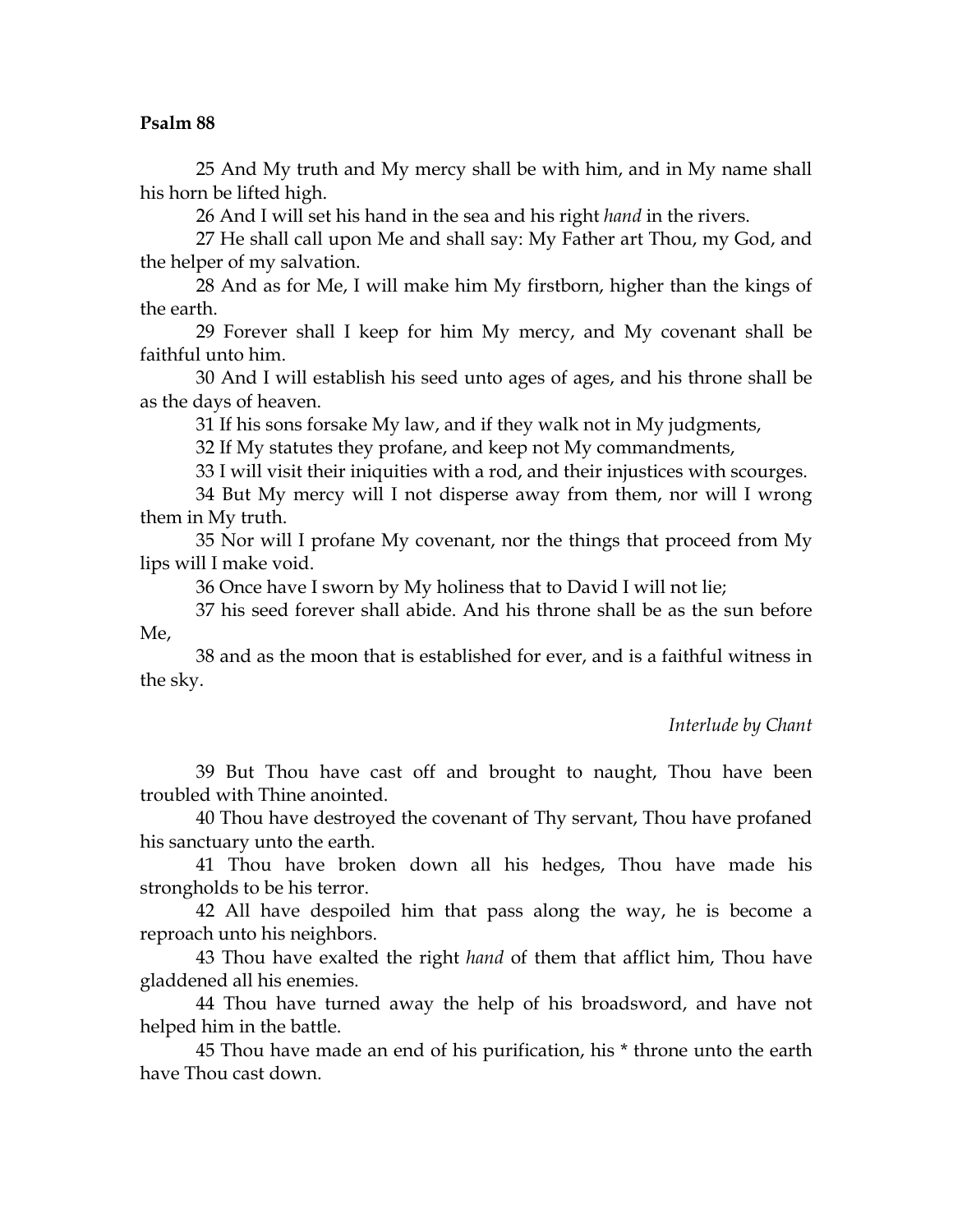46 Thou have shortened the days of his time, Thou have poured down shame upon him.

*Interlude by Chant* 

47 How long, O Lord, does Thou turn away unto the end? Shall Thy wrath burn like fire?

48 Remember what my substance is. Nay, have Thou created all the sons of man in vain?

49 Who is the man that shall live and not see death? Can he deliver his soul out of the hand of Hades?

*Interlude by Chant* 

50 Where are Thine ancient mercies, O Lord, which Thou swore unto David in Thy truth?

51 Remember, O Lord, the reproach of Thy servants, which I have endured in my bosom from many nations,

52 wherewith Thine enemies have reproached, O Lord, wherewith they have reproached the recompense of Thine anointed.

53 Blessed is the Lord forever. So be it. So be it.

### *Glory.*

\* *Codex Vaticanus* reads: "mercy".

\* *Codex Alexandrinus* reads: "time".

### **Psalm 89 A Prayer of Moses, the Man of God.**

**L**ord, Thou have been our refuge in generation and generation.

2 Before the mountains came to be and the earth was formed and the world, even from everlasting to everlasting Thou art.

3 Turn not man away unto lowliness; yea, Thou hast said: Turn back, ye sons of men.

4 For a thousand years in Thine eyes, \* O Lord, are but as yesterday that is past, and as a watch in the night.

5 Things of no account shall their years be; in the morning like grass shall man pass away.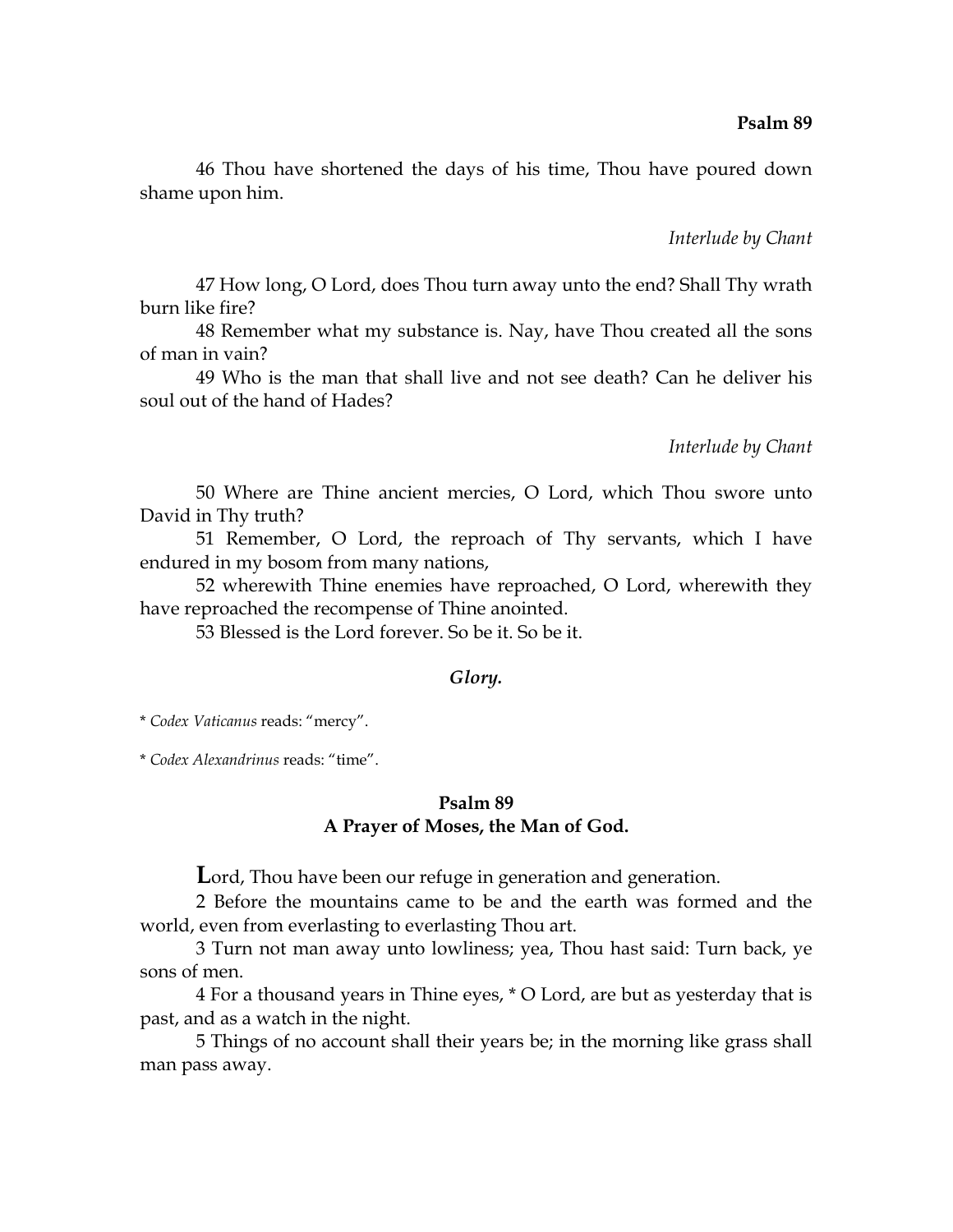6 In the morning shall he bloom and pass away, in the evening shall he fall and grow withered and dry.

7 For we have fainted away in Thy wrath, and in Thine anger have we been troubled.

8 Thou have set our iniquities before Thee; our lifespan is in the light of Thy countenance.

9 For all our days are faded away and in Thy wrath are we fainted away; our years have, like a spider, spun out their tale.

10 As for the days of our years, in their span they be threescore years and ten. And if we be in strength, mayhap fourscore years; and what is more than these is toil and travail. For mildness is come upon us, and we shall be chastened.

11 Who knows the might of Thy wrath?

12 And out of fear of Thee, who can recount Thine anger? So make Thy right hand known to me, and to them that in their heart are instructed in wisdom.

13 Return, O Lord; how long? And be Thou entreated concerning Thy servants.

14 We were filled in the morning with Thy mercy, O Lord, and we rejoiced and were glad.

15 In all our days, let us be glad for the days wherein Thou didst humble us, for the years wherein we saw evils.

16 And look upon Thy servants, and upon Thy works, and do Thou guide their sons.

17 And let the brightness of the Lord our God be upon us, and the works of our hands do Thou guide aright upon us, \* yea, the work of our hands do Thou guide aright.

\* *Codex Alexandrinus* adds: "O Lord".

\* *Codex Vaticanus* omits the phrase: "yea, the work of our hands do Thou guide aright". However, this phrase is found in *Codex Alexandrinus*, *Codex Sinaiticus*, the 1821 Moscow Edition of the *Septuagint*, and the text as published by the Apostoliki Diakonia and Zoe Brotherhood.

## **Psalm 90**

## **A Canticle Praise of David. Without Superscription among the Hebrews.**

**H**e that dwells in the help of the Most High shall abide in the shelter of the God of heaven.

2 He shall say unto the Lord: Thou art my helper and my refuge. He is my God, and I will hope in Him.

3 For He shall deliver thee from the snare of the hunters and from every troubling word.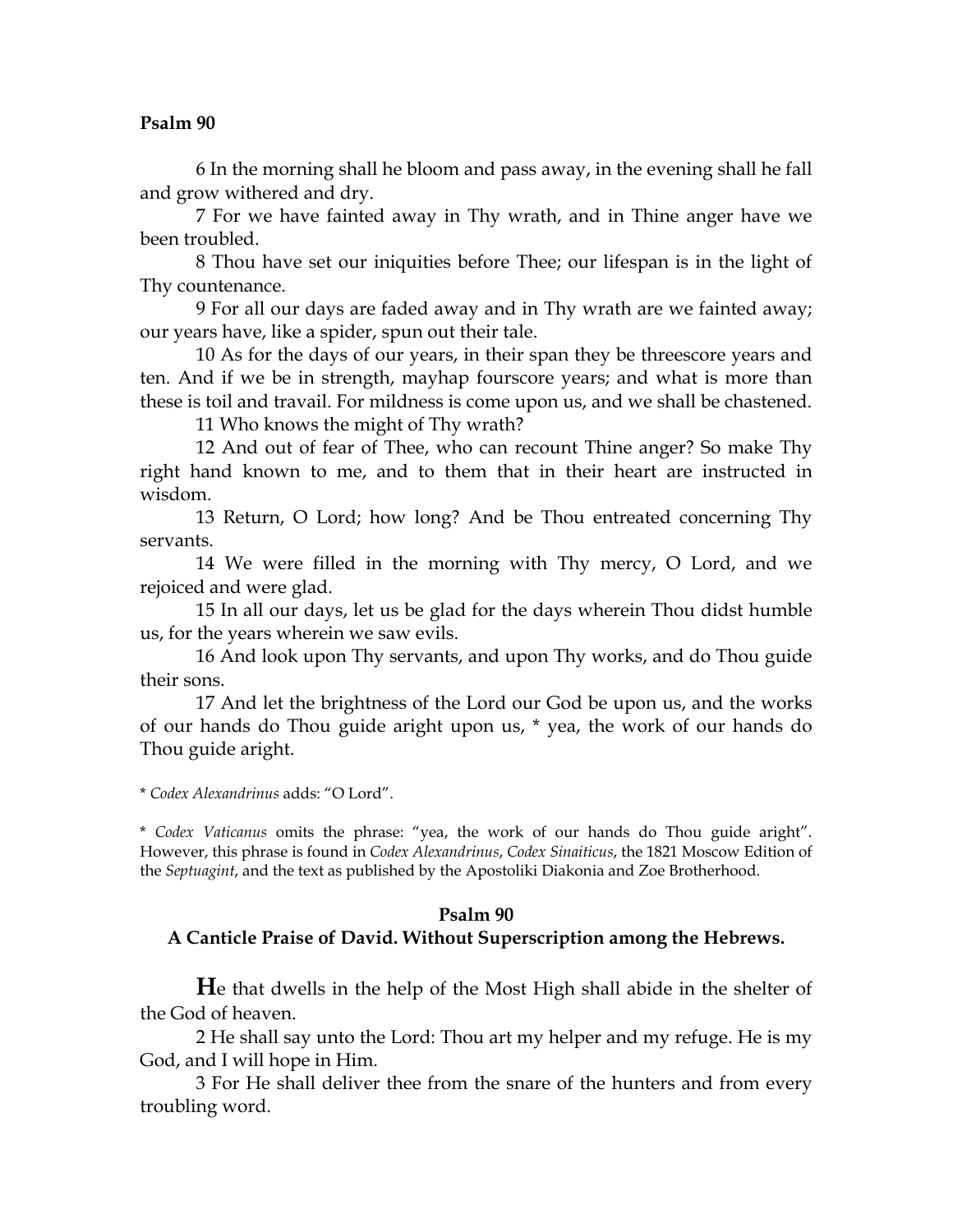4 With His shoulders will He overshadow thee, and under His wings shall thou have hope. With a shield will His truth encompass thee;

5 thou shall not be afraid for the terror by night, nor for the arrow that flies by day,

6 nor for the thing that walks in darkness, nor for the mishap and demon of noonday.

7 A thousand shall fall at thy side, and ten thousand at thy right *hand*, but unto thee shall it not come near.

8 Only with thine eyes shall thou behold, and thou shall see the reward of sinners.

9 For Thou, O Lord, art my hope. Thou made the Most High thy refuge;

10 No evils shall come near thee, and no scourge shall draw near unto thy dwelling.

11 For He shall give His angels charge over thee, to keep thee in all thy ways.

12 On their hands shall they bear thee up, lest at any time thou dash thy foot against a stone.

13 Upon the asp and basilisk shall thou tread, and thou shall trample upon the lion and dragon.

14 For he has set his hope on Me, and I will deliver him; I will shelter him because he has known My name.

15 He shall cry unto Me, and I will hearken unto him. I am with him in affliction, and I will rescue him and glorify him.

16 With length of days will I satisfy him, and I will show him My salvation.

## *Glory.*

## **Thirteenth Kathisma**

## **Psalm 91**

# **A Canticle Psalm, for the Day of the Sabbath.**

**I**t is good to give praise unto the Lord, and chant unto Thy name, O Most High,

3 to proclaim in the morning Thy mercy, and Thy truth by night,

4 on a psaltery of ten strings, with an ode upon the harp.

5 For Thou has gladdened me, O Lord, by Thy deeds, and in the works of Thy hands will I rejoice.

6 How great are Thy works, O Lord, exceeding deep are Thy thoughts.

7 A mindless man shall not know it, nor shall a stupid man understand it.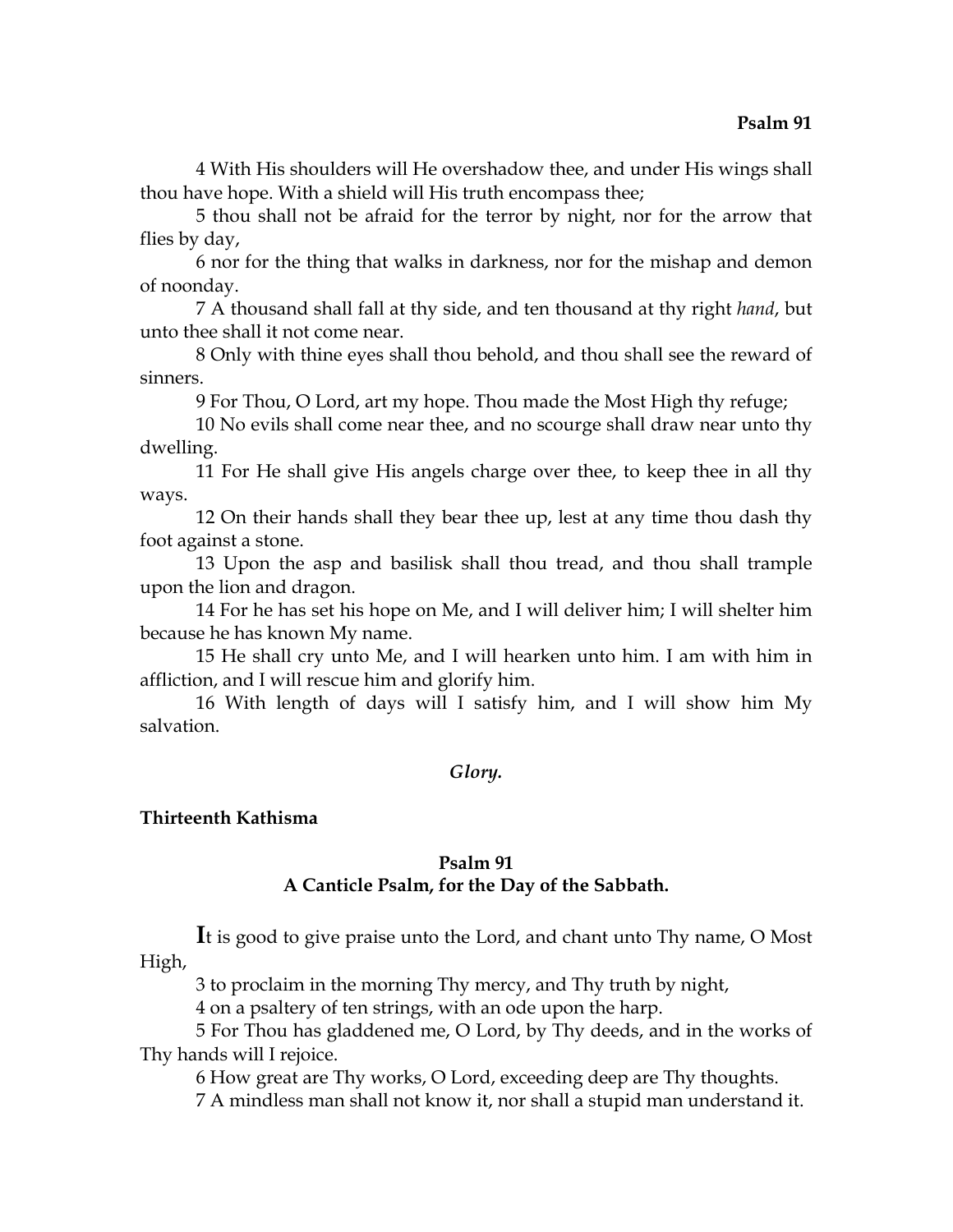8 When the sinners spring up like grass, and all that work iniquity look loftily down, It is that they may be utterly destroyed unto ages of ages;

9 but Thou art Most High forever, O Lord.

\* 10 For behold, Thine enemies, O Lord, for behold, Thine enemies shall perish; and scattered shall be all they that work iniquity.

11 And lifted high as that of a one-horned *animal* shall be my horn, and mine old age shall be strengthened with rich \* oil.

12 And mine eye has looked down upon mine enemies, and mine ear shall hear concerning the wicked that rise up against me.

13 The righteous man shall flourish like a palm tree, and like a cedar in Lebanon shall he be multiplied.

14 They that are planted in the house of the Lord, in the courts of our God they shall blossom forth.

15 They shall still increase in a ripe old age, and happy shall they be to proclaim that upright is the Lord \* our God, and there is no unrighteousness in Him.

\* *Codex Vaticanus* reads verse ten as follows: "For behold, Thine enemies shall perish; and scattered shall be all they that work iniquity". The text published by the Apostoliki Diakonia and Zoe Brotherhood reads verse ten as follows: "For behold, Thine enemies, O Lord, behold, Thine enemies shall perish; and scattered shall be all they that work iniquity".

\* *Codex Vaticanus* reads: "mercy".

\* *Codex Vaticanus* reads: "my".

## **Psalm 92**

# **A Canticle Praise of David: For \* the Day before the Sabbath. When the Land Was First Inhabited.**

**T**he Lord is King, He is clothed with majesty; the Lord is clothed with strength and He has girt Himself. For He established the world which shall not be shaken.

2 Thy throne is prepared of old; Thou art from everlasting.

3 The rivers have lifted up, O Lord, the rivers have lifted up their voices; \* the rivers will lift up their waves.

4 At the voices of many waters. Wonderful are the surgings of the sea, wonderful on high is the Lord.

5 Thy testimonies are made very sure. Holiness becomes Thy house, O Lord, unto length of days.

<sup>\*</sup> *Codex Alexandrinus* reads: "the Sabbath day".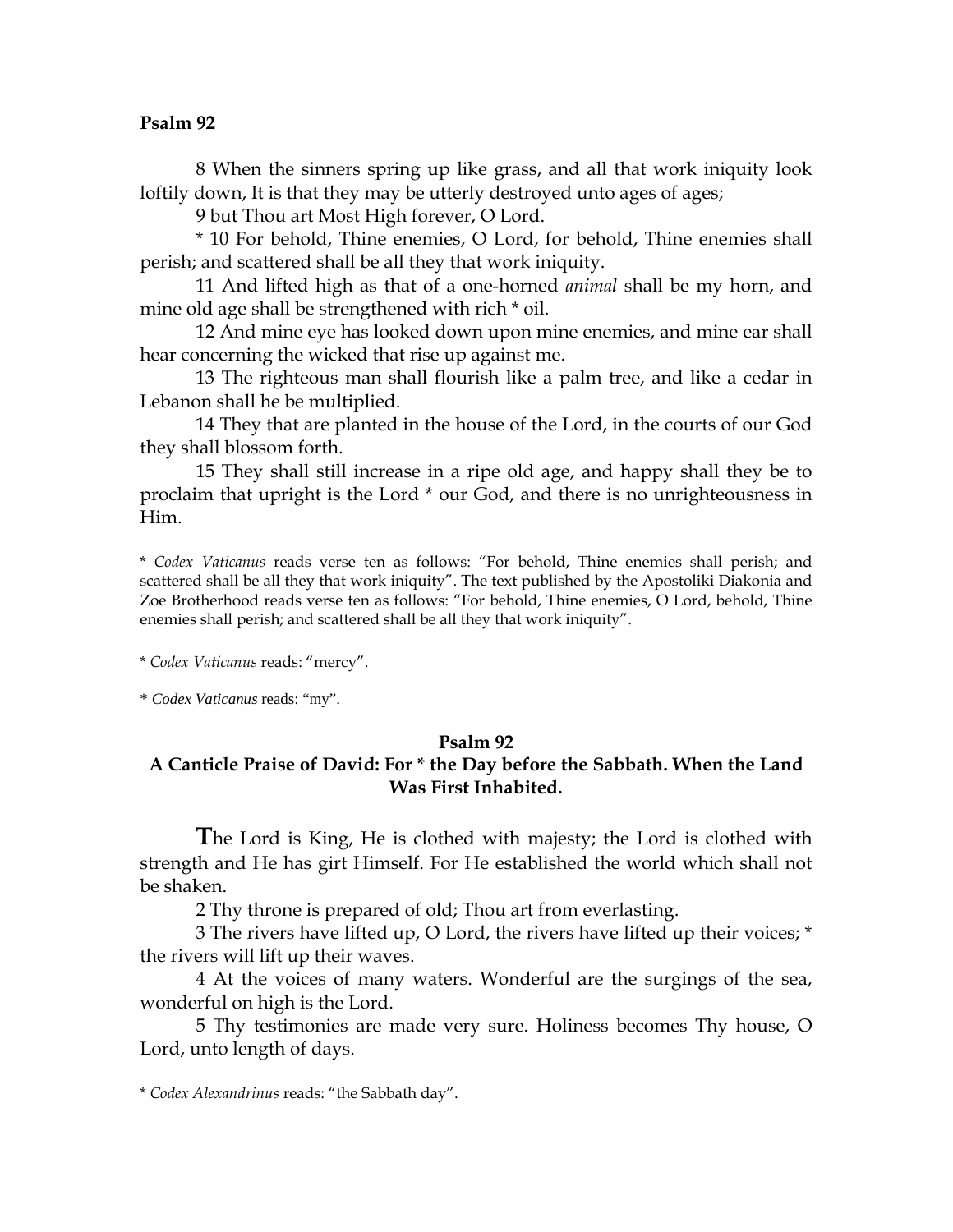\* *Codex Alexandrinus* adds the phrase: "the rivers will lift up their waves" at the end of verse three.

#### **Psalm 93**

## **A Psalm of David, for the Fourth Day of the Week.**

**T**he Lord is the God of vengeances; the God of vengeances has spoken openly.

2 Be Thou exalted, O Thou that judges the earth; render the proud their due.

3 How long shall sinners, O Lord, how long shall sinners boast?

4 How long shall they utter and speak unrighteousness, how long shall they speak, all they that work iniquity?

5 Thy people, O Lord, have they brought low, and to Thine inheritance have they done hurt.

6 Widow and orphan have they killed, and the proselyte have they murdered.

7 And they said: The Lord shall not see it, nor will the God of Jacob perceive it.

8 Understand then, ye mindless ones among the people; and ye fools, at length be wise.

9 He that planted the ear, shall He not hear? Or He that formed the eye, does He not perceive?

10 He that chastens the heathen, shall He not rebuke? He that teaches man knowledge?

11 The Lord knows the thoughts of men, that they are vain.

12 Blessed is the man whom Thou shall chasten, O Lord; and out of Thy law shall Thou instruct him,

13 that Thou may give him rest from evil days, until a pit be dug for the sinner.

14 For the Lord will not cast off His people, nor will He forsake His inheritance,

15 until righteousness return unto judgment, and all that are upright of heart be nigh thereto.

#### *Interlude by Chant*

16 Who will rise up for me against the evildoers? Or who will stand up with me against the workers of iniquity?

17 Unless the Lord had brought me help, my soul had well near sojourned in Hades.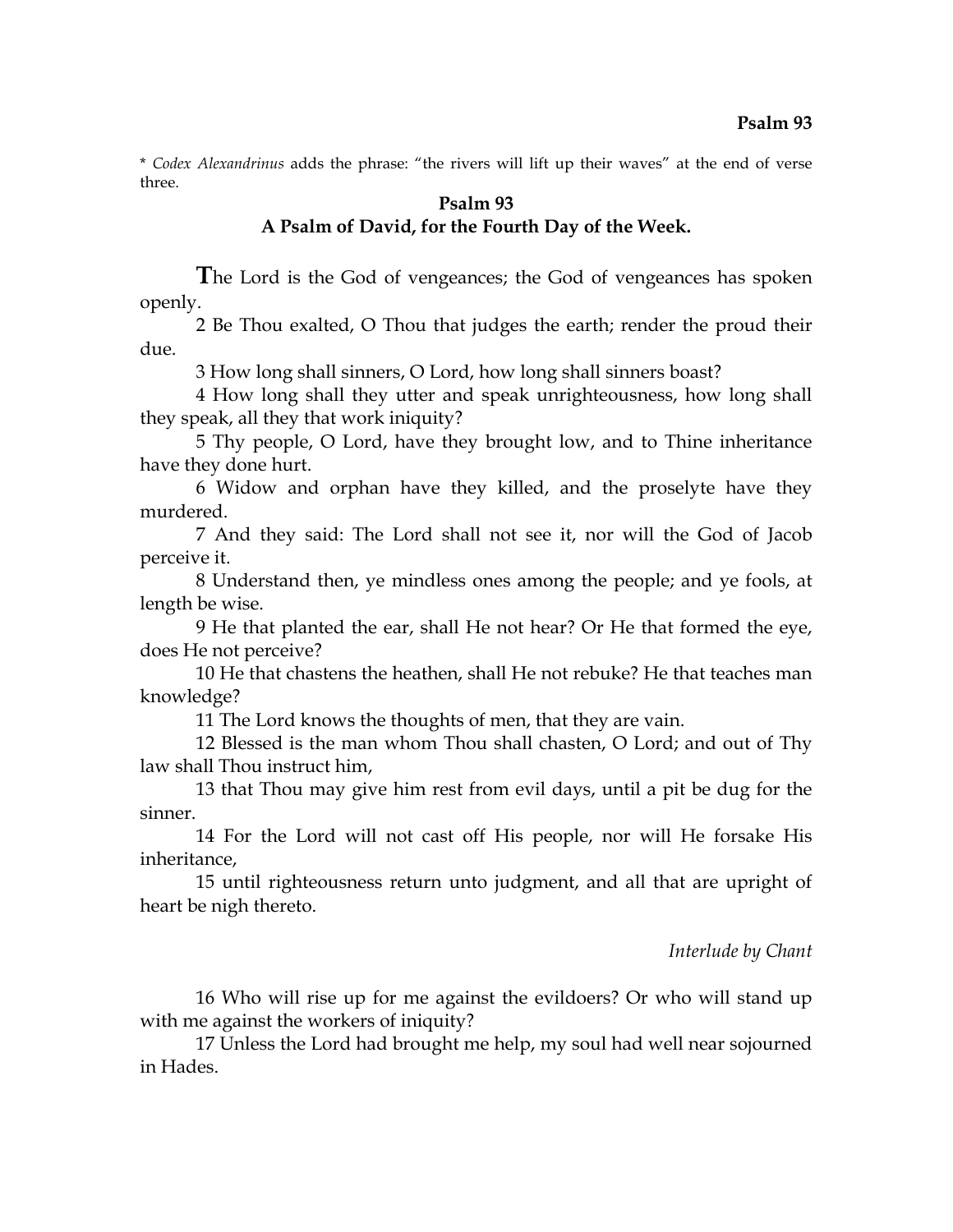18 Whenever I said: My foot has slipped; Thy mercy, O Lord, brought help unto me.

\* 19 According to the multitude of my sorrows in my heart, Thy consolations \* brought gladness unto my soul.

20 Let not the throne of iniquity have fellowship with Thee, which makes mischief in the name of the law.

21 They shall hunt down the soul of the righteous man, and the innocent blood shall they condemn.

22 Yea, the Lord is become my refuge, and my God the helper of my hope.

23 And the Lord shall give back to them their own iniquity, and according to their wickedness the Lord God shall make them to be seen no more.

#### *Glory.*

\* *Codex Vaticanus* and the text as published by the Apostoliki Diakonia and Zoe Brotherhood add "O Lord". *Codex Alexandrinus* omits "O Lord".

\* *Codex Vaticanus* reads: "brought love".

# **Psalm 94 A Canticle Praise of David. Without Superscription among the Hebrews.**

**C**ome let us rejoice in the Lord, let us shout with jubilation unto God our Savior.

2 Let us come before the face of His countenance with thanksgiving, and with psalms let us shout in jubilation unto Him.

\* 3 For the Lord is a great God and a great king over all the earth.

4 For \* in His hand are the ends of the earth, and the heights of the mountains are His.

5 For the sea is His, and He made it; and the dry land His hands have fashioned.

6 O come, let us worship and fall down before Him, and let us weep before the Lord Who made us.

7 For He is our God, and we are the people of His pasture and the sheep of His hand.

8 Today if ye will hear His voice, harden not your hearts, as in the \* provocation, in the day of temptation in the wilderness.

9 For your fathers tempted Me, they proved Me and saw My works.

10 Forty years long was I grieved with that generation, and I said: They do always err in their hearts. And they have not known My ways,

11 so I swore in Mine anger: They shall not enter into My rest.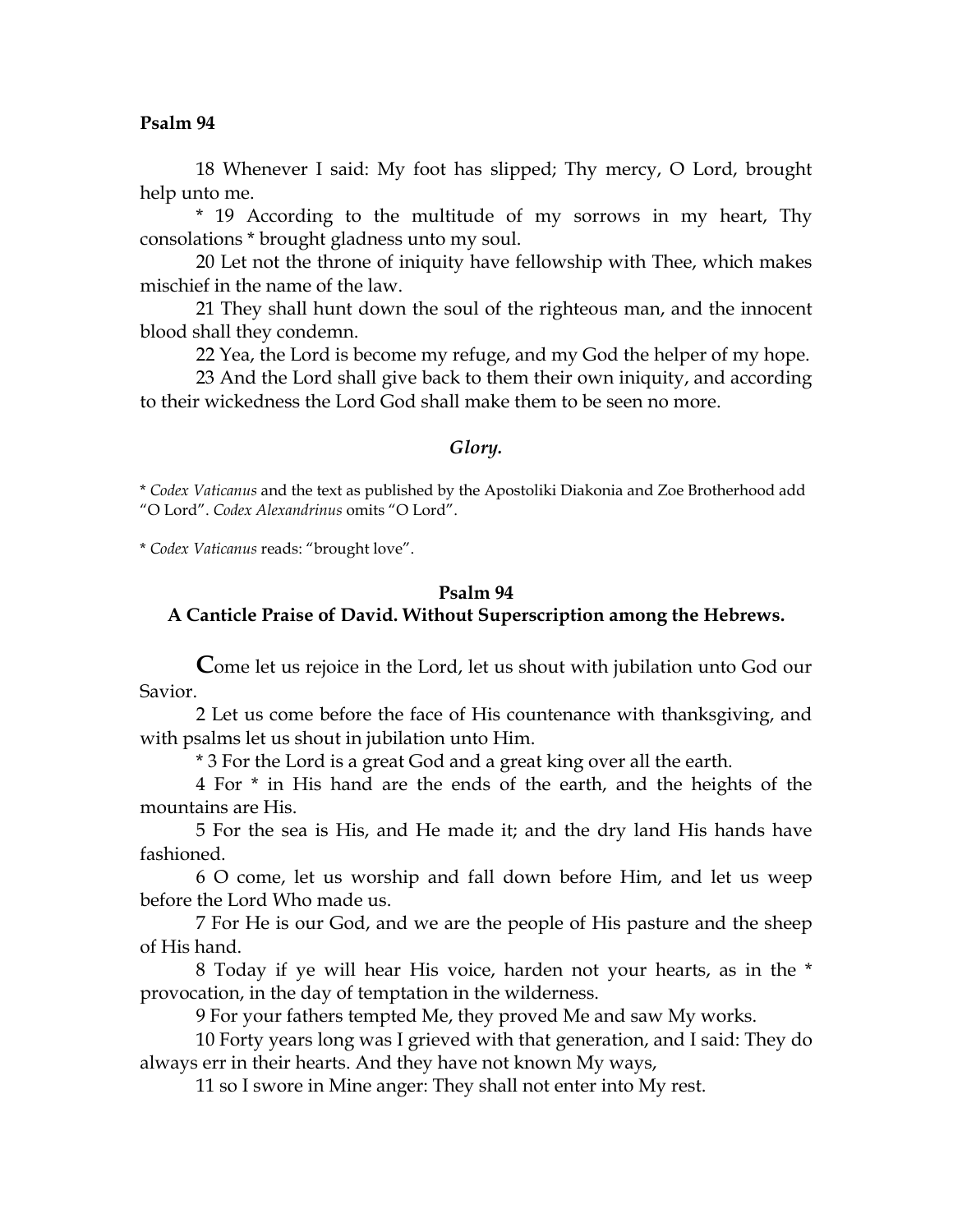\* *Codex Vaticanus* reads verse three as follows: "For the Lord is a great God and a great king over all the gods".

\* *Codex Vaticanus* adds the following phase in the beginning of verse four: "For the Lord will not cast off His people".

\* *Codex Vaticanus* reads: "irritation".

#### **Psalm 95**

# **A Canticle Praise. David's When the House Was Built After the Captivity. Without Superscription among the Hebrews.**

**O** sing unto the Lord a new song, sing unto the Lord all the earth.

2 Sing unto the Lord, bless His name; proclaim from day to day the good tidings of His salvation.

3 Declare among the nations His glory, and among all people His wonders.

4 For great is the Lord, and greatly to be praised; He is to be feared above all gods.

5 For all the gods of the nations are demons, but the Lord made the heavens.

6 Praise and beauty are before Him, holiness and majesty are in His sanctuary.

7 Bring to the Lord, ye kindred of the nations, bring to the Lord glory and honor;

8 bring to the Lord the glory due unto His name. Bring sacrifices, and go into His courts;

9 worship the Lord in His holy court. Let the earth be shaken at His presence;

10 say among the nations that the Lord is king. For He has established the world which shall not be shaken; He shall judge the people in uprightness.

11 Let the heavens be glad and let the earth rejoice; let the sea be shaken, and the fullness thereof.

12 The plains shall be joyful, and all the things therein. Then shall all the trees of the forest rejoice

13 at the presence of the Lord, for He comes, for He comes to judge the earth. He shall judge the world with righteousness and the people with His truth.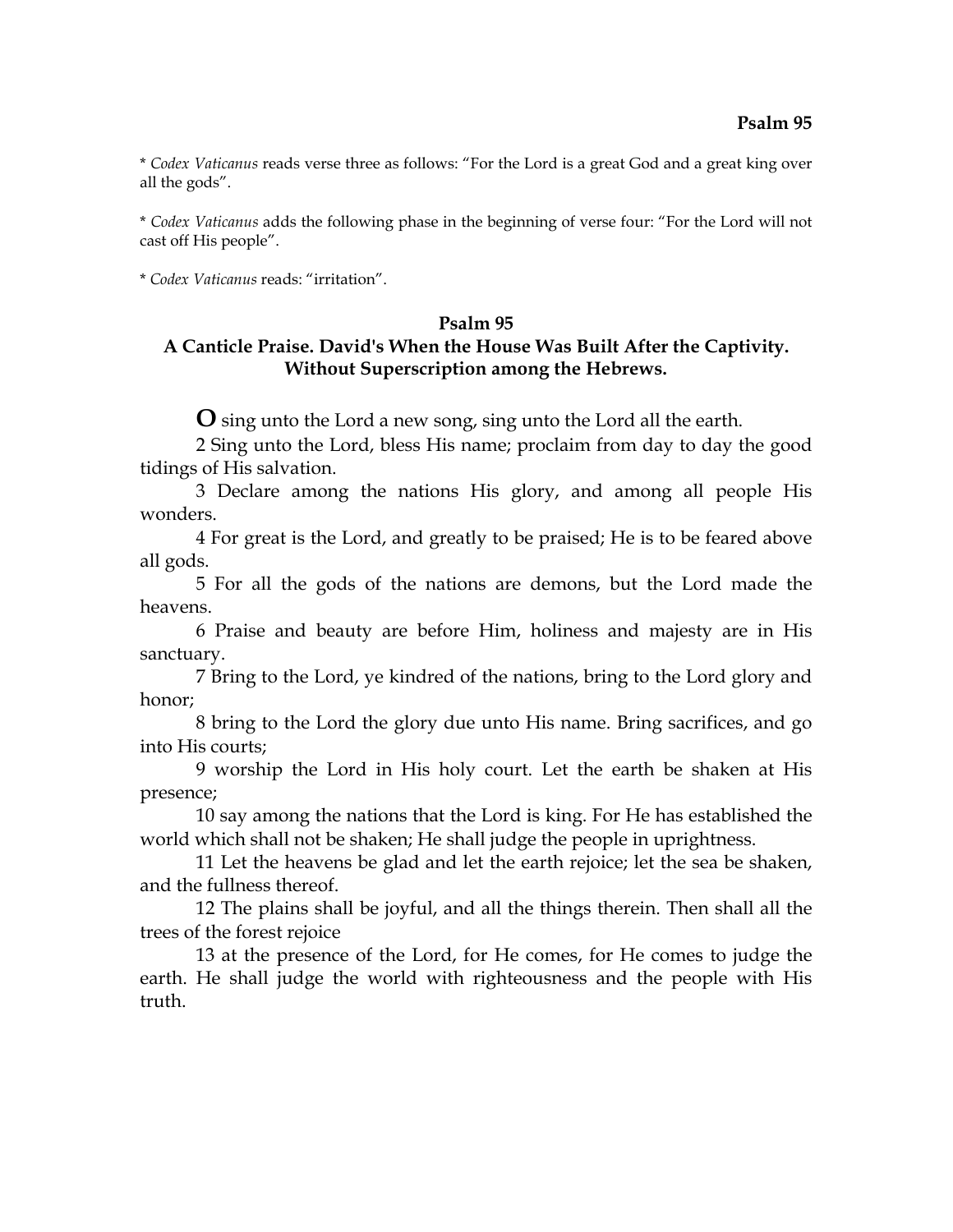#### **Psalm 96**

## **David's. When the Land Was Restored to Him. Without Superscription among the Hebrews.**

**T**he Lord is king, let the earth rejoice; let the many islands be glad.

2 Clouds and darkness are around Him; righteousness and judgment are the establishment of His throne.

3 Fire shall go before Him, and shall burn up His enemies around.

4 His lightning has shone forth throughout the world; the earth saw it and was shaken.

5 The mountains melted like wax at the presence of the Lord, at the presence of the Lord of all the earth.

6 The heavens declared His righteousness, and all the peoples saw His glory.

7 Let all be put to shame that worship graven things that boast themselves of their idols. Worship Him, all ye His angels.

8 Zion heard and was glad, and the daughters of Judea rejoiced because of Thy judgments, O Lord.

9 For Thou art Lord Most High over all the earth, Thou art exalted far above all the gods.

10 Ye that love the Lord, see to it that ye hate evil. The Lord preserves the souls of His saints; from the hand of the sinner shall He deliver them.

11 A light has dawned forth for the righteous man, and gladness for the upright of heart.

12 Be glad in the Lord, O ye righteous, and give thanks for the remembrance of His holiness.

### *Glory.*

### **Psalm 97 A Psalm of David.**

**O** sing unto the Lord a new song, for the Lord has wrought wondrous things. His right *hand* and His holy arm have wrought salvation for Him.

2 The Lord has made known His salvation, in the sight of the nations has He revealed His righteousness.

3 He has remembered His mercy to Jacob, and His truth to the house of Israel. All the ends of the earth have seen the salvation of our God.

4 Shout with jubilation unto the Lord, all the earth; sing and rejoice and chant psalms.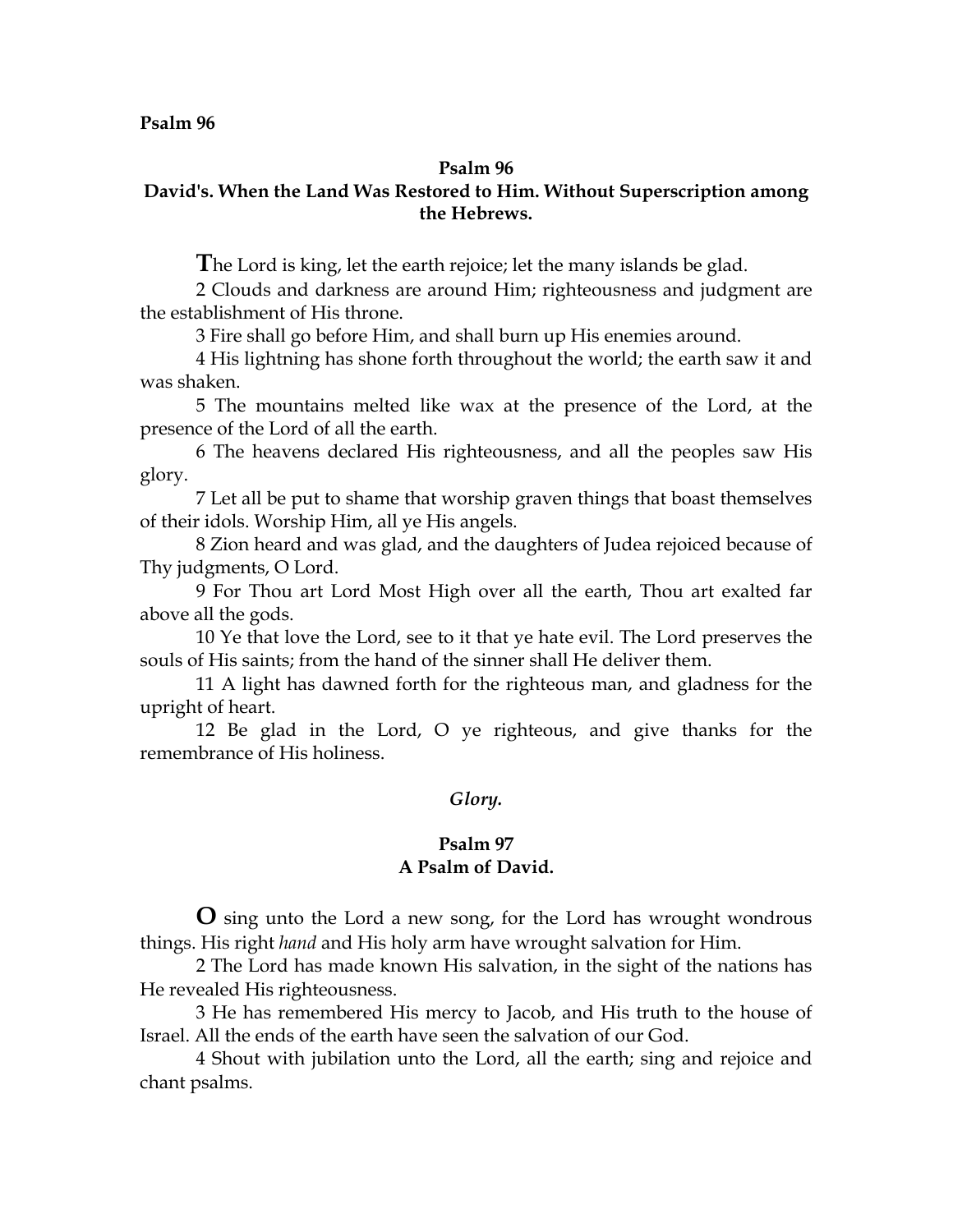5 Chant you unto the Lord with a harp, with the harp and with the voice of a psalm,

6 with trumpets of metal, and with a voice of a trumpet of horn. Shout with jubilation before the Lord our King.

7 Let the sea be shaken and the fullness thereof, the world and all they that dwell therein.

\* 8 The rivers shall clap their hands together; the mountains shall rejoice at the presence of the Lord, for He comes;

9 yea, He is come to judge the earth. He will judge the world with righteousness and the people with uprightness.

\* *Codex Vaticanus* and the text as published by the Apostoliki Diakonia and the Zoe Brotherhood read verse eight as follows: "The rivers shall clap their hands together; the mountains shall rejoice". *Codex Alexandrinus* supports the longer reading of verse eight that is found in the body of the text.

## **Psalm 98 A Psalm of David.**

**T**he Lord is king, let the people rage; He sits on the cherubim, let the earth be shaken.

2 The Lord is great in Zion, and He is high above all peoples.

3 Let them confess Thy great name, for it is terrible and holy.

4 And the king's honor loves judgment. Thou has prepared uprightness; judgment and righteousness in Jacob have Thou wrought.

5 Exalt ye the Lord our God, and worship the footstool of His feet; for He is holy.

6 Moses and Aaron among His priests, and Samuel among them that call upon His name, they called upon the Lord, and He hearkened unto them;

7 in a pillar of cloud He spoke unto them. For they kept His testimonies and His ordinances which He gave them.

8 O Lord our God, Thou did hearken unto them; O God, Thou were fain to be entreated for them, and yet took vengeance on all their devices.

9 Exalt ye the Lord our God, and worship at His holy mountain; for holy is the Lord our God.

## **Psalm 99 A Psalm of David; for a Thank-offering.**

**S**hout with jubilation unto God, all the earth,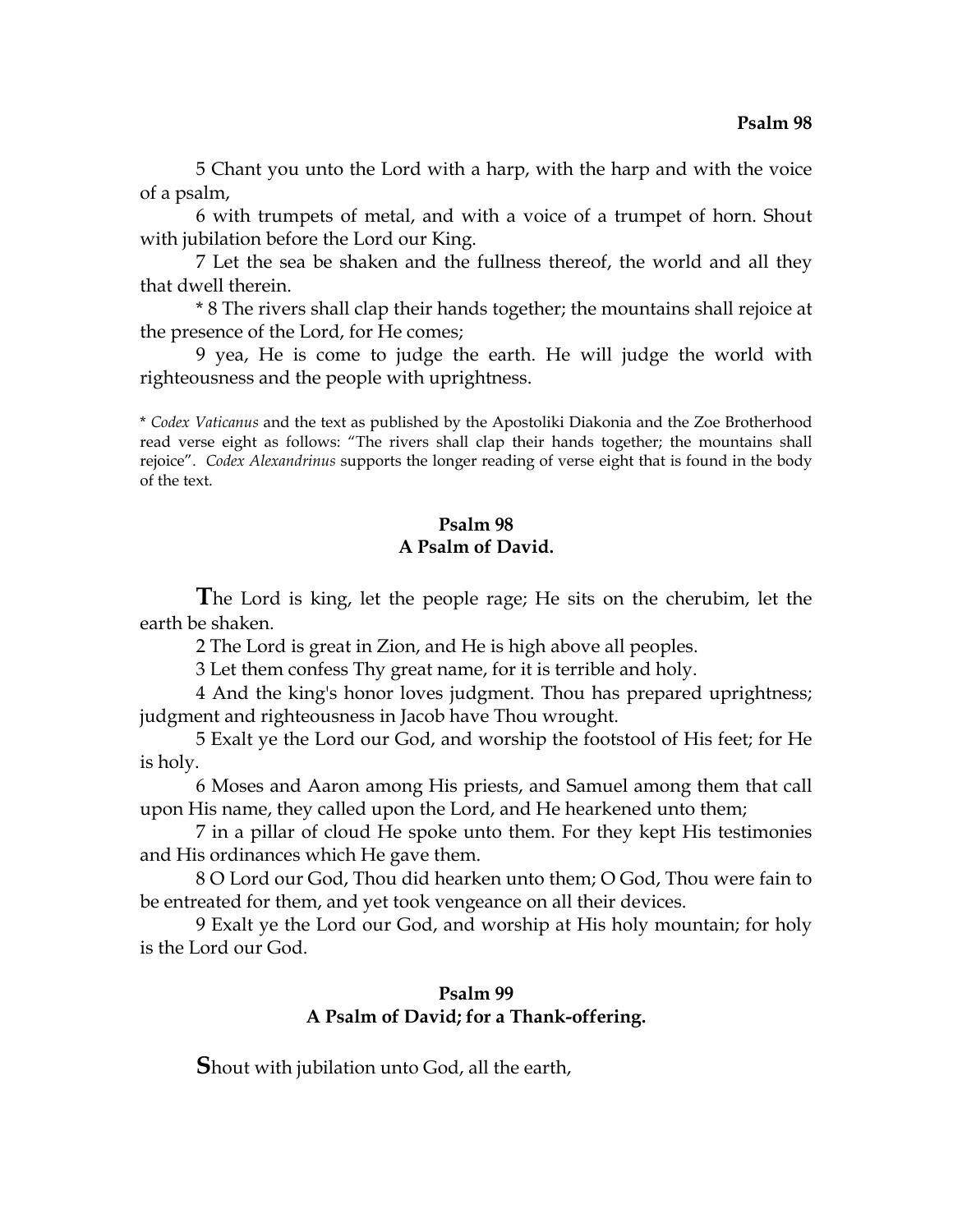2 serve the Lord with gladness. Come before His presence with rejoicing.

3 Know you that the Lord Himself is our God; it is He that has made us, and not we ourselves. We are His people and the sheep of His pasture.

4 Enter into His gates with thanksgiving, into His courts with hymns; give thanks unto Him. Praise His name,

5 for the Lord is good; His mercy endures forever and His truth unto generation and generation.

## **Psalm 100 A Psalm of David.**

**O**f mercy and judgment will I sing unto Thee, O Lord;

2 I will chant and have understanding in a blameless path. When wilt Thou come unto me? I have walked in the innocence of my heart in the midst of my house.

3 I have no unlawful thing before mine eyes; the workers of transgressions I have hated. A crooked heart has not cleaved unto me.

4 As for the wicked man who turned from me, I knew him not.

5 Him that privately talked against his neighbor did I drive away from me. With him whose eye was proud and his heart insatiate, I did not eat.

6 Mine eyes were upon the faithful of the land that they might sit with me; the man that walked in the blameless path, he ministered unto me.

7 The proud doer dwelt not in the midst of my house; the speaker of unjust things prospered not before mine eyes.

8 In the morning I killed all the sinners of the land, utterly to destroy out of the city of the Lord all them that work iniquity.

### *Glory.*

### **Fourteenth Kathisma**

#### **Psalm101**

## **A Prayer of the Poor Man. When He Was Despondent, and Poured out His Supplication before the Lord.**

**O** Lord, hear my prayer, and let my cry come unto Thee.

3 Turn not Thy face away from me; in the day when I am afflicted, incline Thine ear unto me. In the day when I call upon Thee, quickly hearken unto me.

4 For my days are vanished like smoke, and my bones consumed like wood for the burning.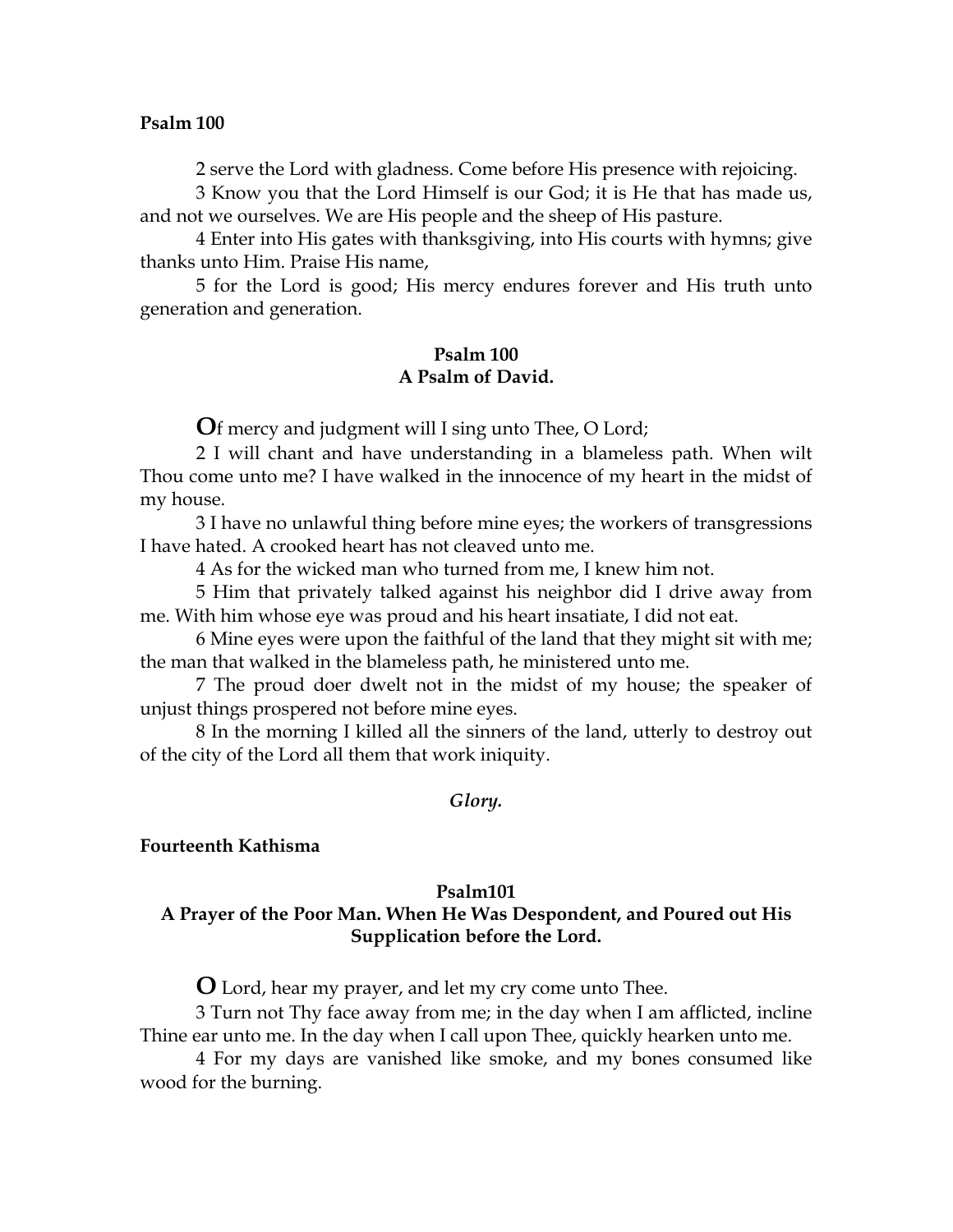5 I am smitten like grass, and withered is my heart, for I forgot to eat my bread.

6 By reason of the voice of my groaning, my bone hath cleaved unto my flesh.

7 I am become like a pelican of the wilderness; I am like an owl in a ruined house.

8 I have watched, and am like a sparrow that sits alone upon the housetop.

9 The whole day long mine enemies reproached me, and they that praised me made an oath against me.

10 For before the face of Thy wrath and Thine anger I ate ashes like bread, and my drink I mingled with weeping;

11 for after uplifting me, Thou have dashed me down.

12 My days like a shadow have declined, and I like grass am withered.

13 But Thou, O Lord, forever abide, and Thy remembrance is unto generation and generation.

14 Thou shall rise up and have pity upon Zion, for it is time to have compassion on her, yea, the time is come.

15 For Thy servants have taken pleasure in her stones, and they shall feel pity for her dust.

16 And the nations shall fear Thy name, O Lord, and all the kings of the earth Thy glory.

17 For the Lord shall build up Zion, and He shall be seen in His glory.

18 He has regarded the prayer of the humble, and has not despised their supplication.

19 Let this be written for another generation, and the people that are being created shall praise the Lord.

20 For He has looked out from His holy height, the Lord from heaven has looked upon the earth,

21 to hear the groaning of them that be in fetters, to loose the sons of the slain,

22 to declare in Zion the name of the Lord, and His praise in Jerusalem,

23 when the peoples are gathered together and the kings to serve the Lord.

24 He answered Him in the way of his strength: The fewness of my days declare unto me;

25 take me not away at the half of my days; in generations and generations are Thy years.

26 In the beginning, O Lord, Thou did lay the foundation of the earth, and the heavens are the works of Thy hands.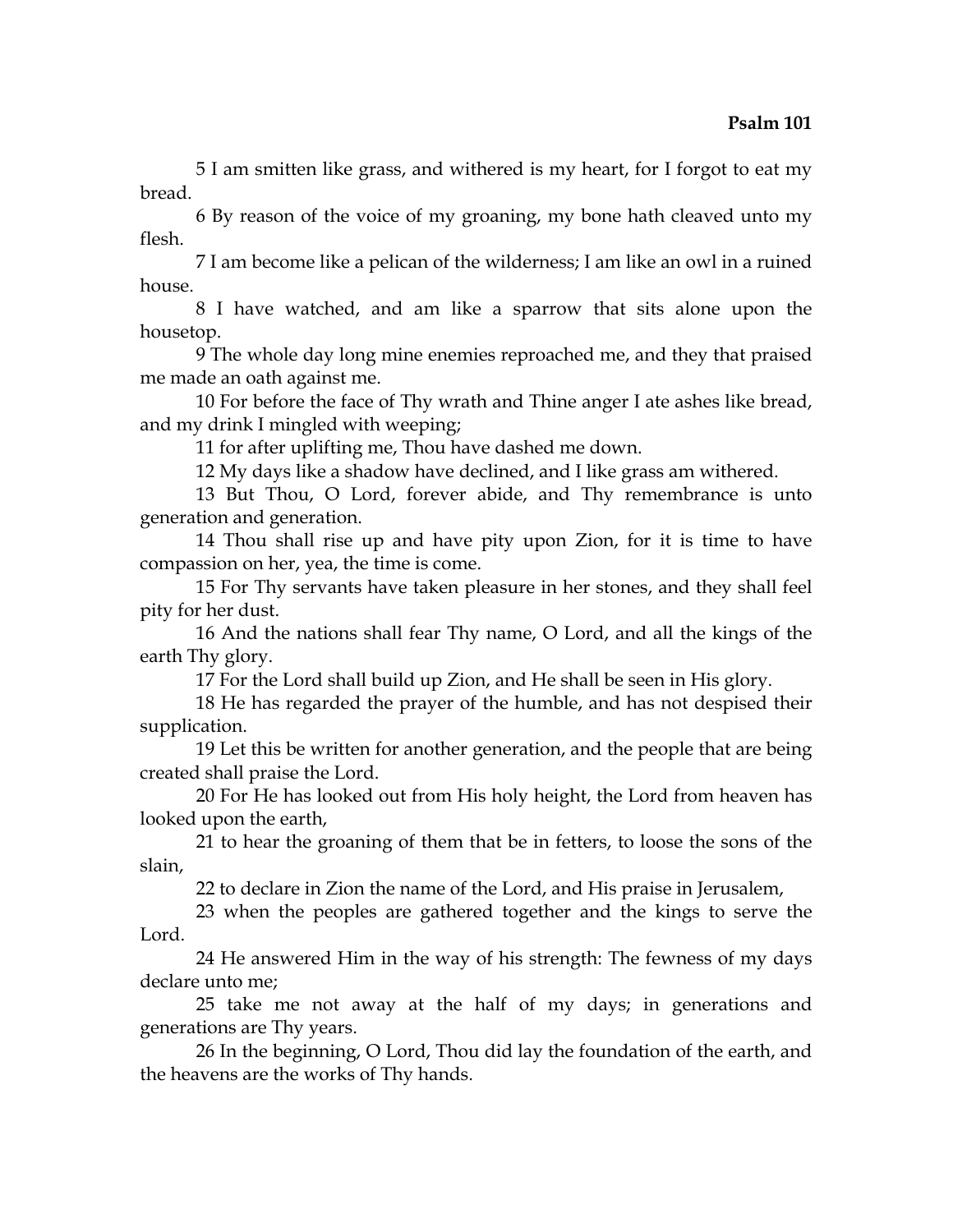27 They shall perish, but Thou abide; and all like a garment shall grow old, And as a vesture shall Thou fold them, and they shall be changed;

28 but Thou art the same, and Thy years shall not fail.

29 The sons of Thy servants shall have their dwelling, and their seed forever shall be guided aright.

## **Psalm 102 David's.**

**B**less the Lord, O my soul, and all that is within me bless His holy name.

2 Bless the Lord, O my soul, and forget not all \* that He has done for thee,

3 Who is gracious unto all thine iniquities, Who healed all thine infirmities,

4 Who redeemed thy life from corruption, Who crowned thee with mercy and compassion,

5 Who fulfilled thy desire with good things; thy youth shall be renewed as the eagle's.

6 The Lord performed deeds of mercy, and executed judgment for all them that are wronged.

7 He has made His ways known unto Moses, unto the sons of Israel the things that He has willed.

8 Compassionate and merciful is the Lord, long-suffering and plenteous in mercy;

9 not unto the end will He be angered; neither unto eternity will He be distressed.

10 Not according to our iniquities has He dealt with us, neither according to our sins has He rewarded us.

11 For according to the height of heaven from the earth, the Lord has made His mercy to prevail over them that fear Him.

12 As far as the east is from the west, so far has He removed our iniquities from us.

13 Like as a father has compassion upon his sons, so has the Lord had compassion upon them that fear Him;

14 for He knows whereof we are made, \* He has remembered that we are dust.

15 As for man, his days are as the grass; as a flower of the field, so shall he blossom forth.

16 For when the wind is passed over it, then it shall be gone, and no longer will it know the place thereof.

17 But the mercy of the Lord is from eternity, even unto eternity, upon them that fear Him. And His righteousness is upon sons of sons,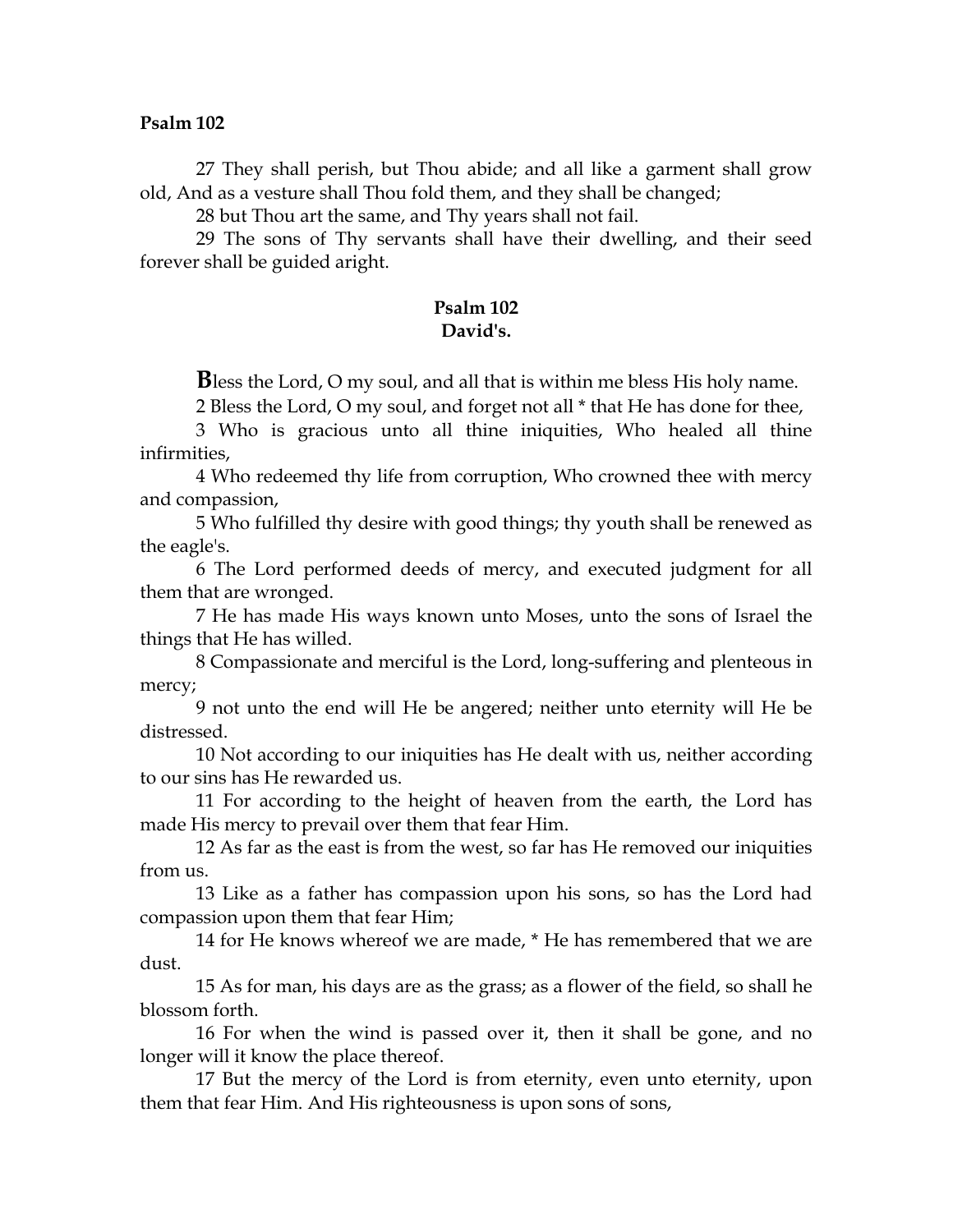18 upon them that keep His testament and remember His commandments to do them.

19 The Lord in heaven has prepared His throne and His kingdom rules over all.

20 Bless the Lord, all ye His angels, mighty in strength, that perform His word, to hear the voice of His words.

21 Bless the Lord, all ye His hosts, His ministers that do His will.

22 Bless the Lord, all ye His works, in every place of His dominion. Bless the Lord, O my soul.

### *Glory.*

\* *Codex Vaticanus* reads: "His praises".

\* *Codex Vaticanus* reads: "remember that we are dust".

## **Psalm 103 David's. Concerning the Formation of the World.**

**B**less the Lord, O my soul; O Lord my God, Thou has been magnified exceedingly, confession and majesty has Thou put on,

2 Who covers Thyself with light as with a garment, Who stretches out the heaven as it were a curtain;

3 Who supports His chambers in the waters, Who appoints the clouds for His ascent, Who walks upon the wings of the winds,

4 Who makes His angels spirits, and His ministers a \* flame of fire.

5 Who establishes the earth in her sureness thereof; it shall not be turned back forever and ever.

6 The abyss like a garment is His mantle; upon the mountains shall the waters stand.

7 At Thy rebuke they will flee, at the voice of Thy thunder shall they be afraid.

8 The mountains rise up and the plains sink down, unto the place where Thou have established them.

9 Thou appointed a bound that they shall not pass, neither return to cover the earth.

10 He sends forth springs in the valleys; between the mountains will the waters run.

11 They shall give drink to all the beasts of the field; the wild asses will wait to quench their thirst.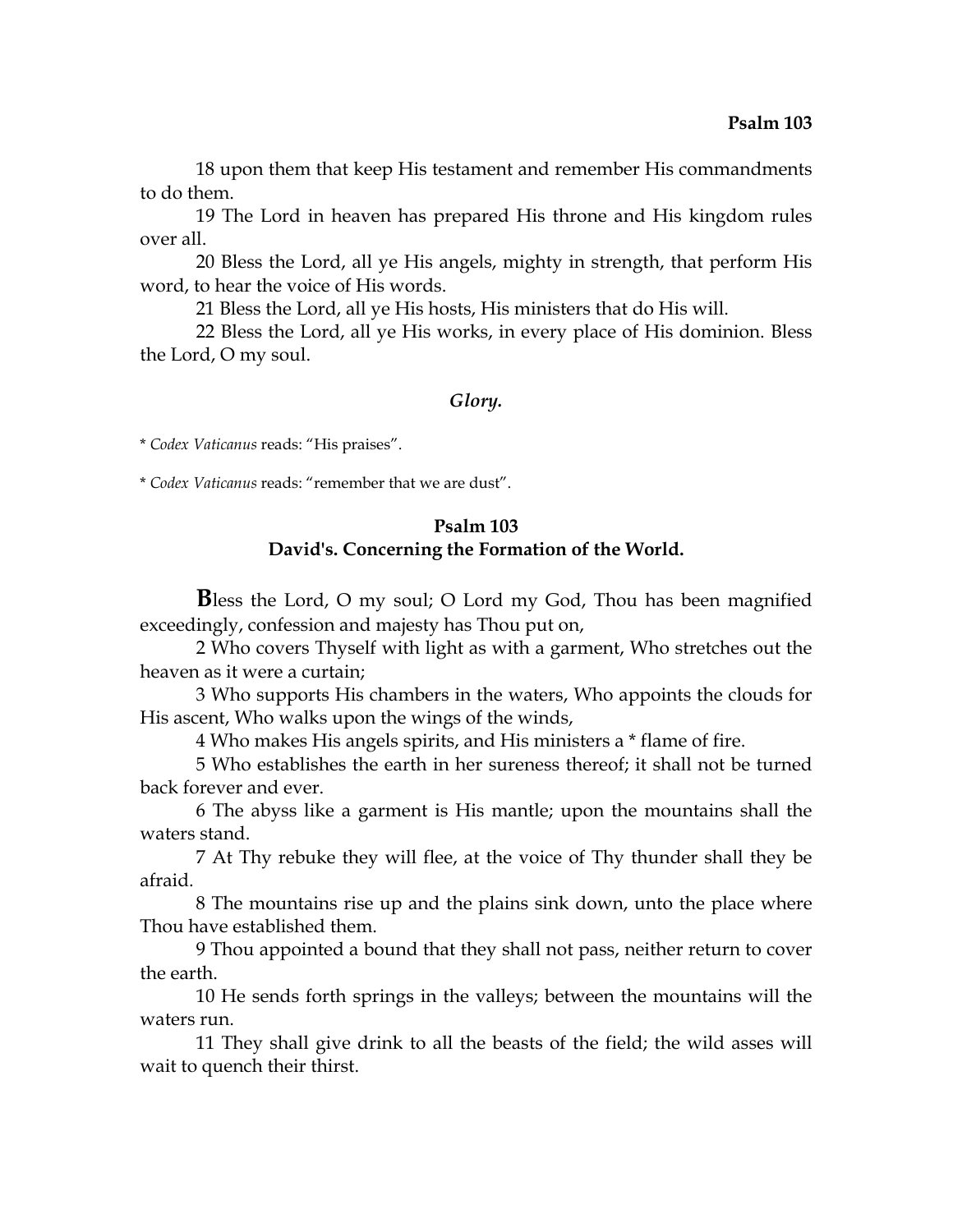12 Beside them will the birds of the heaven lodge, from the midst of the rocks will they give voice.

13 He waters the mountains from His chambers; the earth shall be satisfied with the fruit of Thy works.

14 He causes the grass to grow for the cattle, and green herb for the service of men, to bring forth bread out of the earth;

15 and wine makes glad the heart of man. To make his face cheerful with oil; and bread strengthened man's heart.

16 The trees of the plain shall be satisfied, the cedars of Lebanon, which Thou have planted.

17 There will the sparrows make their nests; the house of the heron is chief among them.

18 The high mountains are a refuge for the harts, and so is the rock for the \* hares.

19 He has made the moon for seasons; the sun knows his going down.

20 Thou appointed the darkness, and there was the night, wherein all the beasts of the forest will go abroad.

21 Young lions roaring after their prey, and seeking their food from God.

22 The sun arises, and they are gathered together, and they lay them down in their dens.

23 But man shall go forth unto his work and to his labor until the evening.

24 How magnified are Thy works, O Lord! In wisdom have Thou made them all; the earth is filled with Thy creation.

25 So is this great and spacious sea, therein are things creeping innumerable, small living creatures with the great.

26 There go the ships; there this dragon, whom Thou have made to play \* therein.

27 All things wait on Thee, to give them their food in due season.

28 When Thou gives it them, they will gather it. When Thou open Thy hand, all things shall be filled with goodness.

29 When Thou turn away Thy face, they shall be troubled. Thou will take their spirit, and they shall cease; and unto their dust shall they return.

30 Thou will send forth Thy Spirit, and they shall be created; and Thou shall renew the face of the earth.

31 Let the glory of the Lord be unto the ages; the Lord will rejoice in His works.

32 Who looked on the earth and made it tremble, Who touched the mountains and they smoke.

33 I will sing unto the Lord throughout my life, I will chant to my God for as long as I have my being.

34 May my words be sweet unto Him, and I will rejoice in the Lord.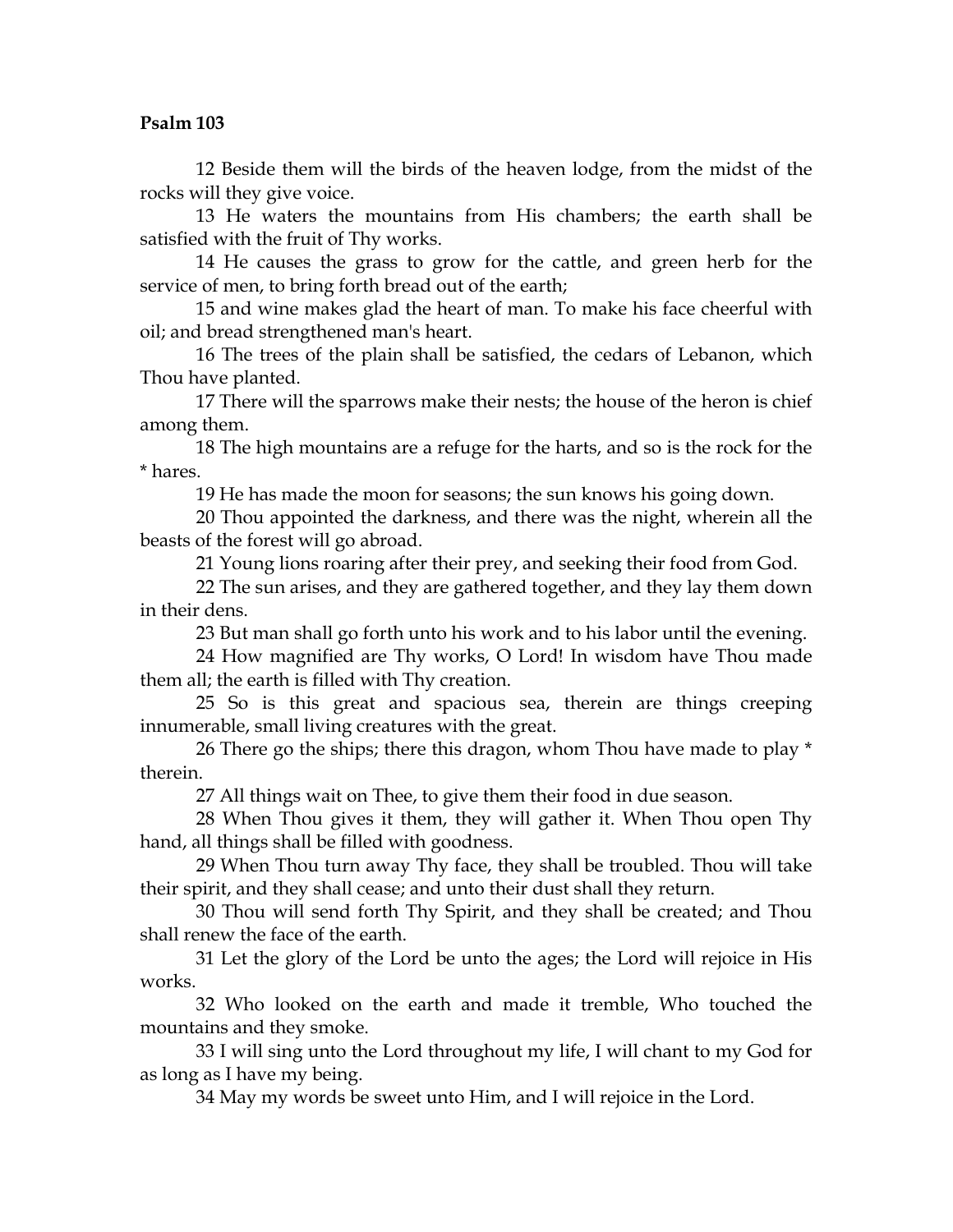35 O that sinners would cease from the earth and they that work iniquity, that they should be no more. Bless the Lord, O my soul.

#### *Glory.*

\* *Codex Vaticanus* reads: "flaming fire".

\* *Codex Vaticanus* reads: "hyraxes".

\* The text as published by the Apostoliki Diakonia and Zoe Brotherhood reads: "in her". However, the Zoe Brotherhood text lists "therein" as an alternate reading.

## **Psalm 104 Alleluia.**

**O** give thanks unto the Lord and call upon His name; declare among the nations His works.

2 Sing unto Him and chant unto Him; tell forth all His wonders.

3 Glory in His holy name; let the heart of them be glad that seek the Lord.

4 Seek ye the Lord, and be strengthened; seek ye His face at all times.

5 Remember His wonders which He wrought, His marvels, and the judgments of His mouth,

6 ye that are the seed of Abraham, His servants, ye sons of Jacob, His chosen.

7 He is the Lord our God, in all the earth are His judgments.

8 He has remembered His covenant unto eternity, the word which He commanded unto a thousand generations,

9 Which He made to Abraham, and His oath to Isaac.

10 And He established it to Jacob for an ordinance and to Israel for an everlasting covenant,

11 saying: Unto thee will I give the land of Canaan, the portion of your inheritance.

12 When they were few in number, very few and travelers therein,

13 and they went from nation to nation and from one kingdom to another people.

14 He allowed no man to wrong them; and He reproved kings for their sake, saying:

15 Touch not Mine anointed ones, and to My prophets do no evil.

16 And He called a famine upon the land; He broke all the staff of bread.

17 He sent a man before them; Joseph was sold for a slave.

18 They humbled his feet with fetters; his life was spent in irons,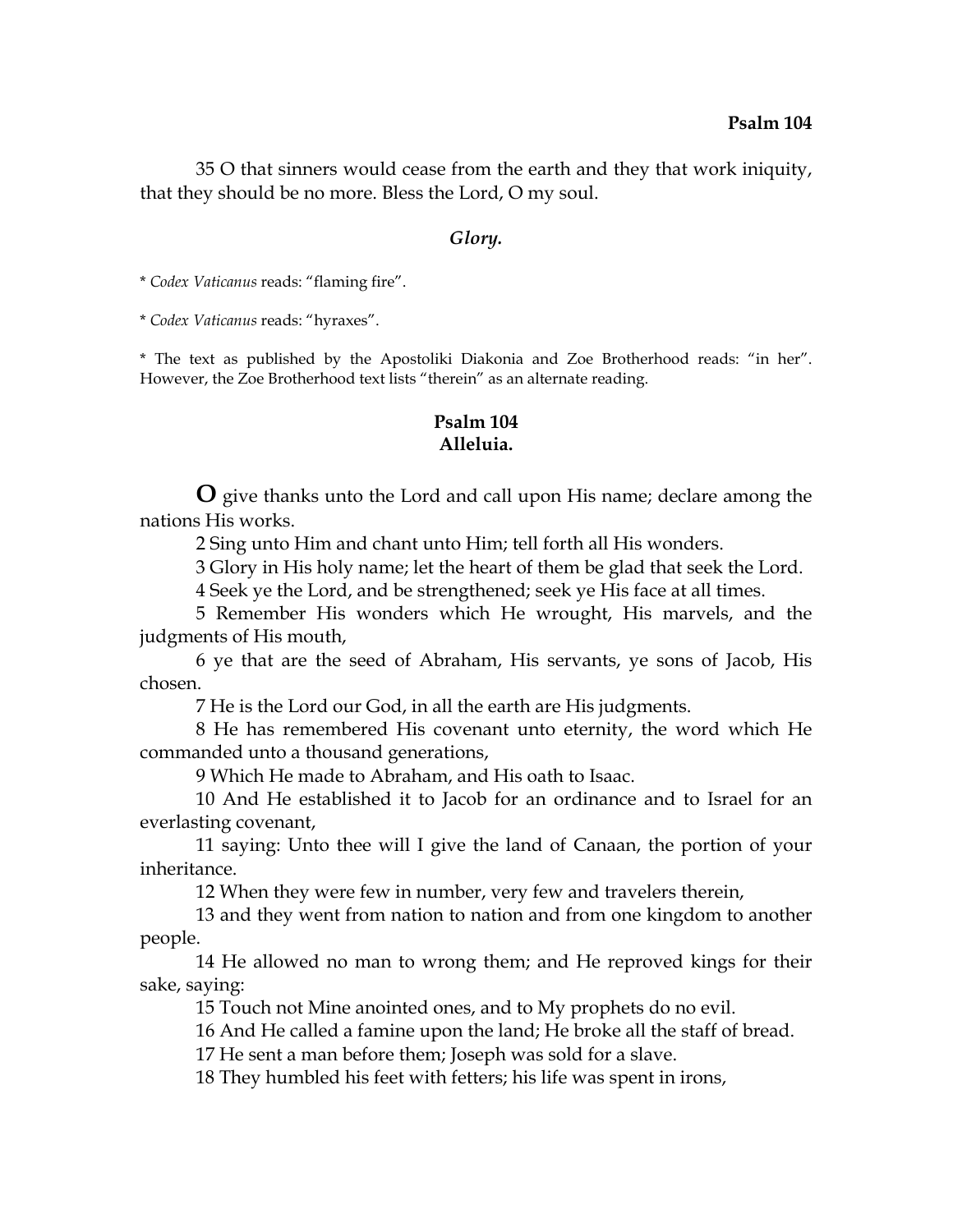19 until his word came to pass. The oracle of the Lord proved him.

20 The king sent and loosed him, even the ruler of the people, and released him.

21 He made him lord of his house, and ruler over all his substance,

22 to instruct his rulers as himself, and to teach his elders wisdom.

23 And Israel went into Egypt, and Jacob traveled in the land of Ham.

24 And He increased His people greatly, and made them stronger than their enemies.

25 He turned their heart to hate His people, to deal craftily with His servants.

26 He sent forth Moses His servant, Aaron whom He had chosen for Himself.

27 He set in them the words of His signs and of His marvels in the land of Ham.

28 He sent forth darkness and made it dark, for they were embittered against His words.

29 He turned their waters into blood, and He killed their fish.

30 Their land teemed with frogs, even unto the secret chambers of their kings.

31 He spoke, and the dog-fly came, and gnats in all their borders.

32 He gave them hail for rain, flaming fire in their land.

33 And He struck their vines and their fig trees, and broke every tree of their border.

34 He spoke, and the locust came, and the caterpillar and that without number,

35 and devoured all the grass in their land, and devoured all the fruit of their land.

36 And He struck every firstborn of their land, the firstlings of all their labor.

37 And He led them out with silver and gold, and there was not among their tribes one man that was feeble.

38 Egypt was glad when they departed, for fear of them had fallen upon them.

39 He spread out a cloud for a shelter to them, and a fire to give them light by night.

40 They made request and the quail came, and with the bread of heaven He filled them.

41 He clave the rock and the waters flowed, in waterless places rivers ran.

42 For He remembered His holy word which He spoke unto Abraham His servant.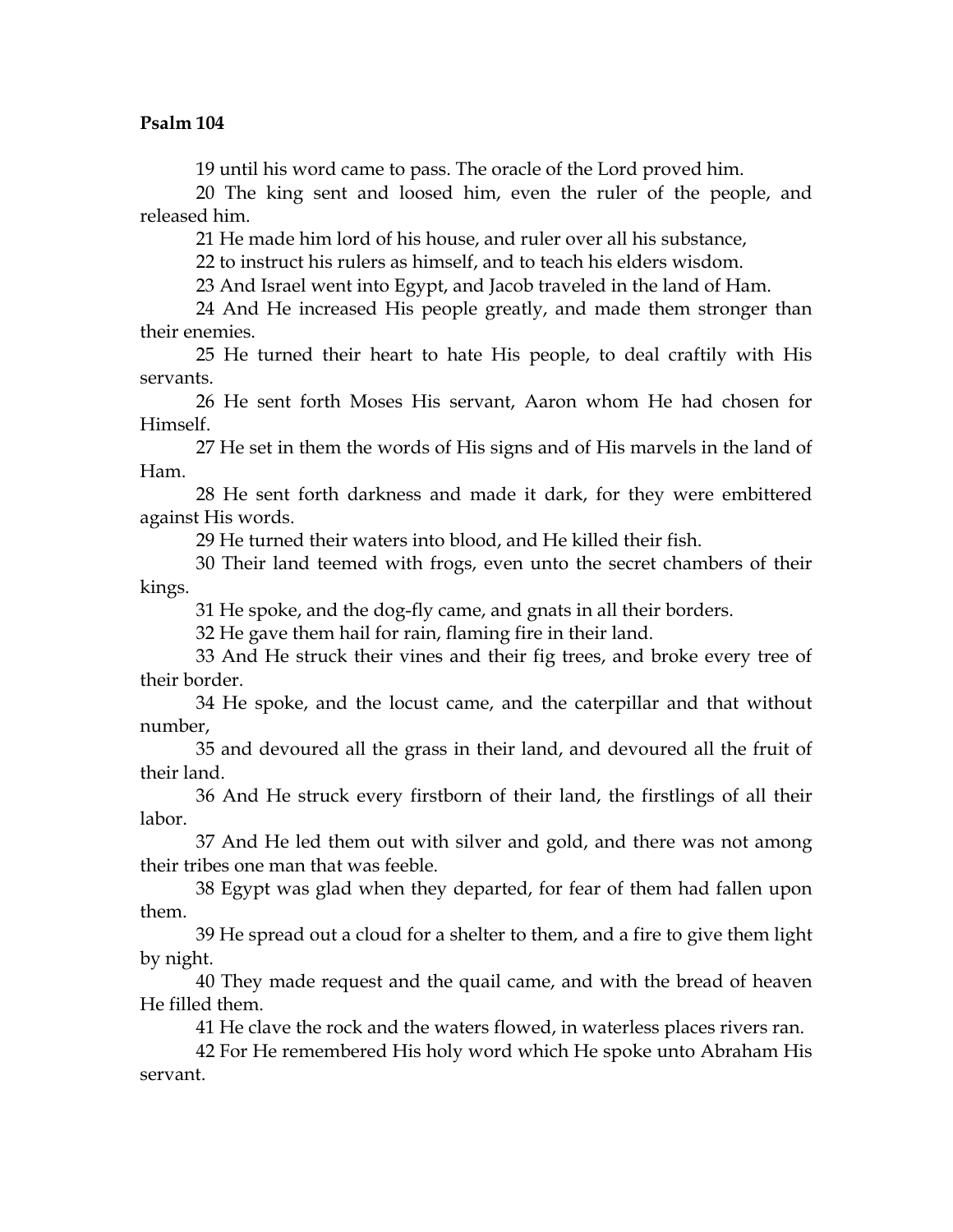43 And He led forth His people with rejoicing, and His chosen ones with gladness.

44 And He gave unto them the lands of the heathen, and the labors of peoples they inherited,

45 that they might keep His statutes and might seek after his law.

### *Glory.*

## **Fifteenth Kathisma**

# **Psalm 105 Alleluia.**

**O** give thanks unto the Lord, for He is good, for His mercy endures forever.

2 Who shall tell of the mighty acts of the Lord? Who shall make all his praises to be heard?

3 Blessed are they that keep judgment and do righteousness at all times.

4 Remember us, O Lord, in Thy favor for Thy people; visit us with Thy salvation

5 that we may see it in the goodness of Thy chosen that we may be glad in the gladness of Thy nation that we may glory with Thine inheritance.

6 We have sinned with our fathers, we have done iniquity, *and* we have done unrighteousness.

7 Our fathers in Egypt understood not Thy wonders, and they remembered not the multitude of Thy mercy. And they embittered Thee as they went up by the Red Sea.

8 And He saved them for His name's sake, that He might make known His mighty power.

9 And He rebuked the Red Sea, and it was dried up; and He led them into the deep as in a wilderness.

10 And He saved them from the hand of him that hated them, and redeemed them from the hand of enemies.

11 The waters covered their oppressors; not one of them was left.

12 And they believed His word, and they sang His praise.

13 They made haste, they forgot His works, *and* they awaited not His counsel.

14 And they desired a desire in the wilderness, and made trial of God in the waterless place.

15 And He gave them their request, and sent forth fullness into their souls.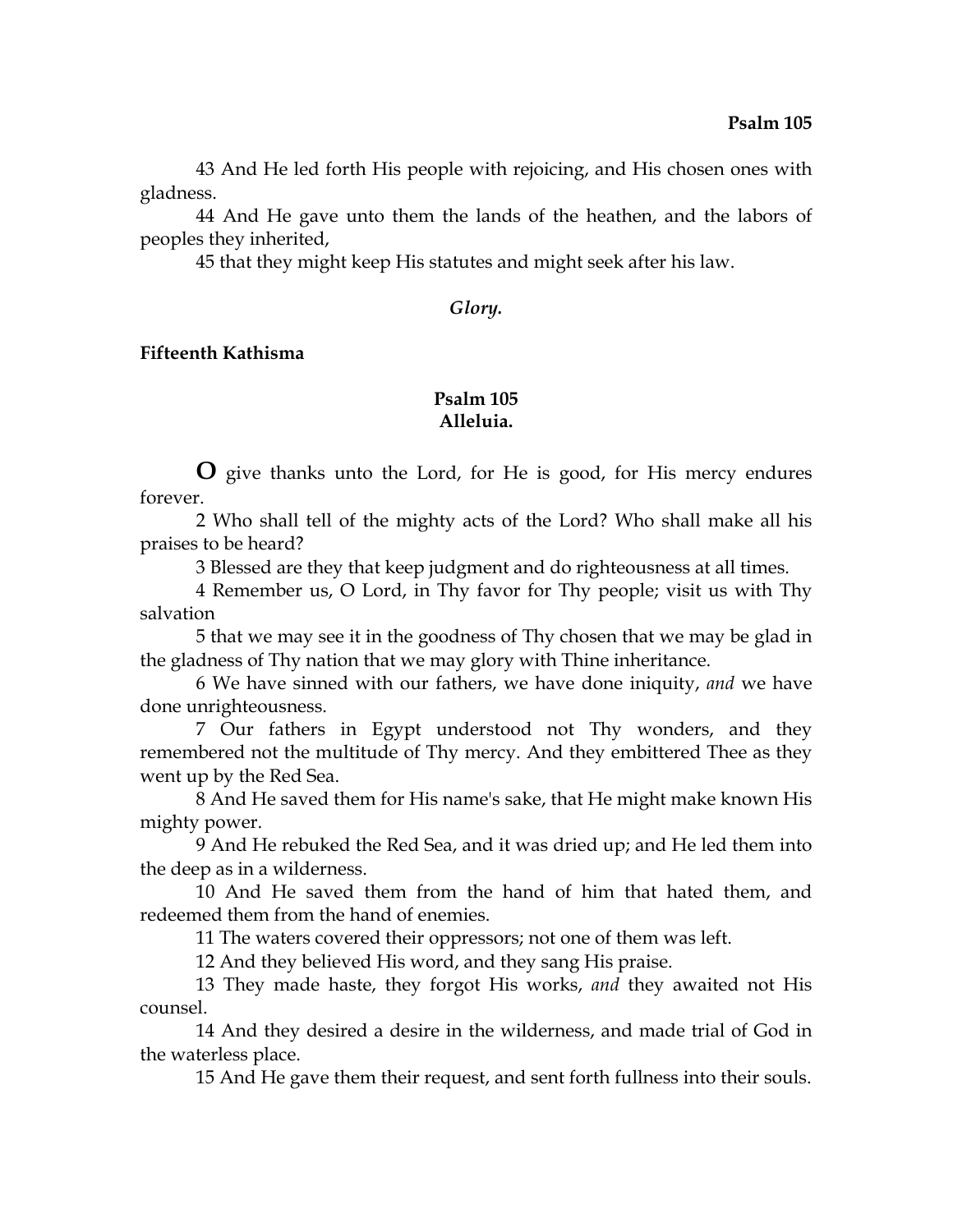16 And they provoked Moses in the camp, and Aaron the holy one of the Lord.

17 The earth opened and swallowed up Dathan, and covered over the congregation of Abiron.

18 And a fire was kindled in their congregation, a flame burned up the sinners.

19 And they made a calf in Horeb, and they worshipped the graven thing.

20 And they changed His glory into the likeness of a calf that eats grass.

21 And they forgot God Who had saved them, Who had done great things in Egypt,

22 wonders in the land of Ham, terrible things at the Red Sea.

23 And He said that He would destroy them, had not Moses His chosen stood in the breach before Him, to turn away His wrath, lest He should destroy them.

24 And they set at naught the desirable land; they believed not His word.

25 And they murmured in their tents; they hearkened not unto the voice of the Lord.

26 And He lifted up His hand against them, to cast them down in the wilderness,

27 to cast down their seed among the nations, and to scatter them in the lands.

28 And they were made initiates of Baalphegor, and ate the sacrifices of the dead.

29 And they provoked Him with their inventions, and destruction was multiplied among them.

30 And Phineas stood up and made appeasement; and the plague was abated.

31 And it was counted unto him for righteousness, unto generation and generation for evermore.

32 And they provoked Him at the Water of Gainsaying, and Moses suffered hurt for their sakes;

33 for they embittered his spirit, and he gave judgment with his lips.

34 They did not destroy the heathen, concerning which the Lord had spoken to them,

35 and they mingled among the nations and learned their works;

36 and they served their graven things, and it became for them a stumbling block.

37 And they sacrificed their sons and their daughters unto demons.

38 And they poured out innocent blood, the blood of their sons and daughters, whom they sacrificed to the graven things of Canaan. And the land was befouled with the blood of murder,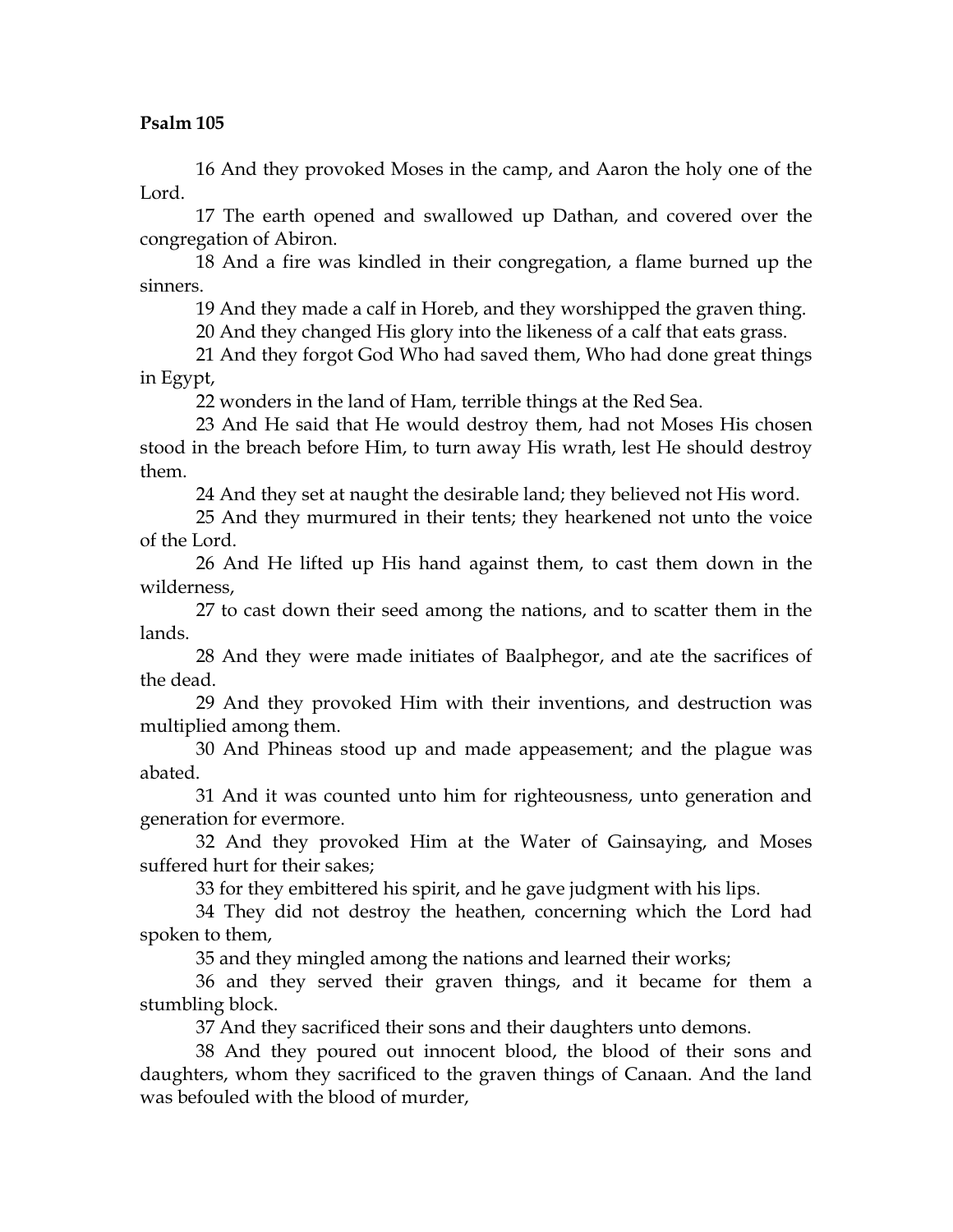39 and it was defiled with their works; and they went a whoring with their own inventions.

40 And with anger was the Lord wroth against His people, and He abhorred His inheritance.

41 And He gave them into the hands of enemies, and they that hated them were lords over them.

42 And their enemies afflicted them; and they were humbled under their hands.

43 Many times He delivered them; but they embittered Him with their counsel, and they were humbled in their iniquities.

44 And the Lord saw when they were in affliction, when He hearkened unto their supplication.

45 And He remembered His covenant and repented according to the multitude of His mercy.

46 And He caused them to be pitied in the sight of all that had taken them captive.

47 Save us, O Lord our God, and gather us from among the nations, that we may confess Thy holy name, that we may glory in Thy praise.

48 Blessed is the Lord God of Israel, from everlasting to everlasting; and all the peoples shall say: So be it. So be it.

# *Glory.*

## **Psalm 106 Alleluia.**

**O** give thanks unto the Lord, for He is good, for His mercy endures for ever.

2 So let them say that have been redeemed by the Lord, whom He has redeemed from the hand of the enemy.

3 From the lands has He gathered them, from the east, from the west, from the north, and from the sea.

4 They wandered in the wilderness, in a waterless land; they found not the path to a city of habitation.

5 Hungering and thirsting, their soul within them fainted.

6 And they cried unto the Lord in their affliction, and out of their distresses He delivered them.

7 And He guided them into the right way that they might go to a city for habitation.

8 Let them give thanks unto the Lord for His mercies, and for His wondrous works for the sons of men.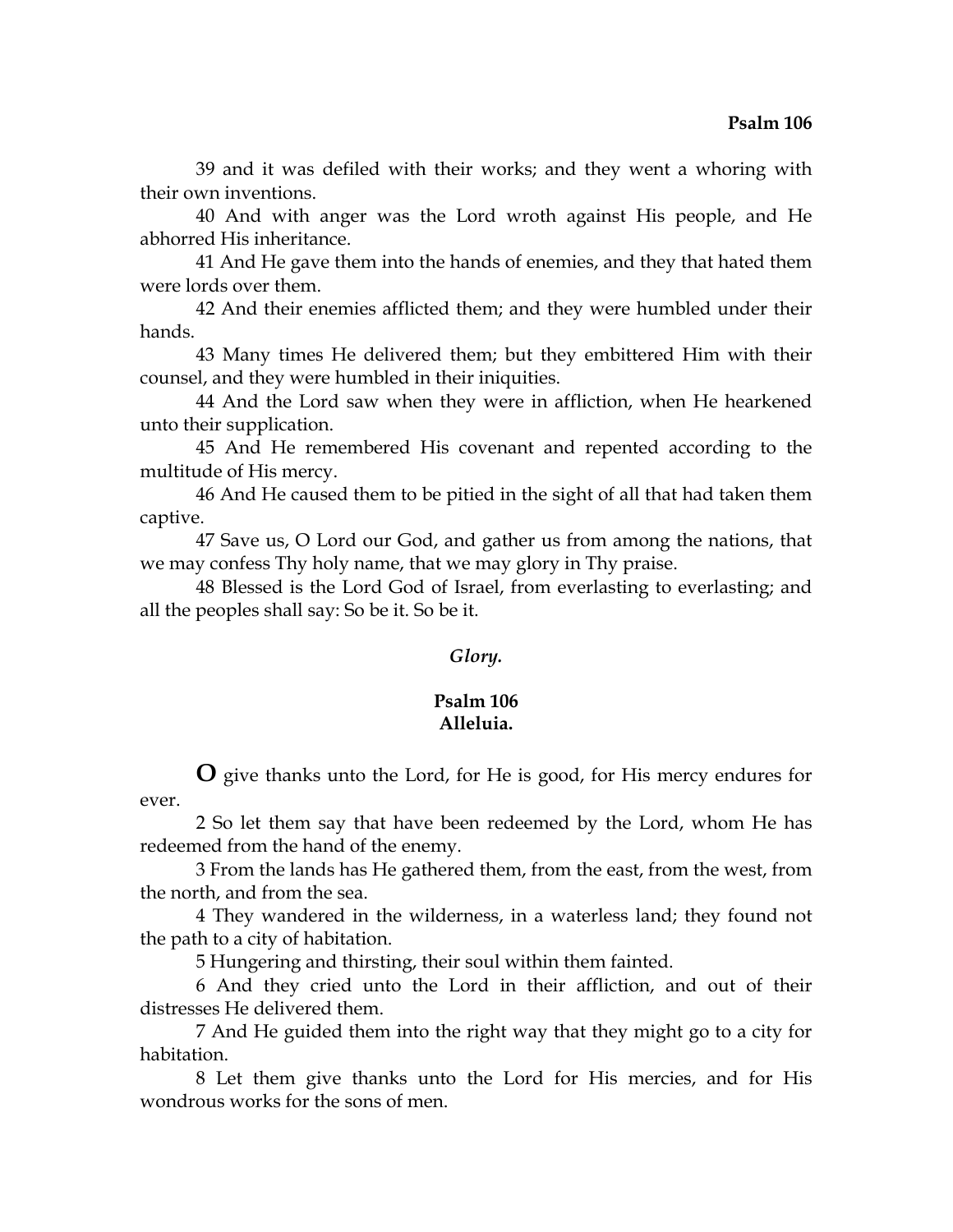9 For He satisfied the empty soul, and the hungry soul has He filled with good things.

10 As for them that sit in darkness and the shadow of death, fettered with beggary and iron,

11 because they were embittered against the sayings of God and provoked the counsel of the Most High,

12 and, with labors was their heart brought low; they waxed feeble, and there was none to help.

13 And they cried unto the Lord in their affliction, and out of their distresses He saved them.

14 And He brought them out of darkness and the shadow of death, and their bonds He broke asunder.

15 Let them give thanks unto the Lord for His mercies, and for His wondrous works for the sons of men.

16 For He shattered the gates of brass, and broke the bars of iron.

17 He helped them out of the way of their lawlessness; for on account of their iniquities had they been brought low.

18 All food did their soul abhor, and they drew near even unto the gates of death.

19 And they cried unto the Lord in their affliction, and out of their distresses He saved them.

20 He sent forth His Word and He healed them, and He delivered them from their corruption.

21 Let them give thanks unto the Lord for His mercies, and for His wondrous works for the sons of men.

22 And let them sacrifice to Him a sacrifice of praise, and let them proclaim His works with rejoicing.

23 They that go down to the sea in ships, doing their work in many waters,

24 these have seen the works of the Lord, and His wonders in the deep.

25 He spoke, and a wind of tempest arose, and the waves thereof were lifted up.

26 They mount as high as the heavens, and they go down into the abysses; their soul was melted with evils.

27 They were troubled, and they reeled like one drunken, and all their wisdom was swallowed up.

28 And they cried unto the Lord in their affliction, and out of their distresses He brought them.

29 And He commanded the tempest, and it was calmed into a breeze, and the waves thereof fell silent.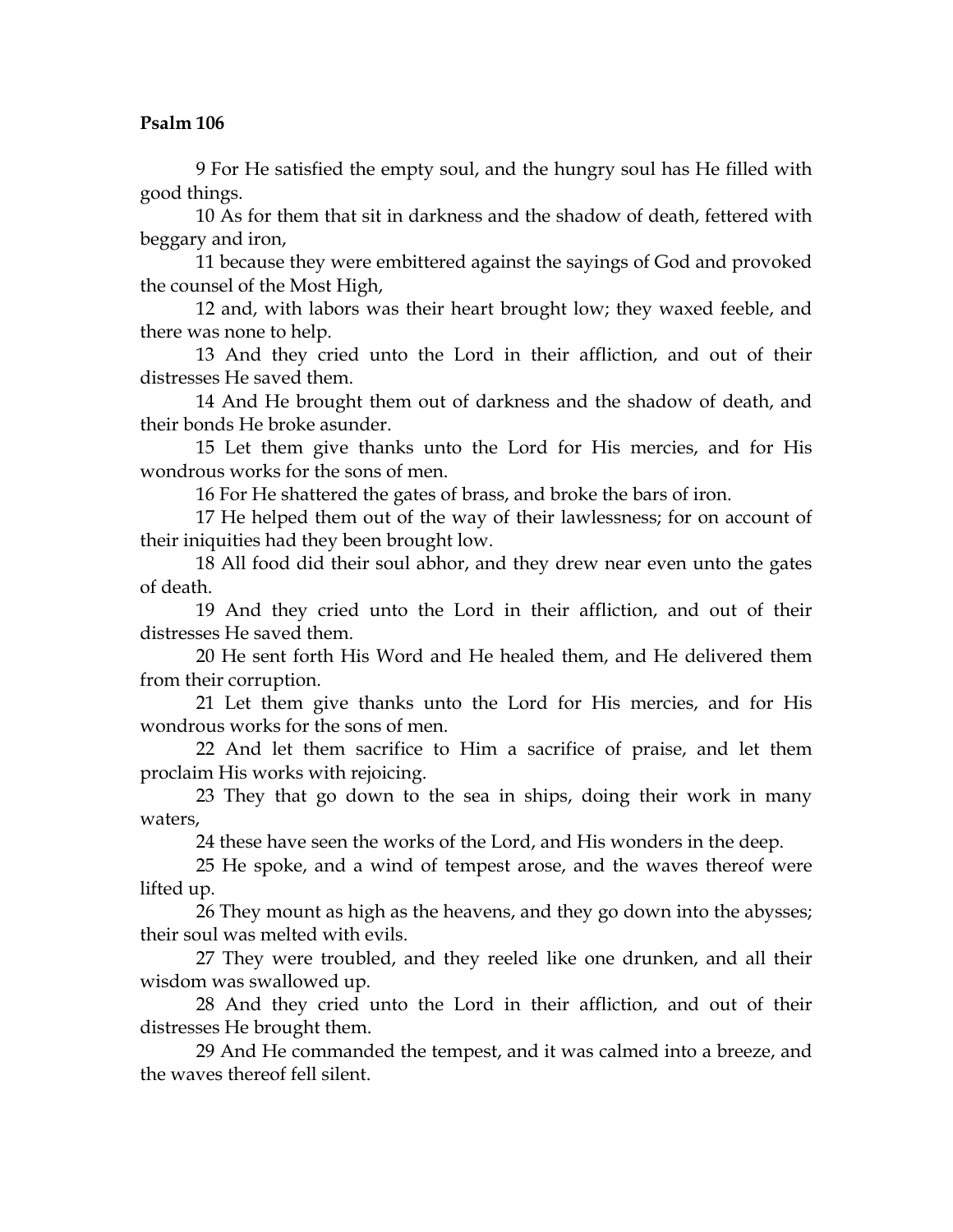30 And they were glad, because they were quiet, and He guided them to \* the haven of His will.

31 Let them give thanks unto the Lord for His mercies, and for His wondrous works for the sons of men.

32 Let them exalt Him in the assembly of the people, and in the seat of the elders let them praise Him.

33 He turned rivers into a wilderness, and the coursings of waters into a thirsting land,

34 a fruitful land into saltiness, for the wickedness of them that dwell therein.

35 He turned a wilderness into pools of waters, and a parched land into streams of water.

36 And He made the hungry to dwell therein, and they established cities for habitation.

37 And they sowed field and planted vineyards, and they made fruits of increase.

38 And He blessed them and they were multiplied greatly, and He diminished not the number of their cattle.

39 And again they became few and were brought low by affliction, evils, and sorrows.

40 Contempt was poured out upon their rulers, and He caused them to wander in a land untrodden, where there is no way.

41 And He helped the poor man out of his poverty, and made his kindred like a flock.

42 The upright shall see it and shall be glad, and all iniquity shall stop its mouth.

43 Who is wise and will keep these things, and will understand the mercies of the Lord?

### *Glory.*

\* *Codex Vaticanus* and Sahidic versions of the Psalter in the Coptic Orthodox Church read: "the haven of their will". *Codex Sinaiticus* and *Codex Alexandrinus* support the reading found in the body of the text.

## **Psalm 107 A Psalmic Ode of David.**

**R**eady is my heart, O God, ready is my heart; I will sing and chant in my glory.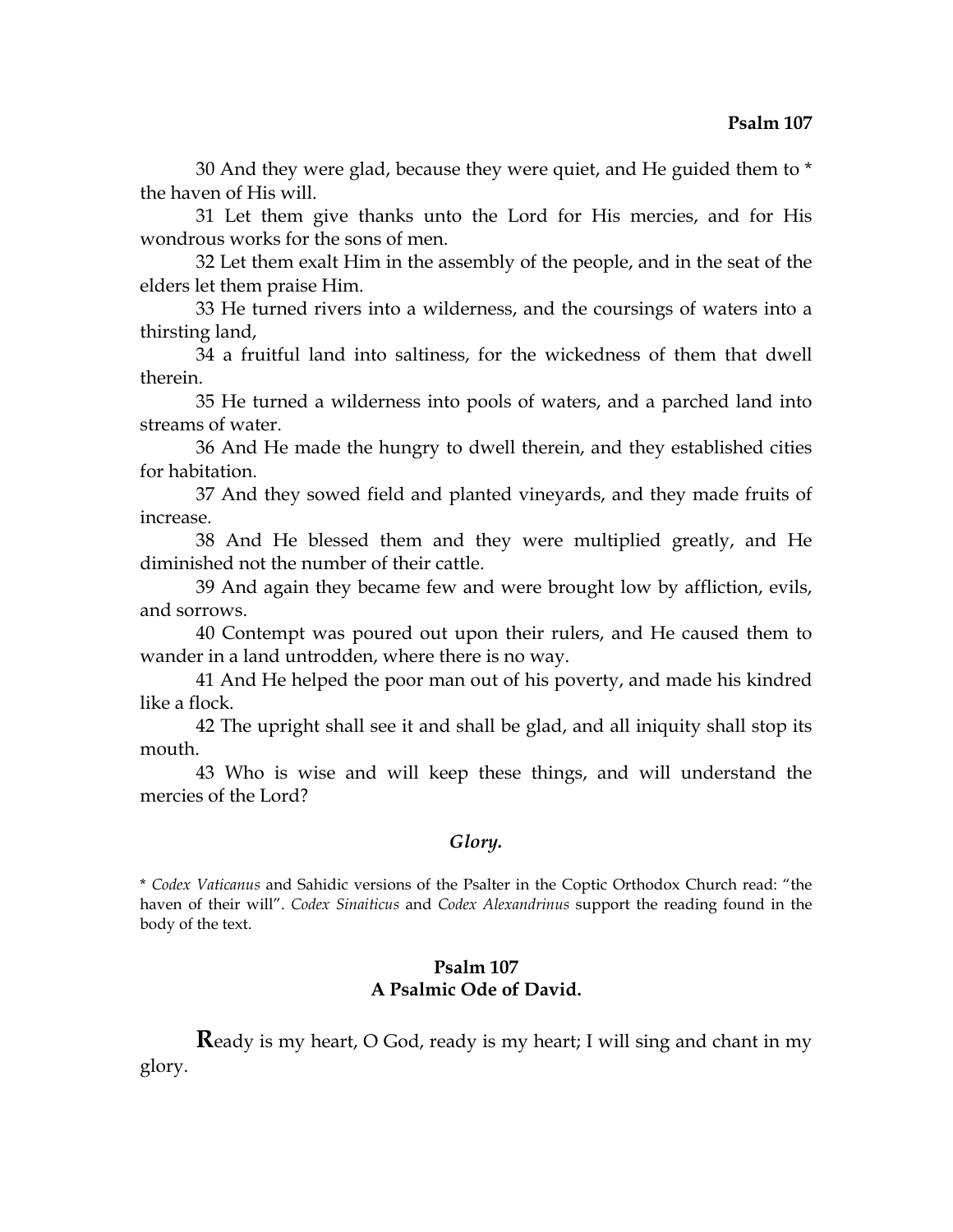3 \* Awake, O my glory; awake, O psaltery and harp; I myself will awake at dawn.

4 I will confess Thee among the peoples, O Lord, I will chant unto Thee among the nations.

5 For great above the heavens is Thy mercy, and even unto the clouds is Thy truth.

6 Be Thou exalted above the heavens, O God, and Thy glory above all the earth.

7 That Thy beloved ones may be delivered, save Thou with Thy right *hand*  and hearken unto me.

8 God has spoken in His holy sanctuary: I will be exalted, and I will divide Sikima, and the vale of tabernacles will I measure out.

9 Mine is Galaad, and Mine is Manasse's, and Ephraim is the protection of My head. Judah is My king,

10 Moab is the cauldron of My hope. Upon Idumea will I stretch out My shoe; the \* foreign tribes have been subjected unto Me.

11 Who will bring me into a fortified city? Or who will lead me into Idumea?

12 Will Thou not, O God, Who have spurned us? And will Thou not, O God, go forth with our forces?

13 Give us help from affliction, for vain is the salvation of man.

14 In God we shall work mighty deeds, and He will bring to not our enemies.

\* The phrase "Awake, O my glory" is omitted from the text as published by the Apostoliki Diakonia and Zoe Brotherhood, and is also omitted from the great codices of *Vaticanus*, *Sinaiticus* and *Alexandrinus*.

\* Or: "Philistines".

### **Psalm 108 For the End: A Psalm of David.**

**O** God, my praise does not pass over in silence;

2 for the mouth of the sinner and the mouth of the deceitful man are opened against me. They have spoken against me with a deceitful tongue,

3 and with words of hatred have they encompassed me, and they have warred against me without a cause.

4 In return for my love, they have falsely accused me; but as for me, I gave myself to prayer.

5 And they repaid me evil for good, and hatred for my love.

6 Set Thou a sinner over him, and let the devil stand at his right *hand*.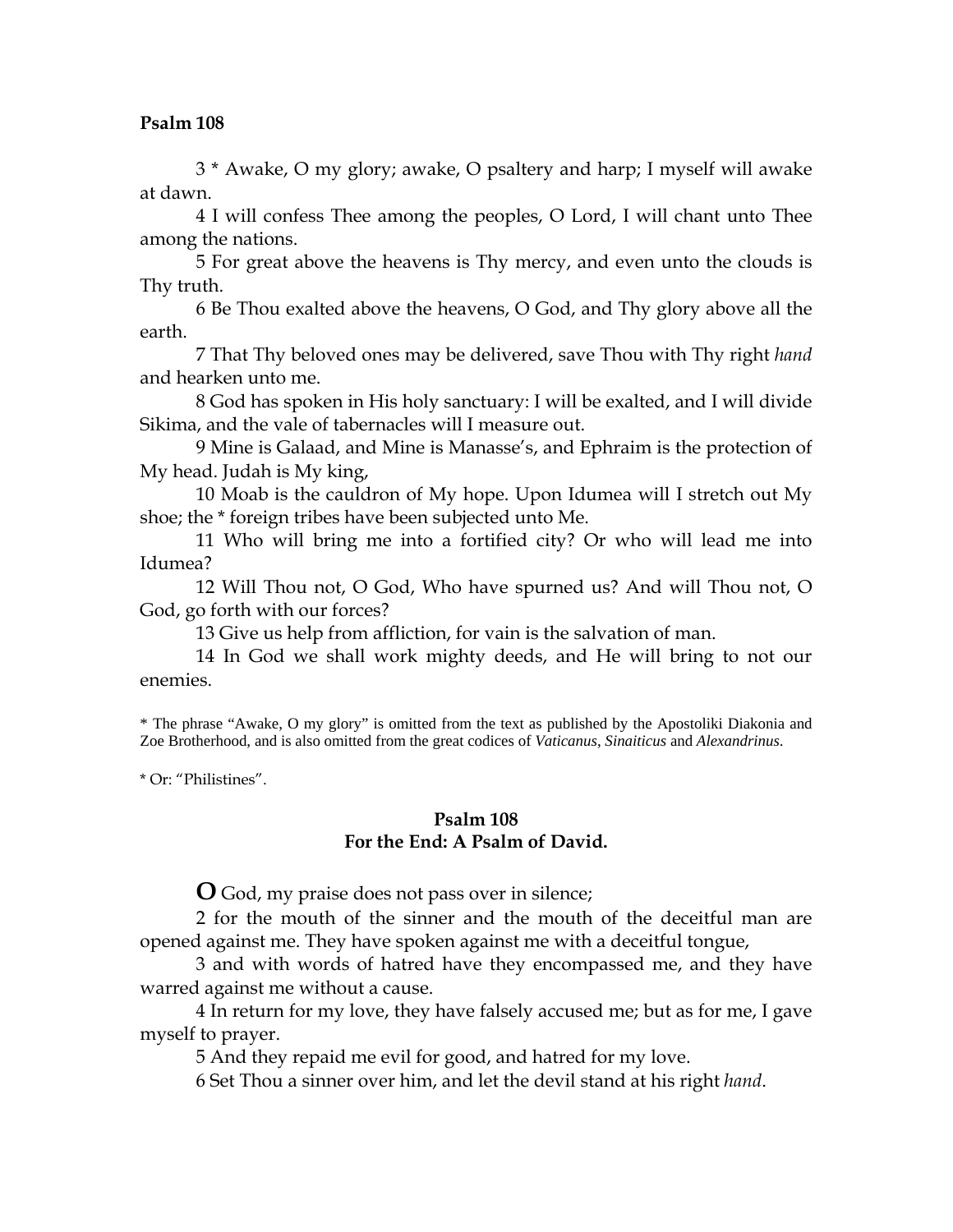7 When he is judged, let him go forth condemned, and let his prayer become sin.

8 Let his days be few, and his bishopric let another take.

9 Let his children be orphans, and his wife a widow.

10 Let his children be vagabonds without a dwelling place and let them beg; let them be cast out from their ruined dwellings.

11 Let his creditor search out all his substance, and let strangers plunder all his labors.

12 Let there be for him no helper, nor anyone to pity his orphaned children.

13 Let his children be given over to utter destruction; in a single generation let his name be blotted out.

14 Let the iniquity of his fathers be remembered before the Lord, and let not the sin of his mother be blotted out.

15 Let them be before the Lord continually, and let the memory of them perish from off the earth,

16 because he remembered not to show mercy; and persecuted a man that was poor and a beggar, and one broken in heart, that he might kill him.

17 And he loved cursing, and it shall come upon him; and he delighted not in blessing, and it shall be far from him.

18 And he put on cursing like a garment, and it went in like water into his bowels, and like oil into his bones.

19 Let it be for him like a garment wherewith he is clothed, and like a girdle wherewith continually he is girded.

20 This is the dealing of the Lord with them that slander me, and with them that speak evil things against my soul.

21 And Thou, O Lord, O Lord, deal Thou with me for Thy name's sake; for Thy mercy is good. Deliver me,

22 for a poor man is I and a pauper, and my heart is troubled within me.

23 Like a shadow when it declines am I taken away, I am shaken off as the locusts.

24 My knees are grown weak through fasting, and my flesh is changed for want of oil.

25 And I am become a reproach unto them; they saw me and wagged their heads.

26 Help me, O Lord my God, and save me according to Thy mercy.

27 And let them know that this is Thy hand and that Thou, O Lord, have wrought it.

28 They will curse, and Thou will bless; let them that rise up against me be put to shame, but Thy servant shall be glad.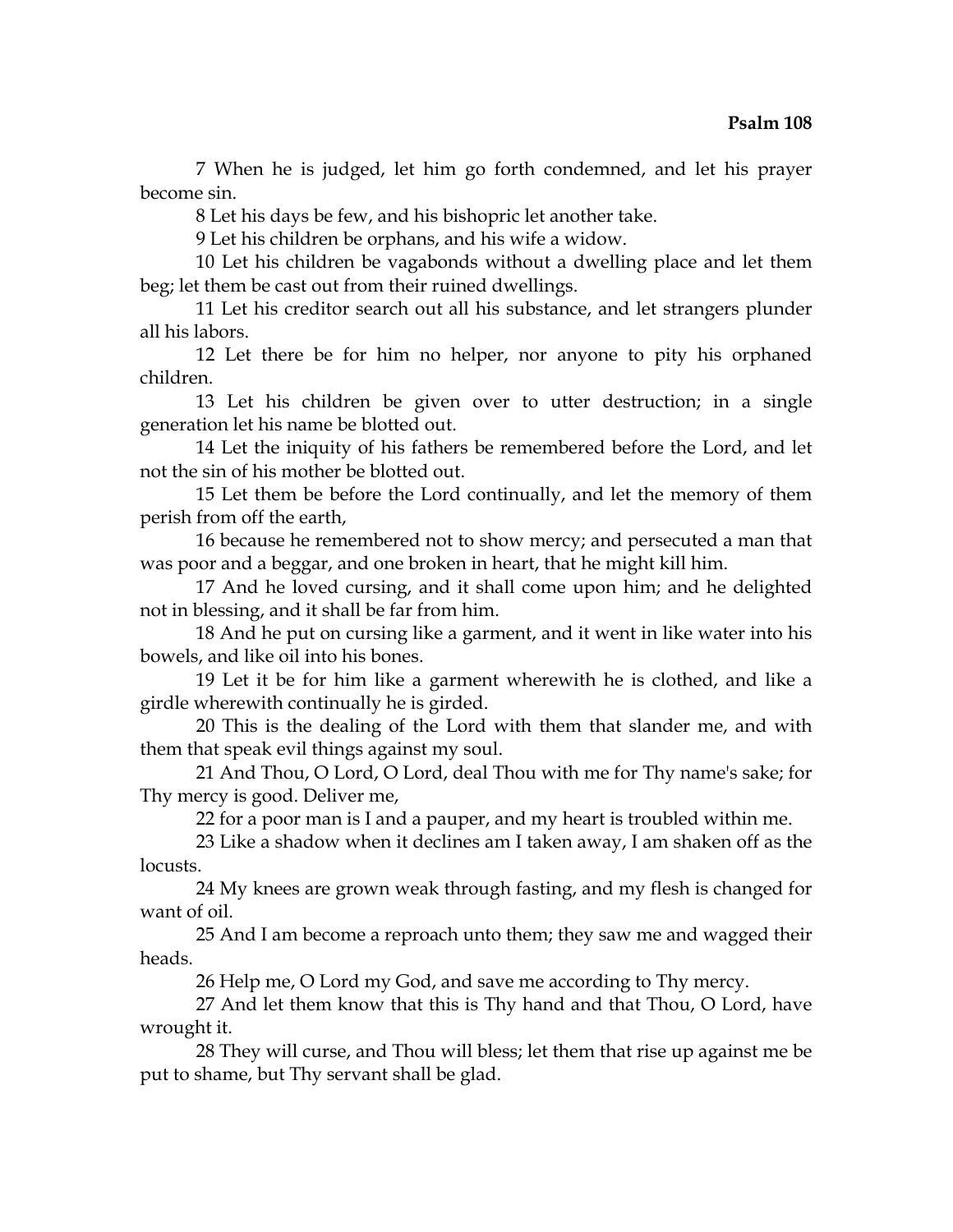29 Let them that slander me be clothed with confusion, and let them be covered with shame as with a mantle.

30 I will greatly praise the Lord with my mouth, and in the midst of many will I praise Him,

31 for He has stood at the right hand of the poor, to save my soul from them that persecute me.

#### *Glory.*

### **Sixteenth Kathisma**

### **Psalm 109 A Psalm of David.**

**T**he Lord said unto my Lord: Sit Thou at My right hand, until I make Thine enemies the footstool of Thy feet.

2 A scepter of power shall the Lord send unto Thee out of Zion; rule Thou in the midst of Thine enemies.

3 With Thee is dominion in the day of Thy power, in the splendor of Thy saints. From the womb before the morning star have I begotten Thee.

4 The Lord has sworn and will not repent: Thou art a priest forever, after the order of Melchisedek.

5 The Lord at Thy right *hand* has broken kings in the day of His wrath.

6 He shall judge among the nations, He shall fill them with dead bodies, He shall crush the heads of many upon the earth.

7 He shall drink of the brook in the way; therefore shall He lift up His head.

### **Psalm 110 Alleluia.**

**I** will confess Thee, O Lord, with my whole heart, in the council of the upright and in the congregation.

2 Great are the works of the Lord, sought out in all the things that He has willed.

3 Confession and majesty are His work, and His righteousness abides unto ages of ages.

4 He made a remembrance of His wondrous deeds; merciful and compassionate is the Lord;

5 He has given food to them that fear Him. He will be mindful forever of His covenant.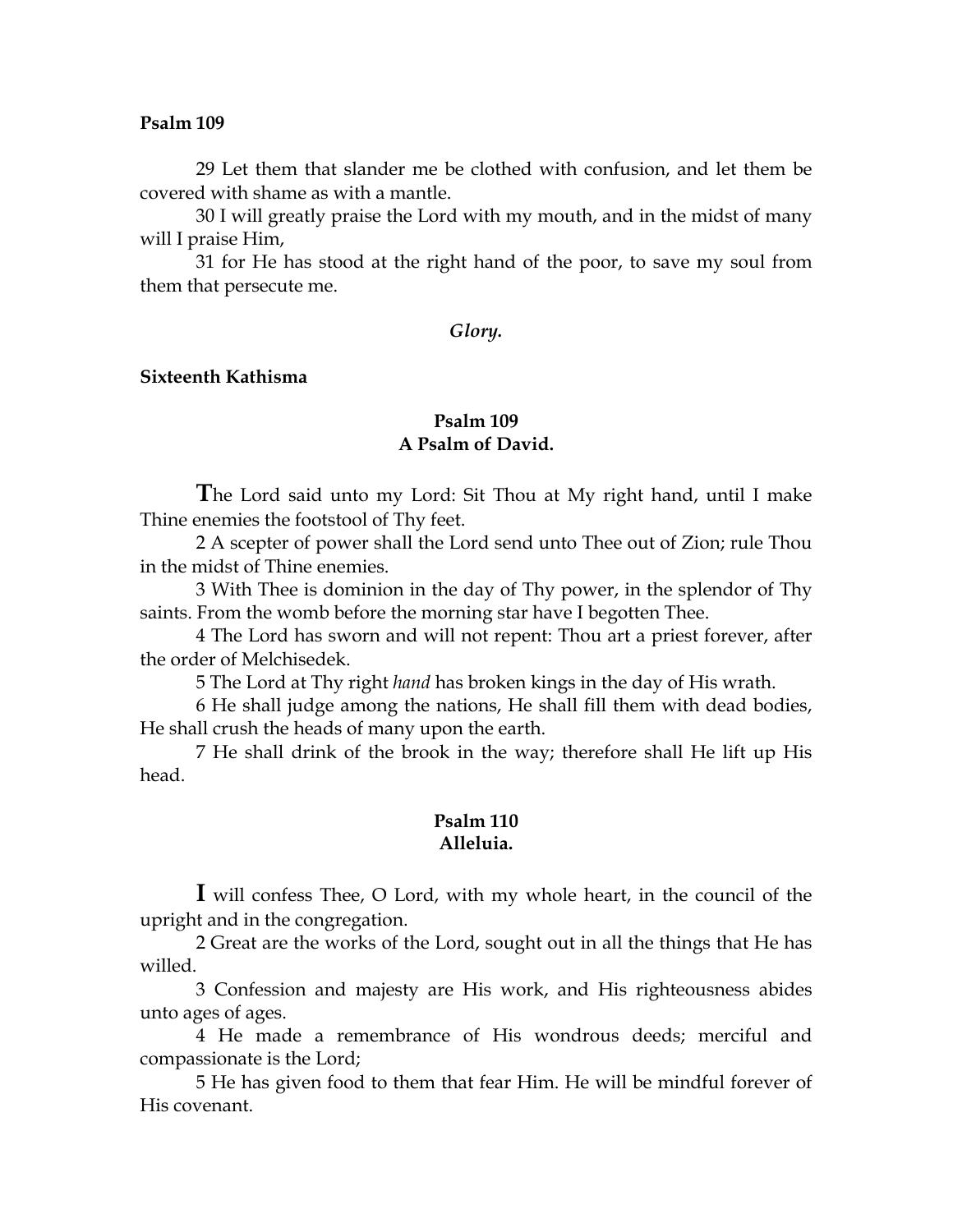6 The power of His works has He declared unto His people, That He may give them the inheritance of the nations.

7 The works of His hands are truth and judgment. Faithful are all His commandments,

8 confirmed unto ages of ages, made in truth and uprightness.

9 He has sent redemption unto His people, He has enjoined His covenant forever; holy and terrible is His name.

10 The fear of the Lord is the beginning of wisdom; and all they that foster this have a good understanding. His praise abides unto ages of ages.

# **Psalm 111 Alleluia.**

**B**lessed is the man that fears the Lord; in His commandments shall he greatly delight.

2 His seed shall be mighty upon the earth; the generation of the upright shall be blessed.

3 Glory and riches shall be in his house, and his righteousness abides unto ages of ages.

4 There has risen up in darkness a light for the upright; he is merciful and compassionate and righteous.

5 A good man is he that is compassionate and lends; he shall order his words with judgment,

6 for he shall remain unshaken forever. In everlasting remembrance shall the righteous be;

7 he shall not be afraid of evil tidings. His heart is ready to hope in the Lord.

8 His heart is established, he shall not be afraid, until he look down upon his enemies.

9 He has dispersed, he has given to the poor, his righteousness abides unto ages of ages; his horn shall be exalted with glory.

10 The sinner shall see and be angered, he shall gnash with his teeth and melt away; the desire of the sinner shall perish.

# *Glory.*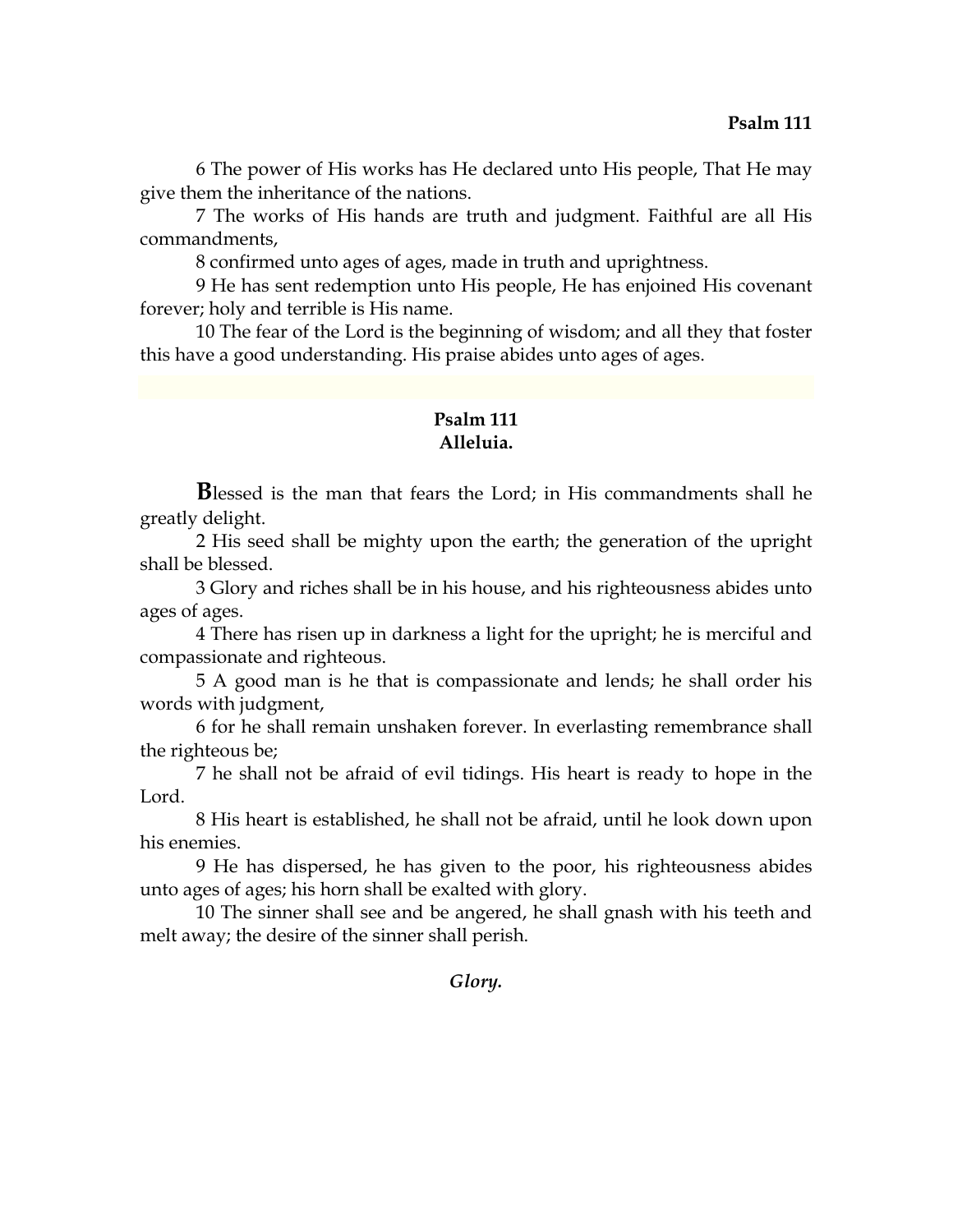# **Psalm 112 Alleluia.**

**P**raise the Lord, O ye servants, praise ye the name of the Lord.

2 Blessed be the name of the Lord from henceforth and forevermore.

3 From the rising of the sun unto the going down of the same, the name of the Lord is to be praised.

4 High above all the nations is the Lord; above the heavens is His glory.

5 Who is like unto the Lord our God? Who lives on high

6 and looks down on things that are lowly, in heaven and on the earth,

7 Who raises up the poor man from the earth, and from the dunghill lifts up the pauper,

8 that He may seat him with rulers, with the rulers of His people,

9 Who makes the barren woman to live in a house and be a mother rejoicing over children.

# **Psalm 113 Alleluia.**

**W**hen Israel went out of Egypt, and the house of Jacob from among a barbarous people,

2 Judea became His holy sanctuary, Israel His dominion.

3 The sea beheld and fled, Jordan turned back.

4 The mountains skipped like rams, and the hills like lambs of flocks.

5 What troubles thee, O sea that thou fled? And thou Jordan, that thou did turn back?

6 Ye mountains, that ye skipped like rams, and ye hills like lambs of flocks?

7 At the presence of the Lord the earth was shaken, at the presence of the God of Jacob,

8 Who turned the rock into pools of waters, and the precipice into fountains of waters.

9 Not unto us, O Lord, not unto us, but unto Thy name give glory, for Thy mercy and Thy truth,

10 lest haply the heathen say: Where is their God?

11 But our God is in heaven and on earth; all things whatever He has willed, He has done.

12 The idols of the nations are of silver and gold, the works of the hands of men.

13 They have a mouth, but shall not speak; eyes have they, and shall not see.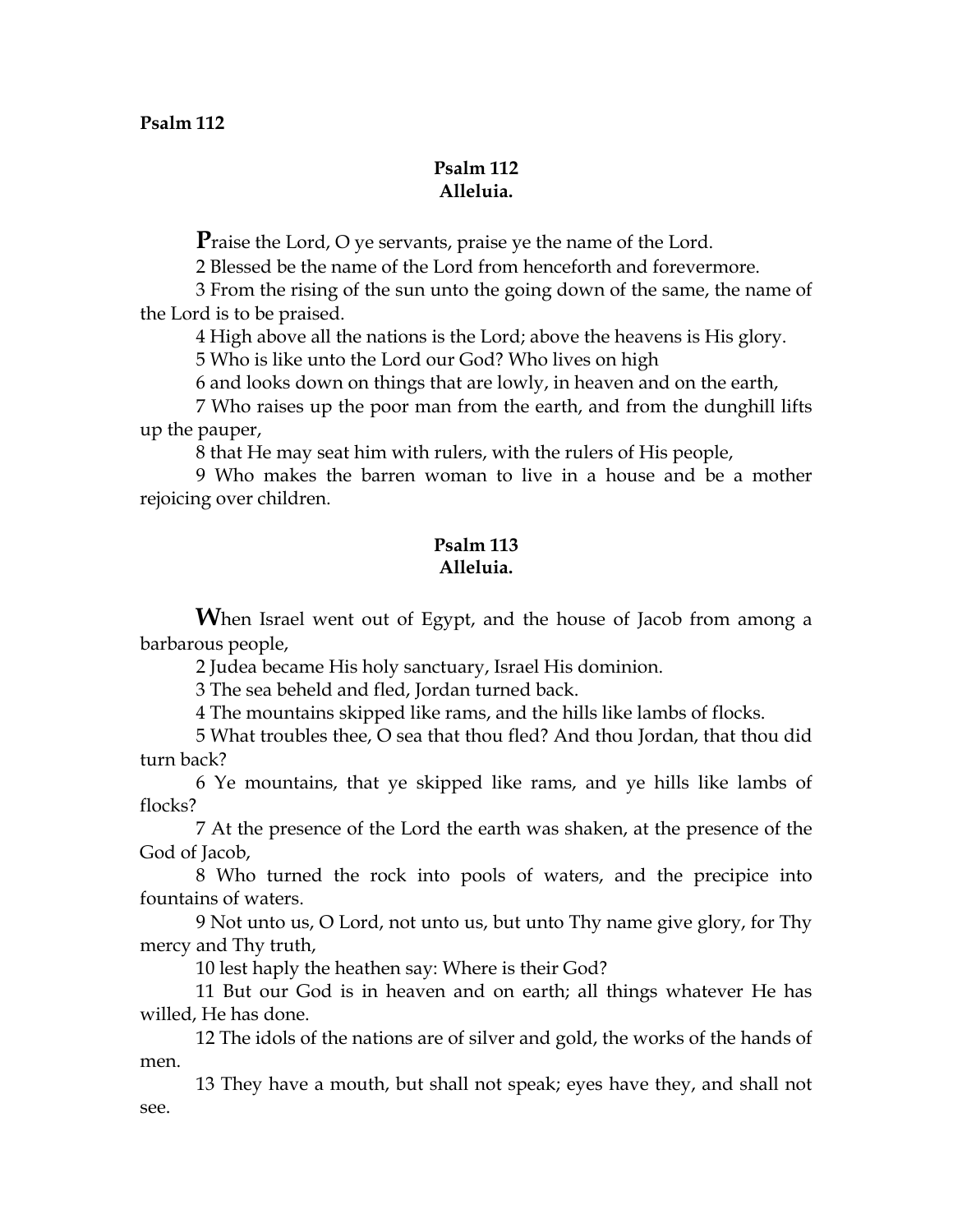14 Ears have they, and shall not hear; noses have they, and shall not smell.

15 Hands they have, and shall not feel; feet have they, and shall not walk; they shall make no sound in their throat.

16 Let those that make them become like unto them, and all that put their trust in them.

17 The house of Israel hath hoped in the Lord; their helper and defender is He.

18 The house of Aaron has hoped in the Lord; their helper and defender is He.

19 They that fear the Lord have hoped in the Lord; their helper and defender is He.

20 The Lord being mindful of us, has blessed us. He has blessed the house of Israel; He has blessed the house of Aaron,

21 He has blessed them that fear the Lord, the little with the great.

22 The Lord grant you increase, to you and to your sons.

23 Ye are blessed of the Lord, Who made heaven and the earth.

24 The heaven of heaven belongs to the Lord, but the earth He gave unto the sons of men.

25 Not the dead shall praise Thee, O Lord, nor any that go down to Hades. 26 But we the living will bless the Lord form henceforth and forevermore.

# **Psalm 114 Alleluia.**

**I** am filled with love, for the Lord will hear the voice of my supplication.

2 For He has inclined His ear unto me, and in my days will I call upon Him.

3 The pangs of death have encompassed me; the perils of Hades have found me. Tribulation and sorrow have I found,

4 and I called upon the name of the Lord: O Lord, deliver my soul.

5 Merciful is the Lord and righteous, and our God has mercy.

6 The Lord preserves the infants; I was brought low and He saved me.

7 Return, O my soul, unto thy rest, for the Lord hath dealt bountifully with thee.

8 For He has delivered my soul from death, mine eyes from tears, and my feet from sliding.

9 I will be well pleasing before the Lord in the land of the living.

*Glory.*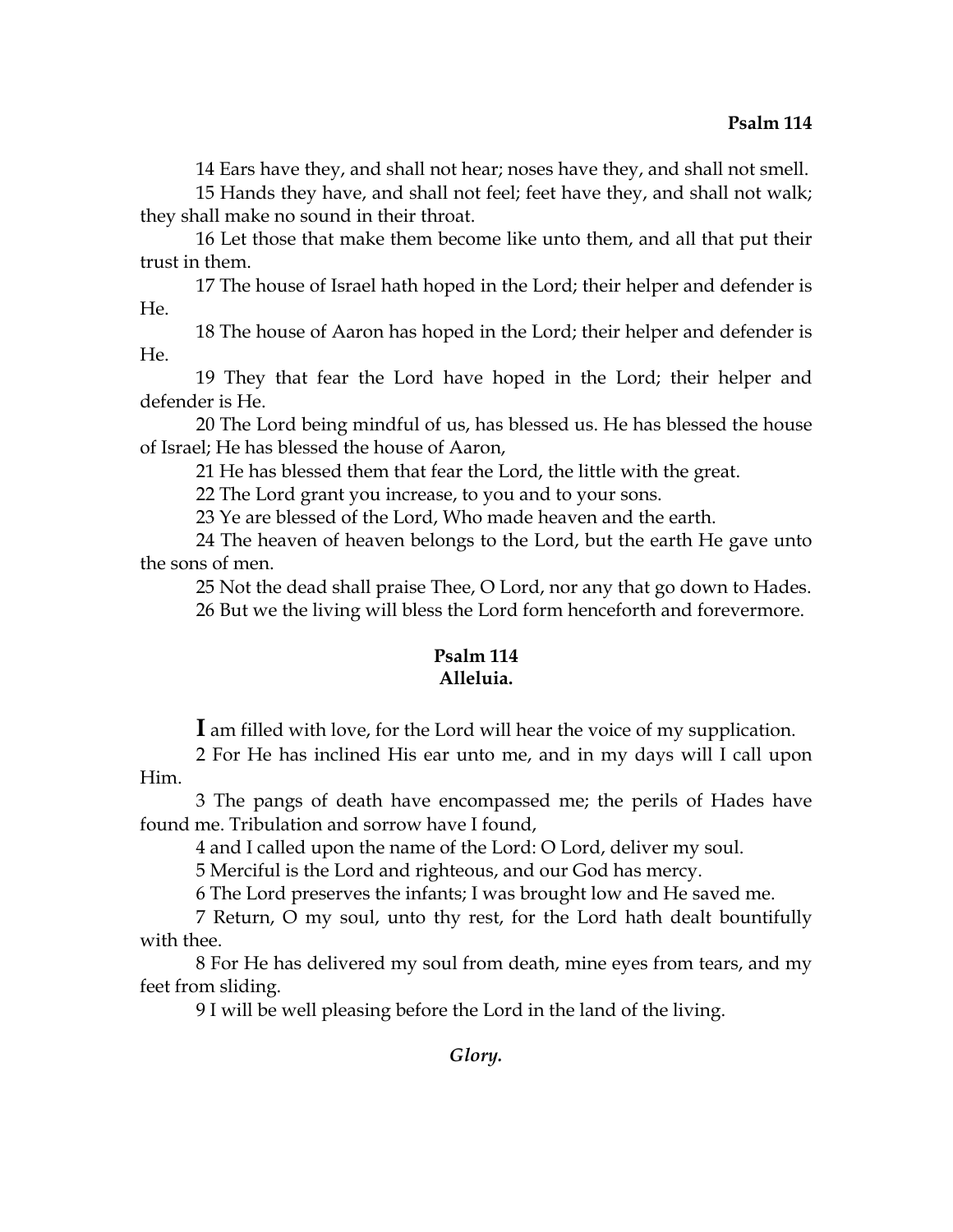### **Psalm 115 Alleluia.**

**I** believed wherefore I spoke; I was humbled exceedingly.

2 As for me, I said in mine ecstasy: Every man is a liar.

3 What shall I render unto the Lord for all that He has rendered unto me?

4 I will take the cup of salvation, and I will call upon the name of the Lord.

5 My vows unto the Lord will I pay in the presence of all His people.

6 Precious in the sight of the Lord is the death of His saints.

7 O Lord, I am Thy servant; I am Thy servant and the son of Thy handmaid. Thou have broken my bonds asunder,

8 I will sacrifice a sacrifice of praise unto Thee, and I will call upon the name of the Lord.

9 My vows unto the Lord will I pay in the presence of all His people,

10 in the courts of the house of the Lord, in the midst of thee, O Jerusalem.

# **Psalm 116 Alleluia.**

**O** praise the Lord, all ye nations; praise Him, all ye peoples.

2 For He has made His mercy to prevail over us, and the truth of the Lord abides forever.

# **Psalm 117 Alleluia.**

**O** give thanks unto the Lord, for He is good, for His mercy endures forever.

2 Let the house of Israel now say that He is good, for His mercy endures forever.

3 Let the house of Aaron now say that He is good, for His mercy endures forever.

4 Let all that fear the Lord now say that He is good, for His mercy endures forever.

5 Out of mine affliction I called upon the Lord, and He heard me and brought me into a broad place.

6 The Lord is my helper, and I will not fear what man shall do unto me.

7 The Lord is my helper, and I shall look down upon mine enemies.

8 It is better to trust in the Lord than to trust in man.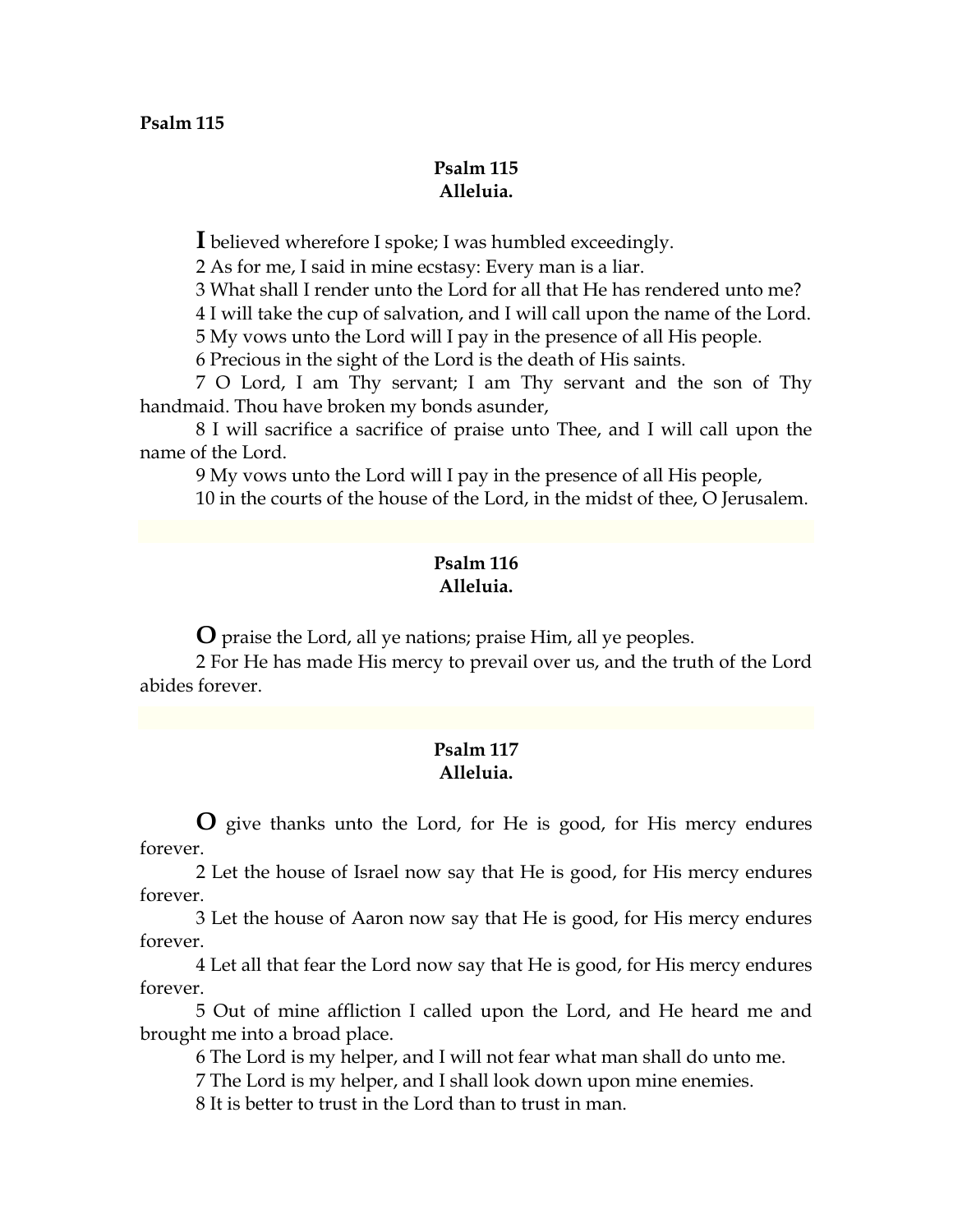9 It is better to hope in the Lord than to hope in rulers.

10 All the nations encompassed around me, and by the name of the Lord I warded them off.

11 Surrounding me they compassed me, and by the name of the Lord I warded them off.

12 They compassed me about like unto bees around a honeycomb, and they burst into flame like a fire among the thorns, and by the name of the Lord I warded them off.

13 I was pushed and overturned that I might fall, and the Lord was quick to help me.

14 The Lord is my strength and my song, and He is become my salvation.

15 The voice of rejoicing and salvation is in the tents of the righteous. The right *hand* of the Lord has wrought strength,

16 the right *hand* of the Lord has exalted me, and the right *hand* of the Lord has wrought strength.

17 I shall not die, but live, and I shall tell of the works of the Lord.

18 With chastisement has the Lord chastened me, but He has not given me over unto death.

19 Open unto me the gates of righteousness; I will enter therein and give thanks unto the Lord.

20 This is the gate of the Lord; the righteous shall enter in thereat.

21 I will give thanks unto Thee; for Thou has heard me and art become my salvation.

22 The stone which the builders rejected, the same is become the head of the corner.

23 This is the Lord's doing, and it is marvelous in our eyes.

24 This is the day which the Lord has made; let us rejoice and be glad therein.

25 O Lord, save now; O Lord, send now prosperity.

26 Blessed is he that comes in the name of the Lord. We have blessed you out of the house of the Lord.

27 God is the Lord, and has appeared unto us. Ordain a feast with thick boughs, even unto the horns of the altar.

28 Thou art my God, and I will confess Thee; Thou art my God, and I will exalt Thee. I will give thanks unto Thee, for Thou hast heard me, and Thou art become my salvation.

29 O give thanks unto the Lord, for He is good, for His mercy endures forever.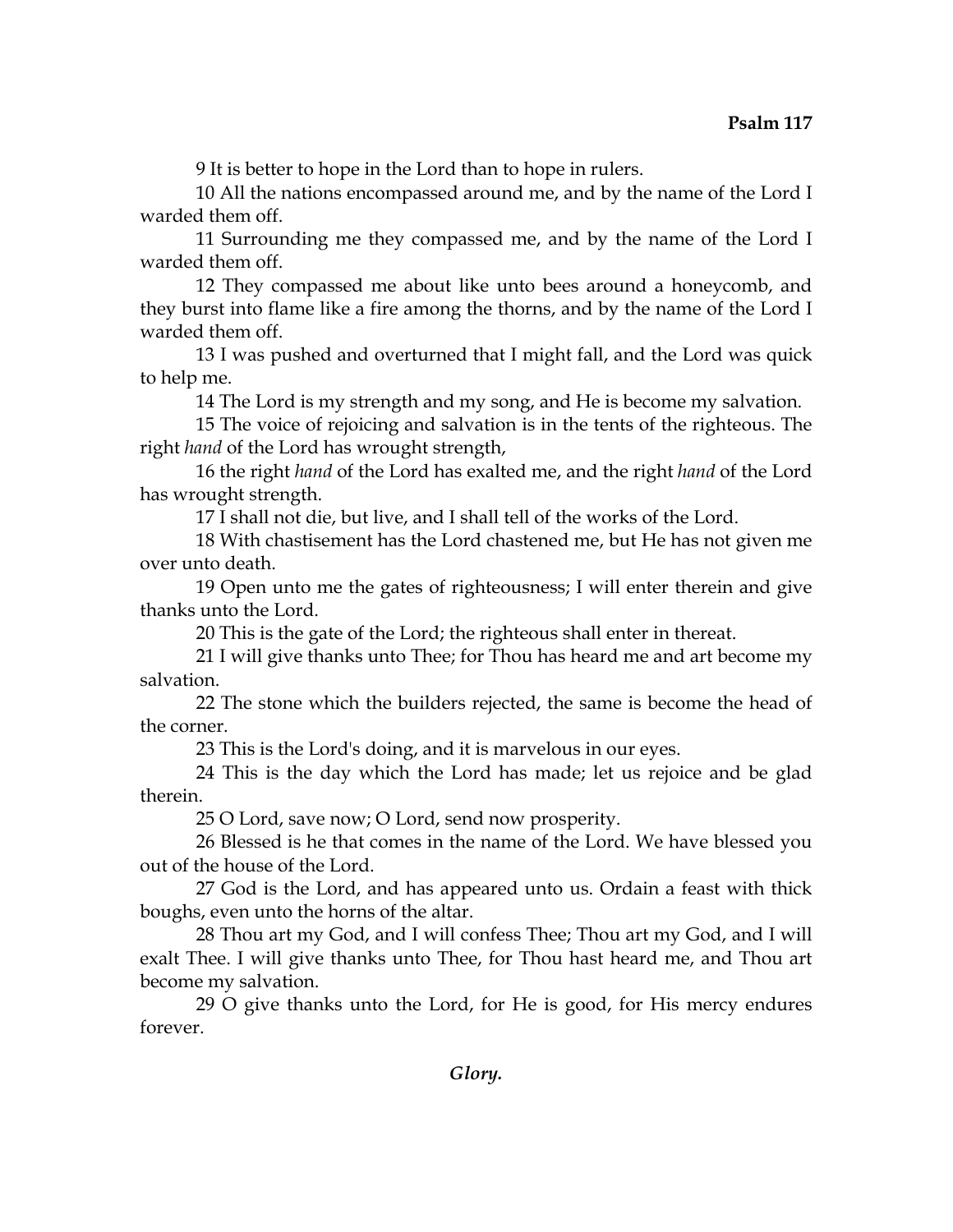**Seventeenth Kathisma** 

# **Psalm 118 Alleluia.**

**B**lessed are the blameless in the way, who walk in the law of the Lord.

2 Blessed are they that search out His testimonies; with their whole heart shall they seek after Him.

3 For they that work iniquity have not walked in His ways.

4 Thou have enjoined Thy commandments that we should keep them most diligently.

5 Would that my ways were directed to keep Thy statutes.

6 Then shall I not be ashamed, when I look on all Thy commandments.

7 I will confess Thee with uprightness of heart, when I have learned the judgments of Thy righteousness.

8 I will keep thy statutes; do not utterly forsake me.

9 Wherewithal shall a young man correct his way? By keeping Thy words.

10 With my whole heart have I sought after Thee, cast me not away from Thy commandments.

11 In my heart have I hid Thy sayings that I might not sin against Thee.

12 Blessed art Thou, O Lord, teach me Thy statutes.

13 With my lips have I declared all the judgments of Thy mouth.

14 In the way of Thy testimonies have I found delight, as much as in all riches.

15 On Thy commandments will I ponder, and I will understand Thy ways. 16 On Thy statutes will I meditate; I will not forget Thy words.

17 Give reward unto Thy servant, quicken me and I will keep Thy words.

18 O unveil mine eyes, and I shall perceive wondrous things out of Thy

law.

19 I am a traveler on the earth; hide not from me Thy commandments.

20 My soul has longed to desire Thy judgments at all times.

21 Thou have rebuked the proud; cursed are they that decline from Thy commandments.

22 Remove from me reproach and contempt, for after Thy testimonies have I sought.

23 For rulers sat and they spoke against me, but Thy servant pondered on Thy statutes.

24 For Thy testimonies are my meditation, and Thy statutes are my counselors.

25 My soul has cleaved unto the earth; quicken me according to Thy word.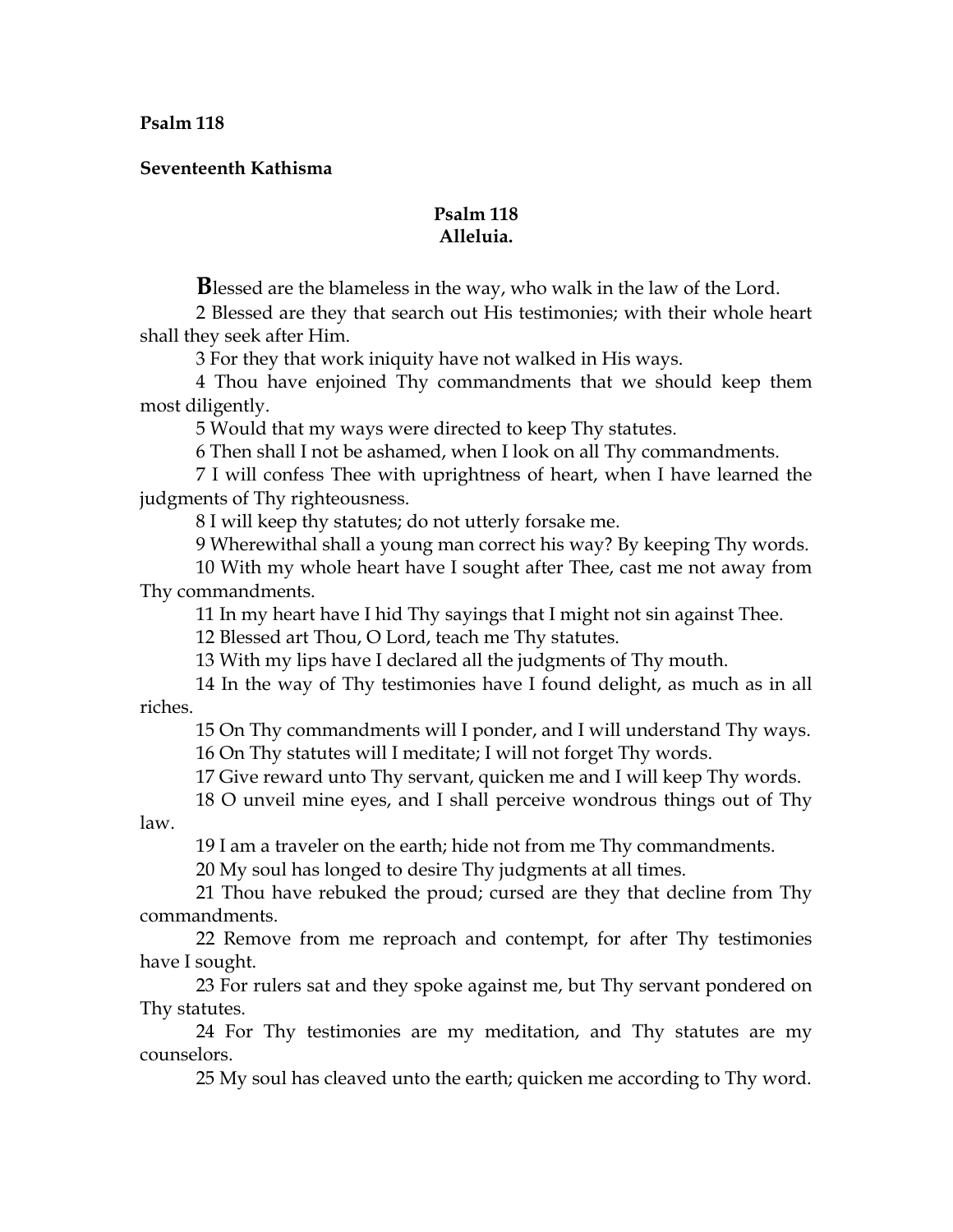26 My ways have I declared, and Thou have heard me; teach me Thy statutes.

27 Make me to understand the way of Thy statutes, and I will ponder on Thy wondrous works.

28 My soul has slumbered from despondency, strengthen me with Thy words.

29 Remove from me the way of unrighteousness, and with Thy law have mercy on me.

30 I have chosen the way of truth, and Thy judgments have I not forgotten.

31 I have cleaved to Thy testimonies, O Lord; put me not to shame.

32 The way of Thy commandments have I run, when Thou did enlarge my heart.

33 Set before me for a law, O Lord, the way of Thy statutes, and I will seek after it continually.

34 Give me understanding, and I will search out Thy law, and I will keep it with my whole heart.

35 Guide me in the path of Thy commandments, for I have desired it.

36 Incline my heart unto Thy testimonies and not unto covetousness.

37 Turn away mine eyes that I may not see vanity, quicken Thou me in Thy way.

38 Establish for Thy servant Thine oracle unto fear of Thee.

39 Remove my reproach which I have feared, for Thy judgments are good.

40 Behold, I have longed after Thy commandments; in Thy righteousness quicken me.

41 Let Thy mercy come also upon me, O Lord, even Thy salvation according to Thy word.

42 So shall I give an answer to them that reproach me, for I have hoped in Thy words.

43 And take not utterly out of my mouth the word of truth, for in Thy judgments have I hoped.

44 So shall I keep Thy law continually, forever, and unto the ages of ages.

45 And I walked in spaciousness, for after Thy commandments have I sought.

46 And I spoke of Thy testimonies before kings, and I was not ashamed.

47 And I meditated on Thy commandments which I have greatly loved.

48 And I lifted up my hands to Thy commandments which I have loved, and I pondered on Thy statutes.

49 Remember Thy words to Thy servant, wherein Thou have made me to hope.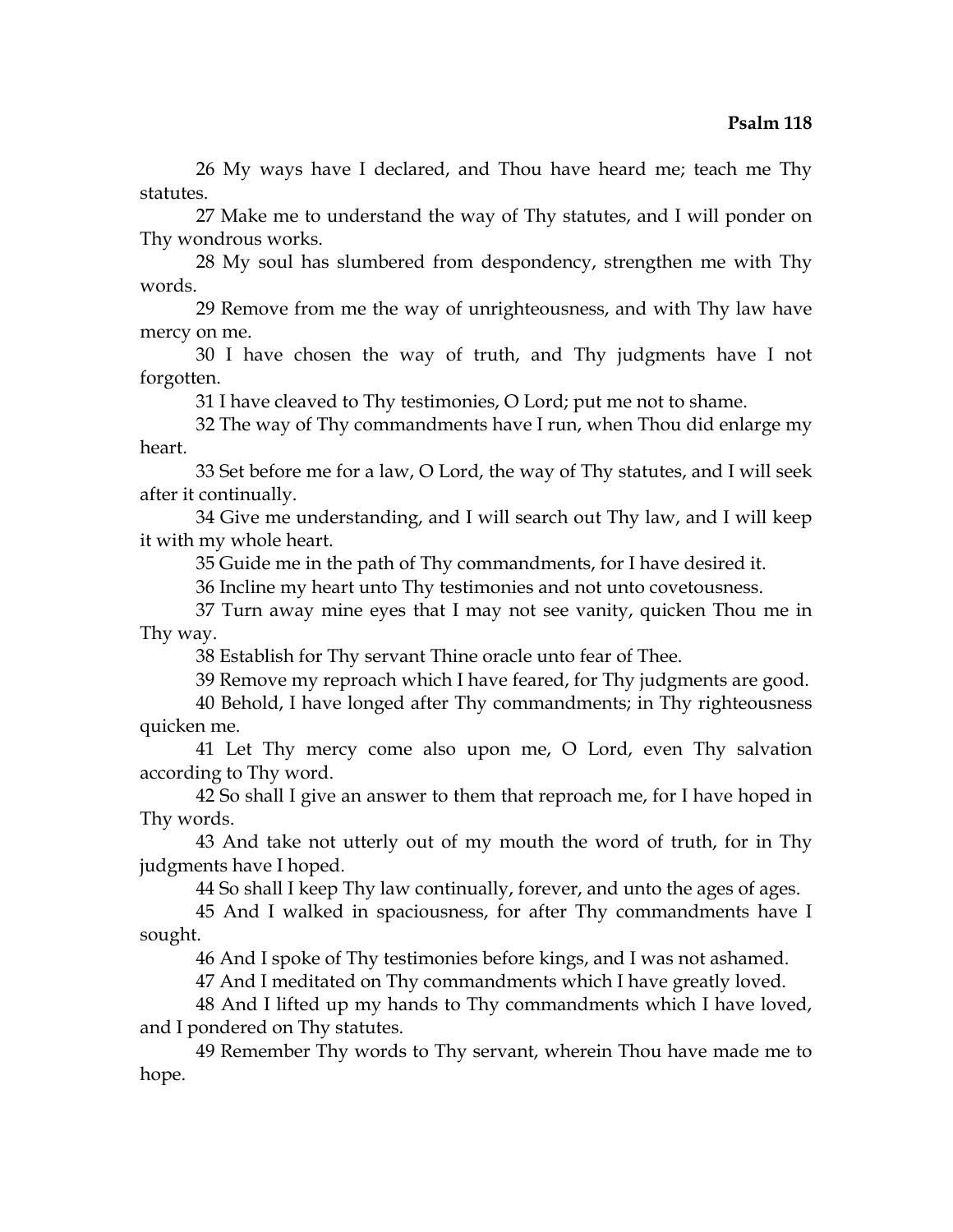50 This has comforted me in my humiliation, for Thine oracle has quickened me.

51 The proud have transgressed exceedingly, but from Thy law have I not declined.

52 I remembered Thy judgments of old, O Lord, and was comforted.

53 Despondency took hold upon me because of the sinners who forsake Thy law.

54 Thy statutes were my songs in the place of my traveling.

55 I remembered Thy name in the night, O Lord, and I kept Thy law.

56 This has happened unto me because I sought after Thy statutes.

57 Thou art my portion, O Lord; I said that I would keep Thy law.

58 I entreated Thy countenance with my whole heart: Have mercy on me according to Thy word.

59 I have thought on Thy ways, and I have turned my feet back to Thy testimonies.

60 I made ready, and I was not troubled, that I might keep Thy commandments.

61 The cords of sinners have entangled me, but Thy law have I not forgotten.

62 At midnight I arose to give thanks unto Thee for the judgments of Thy righteousness.

63 I am a partaker with all them that fear Thee, and with them that keep Thy commandments.

64 The earth, O Lord, is full of Thy mercy; teach me Thy statutes.

65 Thou have dealt graciously with Thy servant, O Lord, according to Thy word.

66 Goodness and discipline and knowledge teach Thou me, for in Thy commandments have I believed.

67 Before I was humbled, I transgressed; therefore Thy saying have I kept.

68 Thou art good, O Lord, and in Thy goodness teach me Thy statutes.

69 Multiplied against me has been the unrighteousness of the proud; but as for me, with my whole heart will I search out Thy commandments.

70 Curdled like milk is their heart; but as for me, in Thy law have I meditated.

71 It is good for me that Thou have humbled me, that I might learn Thy statutes.

72 The law of Thy mouth is better to me than thousands of gold and silver.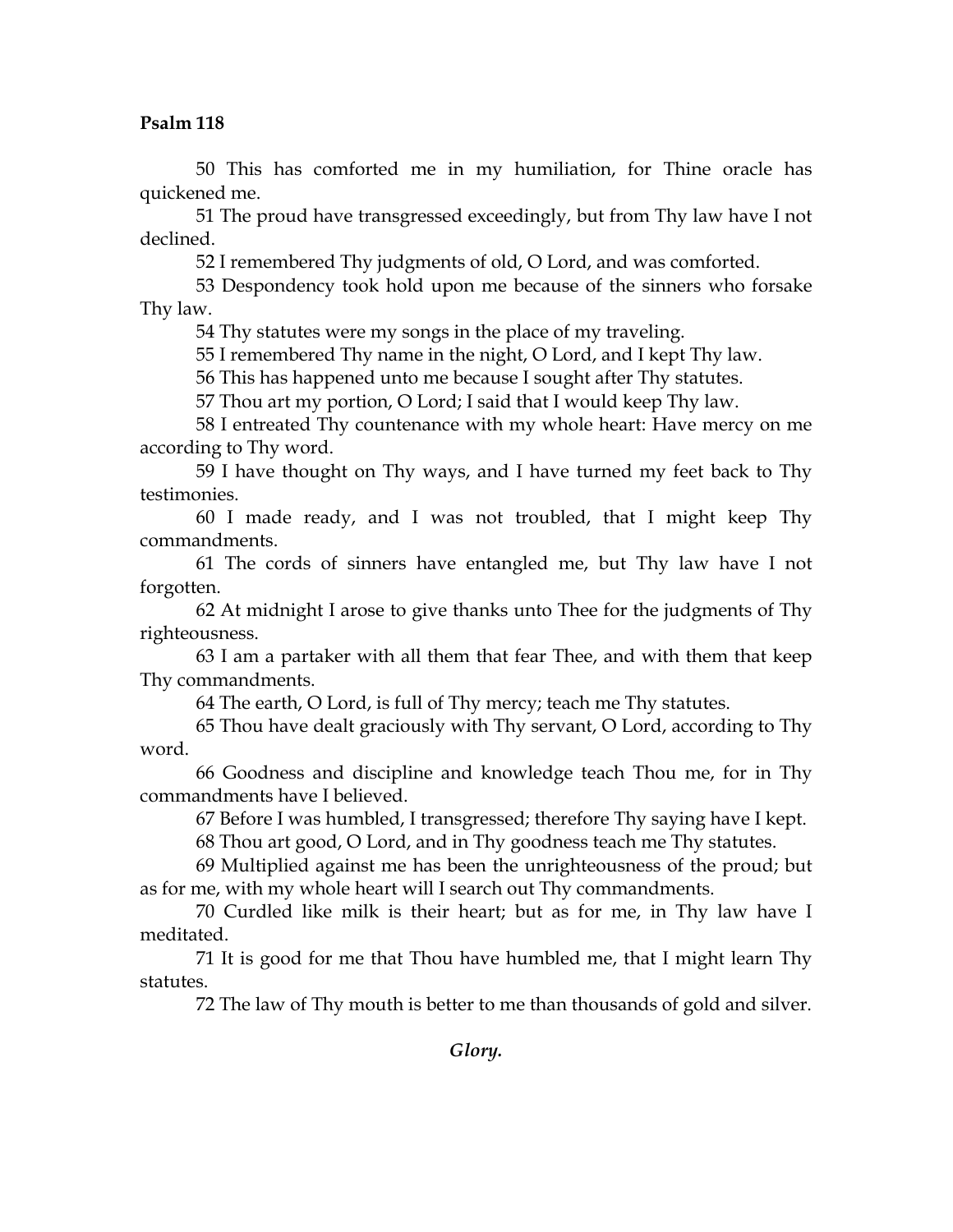73 Thy hands have made me and fashioned me; give me understanding and I will learn Thy commandments.

74 They that fear Thee shall see me and be glad, for on Thy words have I set my hope.

75 I have known, O Lord, that Thy judgments are righteousness, and with truth have Thou humbled me.

76 Let now Thy mercy be my comfort, according to Thy saying unto Thy servant.

77 Let Thy compassions come upon me and I shall live, for Thy law is my meditation.

78 Let the proud be put to shame, for unjustly have they transgressed against me; but as for me, I will ponder on Thy commandments.

79 Let those that fear Thee return unto me, and those that know Thy testimonies.

80 Let my heart be blameless in Thy statutes, that I may not be put to shame.

81 My soul fainted for Thy salvation; on Thy words have I set my hope.

82 Mine eyes are grown dim with waiting for Thine oracle; they say: When will Thou comfort me?

83 For I am become like a wine-skin in the frost; yet Thy statutes have I not forgotten.

84 How many are the days of Thy servant? When will Thou execute judgment for me on them that persecute me?

85 Transgressors have told me fables, but they are not like Thy law, O Lord.

86 All Thy commandments are truth. Without a cause have men persecuted me; do Thou help me.

87 They well near made an end of me on the earth; but as for me, I forsook not Thy commandments.

88 According to Thy mercy quicken me, and I will keep the testimonies of Thy mouth.

89 Forever, O Lord, Thy word abides in heaven.

90 Unto generation and generation is Thy truth; Thou has laid the foundation of the earth, and it abides.

91 By Thine ordinance does the day abide, for all things are Thy servants.

92 If Thy law had not been my meditation, then should I have perished in my humiliation.

93 I will never forget Thy statutes, for in them have Thou quickened me.

# *Middle*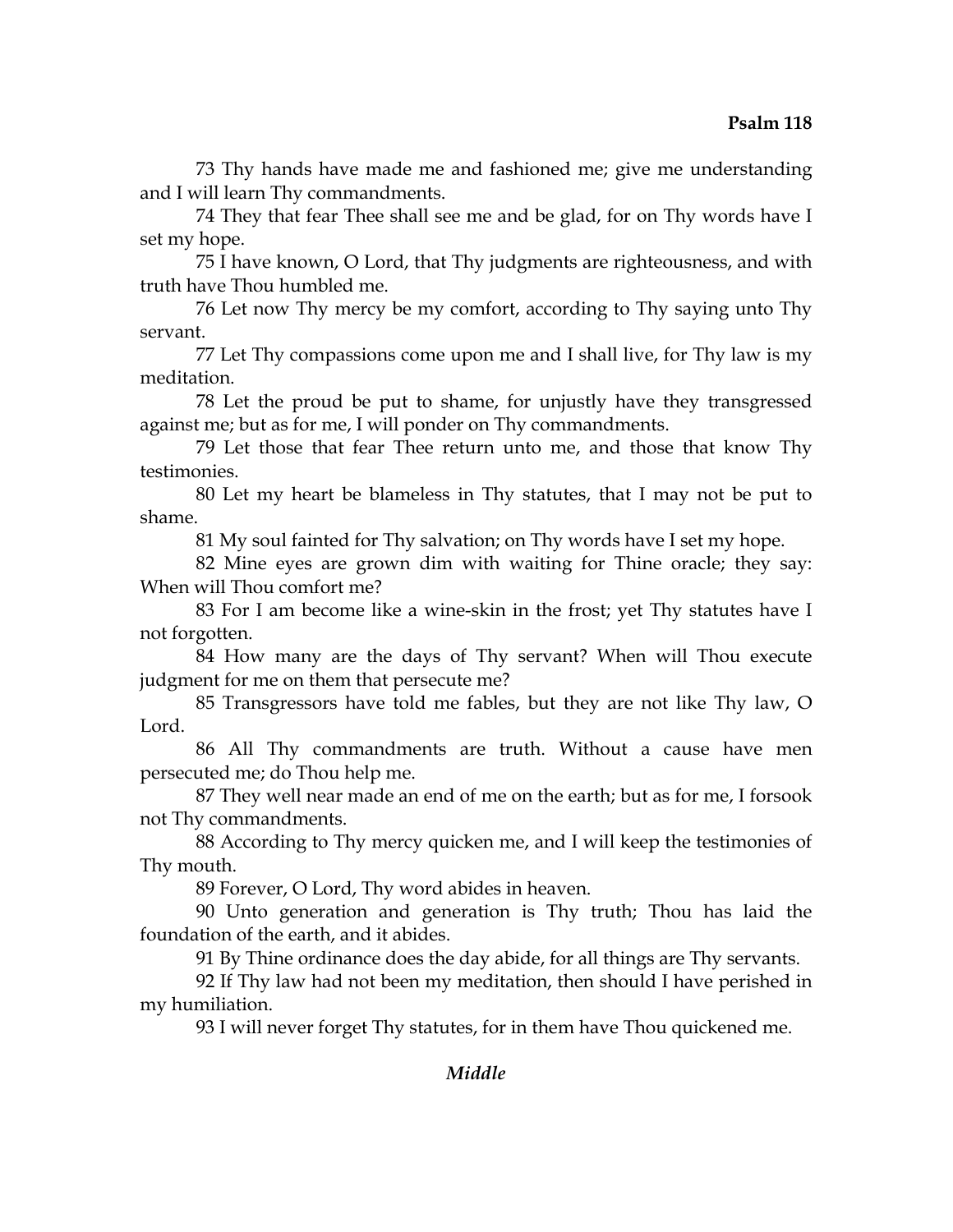94 I am Thine, save me; for after Thy statutes have I sought.

95 Sinners have waited for me to destroy me; but Thy testimonies have I understood.

96 Of all perfection have I seen the outcome; exceeding spacious is Thy commandment.

97 O how I have loved Thy law, O Lord! The whole day long it is my meditation.

98 Above mine enemies have Thou made me wise in Thy commandment, for it is mine forever.

99 Above all that teach me have I gained understanding, for Thy testimonies are my meditation.

100 Above mine elders have I received understanding, for after Thy commandments have I sought.

101 From every way that is evil have I restrained my feet that I might keep Thy words.

102 From Thy judgments have I not declined, for Thou have set a law for me.

103 How sweet to my palate are Thy sayings! More sweet than honey to my mouth.

104 From Thy commandments have I gained understanding; therefore have I hated every way of unrighteousness.

105 Thy law is a lamp unto my feet and a light unto my paths.

106 I have sworn and resolved that I will keep the judgments of Thy righteousness.

107 I was humbled exceedingly; O Lord, quicken me according to Thy word.

108 The free will offerings of my mouth be Thou now pleased to receive, O Lord, and teach me Thy judgments.

109 My soul is in Thy hands continually, and Thy law have I not forgotten.

110 Sinners have set a snare for me, yet from Thy commandment have I not strayed.

111 I have inherited Thy testimonies forever, for they are the rejoicing of my heart.

112 I have inclined my heart to perform Thy statutes forever for recompense.

113 Transgressors have I hated, but Thy law have I loved.

114 My helper and my protector art Thou; on Thy words have I set my hope.

115 Depart from me, ye evil-doers, and I will search out the commandments of my God.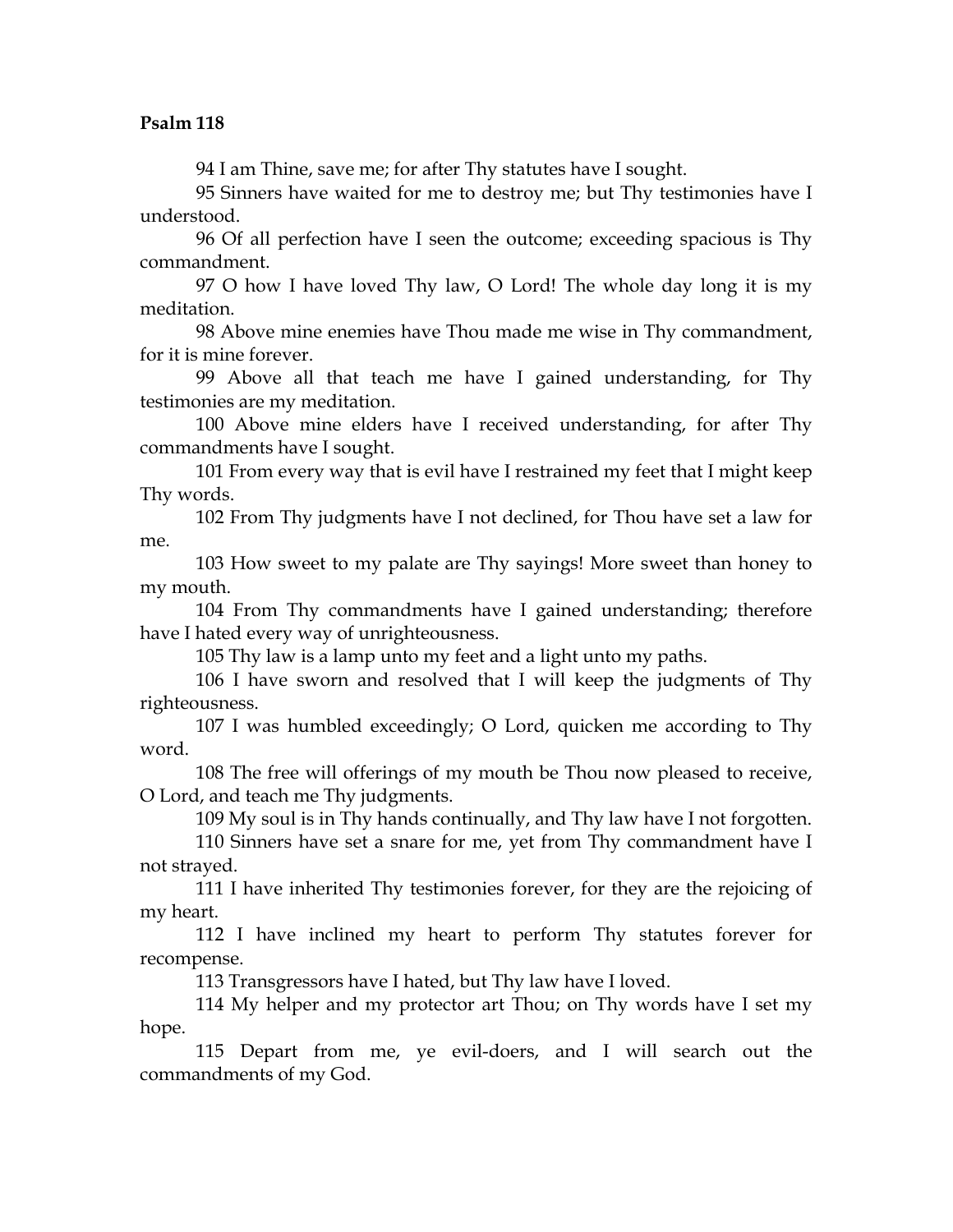116 Uphold me according to Thy saying and quicken me, and turn me not away in shame from mine expectation.

117 Help me, and I shall be saved; and I will meditate on Thy statutes continually.

118 Thou has set at naught all that depart from Thy statutes, for unrighteous is their inward thought.

119 I have reckoned as transgressors all the sinners of the earth, therefore have I loved Thy testimonies.

120 Nail down my flesh with the fear of Thee, for of Thy judgments am I afraid.

121 I have wrought judgment and righteousness; O give me not up to them that wrong me.

122 Receive Thy servant unto good; let not the proud falsely accuse me.

123 Mine eyes have failed with waiting for Thy salvation, and for the word of Thy righteousness.

124 Deal with Thy servant according to Thy mercy, and teach me Thy statutes.

125 I am Thy servant; give me understanding, and I shall know Thy testimonies.

126 It is time for the Lord to act; for they have dispersed Thy law.

127 Therefore have I loved Thy commandments more than gold and topaz.

128 Therefore I directed myself according to all Thy commandments; every way that is unrighteous have I hated.

129 Wonderful are Thy testimonies; therefore hath my soul searched them out.

130 The unfolding of Thy words will give light and understanding unto babes.

131 I opened my mouth and drew in my breath, for I longed for Thy commandments.

#### *Glory.*

132 Look upon me and have mercy on me, according to the judgment of them that love Thy name.

133 My steps do Thou direct according to Thy saying, and let no iniquity have dominion over me.

134 Deliver me from the false accusation of men, and I will keep Thy commandments.

135 Make Thy face to shine upon Thy servant, and teach me Thy statutes.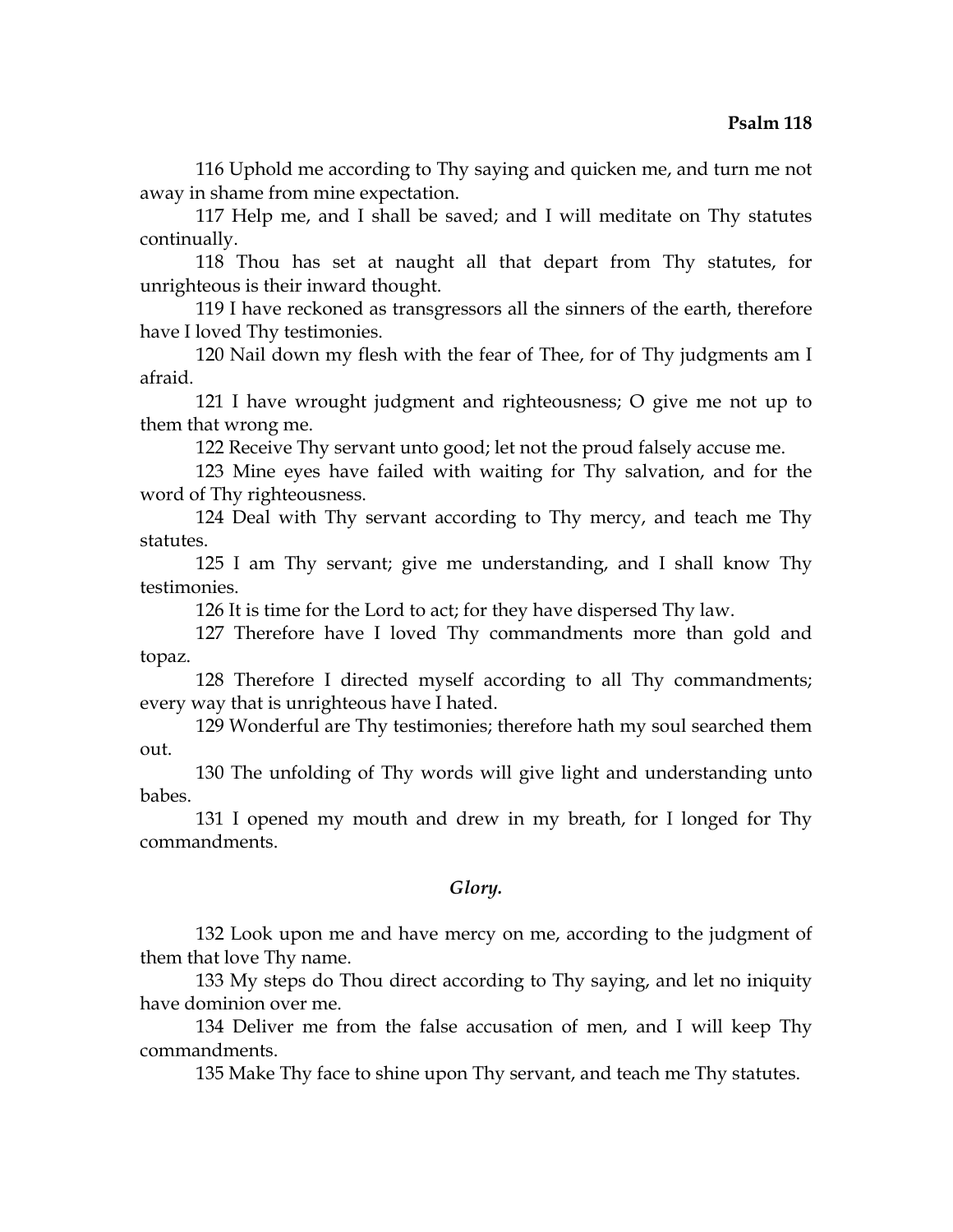136 Mine eyes have poured forth streams of waters, because I kept not Thy law.

137 Righteous art Thou, O Lord, and upright are Thy judgments.

138 Thou has ordained as Thy testimonies exceeding righteousness and truth.

139 My zeal for Thee has made me to pine away, because mine enemies have forgotten Thy words.

140 Thine oracle is tried with fire to the uttermost, and Thy servant has loved it.

141 I am young and accounted as nothing, yet Thy statutes have I not forgotten.

142 Thy righteousness is an everlasting righteousness, and Thy law is truth.

143 Tribulations and necessities have found me, Thy commandments are my meditation.

144 Thy testimonies are righteousness forever; give me understanding and I shall live.

145 I have cried with my whole heart; hear me, O Lord, and I will seek after Thy statutes.

146 I have cried unto Thee; save me, and I will keep Thy testimonies.

147 I arose in the dead of night and I cried; on Thy words have I set my hope.

148 Mine eyes woke before the morning that I might meditate on Thy sayings.

149 Hear my voice, O Lord, according to Thy mercy; according to Thy judgment, quicken me.

150 They have drawn near that lawlessly persecute me, but from Thy law are they far removed.

151 Near art Thou, O Lord, and all Thy \* ways are truth.

152 From the beginning I have known from Thy testimonies that Thou have founded them forever.

153 Behold my humiliation and rescue me, for Thy law have I not forgotten.

154 Judge my cause and redeem me; for Thy word's sake quicken me.

155 Far from sinners is salvation, for they have not sought after Thy statutes.

156 Thy compassions are many, O Lord; according to Thy judgment quicken me.

157 Many are they that persecute me and afflict me; from Thy testimonies have I not declined.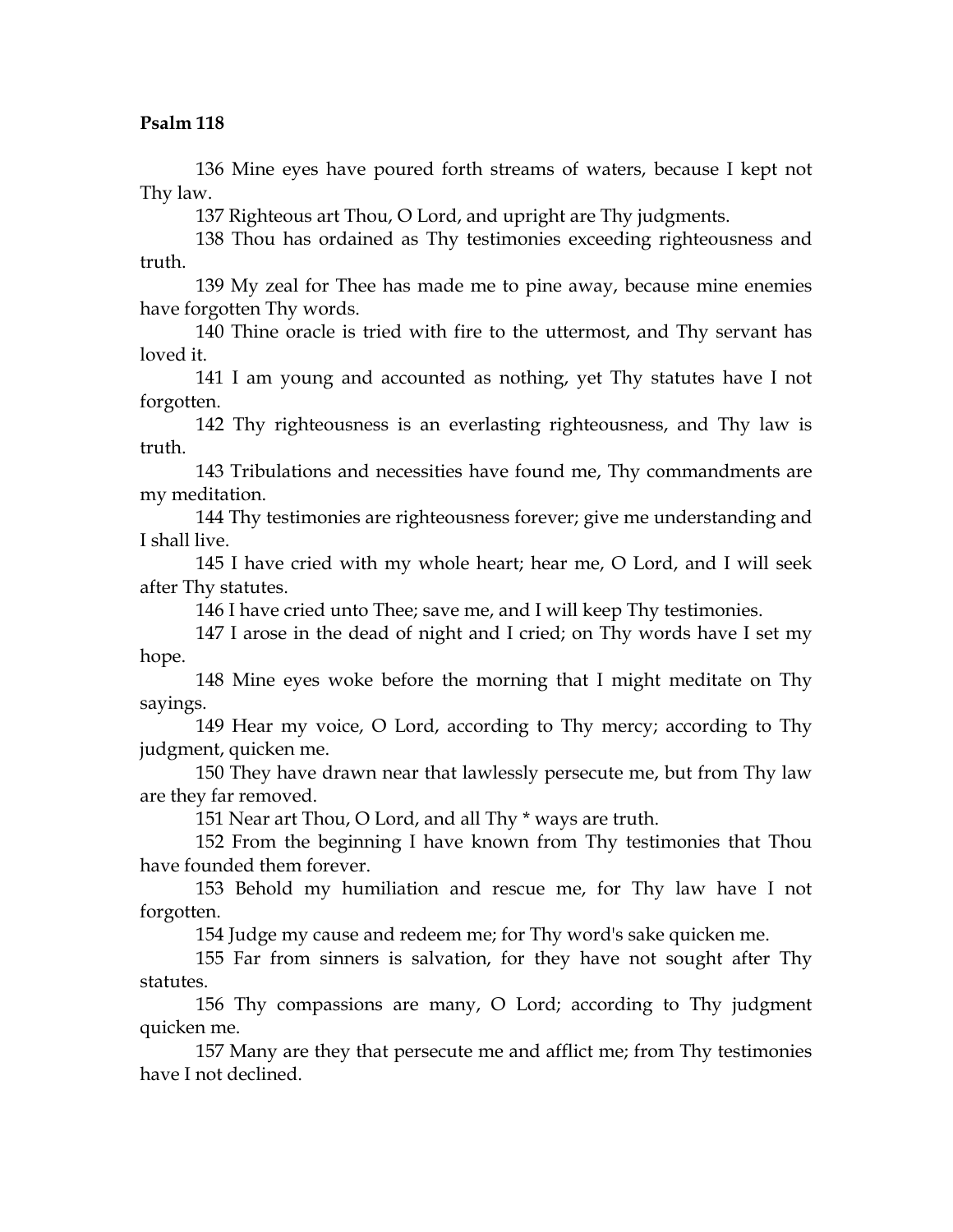158 I beheld men acting foolishly and I pined away, because they kept not Thy sayings.

159 Behold, how I have loved Thy commandments; O Lord, in Thy mercy, quicken me.

160 The beginning of Thy words is truth, and all the judgments of Thy righteousness endure forever.

161 Rulers have persecuted me without a cause, and because of Thy words my heart has been afraid.

162 I will rejoice in Thy sayings as one that finds great spoil.

163 Unrighteousness have I hated and abhorred, but Thy law have I loved. 164 Seven times a day have I praised Thee for the judgments of Thy righteousness.

165 Much peace has they that love Thy law, and for them there is no stumbling block.

166 I awaited Thy salvation, O Lord, and Thy commandments have I loved.

167 My soul has kept Thy testimonies and has loved them exceedingly.

168 I have kept Thy commandments and Thy testimonies, for all my ways are before Thee, O Lord.

169 Let my supplication draw near before Thee, O Lord; according to Thine oracle give me understanding.

170 Let my petition come before Thee, O Lord; according to Thine oracle deliver me.

171 My lips shall pour forth a hymn when Thou have taught me Thy statutes.

172 My tongue shall speak of Thy sayings, for all Thy commandments are righteousness.

173 Let Thy hand be for saving me, for I have chosen Thy commandments.

174 I have longed for Thy salvation, O Lord, and Thy law is my meditation.

175 My soul shall live and shall praise Thee, and Thy judgments will help me.

176 I have gone astray like a sheep that is lost; O seek Thy servant, for I have not forgotten Thy commandments.

### *Glory.*

\* *Codex Alexandrinus* reads: "commands".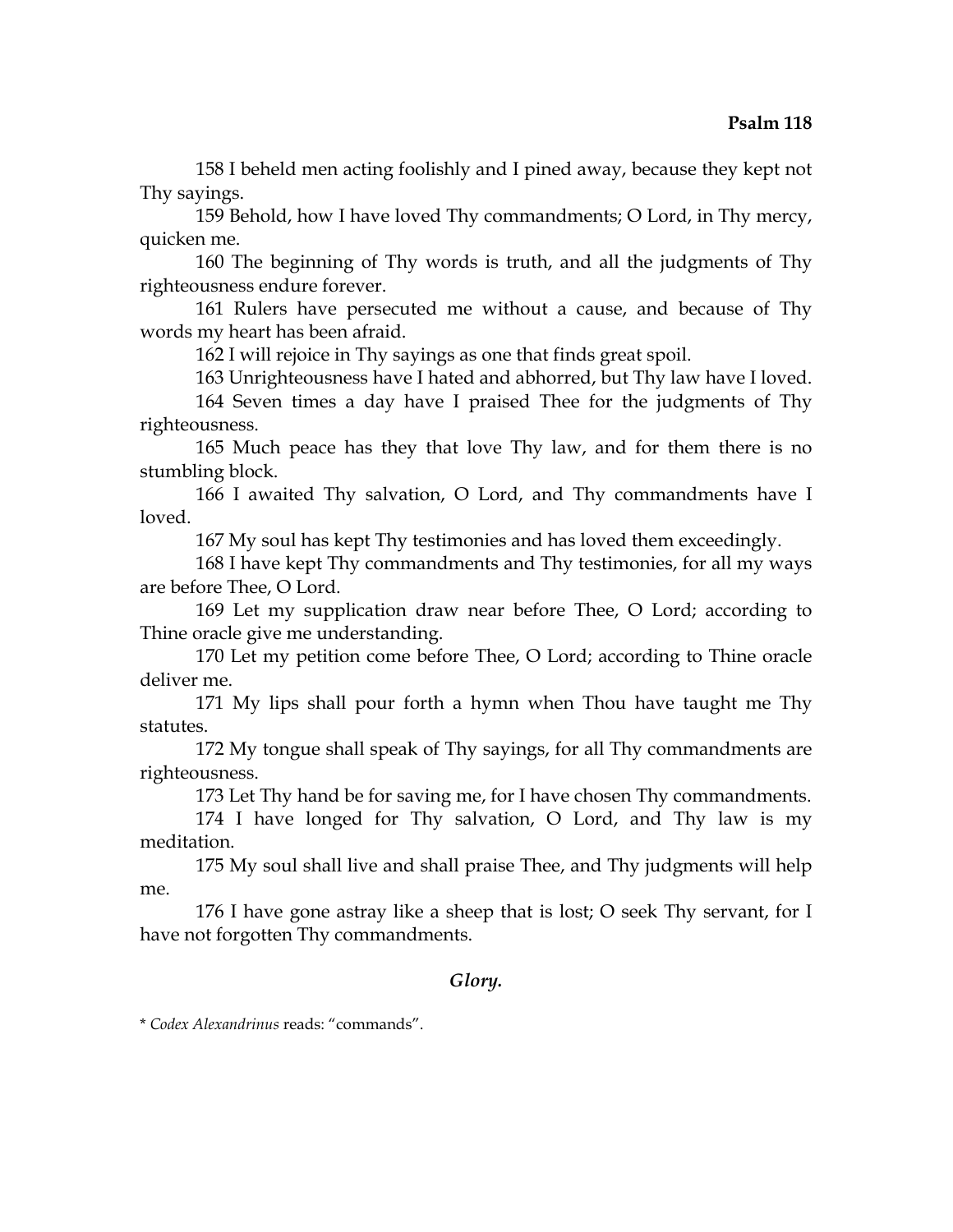**Eighteenth Kathisma** 

# **Psalm 119 An Ode of Ascents.**

**U**nto the Lord in mine affliction have I cried, and He heard me.

2 O Lord, deliver my soul from unrighteous lips and from a crafty tongue.

3 What shall be given unto thee and what shall be added unto thee for thy crafty tongue?

4 The arrows of the mighty one, sharpened with coals of the desert.

5 Woe is me, for my traveling is prolonged; I have tented with the tenting of Kedar.

6 My soul has long been a traveler.

7 With them that hate peace I was peaceable; when I spoke unto them, they warred against me without a cause.

#### **Psalm 120 An Ode of Ascents.**

**I** have lifted up mine eyes to the mountains, from whence comes my help.

2 My help comes from the Lord, Who has made heaven and the earth.

3 Give not thy foot unto moving, and may He not slumber that keeps thee.

4 Behold, He shall not slumber nor shall He sleep, He that keeps Israel.

5 The Lord shall keep thee; the Lord is thy shelter at thy right hand.

6 The sun shall not burn thee by day or the moon by night.

7 The Lord shall keep thee from all evil; the Lord shall guard thy soul.

8 The Lord shall keep thy coming in and thy going out, from henceforth and forevermore.

# **Psalm 121 An Ode of Ascents.**

**I** was glad because of them that said unto me: Let us go into the house of the Lord.

2 Our feet have stood in thy courts, O Jerusalem.

3 Jerusalem is built as a city which its inhabitants share in concord.

4 For there the tribes went up, the tribes of the Lord, as a testimony for Israel, to give thanks to the name of the Lord.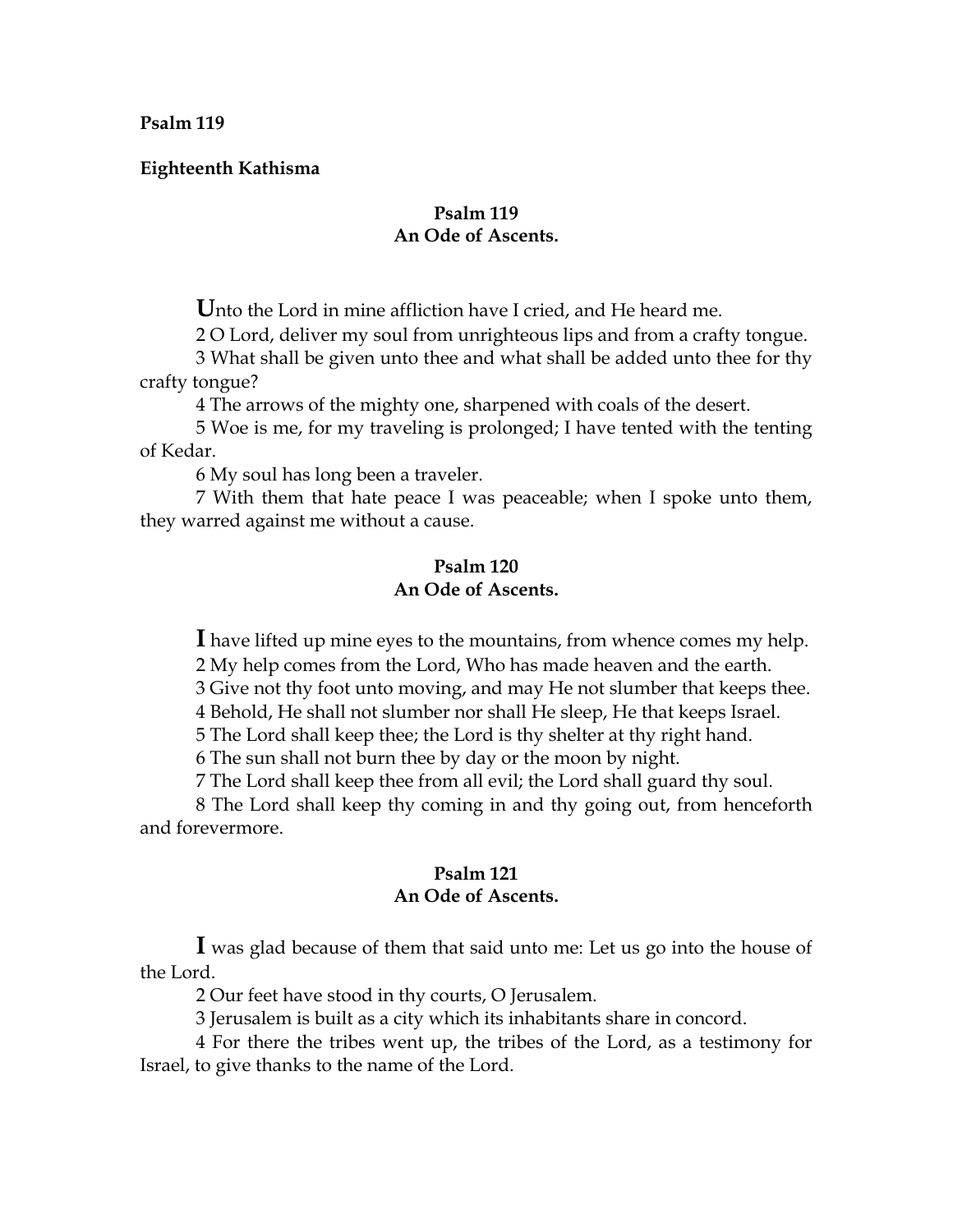5 For there are set thrones unto judgment, thrones over the house of David.

6 Ask now for the things which are for the peace of Jerusalem and for the prosperity of them that love thee.

7 Let peace be now in thy strength, and prosperity in thy palaces.

8 For the sake of my brothers and my neighbors, I spoke peace concerning thee.

9 Because of the house of the Lord our God, I have sought good things for thee.

# **Psalm 122 An Ode of Ascents.**

Unto Thee have I lifted up mine eyes, unto Thee that lives in heaven.

2 Behold, as the eyes of servants look unto the hands of their masters, as the eyes of the handmaid look unto the hands of her mistress, so do our eyes look unto the Lord our God, until He take pity on us.

3 Have mercy on us, O Lord, have mercy on us, for greatly are we filled with abasement.

4 Greatly has our soul been filled therewith; let reproach come upon them that prosper, and abasement on the proud.

# **Psalm 123 An Ode of Ascents.**

**H**ad it not been that the Lord was with us, let Israel now say,

2 had it not been that the Lord was with us, When men rose up against us,

3 then had they swallowed us up alive. When their wrath raged against

us,

4 then had the water overwhelmed us. Our soul has passed through a torrent;

5 then had our soul passed through the water that is irresistible.

6 Blessed be the Lord Who has not given us to be a prey to their teeth.

7 Our soul like a sparrow was delivered out of the snare of the hunters. The snare is broken, and we are delivered.

8 Our help is in the name of the Lord, Who hath made heaven and the earth.

*Glory.*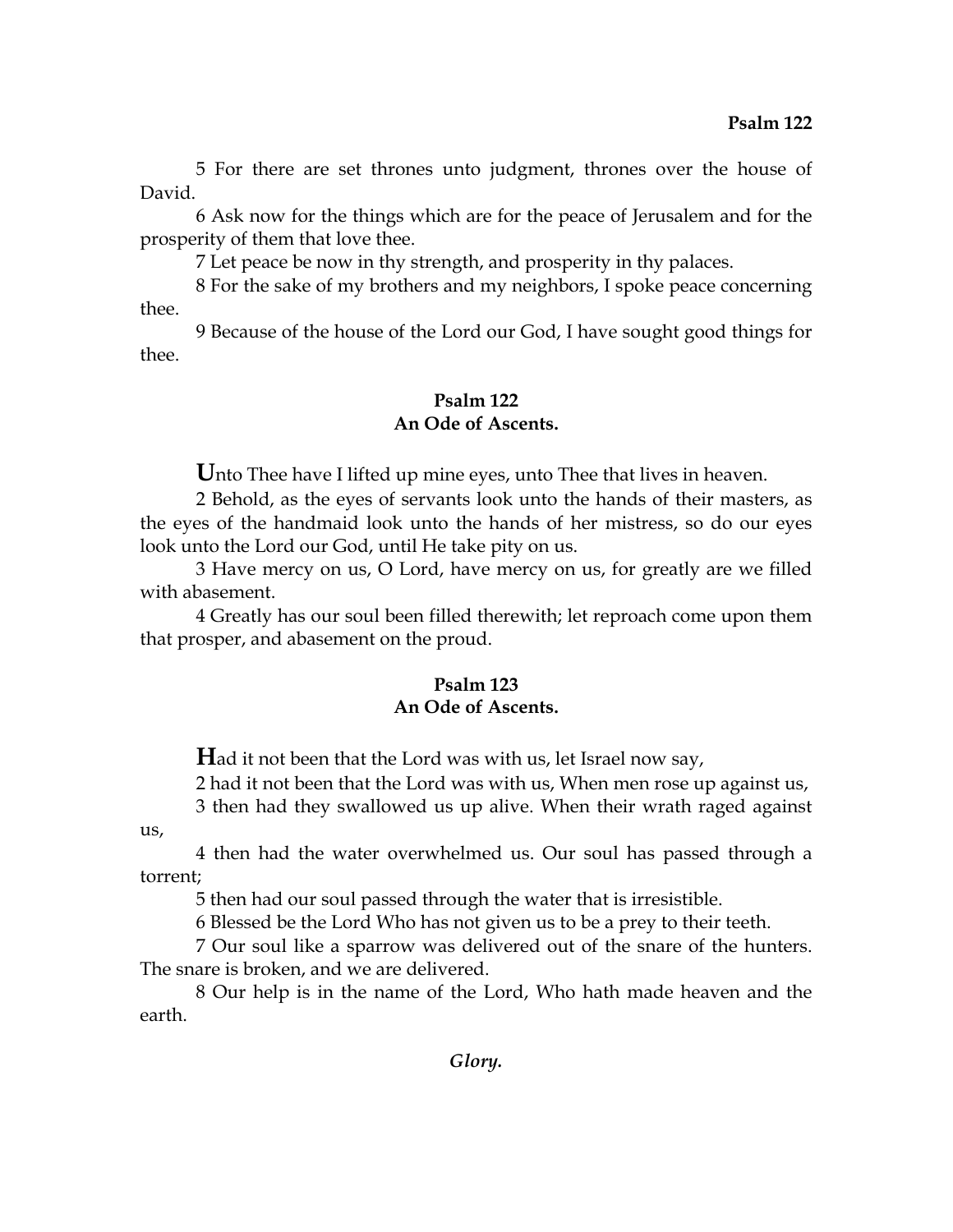### **Psalm 124 An Ode of Ascents.**

**T**hey that trust in the Lord shall be as Mount Zion; he that lives at Jerusalem, nevermore shall he be shaken.

2 Mountains are around her, and the Lord is around His people from henceforth and forevermore.

3 For the Lord will not permit the rod of sinners to be upon the lot of the righteous, lest the righteous stretch forth their hands unto iniquities.

4 Do good, O Lord, unto them that are good and unto the upright of heart.

5 But them that turn aside unto crooked ways shall the Lord lead away with the workers of iniquity; peace be upon Israel.

## **Psalm 125 An Ode of Ascents.**

**W**hen the Lord turned again the captivity of Zion, we became as men that are comforted.

2 Then was our mouth filled with joy, and our tongue with rejoicing. Then shall they say among the nations: The Lord has done great things unto them.

3 The Lord has done great things among us, and we are become glad.

4 Turn again, O Lord, our captivity, like streams in the south.

5 They that sow with tears shall reap with rejoicing.

6 In their going they went, and they wept as they \* cast their seeds. But in their coming shall they come with rejoicing, bearing their sheaves.

\* Alfred Rahlfs' *Septuaginta* reads: "*were* carrying", but fails to cite his source for such reading.

# **Psalm 126 An Ode of Ascents.**

**E**xcept the Lord build the house, in vain do they labor that build it. Except the Lord guard the city, in vain does he watch that guards her.

2 It is vain for you to rise at dawn. Ye that eat the bread of sorrow, rouse yourselves after resting, when He has given sleep to His beloved.

3 Behold, sons are the heritage of the Lord, the reward of the fruit of the womb.

4 Like arrows in the hand of a mighty man, so are the sons of them that were outcasts.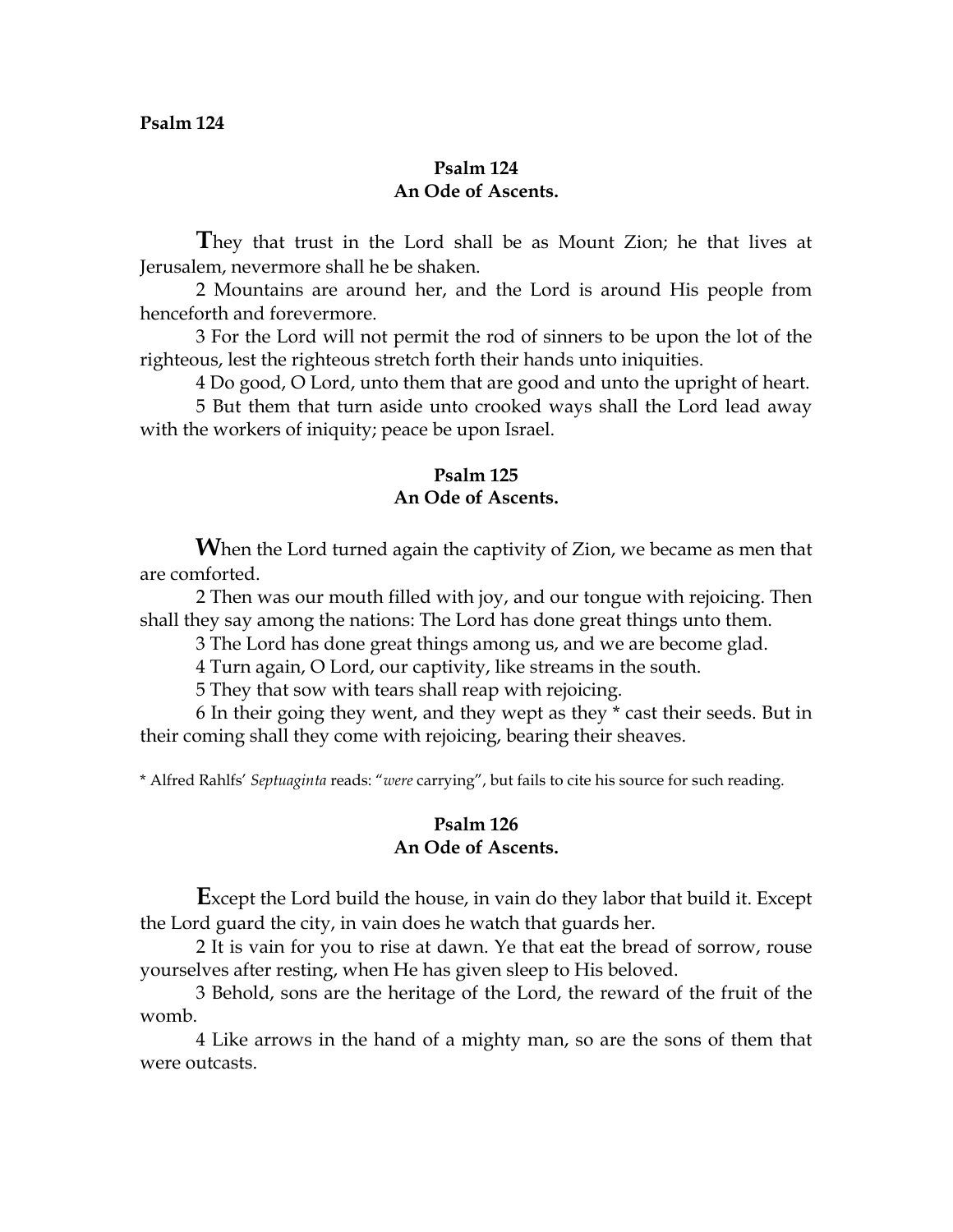5 Blessed is he that shall fulfill his desires with them; they shall not be put to shame when they speak to their enemies in the gates.

### **Psalm 127 An Ode of Ascents.**

**B**lessed are all they that fear the Lord, that walk in His ways.

2 Thou shall eat the fruit of thy labors; blessed art thou, and well shall it be with thee.

3 Thy wife shall be as a fruitful vine on the sides of thy house, Thy sons like young olive trees around thy table.

4 Behold, so shall the man be blessed that fears the Lord.

5 The Lord bless thee out of Zion, and may thou see the good things of Jerusalem all the days of thy life.

6 And may thou see thy son's sons; peace be upon Israel.

# **Psalm 128 An Ode of Ascents.**

**M**any a time have they warred against me from my youth, let Israel now say,

2 many a time have they warred against me from my youth, and yet they have not prevailed against me.

3 The sinners wrought upon my back, they lengthened out their iniquity.

4 The Lord is righteous; He has cut asunder the necks of sinners.

5 Let them be put to shame and turned back, all they that hate Zion.

6 Let them be as the grass upon the housetops, which before it is plucked up is withered away.

7 Wherefore the reaper fills not his hand, nor does he that gathers sheave his bosom.

8 Nor have they that passed by said: The blessing of the Lord comes upon you; we have blessed you in the name of the Lord.

# *Glory.*

# **Psalm 129 An Ode of Ascents.**

**O**ut of the depths have I cried unto Thee, O Lord;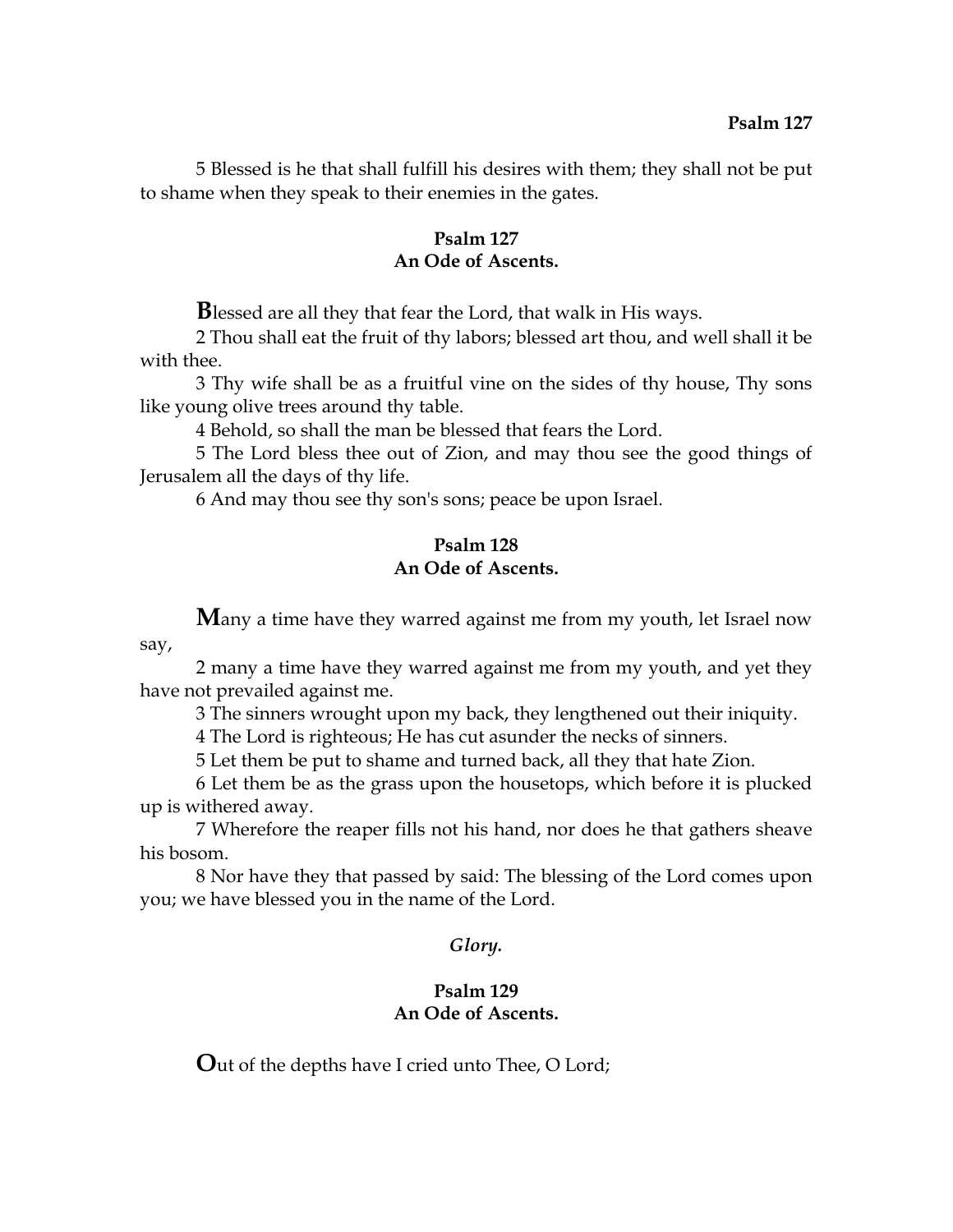2 O Lord, hear my voice. Let Thine ears be attentive to the voice of my supplication.

3 If Thou should mark iniquities, O Lord, O Lord, who shall stand?

4 For with Thee there is forgiveness.

5 For Thy \* name's sake have I patiently waited for Thee, O Lord; my soul has waited patiently for \* Thy word.

6 My soul has hoped in the Lord. From the morning watch until night, from the morning watch let Israel hope in the Lord.

7 For with the Lord there is mercy, and with Him is plenteous redemption;

8 and He shall redeem Israel out of all his iniquities.

\* According to Alfred Rahlfs' *Septuaginta*, *Codex Veronensis* reads: "law's sake".

\* *Codex Sinaiticus* reads: "His law". Other manuscripts, not cited by the Apostoliki Diakonia and Zoe Brotherhood texts, or by Alfred Rahlfs' *Septuaginta*, read: "His word".

#### **Psalm 130 An Ode of Ascents. \***

**O** Lord, my heart is not exalted, nor are mine eyes become lofty. Nor have I walked in things too great or too marvelous for me.

\* 2 If I were not humble minded but exalted my soul, as one weaned from his mother, so would Thou requite my soul.

3 Let Israel hope in the Lord, from henceforth and forevermore.

\* *Codex Alexandrinus* adds: "for David".

\* The text of the Zoe Brotherhood cites an alternative reading, without cite, that reads as follows: "If, instead of bearing the best testimony *I* exalted my soul, as one weaned from his mother, so would Thou requite my soul".

### **Psalm 131 An Ode of Ascents.**

**R**emember, O Lord, David and all his meekness.

2 How he made an oath unto the Lord, and vowed unto the God of Jacob:

3 I shall not go into the dwelling of my house; I shall not ascend upon the bed of my couch,

4 I shall not give sleep to mine eyes, nor slumber to mine eyelids, nor rest to my temples,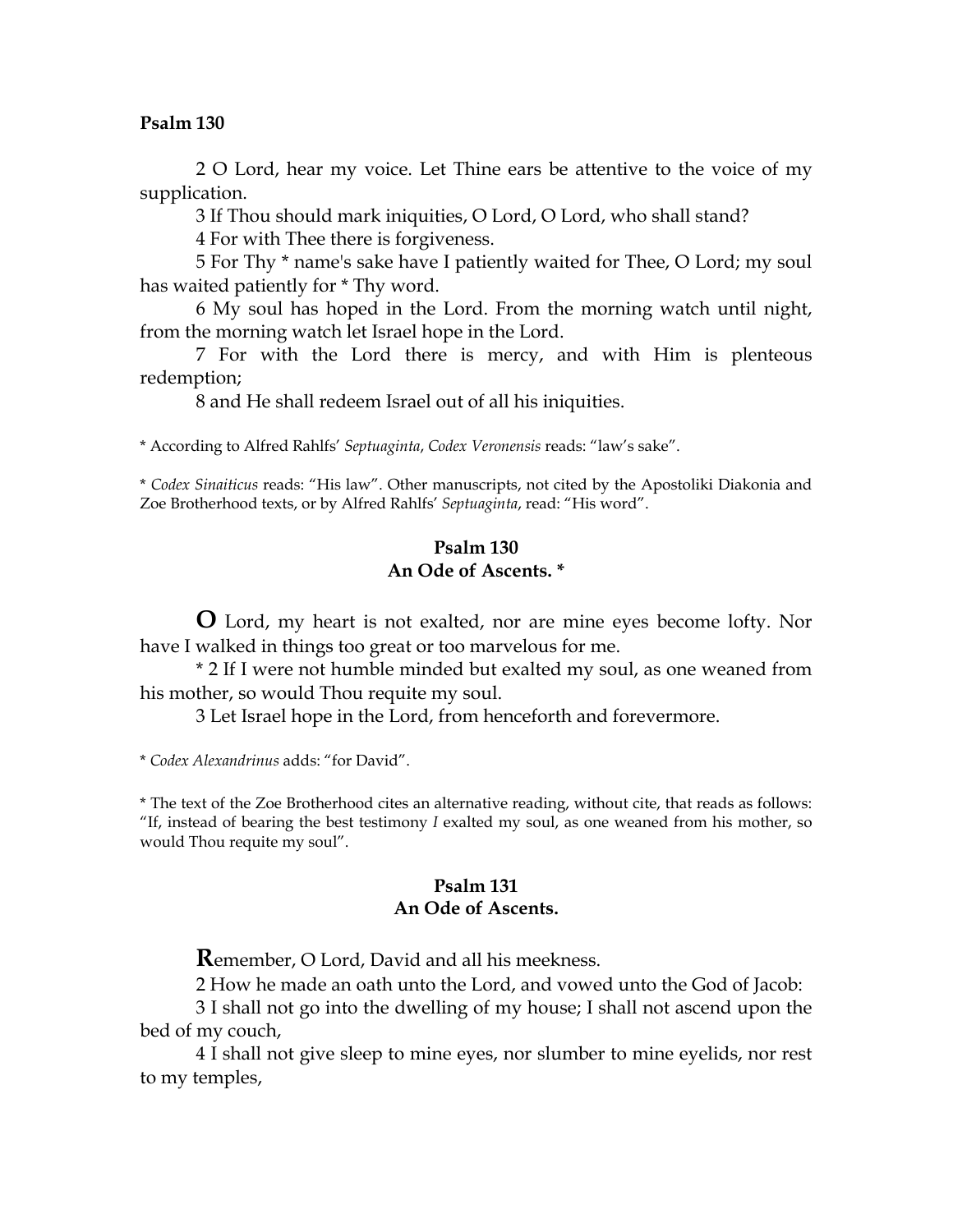5 until I find a place for the Lord, a habitation for the God of Jacob.

6 Lo, we have heard of it in Ephratha, we have found it in the plains of the wood.

7 Let us go forth into His tabernacles, let us worship at the place where His feet have stood.

8 Arise, O Lord, into Thy rest, Thou and the Ark of Thy holiness.

9 Thy priests shall be clothed with righteousness, and Thy righteous shall rejoice.

10 For the sake of David Thy servant, turn not Thy face away from Thine \* anointed one.

11 The Lord has sworn in truth unto David, and He will not annul it: Of the fruit of thy loins will I set upon thy throne.

12 If thy sons keep My covenant and these testimonies which I will teach them, Their sons also shall sit forever on thy throne.

13 For the Lord has elected Zion, He has chosen her to be a habitation for Himself.

14 This is My rest forever and ever; here will I dwell, for I have chosen her.

15 Blessing, I will bless her \* pursuit; her beggars will I satisfy with bread.

16 Her priests will I clothe with salvation, and her saints with rejoicing shall rejoice.

17 There will I make to spring forth a horn for David; I have prepared a lamp for My Christ.

18 His enemies will I clothe with shame, but upon Him shall My sanctification flourish.

\* Or: "Christ".

\* The text of the Zoe Brotherhood reads: "door". Codices *Sinaiticus* and *Alexandrinus* read: "widow". The reading in the text, however, is supported by Lucian's recension of the *LXX*.

# **Psalm 132 An Ode of Ascents.\***

**B**ehold now, what is so good or as joyous as for brothers to live together in unity?

2 It is like the oil of myrrh upon the head, which runs down upon the beard, upon the beard of Aaron, which runs down to the fringe of his raiment.

3 It is like the dew of Aermon, which comes down upon the mountains of Zion. For there the Lord commanded the blessing, life forevermore.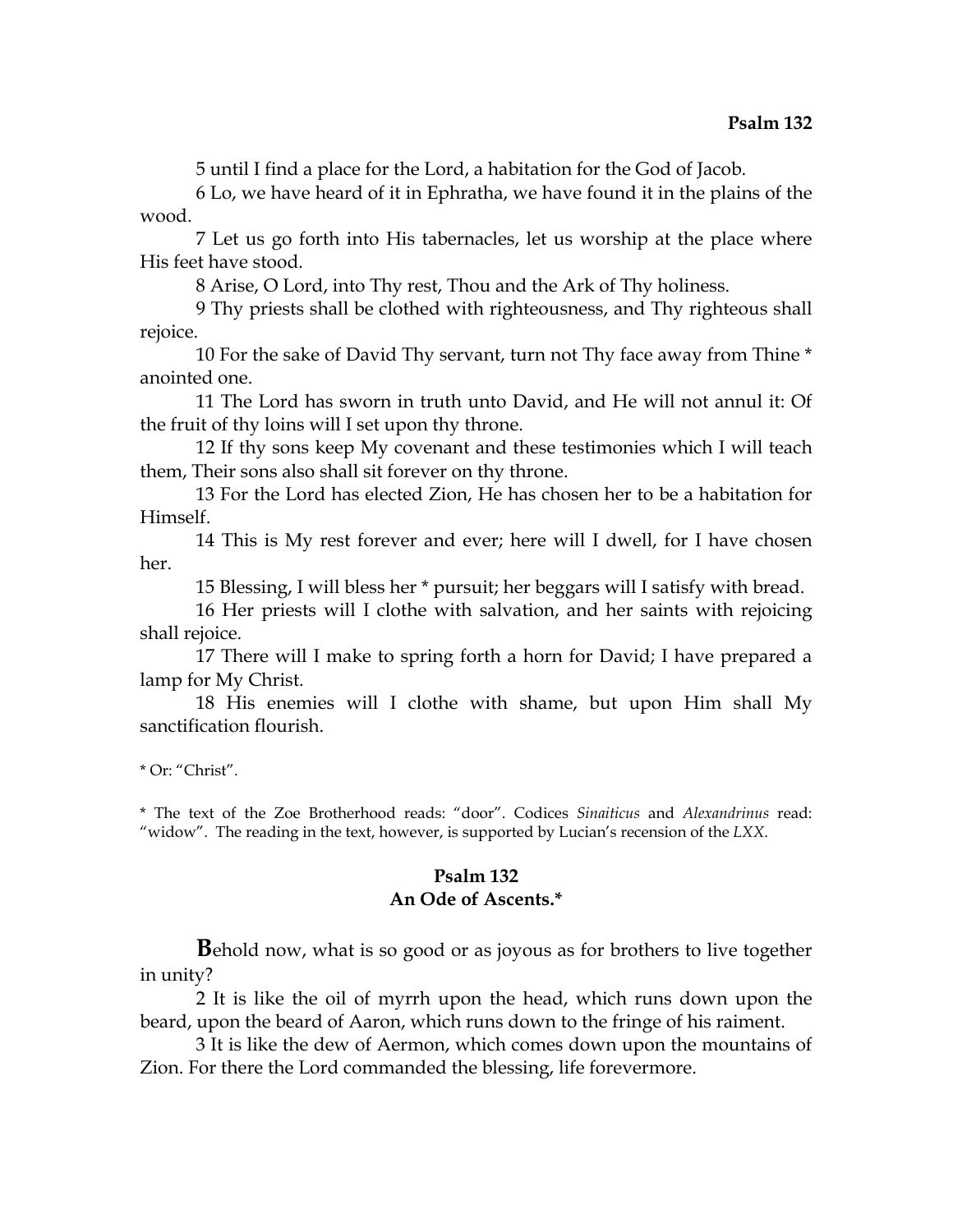\* *Codex Alexandrinus* adds: "for David".

### **Psalm 133 An Ode of Ascents.**

**B**ehold now, bless ye the Lord, all ye servants of the Lord. Ye that stand in the house of the Lord, in the courts of the house of our God,

2 in the nights lift up your hands unto the holies, and bless the Lord. 3 The Lord bless thee out of Zion, He that made heaven and the earth.

#### *Glory.*

#### **Nineteenth Kathisma**

### **Psalm 134 Alleluia.**

**P**raise ye the name of the Lord; O ye servants, praise the Lord,

2 ye that stand in the house of the Lord, in the courts of the house of our God.

3 Praise ye the Lord, for the Lord is good; chant unto His name, for it is good.

4 For the Lord has chosen Jacob unto Himself, Israel for His own possession.

5 For I know that the Lord is great, and that our Lord is above all gods.

6 All that the Lord has willed He has done, in heaven and on the earth, in the seas and in all the abysses.

7 Bringing clouds up from the uttermost parts of the earth, lightnings for the rain has He made. He brings winds out of His treasuries;

8 He struck the firstborn of Egypt, from man unto beast.

9 He sent forth signs and marvels in the midst of thee, O Egypt, on Pharaoh and on all his servants.

10 He struck many nations and killed mighty kings.

11 Seon, King of the Amorites, and Og, King of the land of Basan, and all the kingdoms of Canaan.

12 And He gave their land for an inheritance, an inheritance for Israel His people.

13 O Lord, Thy name endures forever, and Thy memorial unto generation and generation.

14 For the Lord will judge His people, and because of His servants shall He be comforted.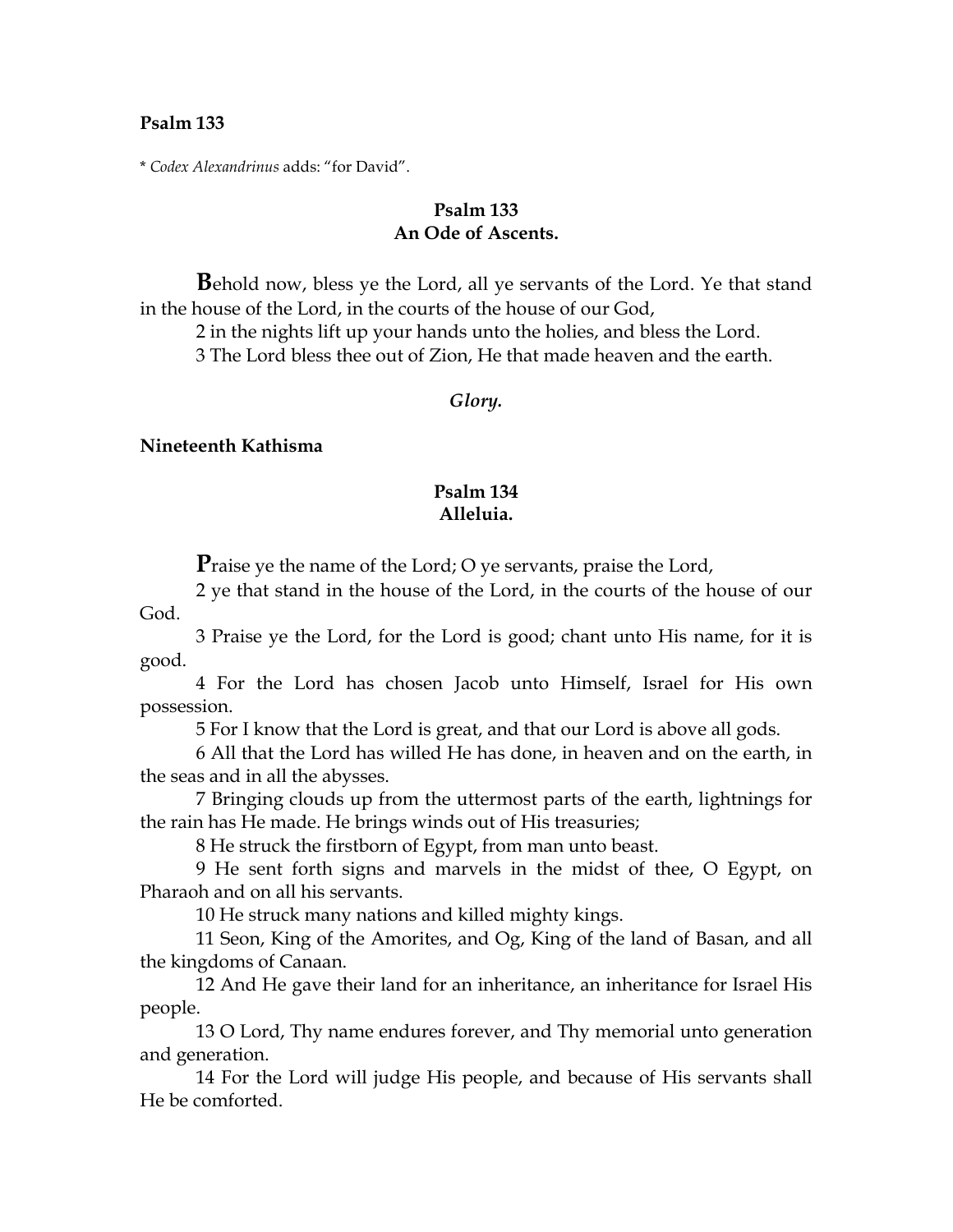15 The idols of the nations are silver and gold, the works of the hands of men.

16 They have a mouth but shall not speak; eyes have they and shall not see.

17 Ears have they and shall not hear, nor is there any breath in their mouth.

18 Let those that make them become like unto them, and all they that put their trust in them.

19 O house of Israel, bless ye the Lord. O house of Aaron, bless ye the Lord.

20 O house of Levi, bless ye the Lord. Ye that fear the Lord, bless you the Lord.

21 Blessed is the Lord out of Zion, Who lives in Jerusalem.

# **Psalm 135 Alleluia.**

**O** give thanks unto the Lord, for He is good; for His mercy endures forever.

2 O give thanks unto the God of gods; for His mercy endures forever.

3 O give thanks unto the Lord of lords; for His mercy endures forever.

4 To Him Who alone has wrought great wonders; for His mercy endures forever.

5 To Him that made the heavens with understanding; for His mercy endures forever.

6 To Him that established the earth upon the waters; for His mercy endures forever.

7 To Him Who alone has made great lights; for His mercy endures forever.

8 The sun for dominion of the day; for His mercy endures forever.

9 The moon and the stars for dominion of the night; for His mercy endures forever.

10 To Him that smote Egypt with their firstborn; for His mercy endures forever,

11 and led forth Israel out of the midst of them; for His mercy endures forever.

12 With a strong hand and a lofty arm; for His mercy endures forever.

13 To Him that divided the Red Sea into parts; for His mercy endures forever.

14 And led Israel through the midst thereof; for His mercy endures forever,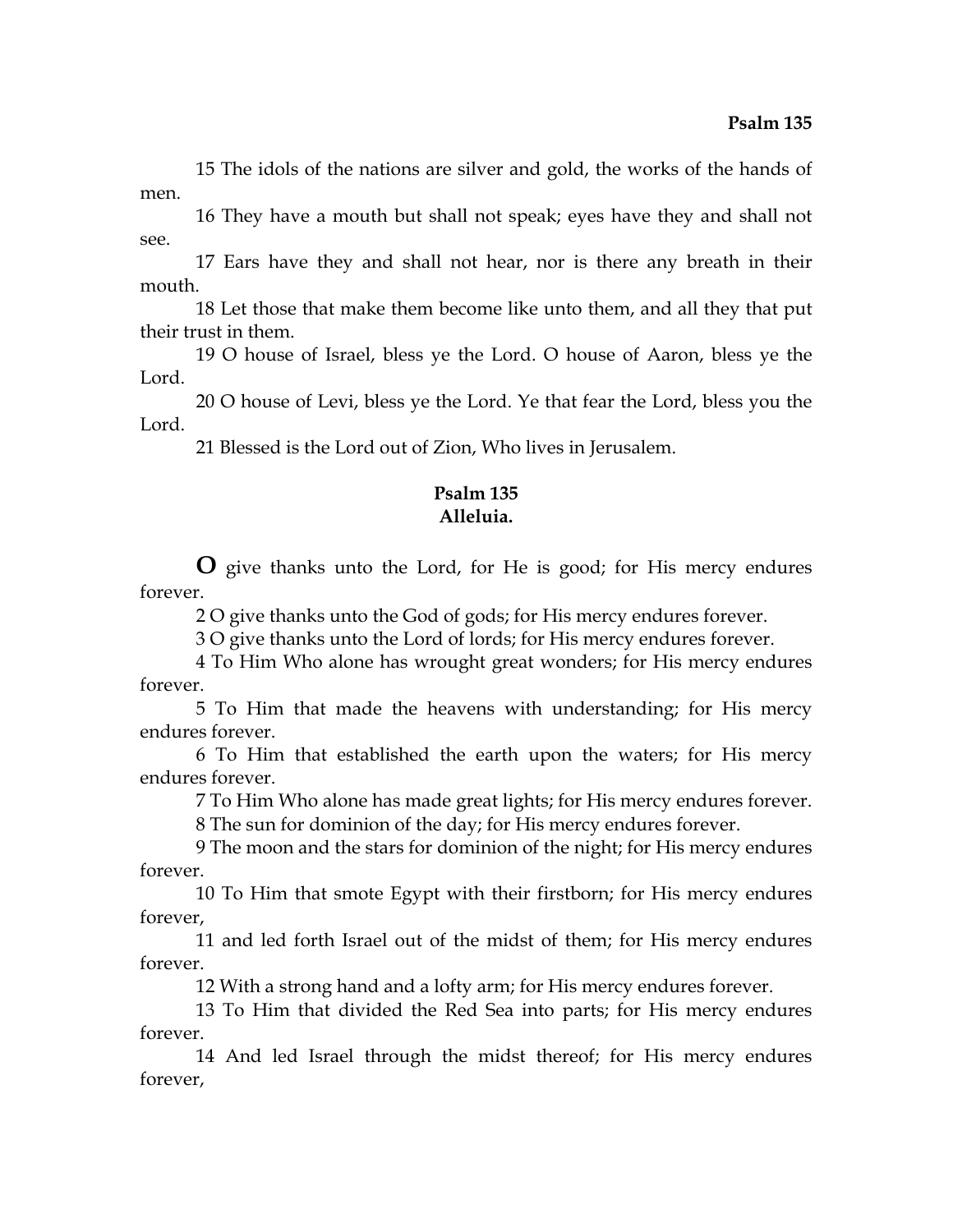15 and overthrew Pharaoh and his host in the Red Sea; for His mercy endures forever.

16 To Him that led His people through the wilderness; for His mercy endures forever. \*

17 To Him that struck great kings; for His mercy endures forever,

18 and killed mighty kings; for His mercy endures forever,

19 Seon, king of the Amorites; for His mercy endures forever,

20 and Og, king of the land of Basan; for His mercy endures forever,

21 and gave their land for an inheritance; for His mercy endures forever,

22 an inheritance for Israel His servant; for His mercy endures forever.

23 For in our humiliation the Lord remembered us; for His mercy endures forever.

24 And redeemed us from our enemies; for His mercy endures forever.

25 He that gives food to all flesh; for His mercy endures forever.

26 O give thanks unto the God of heaven, for His mercy endures forever. \*

\* The Sahidic versions of the Psalter in the Coptic Orthodox Church, according to Alfred Rahfls' *Septuaginta*, add: "Who brought forth water from the sharp edged rock".

 \* The Gallic Psalter, according to Alfred Rahlfs' *Septuaginta*, adds: "O give thanks unto the Lord of lords, for His mercy endures forever".

### **Psalm 136**

# **\* For David. By Jeremias, in the Captivity.**

**B**y the waters of Babylon, there we sat down and we wept when we remembered Zion.

2 Upon the willows in the midst thereof did we hang our instruments.

3 For there, they that had taken us captive asked us for words of song. And they that had led us away asked us for a hymn, saying: Sing us one of the songs of Zion.

4 How shall we sing the Lord's song in a strange land?

5 If I forget thee, O Jerusalem, let my right *hand* be forgotten.

6 Let my tongue cleave to my throat, if I remember thee not, if I set not Jerusalem above all other, as at the head of my joy.

7 Remember, O Lord, the sons of Edom, in the day of Jerusalem, Who said: Lay waste, lay waste to her, even to the foundations thereof.

8 O daughter of Babylon, thou wretched one, blessed shall he be who shall reward thee wherewith thou have rewarded us.

9 Blessed shall he be who shall seize and dash thine infants against the rock.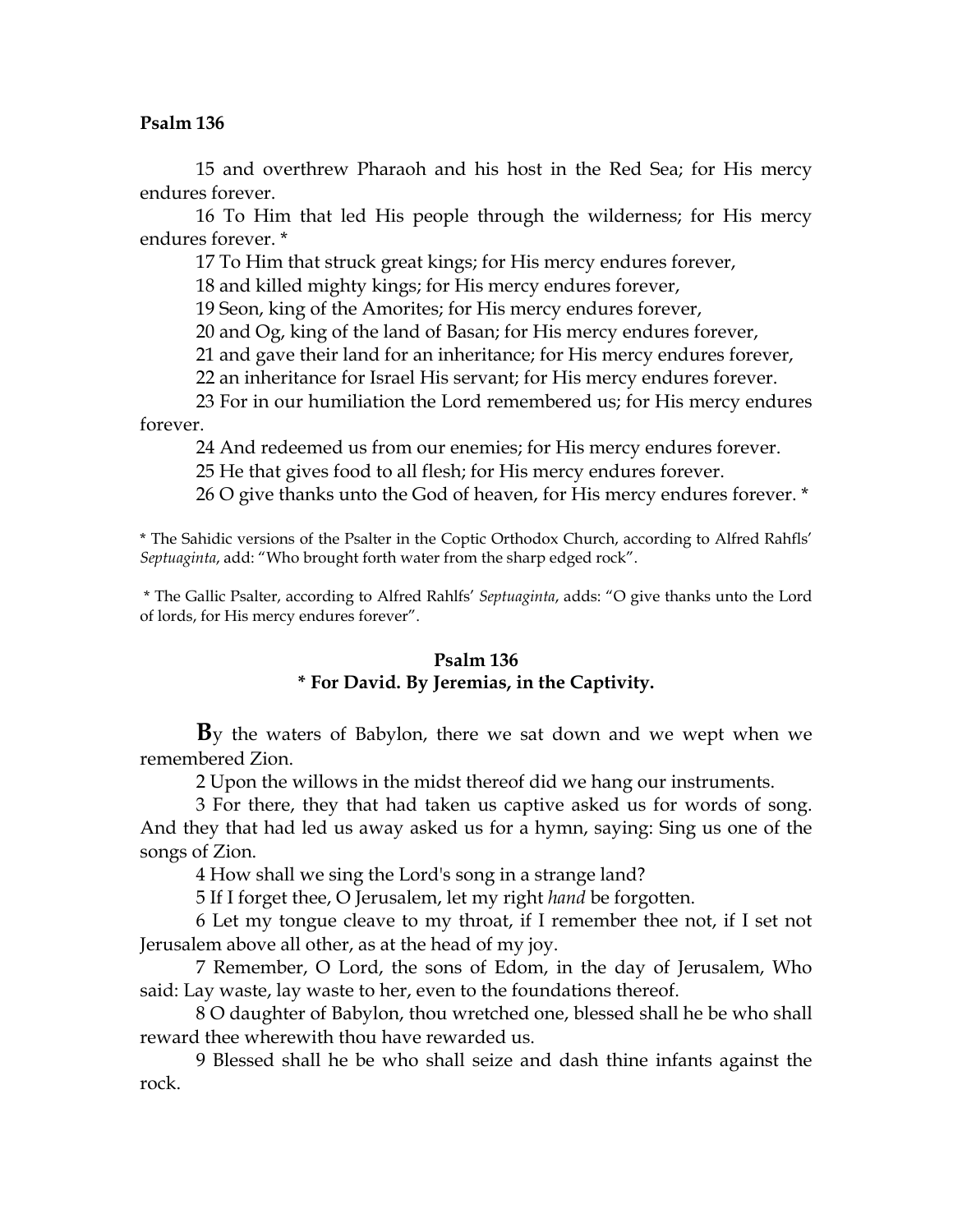#### *Glory.*

\* *Codex Alexandrinus* omits: "For David".

# **Psalm 137 David's. Of Aggeus and Zacharias.**

**I** will confess Thee, O Lord, with my whole heart; and before angels will I chant unto Thee, for Thou have heard all the words of my mouth.

2 I will worship towards Thy holy temple and confess Thy name, for Thy mercy and for Thy truth; for Thou have magnified Thy holy name above all that is.

3 In whatsoever day I call upon Thee, quickly hearken unto me; Thou shall abundantly endow my soul with Thy strength.

4 Let all the kings of the earth, O Lord, confess Thee, for they have heard all the words of Thy mouth.

5 And let them sing in the ways of the Lord, for great is the glory of the Lord.

6 For the Lord is exalted, yet on lowly things He looks; and things haughty He knows from afar.

7 Though I should walk in the midst of affliction, Thou shall quicken me; against the wrath of mine enemies have Thou stretched forth Thy hands, and Thy right *hand* has saved me.

8 The Lord shall give recompense in my behalf. O Lord, Thy mercy endures forever; disdain not the work of Thy hands.

#### **Psalm 138**

# **For the End. David's. A Psalm \* of Zacharias in the Dispersion.**

**O** Lord, Thou have proved me and Thou knows me;

2 Thou knows my sitting down and my rising up. Thou have discerned my thoughts from afar;

3 my path and my lot have Thou traced out, and have foreseen all my ways,

4 for there is no guile in my tongue.

5 Behold, Lord, Thou knows all things, the last and the first; Thou have fashioned me and have laid Thy hand upon me.

6 Thy knowledge is too wonderful for me; it is mighty, I cannot attain unto it.

7 Whither shall I go from Thy Spirit? And from Thy presence whither shall I flee?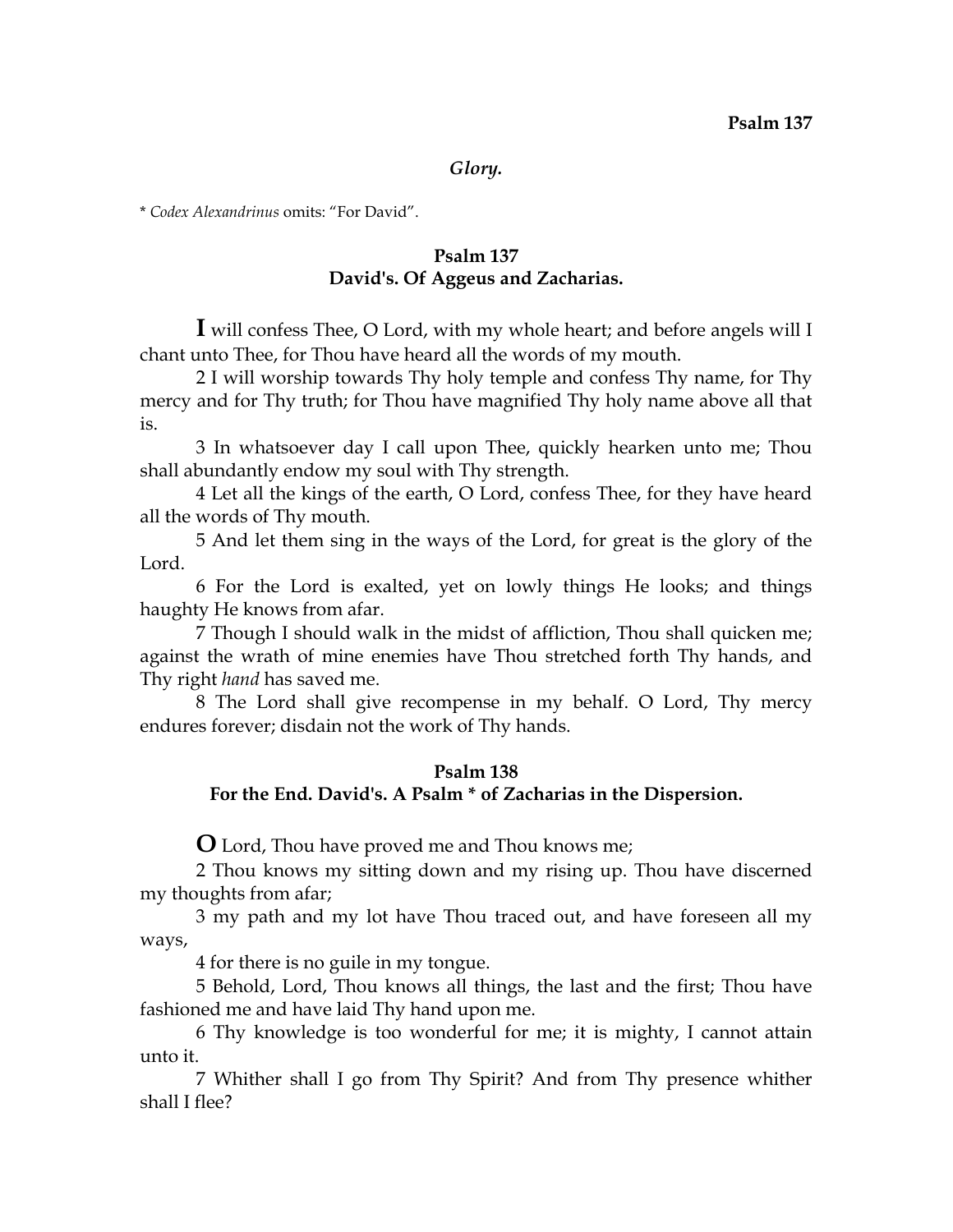8 If I go up into heaven, Thou art there; if I go down into Hades, Thou art present there.

9 If I take up my wings toward the dawn, and make mine abode in the uttermost parts of the sea,

10 and even there shall Thy hand guide me, and Thy right *hand* shall hold me.

11 And I said: Surely darkness shall tread me down, and the night shall be turned into light in my delight.

12 For darkness will not be darkness with Thee, and night shall be bright as the day; as is the darkness thereof, even so shall the light thereof be.

13 For Thou has possessed my reins; O Lord, Thou has helped me from my mother's womb.

14 I will confess Thee, for awesomely art Thou, wondrous, marvelous are Thy works, and my soul knows it right well.

15 My bones are not hid from Thee, which Thou made in secret; nor my substance in the nethermost parts of the earth.

16 My being while it was still unformed Thine eyes did see, and in Thy book shall all men be written; day by day they are formed, when as yet there be none of them.

17 But to me, exceedingly honorable are Thy friends, O Lord; their principalities are made exceeding strong.

18 I will count them, and they shall be multiplied more than the sand; I awoke and I am still with Thee.

19 Surely Thou will kill the sinners, O God. Ye men of blood, depart from me,

20 for Thou will say concerning their thoughts that in vain shall they take Thy cities.

21 As for them that hate Thee, O Lord, have I not hated them? And because of Thine enemies have I not pined away?

22 With perfect hatred have I hated them; they are reckoned enemies with me.

23 Prove me, O God, and know my heart; examine me and know my paths.

24 And see if the way of iniquity be in me, and guide me in the way everlasting.

\* *Codex Alexandrinus* adds the phrase: "of Zaharias in the Dispersion".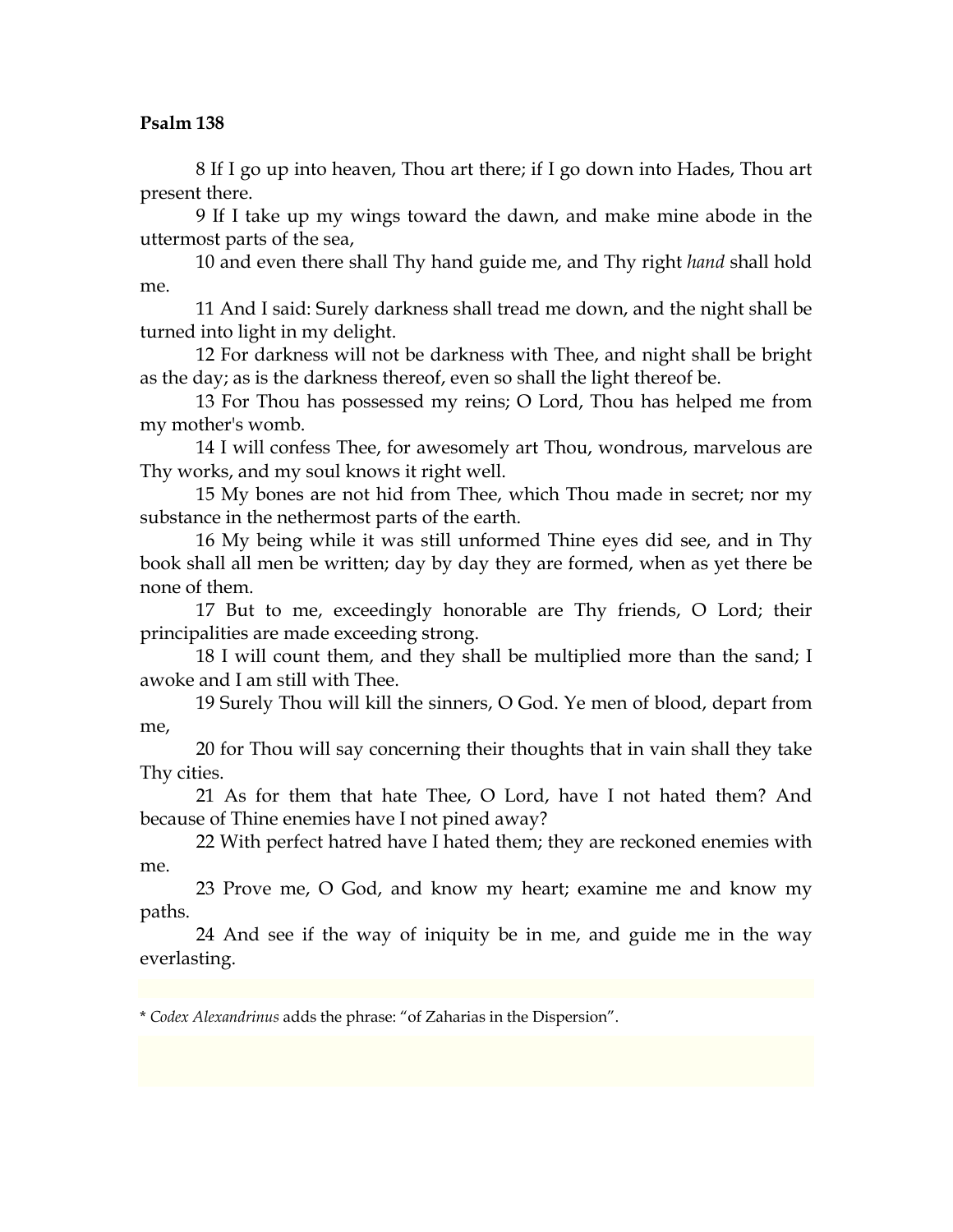### **Psalm 139 For the End. A Psalm of David.**

**R**escue me, O Lord, from the evil man; from the unjust man deliver me.

3 Who have devised injustice in their heart; all the day long have they arrayed themselves for wars.

4 They have whetted their tongue like that of a serpent; the venom of asps is under their lips.

*Interlude by Chant*

5 Keep me, O Lord, from the hand of the sinner; rescue me from unjust men who have devised to undermine my steps.

6 The proud have hid a snare for me, and with cords have they spread a snare for my feet; stumbling-blocks near the paths have they set for me.

*Interlude by Chant*

7 I said unto the Lord: Thou art my God; give ear, O Lord, unto the voice of my supplication.

8 Lord, O Lord, Thou strength of my salvation, Thou have overshadowed my head in the day of battle.

9 Because of my desire, O Lord, give me not up unto the sinner. They have taken counsel against me; forsake me not, lest they should be exalted.

*Interlude by Chant*

10 As for the head of those that encircle me, the mischief of their lips shall cover them.

11 Coals shall fall upon them; in fire shall Thou cast them down, and they shall not stand in afflictions.

12 A babbling man shall not prosper on the earth; evils shall hunt an unjust man to his destruction.

13 I know that the Lord will maintain the cause of the poor and the justice of the paupers.

14 Surely the righteous shall confess Thy name, and the upright shall dwell in Thy presence.

*Glory.*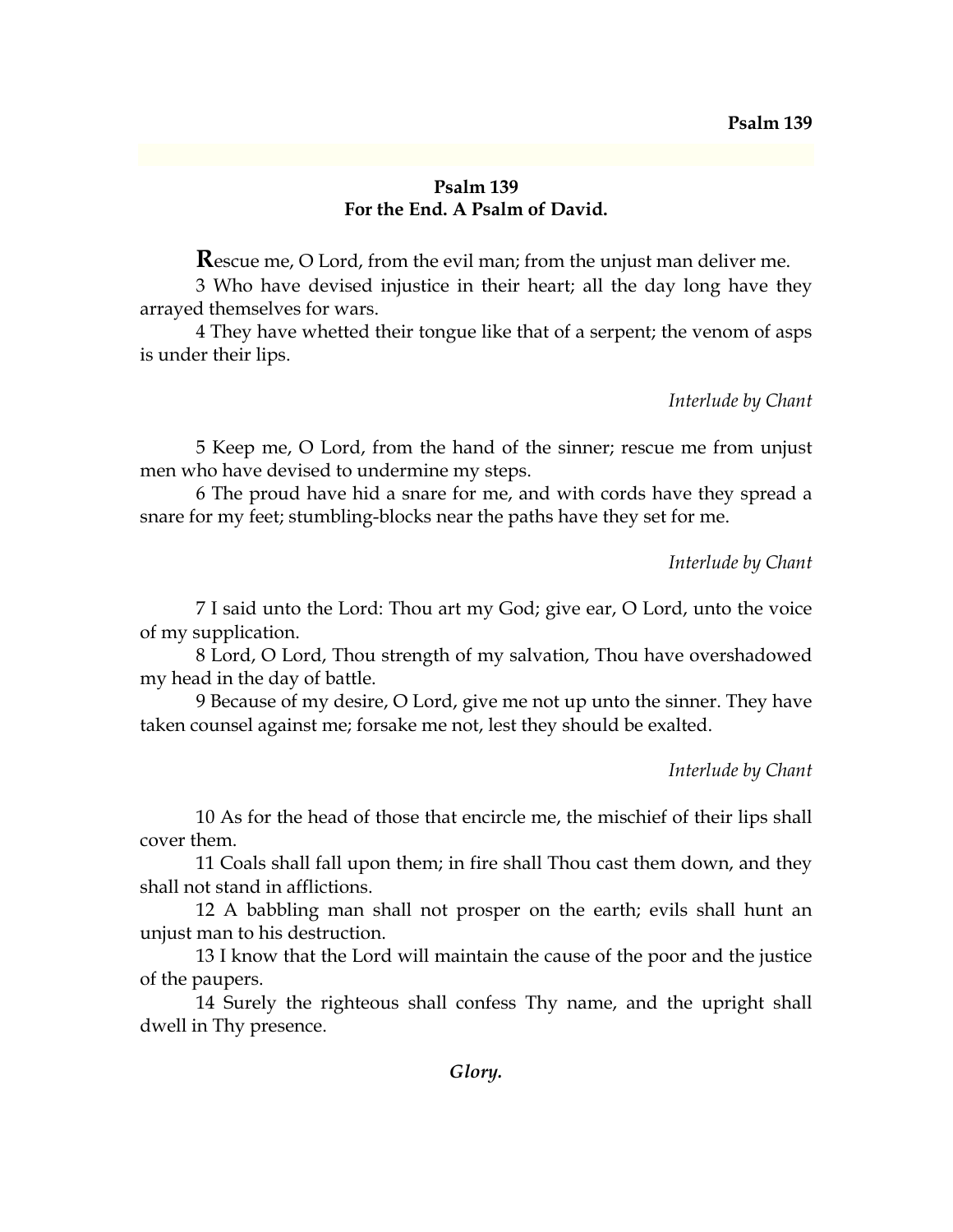# **Psalm 140 A Psalm of David.**

Lord, I have cried unto Thee, hearken unto me; attend to the voice of my supplication when I cry unto Thee.

2 Let my prayer be set forth as incense before Thee, the lifting up of my hands as an evening sacrifice.

3 Set, O Lord, a watch before my mouth, and a door of enclosure round about my lips.

4 Incline not my heart unto words of evil, to make excuse with excuses in sins, with men that work iniquity; and I will not join with their chosen.

5 The righteous man will chasten me with mercy and reprove me; as for the oil of the sinner, let it not anoint my head. For yet more is my prayer in the presence of their pleasures;

6 swallowed up near by the rock have their \* judges been. They shall hear my words, for they are sweetened.

7 As a clod of earth is broken upon the earth, so have their bones been scattered near unto Hades.

8 For unto Thee, O Lord, O Lord, are mine eyes, in Thee have I hoped; take not my soul away.

9 Keep me from the snare which they have laid for me, and from the stumbling blocks of them that work iniquity.

10 The sinners shall fall into their own net; I am alone until I pass by.

\* Codices *Vaticanus*, *Alexandrinus* and *Sinaiticus* read: "strong ones" or "mighty ones".

# **Psalm 141 Instruction by David. When He Was in the Cave Praying.**

With my voice unto the Lord have I cried, with my voice unto the Lord have I made supplication.

3 I will pour out before Him my supplication, mine affliction before Him will I declare.

4 When my spirit was fainting within me, then Thou knew my paths. In this way wherein I have walked they hid for me a snare.

5 I looked upon my right *hand*, and beheld, and there was none that did know me. Flight has failed me, and there is none that watch out for my soul.

6 I have cried unto Thee, O Lord; I said: Thou art my hope, my portion art Thou in the land of the living.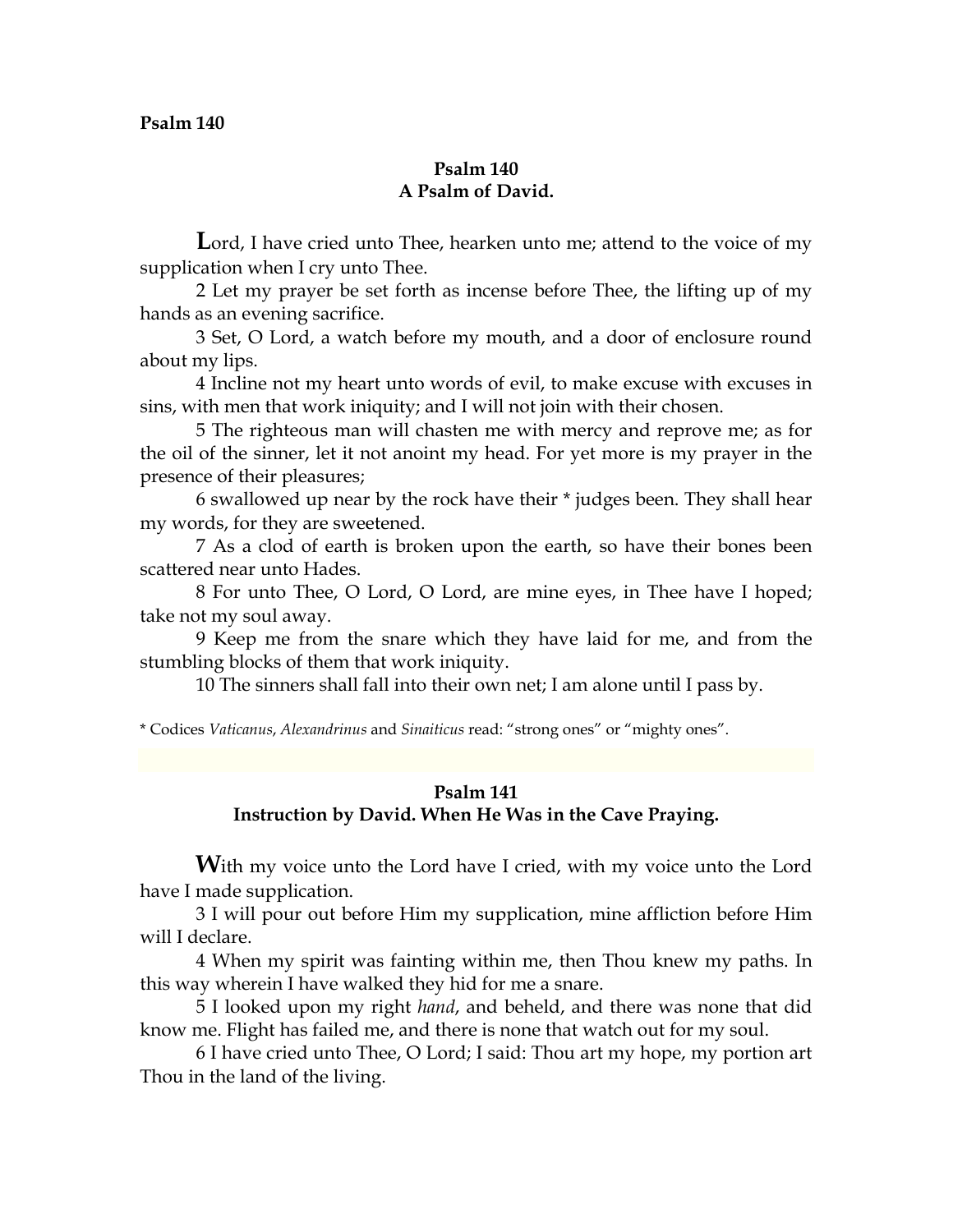7 Attend unto my supplication, for I am brought very low. Deliver me from them that persecute me, for they are stronger than I.

8 Bring my soul out of prison that I may confess Thy name. The righteous shall wait patiently for me until Thou shall reward me.

### **Psalm 142 David's. When His Son \* Abessalom Pursued Him.**

**O** Lord, hear my prayer, give ear unto my supplication in Thy truth; hearken unto me in Thy righteousness.

2 And enter not into judgment with Thy servant, for in Thy sight shall no man living be justified.

3 For the enemy has persecuted my soul; he has humbled my life down to the earth. He has sat me in darkness as those that have been long dead,

4 and my spirit within me is become despondent; within me my heart is troubled.

5 I remembered days of old, I meditated on all Thy works, I pondered on the creations of Thy hands.

6 I stretched forth my hands unto Thee; my soul thirsts after Thee like a waterless land.

#### *Interlude by Chant*

7 Quickly hear me, O Lord; my spirit has fainted away. Turn not Thy face away from me, lest I be like unto them that go down into the pit.

8 Cause me to hear Thy mercy in the morning; for in Thee have I put my hope. Cause me to know, O Lord, the way wherein I should walk; for unto Thee have I lifted up my soul.

9 Rescue me from mine enemies, O Lord; unto Thee have I fled for refuge.

10 Teach me to do Thy will, for Thou art my God. Thy good Spirit shall lead me in the land of uprightness;

11 for Thy name's sake, O Lord, shall Thou quicken me. In Thy righteousness shall Thou bring my soul out of affliction,

12 and in Thy mercy shall Thou utterly destroy mine enemies. And Thou shall cut off all them that afflict my soul, for I am Thy servant.

*Glory.*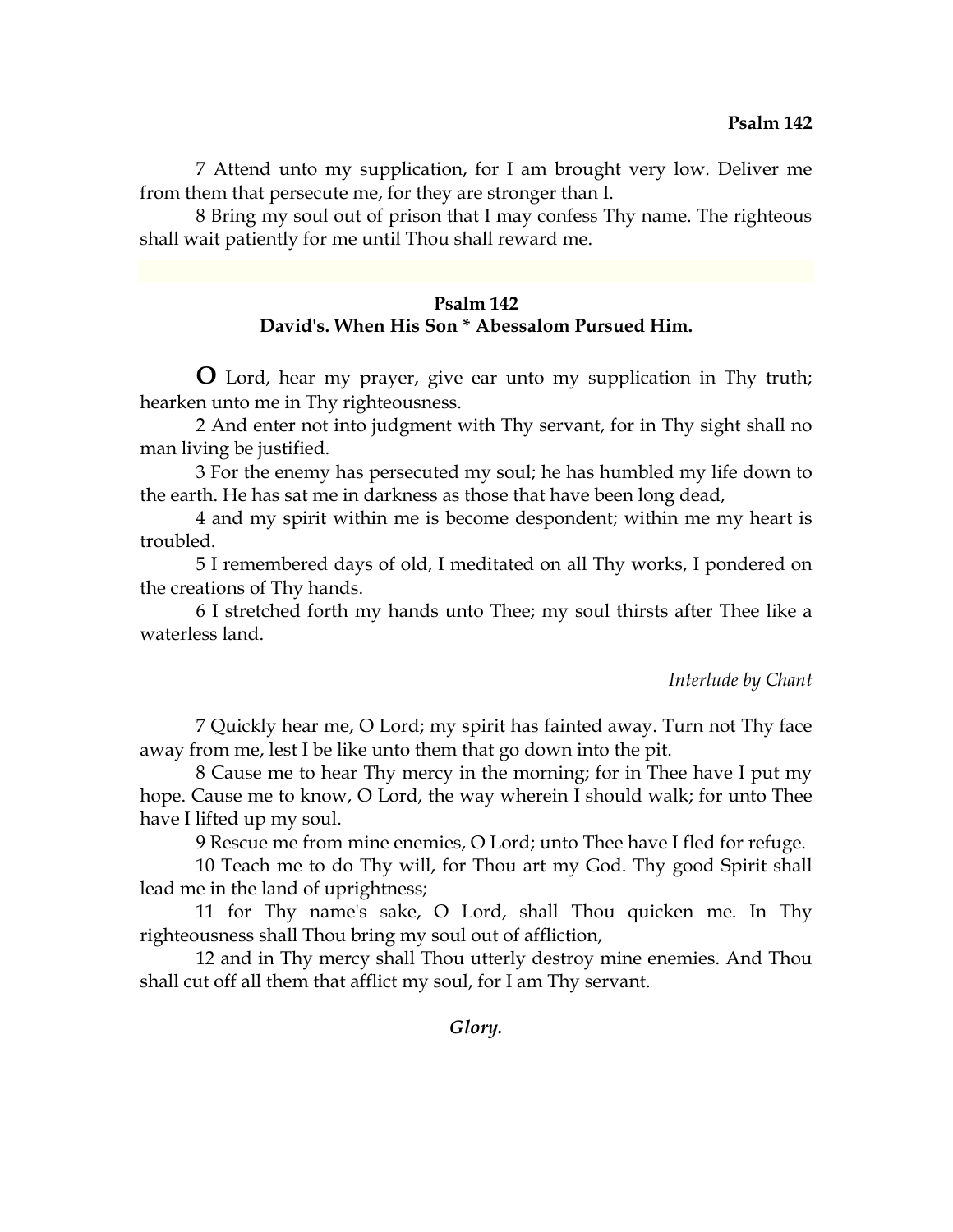\* The *Septuagint* version of the Psalms in the famous Moscow Edition of 1821, pursuant to its English translation in *The Psalter According to the Seventy*, as published by Holy Transfiguration Monastery, Brookline, Massachusetts, adds the name "Abessalom". This is not present in the Zoe Brotherhood and Apostoliki Diakonia text or in any of the great codices of *Vaticanus*, *Sinaiticus* or *Alexandrinus*.

### **Twentieth Kathisma**

## **Psalm 143 David's. Concerning Goliath.**

**B**lessed is the Lord my God, Who teaches my hands for battle and my fingers for war.

2 My mercy and my refuge, my helper and my deliverer, My defender is He; and in Him have I hoped, Who subjected my people under me.

3 O Lord, what is man that Thou art made known unto him? Or the son of man, that Thou takes account of him?

4 Man is like unto vanity, his days like a shadow pass away.

5 O Lord, bow down the heavens and come down; touch the mountains, and they shall smoke.

6 Flash forth lightning, and Thou shall scatter them; send forth Thine arrows, and Thou shall trouble them.

7 Send forth Thy hand from on high; rescue and deliver me from many waters, from the hand of the sons of aliens,

8 whose mouth has spoken vanity; and their right hand is the right hand of unrighteousness.

9 O God, a new song shall I sing unto Thee; with the psaltery of ten strings shall I chant unto Thee,

10 Who gives salvation unto kings, Who redeems David Thy servant from the evil broadsword.

11 Deliver me and rescue me from the hand of the sons of aliens whose mouth hath spoken vanity, and their right *hand* is the right *hand* of unrighteousness.

\* 12 whose sons are like new plants, strongly planted in their youth, their daughters prettified, and lavishly adorned like unto a temple.

13 Their garners are full, bursting forth with all manner of store; their sheep are abundant in young, multiplying in their gateways.

14 Their oxen are fat; there is no breach of wall, or any passage, nor any outcry in their streets.

15 They have called the people blessed who fare thus; but blessed is the people whose God is the Lord.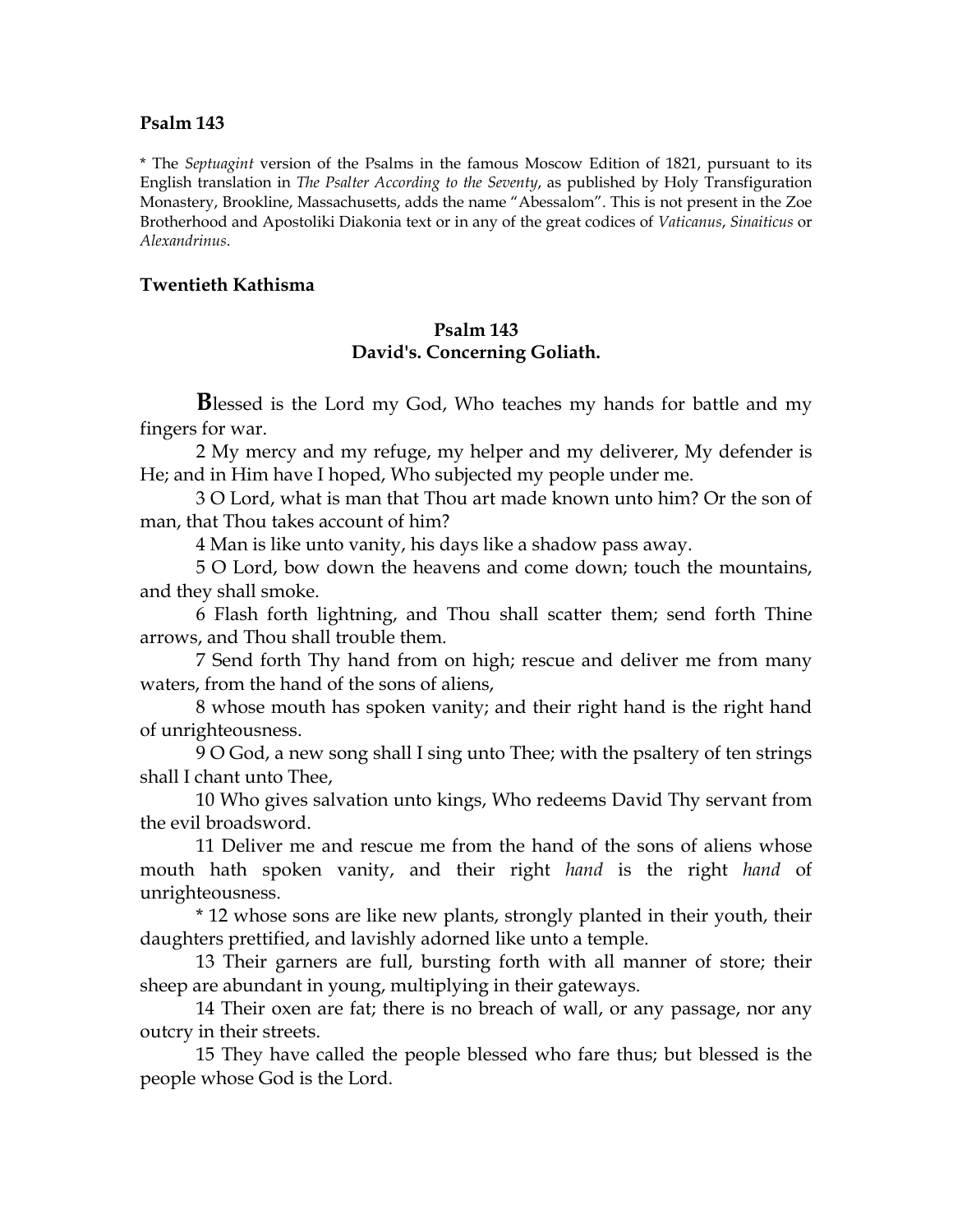\* Alfred Rahlfs' *Septuaginta* reads verse twelve as follows:

 "whose sons are like newly planted oak trees in their youth, their daughters prettified, and lavishly adorned like unto a temple".

# **Psalm 144 David's. A Psalm of Praise.**

**I** will exalt Thee, O my God, my king, and I will bless Thy name for ever, yea, forever and ever.

2 Every day will I bless Thee, and I will praise Thy name for ever, yea, forever and ever.

3 Great is the Lord and exceedingly to be praised, and of His greatness there is no end.

4 Generation and generation shall praise Thy works, and Thy power shall they declare.

5 Of the majesty of the glory of Thy holiness shall they speak, and they shall tell of Thy wonders.

6 And the power of Thine awesome deeds shall they relate, and they shall tell of Thy majesty.

7 The memory of the multitude of Thy goodness shall they pour forth, and in Thy righteousness shall they rejoice.

8 Compassionate and merciful is the Lord, long-suffering and plenteous in mercy.

9 The Lord is good to all, and His compassions are over all His works.

10 Let all Thy works, O Lord, give praise to Thee, and let Thy righteous ones bless Thee.

11 Of the glory of Thy kingdom shall they speak, and shall tell of Thy dominion,

12 to make Thy dominion known to the sons of men, and the glory of the majesty of Thy kingdom.

13 Thy kingdom is the kingdom of all the ages, and Thy sovereignty is in every generation and generation. Faithful is the Lord in all His words, and holy in all His works.

14 The Lord upholds all that are falling, and sets up all that are broken down.

15 The eyes of all look to Thee with hope, and Thou gave them their food in due season.

16 Thou opened Thy hand and filled every living thing with Thy favor.

17 Righteous is the Lord in all His ways, and holy in all His works.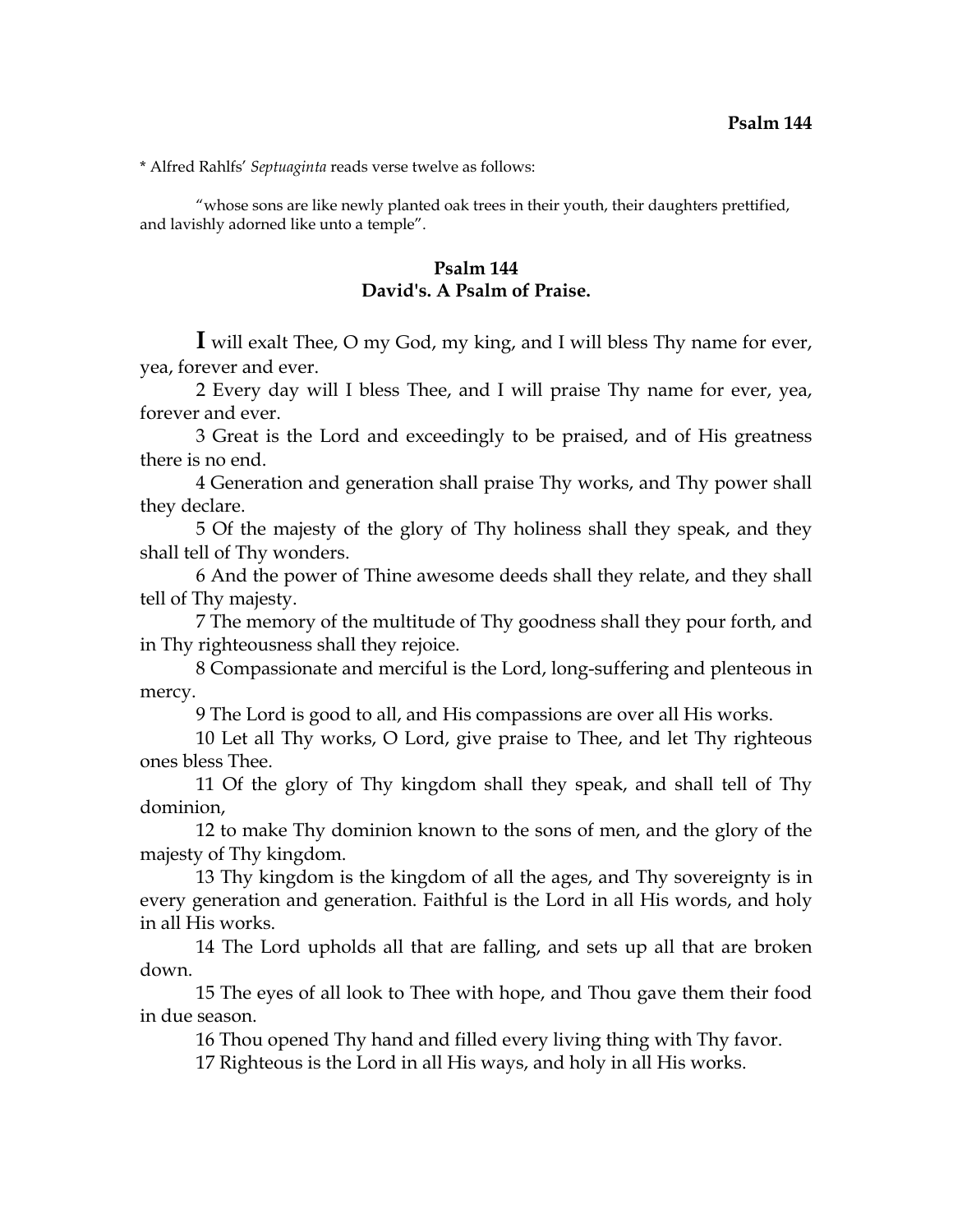18 The Lord is near unto all that call upon Him, to all that call on Him in truth.

19 The will of them that fear Him shall He do, and their supplication shall He hear, and He shall save them.

20 The Lord preserves all that love Him, but all the sinners shall He utterly destroy.

21 My mouth shall speak the praise of the Lord, and let all flesh bless His holy name, forever, yea, and forever and ever.

#### *Glory.*

# **Psalm 145**

# **Alleluia. Of Aggeus and Zacharias.**

**P**raise the Lord, O my soul.

2 I will praise the Lord in my life, I will chant unto my God for as long as I have my being.

3 Trust ye not in rulers, in the sons of men, in whom there is no salvation.

4 His \* spirit shall go forth, and he shall return unto his earth. In that day all his thoughts shall perish.

5 Blessed is he of whom the God of Jacob is his help, whose hope is in the Lord his God,

6 Who has made heaven and the earth, the sea and all that is therein, Who keeps truth unto eternity,

7 Who executes judgment for the wronged, Who gives food unto the hungry. The Lord makes loose the fettered,

8 the Lord makes wise the blind; the Lord sets aright the fallen; the Lord loves the righteous;

9 the Lord preserves the proselytes. He shall adopt for His own the orphan and widow, and the way of sinners shall He destroy.

10 The Lord shall be king unto eternity; thy God, O Zion, unto generation and generation.

\* Or: "breath".

# **Psalm 146 Alleluia. Of Aggeus and Zacharias.**

**P**raise ye the Lord, for a psalm is a good thing; let praise be sweet unto our God.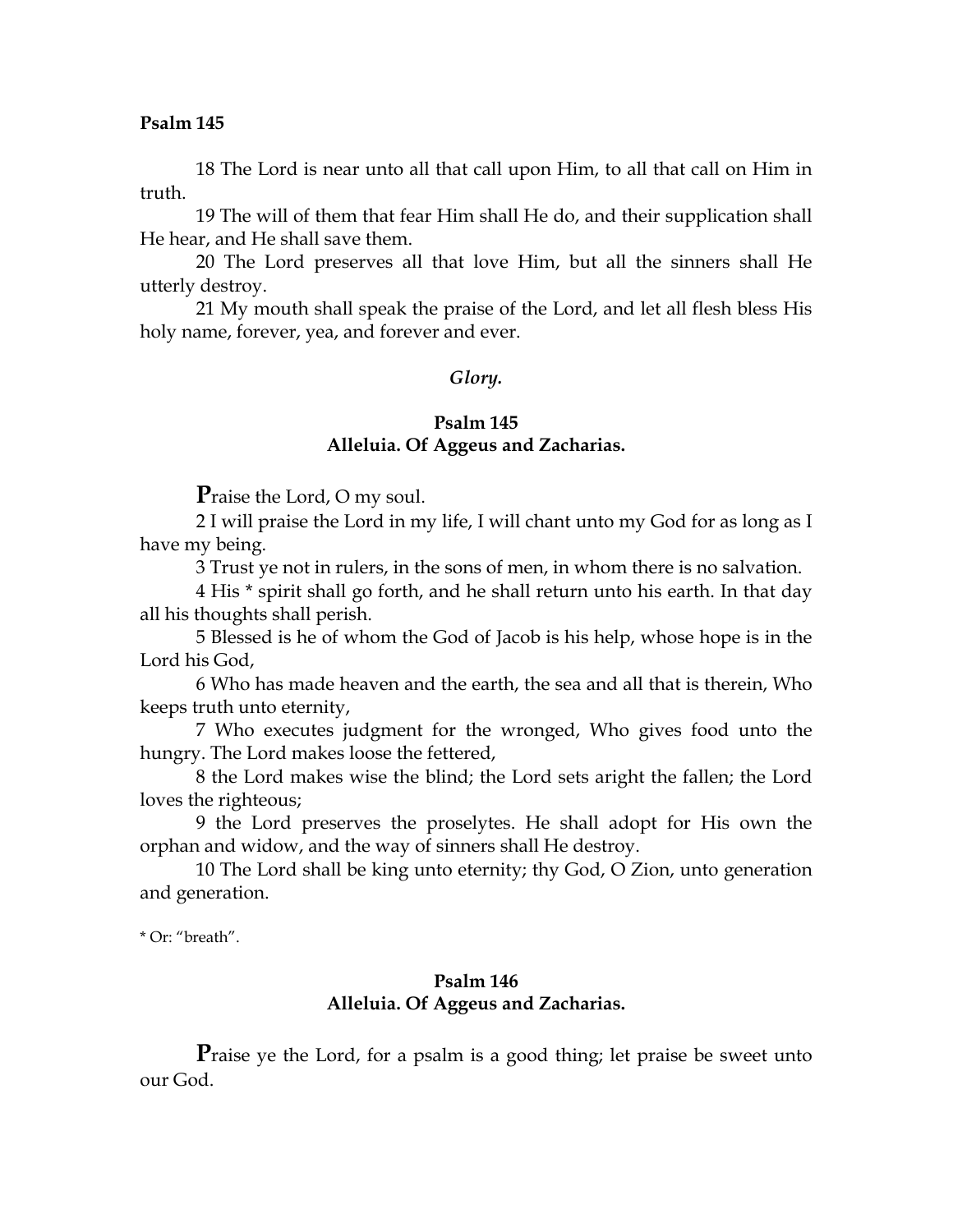2 The Lord built up Jerusalem; He shall gather together the dispersed of Israel.

3 He healed the broken in heart and bound their fractures together.

4 He numbered the multitude of the stars and called them all by name.

5 Great is our Lord, and great is His strength, and of His understanding there is no measure.

6 The Lord lifted up the meek, but humbled sinners to the earth.

7 Begin your song to the Lord with thanksgiving, chant unto God with the harp,

8 To Him that covered heaven with clouds, Who prepared rain for the earth, Who makes grass to grow on the mountains, and green herb for the service of man,

9 Who gives to the beasts their food, and to the younglings of the ravens which call upon Him.

10 He shall not delight in the strength of a horse, nor in the legs of man is He well pleased.

11 The Lord is well pleased in them that fear Him, and in them that hope in His mercy.

# **Psalm 147**

# **Alleluia. Of Aggeus and Zacharias.**

**P**raise the Lord, O Jerusalem; praise thy God, O Zion.

2 For He has strengthened the bars of thy gates, He has blessed thy sons within thee.

3 He brought peace upon thy borders, and with the fatness of the wheat He filled thee.

4 He sent His saying unto the earth; right swiftly runs His word.

5 He gives His snow like wool; the mist He sprinkles like ashes.

6 He hurls His ice like morsels. Who shall stand before His cold?

7 He shall send forth His word and melt them; His wind shall blow and the waters shall flow.

8 He declared His word unto Jacob, His statutes and judgments to Israel.

9 He has not dealt so with every nation, nor has He shown His judgments unto them.

*Glory.*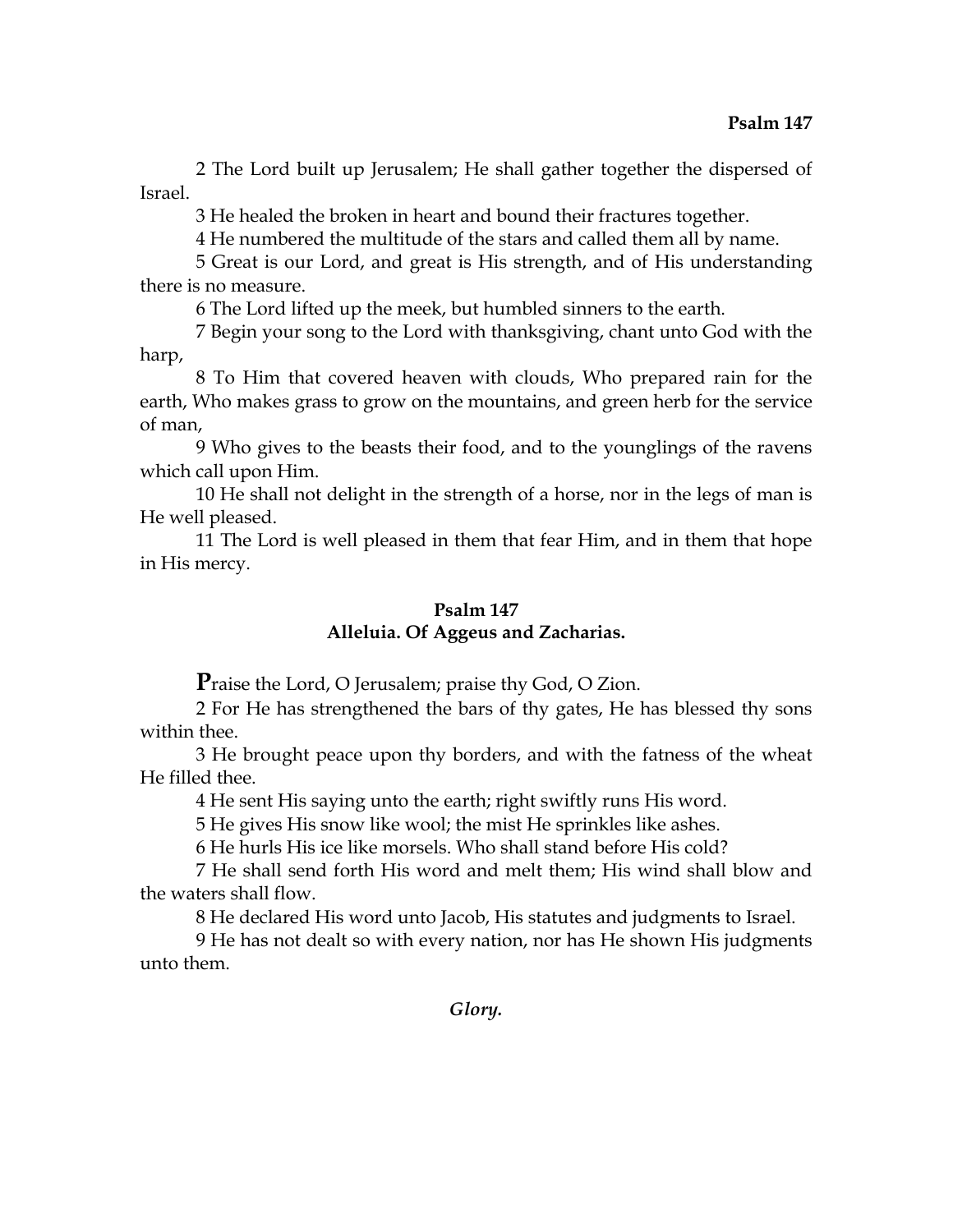## **Psalm 148 Allelui. Of Aggeus and Zacharias.**

**P**raise the Lord from the heavens, praise Him in the highest.

2 Praise Him, all ye His angels; praise Him, all ye His hosts.

3 Praise Him, O sun and moon; praise Him, all ye stars and light.

4 Praise Him, ye heavens of heavens, and thou water that art above the heavens.

5 Let them praise the name of the Lord; for He spoke, and they came to be; He commanded, and they were created.

6 He established them forever, yea, forever and ever; He has set an ordinance, and it shall not pass away.

7 Praise the Lord from the earth, ye dragons, and all ye abysses,

8 Fire, hail, snow, ice, blast of tempest, which perform His word,

9 The mountains and all the hills, fruitful trees, and all cedars,

10 The beasts and all the cattle, creeping things and winged birds,

11 kings of the earth, and all peoples, rulers and all the judges of the earth,

12 young men and virgins, elders with the younger;

13 let them praise the name of the Lord, for exalted is the name of Him alone. His praise is above the earth and heaven.

14 And He shall exalt the horn of His people. This is the hymn for all His saints, for the sons of Israel, and for the people that draw near unto Him.

# **Psalm 149 Alleluia.**

**S**ing unto the Lord a new song; His praise is in the church of the saints.

2 Let Israel be glad in Him that made him, let the sons of Zion rejoice in their King.

3 Let them praise His name in the dance; with the tambourine and the psaltery let them chant unto Him.

4 For the Lord takes pleasure in His people, and He shall exalt the meek with salvation.

5 The saints shall boast in glory, and they shall rejoice upon their beds.

6 The high praise of God shall be in their throat, and two-edged broadswords shall be in their hands,

7 to do vengeance among the heathen, punishments among the peoples,

8 to bind their kings with fetters, and their nobles with manacles of iron,

9 to do among them the judgment that is written. This glory shall be to all His saints.